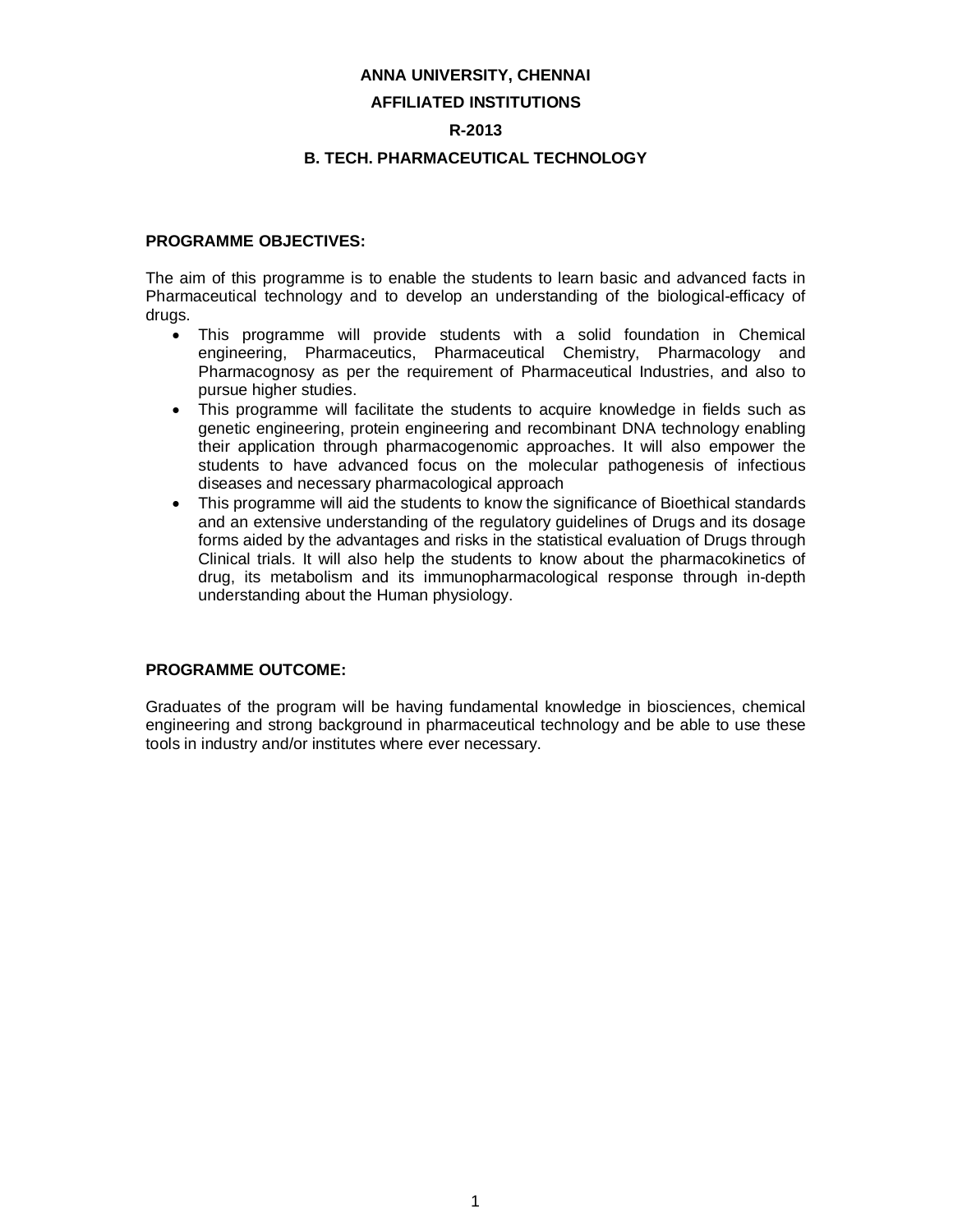## **ANNA UNIVERSITY, CHENNAI**

#### **AFFILIATED INSTITUTIONS**

# **R -2013**

# **B. TECH. PHARMACEUTICAL TECHNOLOGY**

### **I – VIII SEMESTERS CURRICULUM AND SYLLABUS**

### **SEMESTER - I**

| <b>CODE</b>      | <b>COURSE TITLE</b>                     |   |   | Р |    |
|------------------|-----------------------------------------|---|---|---|----|
| <b>THEORY</b>    |                                         |   |   |   |    |
| <b>HS6151</b>    | <b>Technical English - I</b>            | 3 |   | 0 | 4  |
| MA6151           | Mathematics-I                           | 3 |   | 0 | 4  |
| PH6151           | Engineering Physics - I                 | 3 | 0 | 0 | 3  |
| CY6151           | Engineering Chemistry - I               | 3 | 0 | 0 | 3  |
| GE6151           | <b>Computer Programming</b>             | 3 | 0 | 0 | 3  |
| GE6152           | <b>Engineering Graphics</b>             | 2 | 0 | 3 | 4  |
| <b>PRACTICAL</b> |                                         |   |   |   |    |
| GE6161           | <b>Computer Practices Laboratory</b>    | 0 | 0 | 3 | 2  |
| GE6162           | <b>Engineering Practices Laboratory</b> | 0 | 0 | 3 | 2  |
| GE6163           | Physics and Chemistry Laboratory - I    | 0 | 0 | 2 | 1  |
|                  | ΤΟΤΑΙ                                   |   |   |   | 26 |

## **SEMESTER – II**

| <b>CODE</b>       | <b>COURSE TITLE</b>                          |    |   | Ρ |                |
|-------------------|----------------------------------------------|----|---|---|----------------|
| <b>THEORY</b>     |                                              |    |   |   |                |
| HS6251            | <b>Technical English - II</b>                | 3  |   |   | 4              |
| MA6251            | Mathematics - II                             | 3  |   |   |                |
| PH6252            | <b>Physics of Materials</b>                  | 3  | 0 |   | 3              |
| GE6253            | <b>Engineering Mechanics</b>                 | 3  |   |   |                |
| BT6201            | Biochemistry                                 | 3  | 0 |   | 3              |
| PY6201            | Fundamentals of Human Anatomy and Physiology | 3  | 0 |   | 3              |
| <b>PRACTICALS</b> |                                              |    |   |   |                |
| BT6211            | <b>Biochemistry Laboratory</b>               | 0  | U | 4 | $\mathcal{P}$  |
| PY6212            | <b>Experimental Physiology Laboratory</b>    | 0  | 0 | 4 | $\mathfrak{p}$ |
|                   | ΤΟΤΑΙ                                        | 18 | 3 | 8 | 25             |

#### **SEMESTER – III**

| <b>CODE</b>       | <b>COURSE TITLE</b>                          |    |          | Р |               |
|-------------------|----------------------------------------------|----|----------|---|---------------|
| <b>THEORY</b>     |                                              |    |          |   |               |
| GE6351            | <b>Environmental Science and Engineering</b> | 3  | O        | 0 | 3             |
| MA6468            | <b>Probability and Statistics</b>            | 3  |          | 0 | 4             |
| PY6301            | <b>Pharmaceutical Chemistry</b>              | 3  | $\Omega$ | 0 | 3             |
| PY6302            | Microbiology                                 | 3  | 0        | 0 | 3             |
| PY6303            | <b>Fluid Flow Operations</b>                 | 3  | 0        | 0 | 3             |
| PY6304            | <b>Mass Transfer Operations</b>              | 3  | $\Omega$ | 0 | 3             |
| <b>PRACTICALS</b> |                                              |    |          |   |               |
| PY6311            | <b>Pharmaceutical Chemistry Laboratory</b>   | 0  | 0        | 4 | 2             |
| PY6312            | Microbiology Laboratory                      | 0  | 0        | 4 | $\mathcal{P}$ |
|                   | ΤΟΤΑL                                        | 18 |          | 8 | 23            |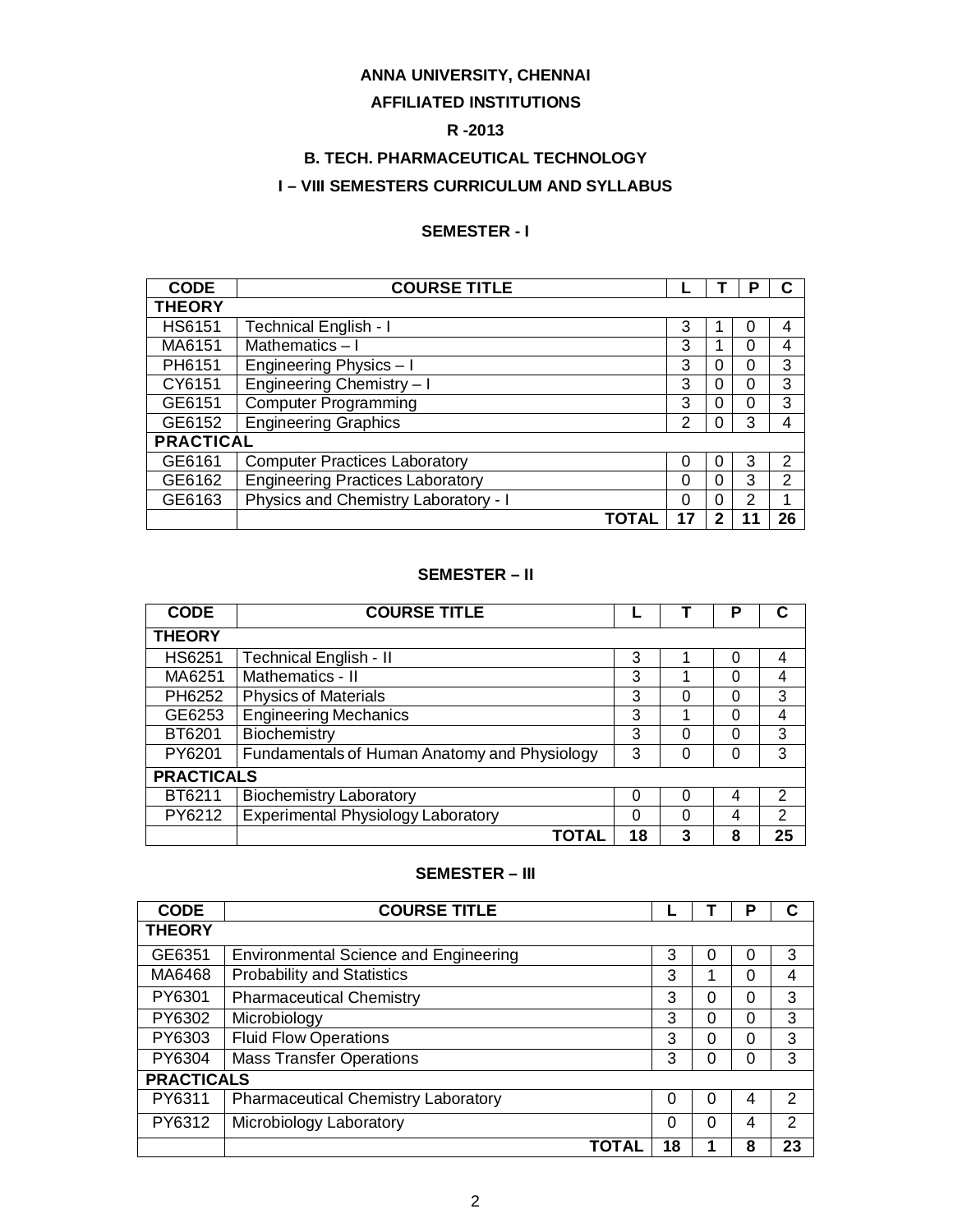#### **SEMESTER – IV**

| <b>CODE</b>       | <b>COURSE TITLE</b>                                |    |   | Р |    |
|-------------------|----------------------------------------------------|----|---|---|----|
| <b>THEORY</b>     |                                                    |    |   |   |    |
| PY6401            | Unit Operations in Pharmaceutical Industry         | 3  |   | 0 | 4  |
| PY6402            | <b>Heat Transfer</b>                               | 3  | 0 | 0 | 3  |
| PY6403            | Cell and Molecular Biology                         | 3  | 0 | 0 | 3  |
| PY6404            | <b>Physical Pharmaceutics</b>                      | 3  | 0 | 0 | 3  |
| PY6405            | <b>Engineering Thermodynamics</b>                  | 3  | 0 | 0 | 3  |
| PY6406            | Pharmacology                                       | 3  | O | 0 | 3  |
| <b>PRACTICALS</b> |                                                    |    |   |   |    |
| PY6411            | Fluid Flow Operations and Heat Transfer Laboratory | 0  | 0 | 4 | 2  |
| PY6412            | <b>Physical Pharmaceutics Laboratory</b>           | ი  | 0 | 4 | 2  |
|                   | ΤΟΤΑΙ                                              | 18 |   | 8 | 23 |

# **SEMESTER – V**

| <b>CODE</b>       | <b>COURSE TITLE</b>                                         |    |   | P |               |
|-------------------|-------------------------------------------------------------|----|---|---|---------------|
| <b>THEORY</b>     |                                                             |    |   |   |               |
| PY6501            | <b>Biochemical Engineering</b>                              | 3  |   |   | 3             |
| PY6502            | Analytical Methods of Pharmaceuticals                       | 3  | 0 |   | 3             |
| PY6503            | <b>Regulatory Requirements in Pharmaceutical Industries</b> | 3  | Ω | 0 | 3             |
| PY6504            | <b>Medicinal Chemistry</b>                                  | 3  |   |   |               |
|                   | Elective I                                                  | 3  |   |   | 3             |
|                   | Elective II                                                 | 3  |   |   | 3             |
| <b>PRACTICALS</b> |                                                             |    |   |   |               |
| BT6561            | <b>Bioprocess Laboratory</b>                                | 0  | Ω | 4 | $\mathcal{P}$ |
| BT6562            | Analytical Methods of Pharmaceuticals Laboratory            | 0  | O | 4 | $\mathcal{P}$ |
|                   | ΤΟΤΑΙ                                                       | 18 |   | 8 | 23            |

#### **SEMESTER – VI**

| <b>CODE</b>       | <b>COURSE TITLE</b>                               |          |   | Р        |    |
|-------------------|---------------------------------------------------|----------|---|----------|----|
| <b>THEORY</b>     |                                                   |          |   |          |    |
| GE6757            | <b>Total Quality Management</b>                   | 3        | O | 0        | 3  |
| PY6601            | <b>Pharmaceutical Dosage Forms</b>                | 3        |   | 0        | 4  |
| PY6602            | <b>Process Equipment Design</b>                   | 3        |   | 0        | 4  |
| BT6703            | Creativity Innovation and New Product Development | 3        | 0 | 0        | 3  |
|                   | Elective III                                      | 3        | 0 | $\Omega$ | 3  |
|                   | Elective IV                                       | 3        | 0 | 0        | 3  |
| <b>PRACTICALS</b> |                                                   |          |   |          |    |
| PY6611            | <b>Pharmaceutical Dosage Forms Laboratory</b>     | $\Omega$ | 0 | 4        | 2  |
| GE6674            | Communication and Soft Skills - Laboratory Based  | $\Omega$ | 0 | 4        | 2  |
|                   | ΤΟΤΑΙ                                             | 18       | າ | 8        | 24 |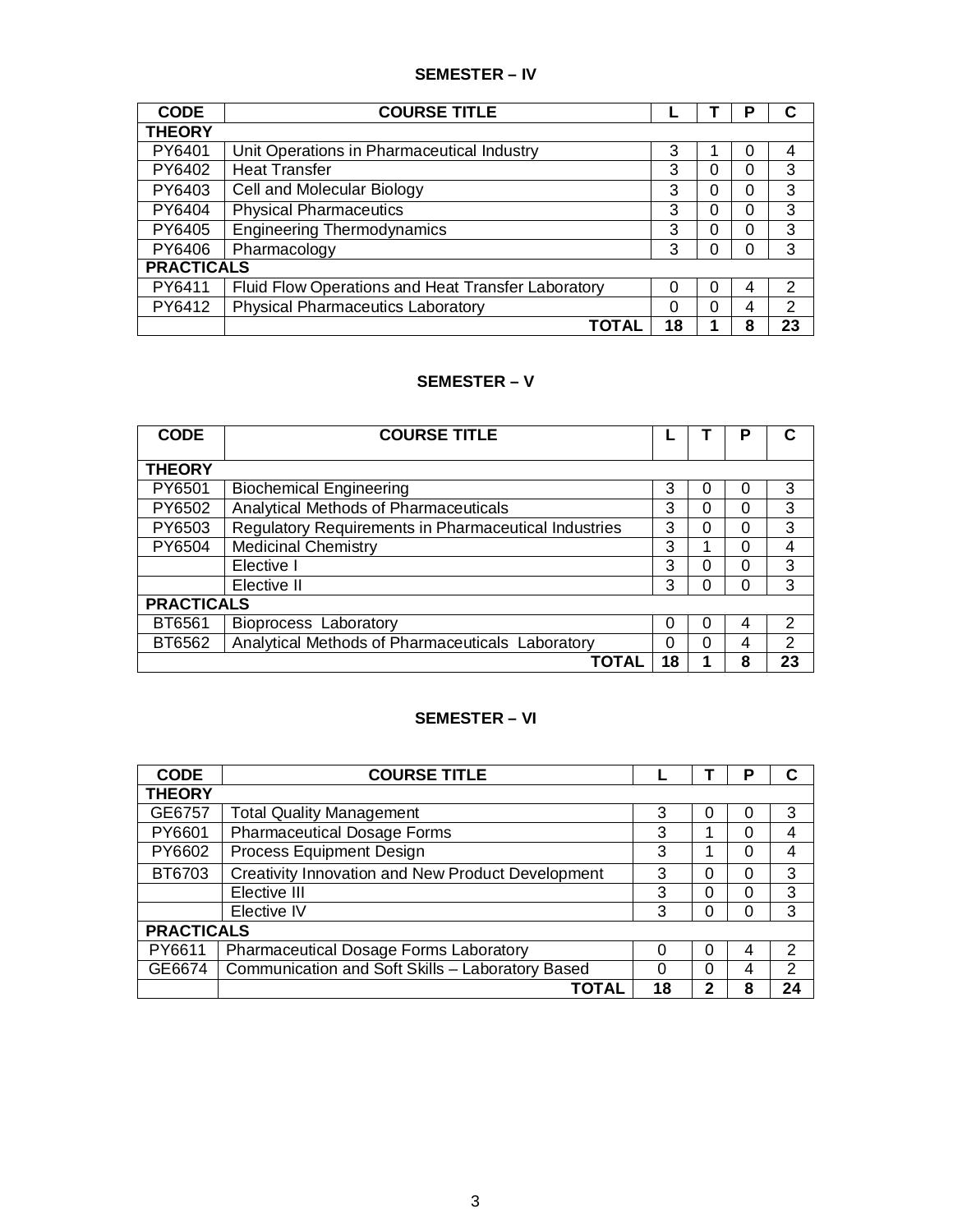#### **SEMESTER – VII**

| <b>CODE</b>       | <b>COURSE TITLE</b>                              |    |          | Р        |    |
|-------------------|--------------------------------------------------|----|----------|----------|----|
| <b>THEORY</b>     |                                                  |    |          |          |    |
| BT6604            | <b>Chemical Reaction Engineering</b>             | 3  | 0        |          | 3  |
| PY6701            | <b>Advanced Drug Delivery System</b>             | 3  |          | 0        | 4  |
| PY6702            | <b>Biopharmaceutics and Pharmacokinetics</b>     | 3  | 0        | 0        | 3  |
|                   | Elective V                                       | 3  | 0        | 0        | 3  |
|                   | Elective VI                                      | 3  | $\Omega$ | ი        | 3  |
|                   | Elective VII                                     | 3  | 0        | $\Omega$ | 3  |
| <b>PRACTICALS</b> |                                                  |    |          |          |    |
| PY6711            | Advanced Drug Delivery System Laboratory         | ი  | O        | 4        | 2  |
| PY6712            | Biopharmaceutics and Pharmacokinetics Laboratory | 0  | 0        | 4        | 2  |
|                   | TOTAL                                            | 18 |          | 8        | 23 |

### **SEMESTER – VIII**

| <b>CODE</b>       | <b>COURSE TITLE</b> |  | D | . . |
|-------------------|---------------------|--|---|-----|
| <b>PRACTICALS</b> |                     |  |   |     |
| PY6811            | <b>Project Work</b> |  |   |     |
|                   | <b>TOTAL</b>        |  |   |     |

#### **TOTAL NO OF CREDITS : 173**

#### **LIST OF ELECTIVES**

### **B. TECH. PHARMACEUTICAL TECHNOLOGY**

#### **SEMESTER V**

#### **ELECTIVES I AND II**

| <b>CODE</b> | <b>COURSE TITLE</b>                         |  |   |
|-------------|---------------------------------------------|--|---|
| MG6091      | <b>Industrial Management</b>                |  | 3 |
| PY6001      | <b>Pharmaceutical Production Management</b> |  | 3 |
| PY6002      | Unit Process in Organic Synthesis           |  | 3 |
| PY6003      | Validation in Pharmaceutical Industries     |  | 3 |
| PY6004      | Genetic Engineering and Pharmacogenomics    |  | 3 |
| PY6005      | Pharmacognosy                               |  | 3 |
| GE6084      | Human Rights                                |  | ঽ |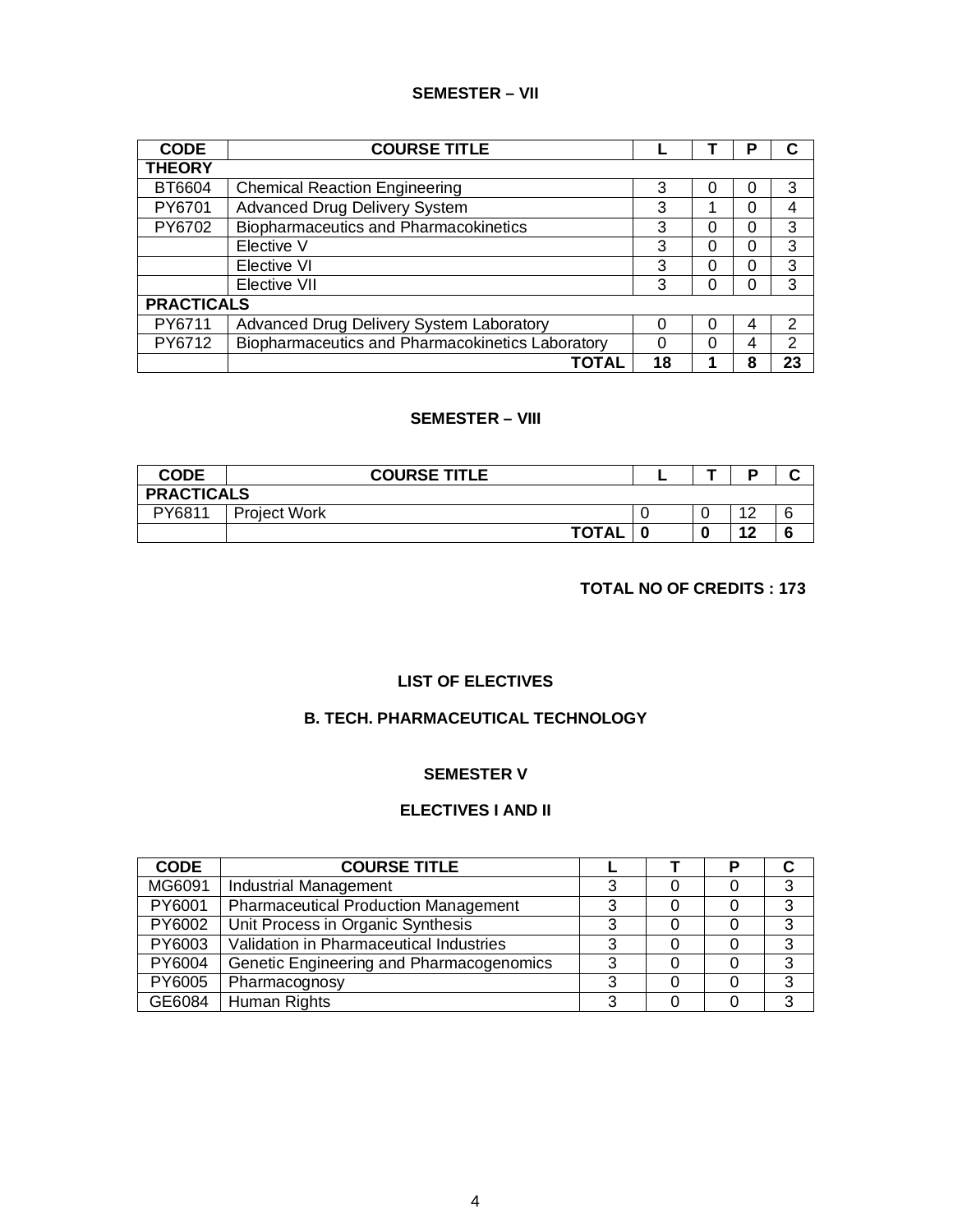#### **SEMESTER VI**

# **ELECTIVES III AND IV**

| <b>CODE</b> | <b>COURSE TITLE</b>                                 |   |   | Р        |   |
|-------------|-----------------------------------------------------|---|---|----------|---|
| PY6006      | <b>Chemistry of Natural Products</b>                | 3 | 0 | 0        | 3 |
| PY6007      | <b>Pharmaceutical Packaging Technology</b>          | 3 | 0 | 0        | 3 |
| PY6008      | Safety and Risk Management                          | 3 | 0 | 0        | 3 |
| PY6009      | Computer aided drug design                          | 3 | 0 | 0        | 3 |
| PY6010      | Experimental design and Biostatistics               | 3 | 0 | 0        | 3 |
| PY6011      | Introduction to Biomaterials and Tissue Engineering | 3 | 0 |          | 3 |
| GE6083      | <b>Disaster Management</b>                          | 3 | Ω | $\left($ | 3 |

# **SEMESTER VII**

# **ELECTIVES V, VI AND VII**

| <b>CODE</b> | <b>COURSE TITLE</b>                             |   |   | Р |   |
|-------------|-------------------------------------------------|---|---|---|---|
| PY6012      | Downstream Processing                           | 3 | 0 | 0 | 3 |
| GE6081      | <b>Fundamentals of Nanoscience</b>              | 3 | 0 | 0 | 3 |
| BT6013      | Bioconjugate Technology and Applications        | 3 | 0 | 0 | 3 |
| PY6013      | Technology of Fine Chemicals and Bulk Drugs     | 3 | 0 | 0 | 3 |
| PY6014      | <b>Herbal Technology</b>                        | 3 | 0 | 0 | 3 |
| PM6603      | <b>Water Treatment and Management</b>           | 3 | 0 | 0 | 3 |
| PY6016      | <b>Bioinformatics and Computational Biology</b> | 3 | 0 | 0 | 3 |
| PC6601      | Process Instrumentation Dynamics and Control    | 3 | 0 | 0 | 3 |
| PY6017      | <b>Process Calculations</b>                     | 3 | 0 | 0 | 3 |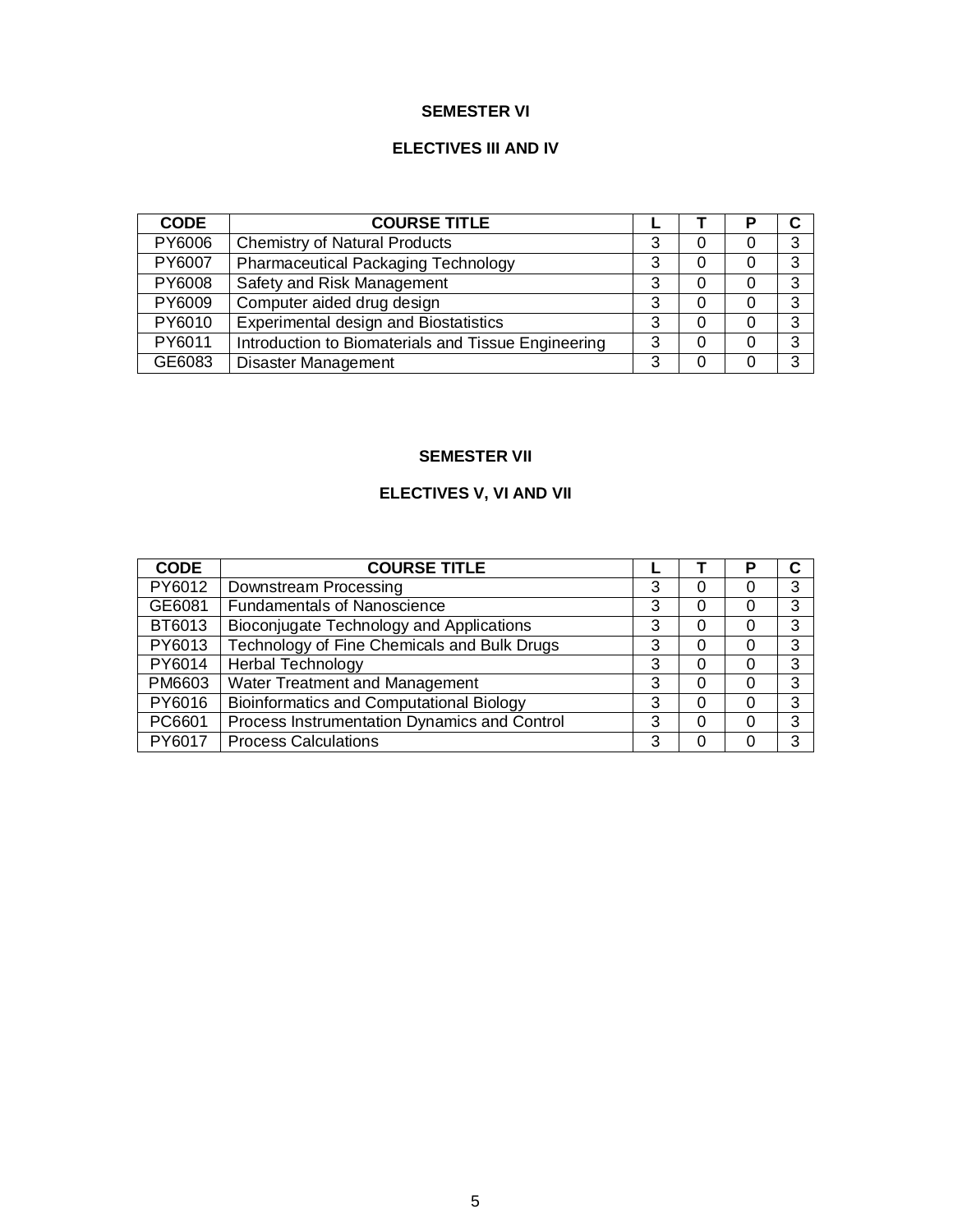#### **UNIT V 9+3**

**UNIT IV 9+3** Listening - Watching videos / documentaries and responding to questions based on them; Speaking - Responding to questions - Different forms of interviews - Speaking at different types of interviews; Reading - Making inference from the reading passage - Predicting the content of a reading passage; Writing - Interpreting visual materials (line graphs, pie charts etc.) - Essay writing – Different types of essays; Grammar - Adverbs – Tenses – future time reference; Vocabulary - Single word substitutes - Use of abbreviations and acronyms; Ematerials - Interactive exercises for Grammar and Vocabulary - Sample interviews - film scenes - dialogue writing.

6

#### **HS6151** TECHNICAL ENGLISH – I LT P C<br>3 1 0 4 **3 1 0 4 3 1 0 4**

# **OBJECTIVES:**

- To enable learners of Engineering and Technology develop their basic communication skills in English.
- To emphasize specially the development of speaking skills amongst learners of Engineering and Technology.
- To ensure that learners use the electronic media such as internet and supplement the learning materials used in the classroom.
- To inculcate the habit of reading and writing leading to effective and efficient communication.

**UNIT I 9+3** Listening - Introducing learners to GIE - Types of listening - Listening to audio (verbal & sounds); Speaking - Speaking about one's place, important festivals etc. – Introducing oneself, one's family / friend; Reading - Skimming a reading passage – Scanning for specific information - Note-making; Writing - Free writing on any given topic (My favourite place / Hobbies / School life, etc.) - Sentence completion - Autobiographical writing (writing about one's leisure time activities, hometown, etc.); Grammar - Prepositions - Reference words - Wh-questions - Tenses (Simple); Vocabulary - Word formation - Word expansion (root words / etymology); E-materials - Interactive exercises for Grammar & Vocabulary - Reading comprehension exercises - Listening to audio files and answering questions.

**UNIT II 9+3** Listening - Listening and responding to video lectures / talks; Speaking - Describing a simple process (filling a form, etc.) - Asking and answering questions - Telephone skills – Telephone etiquette; Reading – Critical reading - Finding key information in a given text - Sifting facts from opinions; Writing - Biographical writing (place, people) - Process descriptions (general/specific) - Definitions - Recommendations – Instructions; Grammar - Use of imperatives - Subject-verb agreement; Vocabulary - Compound words - Word Association (connotation); E-materials - Interactive exercises for Grammar and Vocabulary - Listening exercises with sample telephone conversations / lectures – Picture-based activities.

**UNIT III 9+3** Listening - Listening to specific task - focused audio tracks; Speaking - Role-play – Simulation - Group interaction - Speaking in formal situations (teachers, officials, foreigners); Reading - Reading and interpreting visual material; Writing - Jumbled sentences - Coherence and cohesion in writing - Channel conversion (flowchart into process) - Types of paragraph (cause and effect / compare and contrast / narrative / analytical) - Informal writing (letter/e-mail/blogs) - Paraphrasing; Grammar - Tenses (Past) - Use of sequence words - Adjectives; Vocabulary - Different forms and uses of words, Cause and effect words; E-materials - Interactive exercises for Grammar and Vocabulary - Excerpts from films related to the theme and follow up exercises - Pictures of flow charts and tables for interpretations.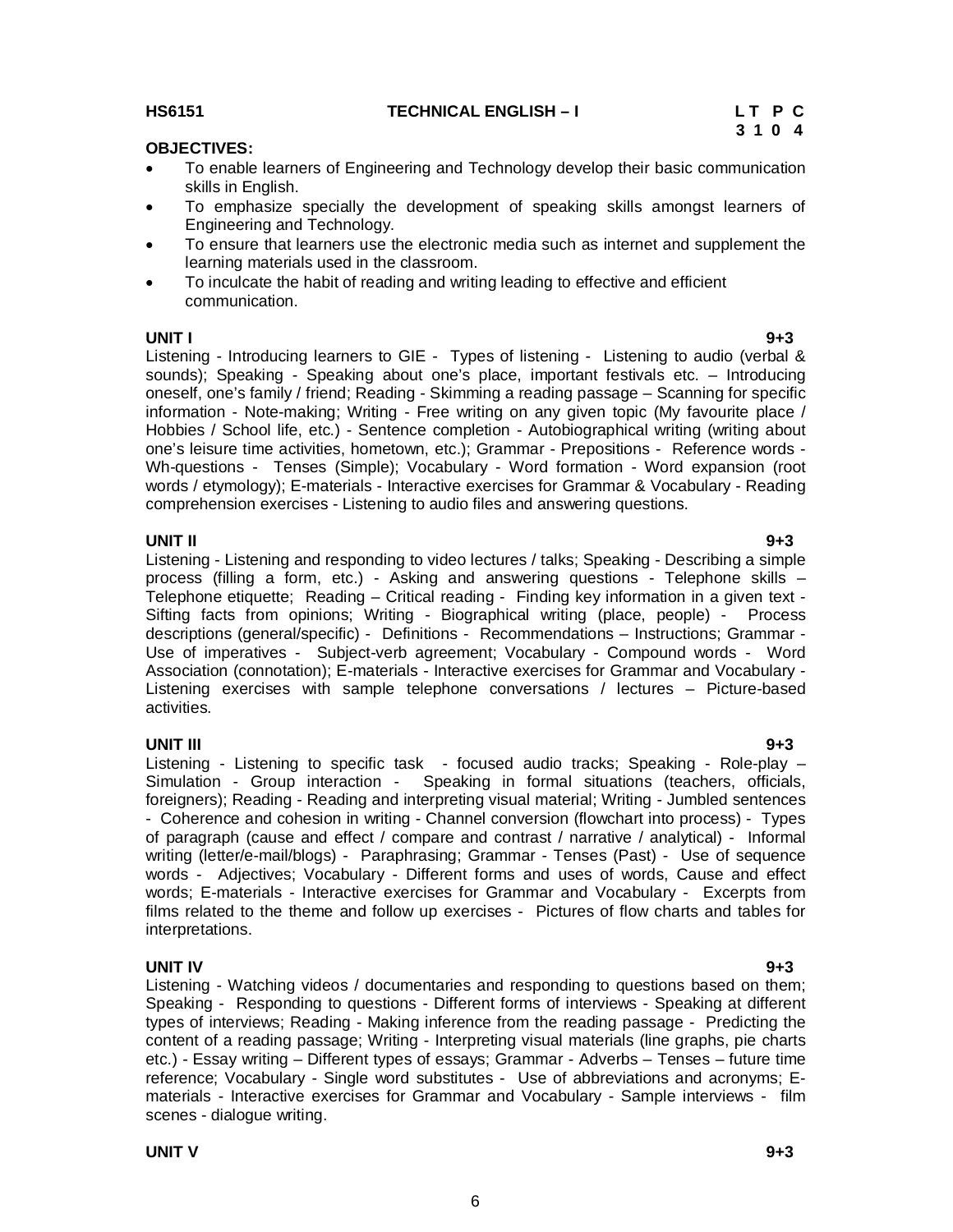Listening - Listening to different accents, Listening to Speeches/Presentations, Listening to broadcast and telecast from Radio and TV; Speaking - Giving impromptu talks, Making presentations on given topics; Reading - Email communication - Reading the attachment files having a poem/joke/proverb - Sending their responses through email; Writing - Creative writing, Poster making; Grammar - Direct and indirect speech; Vocabulary - Lexical items (fixed / semi fixed expressions); E-materials - Interactive exercises for Grammar and Vocabulary - Sending emails with attachment – Audio / video excerpts of different accents - Interpreting posters.

### **TOTAL (L:45+T:15): 60 PERIODS**

### **OUTCOMES:**

Learners should be able to

- speak clearly, confidently, comprehensibly, and communicate with one or many listeners using appropriate communicative strategies.
- write cohesively and coherently and flawlessly avoiding grammatical errors, using a wide vocabulary range, organizing their ideas logically on a topic.
- read different genres of texts adopting various reading strategies.
- listen/view and comprehend different spoken discourses/excerpts in different accents

### **TEXTBOOKS:**

- 1. Department of English, Anna University. Mindscapes: English for Technologists and Engineers. Orient Blackswan, Chennai. 2012
- 2. Dhanavel, S.P. English and Communication Skills for Students of Science and Engineering. Orient Blackswan, Chennai. 2011

#### **REFERENCES:**

- 1. Raman, Meenakshi & Sangeetha Sharma. Technical Communication: Principles and Practice. Oxford University Press, New Delhi. 2011.
- 2. Regional Institute of English. English for Engineers. Cambridge University Press, New Delhi. 2006.
- 3. Rizvi, Ashraf. M. Effective Technical Communication. Tata McGraw-Hill, New Delhi. 2005
- 4. Rutherford, Andrea. J Basic Communication Skills for Technology. Pearson, New Delhi. 2001.
- 5. Viswamohan, Aysha. English for Technical Communication. Tata McGraw-Hill, New Delhi. 2008.

#### **EXTENSIVE Reading (Not for Examination)**

1. Kalam, Abdul. Wings of Fire. Universities Press, Hyderabad. 1999.

#### **WEBSITES:**

- 1. http://www.usingenglish.com
- 2. http://www.uefap.com

### **TEACHING METHODS:**

- Lectures
- Activities conducted individually, in pairs and in groups like self introduction, peer introduction, group poster making, grammar and vocabulary games, etc.
- **Discussions**
- Role play activities
- Short presentations
- Listening and viewing activities with follow up activities like discussion, filling up worksheets, writing exercises (using language lab wherever necessary/possible) etc.

#### **EVALUATION PATTERN:**

#### **Internal assessment: 20%**

3 tests of which two are pen and paper tests and the other is a combination of different modes of assessment like

• Project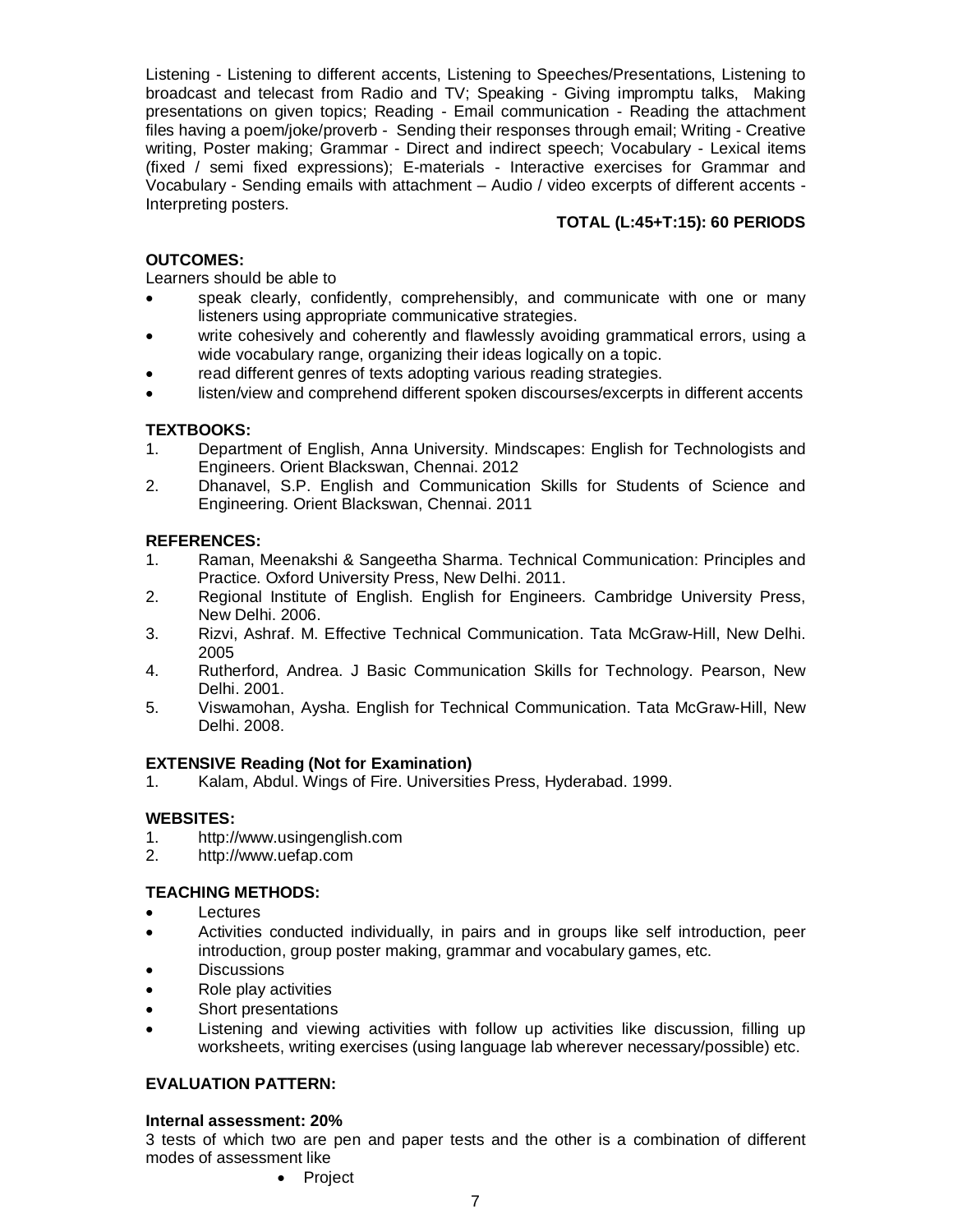# **UNIT V MULTIPLE INTEGRALS 9+3**

- Assignment • Reviews
- 
- Creative writing • Poster making, etc.

All the four skills are to be tested with equal weightage given to each.

- $\checkmark$  Speaking assessment: Individual speaking activities, Pair work activities like role play, Interview, Group discussions
- $\checkmark$  Reading assessment: Reading passages with comprehension questions graded from simple to complex, from direct to inferential
- $\checkmark$  Writing assessment: Writing paragraphs, essays etc. Writing should include grammar and vocabulary.
- $\checkmark$  Listening/Viewing assessment: Lectures, dialogues, film clippings with questions on verbal as well as audio/visual content.

# **End Semester Examination: 80%**

**MA6151 MATHEMATICS – I L T P C** 

## **OBJECTIVES:**

 To develop the use of matrix algebra techniques this is needed by engineers for practical applications.

**3 1 0 4 3 1 0 4** 

- To make the student knowledgeable in the area of infinite series and their convergence so that he/ she will be familiar with limitations of using infinite series approximations for solutions arising in mathematical modeling.
- To familiarize the student with functions of several variables. This is needed in many branches of engineering.
- To introduce the concepts of improper integrals, Gamma, Beta and Error functions which are needed in engineering applications.
- To acquaint the student with mathematical tools needed in evaluating multiple integrals and their usage.

# **UNIT I MATRICES 9+3**

Eigenvalues and Eigenvectors of a real matrix – Characteristic equation – Properties of eigenvalues and eigenvectors – Statement and applications of Cayley-Hamilton Theorem – Diagonalization of matrices – Reduction of a quadratic form to canonical form by orthogonal transformation – Nature of quadratic forms.

# **UNIT II SEQUENCES AND SERIES 9+3**

Sequences: Definition and examples – Series: Types and Convergence – Series of positive terms – Tests of convergence: Comparison test, Integral test and D'Alembert's ratio test – Alternating series – Leibnitz's test – Series of positive and negative terms – Absolute and conditional convergence.

# **UNIT III APPLICATIONS OF DIFFERENTIAL CALCULUS 9+3**

Curvature in Cartesian co-ordinates – Centre and radius of curvature – Circle of curvature – Evolutes – Envelopes - Evolute as envelope of normals.

# **UNIT IV DIFFERENTIAL CALCULUS OF SEVERAL VARIABLES 9+3**

Limits and Continuity – Partial derivatives – Total derivative – Differentiation of implicit functions – Jacobian and properties – Taylor's series for functions of two variables – Maxima and minima of functions of two variables – Lagrange's method of undetermined multipliers.

8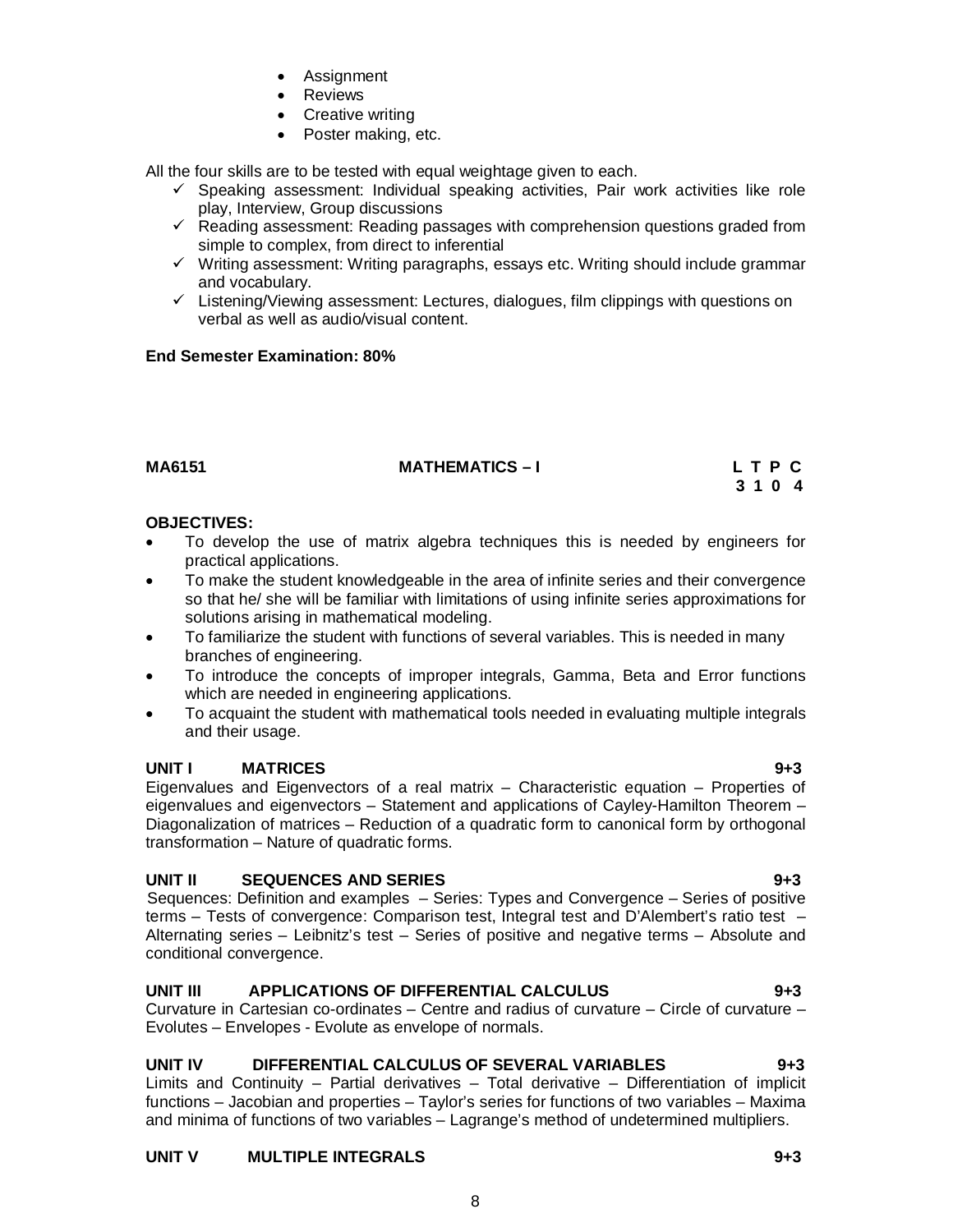Double integrals in cartesian and polar coordinates – Change of order of integration – Area enclosed by plane curves – Change of variables in double integrals – Area of a curved surface - Triple integrals – Volume of Solids.

#### **OUTCOMES:**

#### **TOTAL (L:45+T:15): 60 PERIODS**

 This course equips students to have basic knowledge and understanding in one fields of materials, integral and differential calculus.

### **TEXT BOOKS:**

- 1. Bali N. P and Manish Goyal, "A Text book of Engineering Mathematics", Eighth Edition, Laxmi Publications Pvt Ltd., 2011.
- <sup>2.</sup> Grewal. B.S, "Higher Engineering Mathematics", 41<sup>st</sup> Edition, Khanna Publications, Delhi, 2011.

#### **REFERENCES:**

- 1. Dass, H.K., and Er. Rajnish Verma," Higher Engineering Mathematics", S. Chand Private Ltd., 2011.
- 2. Glyn James, "Advanced Modern Engineering Mathematics", 3<sup>rd</sup> Edition, Pearson Education, 2012.
- 3. Peter V. O'Neil," Advanced Engineering Mathematics", 7th Edition, Cengage learning, 2012.
- 4. Ramana B.V, "Higher Engineering Mathematics", Tata McGraw Hill Publishing Company, New Delhi, 2008.
- 5. Sivarama Krishna Das P. and Rukmangadachari E., "Engineering Mathematics", Volume I, Second Edition, PEARSON Publishing, 2011.

| PH6151 | <b>ENGINEERING PHYSICS - I</b> | LTPC |
|--------|--------------------------------|------|
|        |                                | 3003 |

#### **OBJECTIVES:**

 To enhance the fundamental knowledge in Physics and its applications relevant to various streams of Engineering and Technology.

#### **UNIT I CRYSTAL PHYSICS 9**

Lattice – Unit cell – Bravais lattice – Lattice planes – Miller indices – d spacing in cubic lattice – Calculation of number of atoms per unit cell – Atomic radius – Coordination number – Packing factor for SC, BCC, FCC and HCP structures – Diamond and graphite structures (qualitative treatment) - Crystal growth techniques –solution, melt (Bridgman and Czochralski) and vapour growth techniques (qualitative)

#### **UNIT II PROPERTIES OF MATTER AND THERMAL PHYSICS 9**

Elasticity- Hooke's law - Relationship between three modulii of elasticity (qualitative) – stress -strain diagram – Poisson's ratio –Factors affecting elasticity –Bending moment – Depression of a cantilever –Young's modulus by uniform bending- I-shaped girders Modes of heat transfer- thermal conductivity- Newton's law of cooling - Linear heat flow – Lee's disc method – Radial heat flow – Rubber tube method – conduction through compound media (series and parallel)

#### **UNIT III QUANTUM PHYSICS 9**

Black body radiation – Planck's theory (derivation) – Deduction of Wien's displacement law and Rayleigh – Jeans' Law from Planck's theory – Compton effect. Theory and experimental verification – Properties of Matter waves – G.P Thomson experiment -Schrödinger's wave equation – Time independent and time dependent equations – Physical significance of wave function – Particle in a one dimensional box - Electron microscope - Scanning electron microscope - Transmission electron microscope.

#### **UNIT IV ACOUSTICS AND ULTRASONICS 9**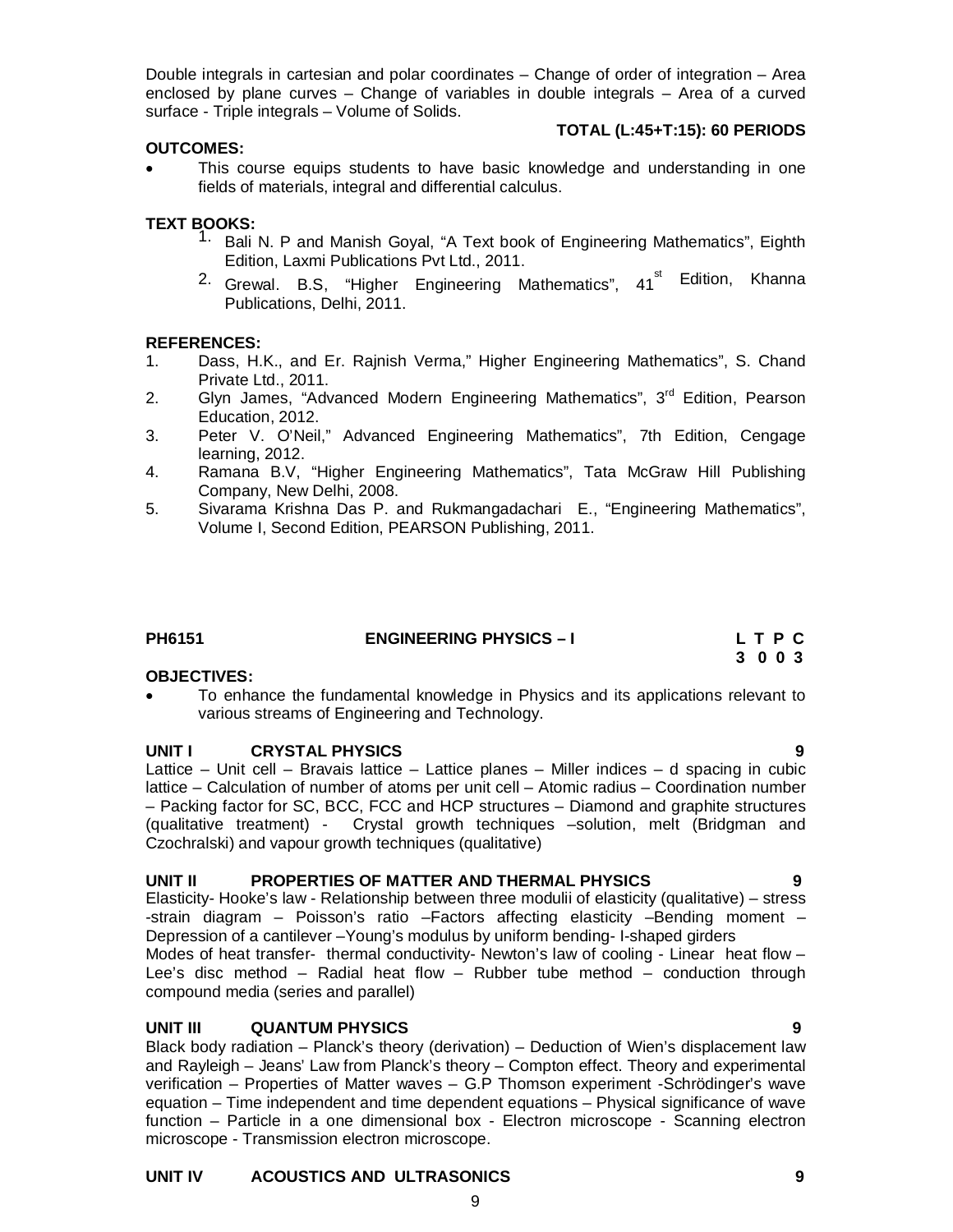Classification of Sound- decibel- Weber–Fechner law – Sabine's formula- derivation using growth and decay method – Absorption Coefficient and its determination –factors affecting acoustics of buildings and their remedies.

Production of ultrasonics by magnetostriction and piezoelectric methods - acoustic grating - Non Destructive Testing – pulse echo system through transmission and reflection modes - A,B and C –scan displays, Medical applications - Sonogram

### **UNIT V PHOTONICS AND FIBRE OPTICS 9**

Spontaneous and stimulated emission- Population inversion -Einstein's A and B coefficients - derivation. Types of lasers  $-$  Nd:YAG, CO<sub>2</sub>, Semiconductor lasers (homojunction  $\&$ heterojunction)- Industrial and Medical Applications.

Principle and propagation of light in optical fibres – Numerical aperture and Acceptance angle - Types of optical fibres (material, refractive index, mode) – attenuation, dispersion, bending - Fibre Optical Communication system (Block diagram) - Active and passive fibre sensors- Endoscope.

### **OUTCOMES:**

 The students will have knowledge on the basics of physics related to properties of matter, optics, acoustics etc., and they will apply these fundamental principles to solve practical problems related to materials used for engineering applications.

### **TEXT BOOKS:**

- 1. Arumugam M. Engineering Physics. Anuradha publishers, 2010
- 2. Gaur R.K. and Gupta S.L. Engineering Physics. Dhanpat Rai publishers, 2009
- 3. Mani Naidu S. Engineering Physics, Second Edition, PEARSON Publishing, 2011.

#### **REFERENCES:**

- 1. Searls and Zemansky. University Physics, 2009
- 2. Mani P. Engineering Physics I. Dhanam Publications, 2011
- 3. Marikani A. Engineering Physics. PHI Learning Pvt., India, 2009
- 4. Palanisamy P.K. Engineering Physics. SCITECH Publications, 2011
- 5. Rajagopal K. Engineering Physics. PHI, New Delhi, 2011
- 6. Senthilkumar G. Engineering Physics I. VRB Publishers, 2011.

### **CY6151 ENGINEERING CHEMISTRY - I L T P C 3 0 0 3 3 0 0 3**

#### **OBJECTIVES:**

- To make the students conversant with basics of polymer chemistry.
- To make the student acquire sound knowledge of second law of thermodynamics and second law based derivations of importance in engineering applications in all disciplines.
- To acquaint the student with concepts of important photophysical and photochemical processes and spectroscopy.
- To develop an understanding of the basic concepts of phase rule and its applications to single and two component systems and appreciate the purpose and significance of alloys.
- To acquaint the students with the basics of nano materials, their properties and applications.

#### **UNIT I POLYMER CHEMISTRY 9**

Introduction: Classification of polymers – Natural and synthetic; Thermoplastic and Thermosetting. Functionality – Degree of polymerization. Types and mechanism of polymerization: Addition (Free Radical, cationic and anionic); condensation and copolymerization. Properties of polymers: Tg, Tacticity, Molecular weight – weight average, number average and polydispersity index. Techniques of polymerization: Bulk, emulsion, solution and suspension. Preparation, properties and uses of Nylon 6,6, and Epoxy resin.

**TOTAL: 45 PERIODS**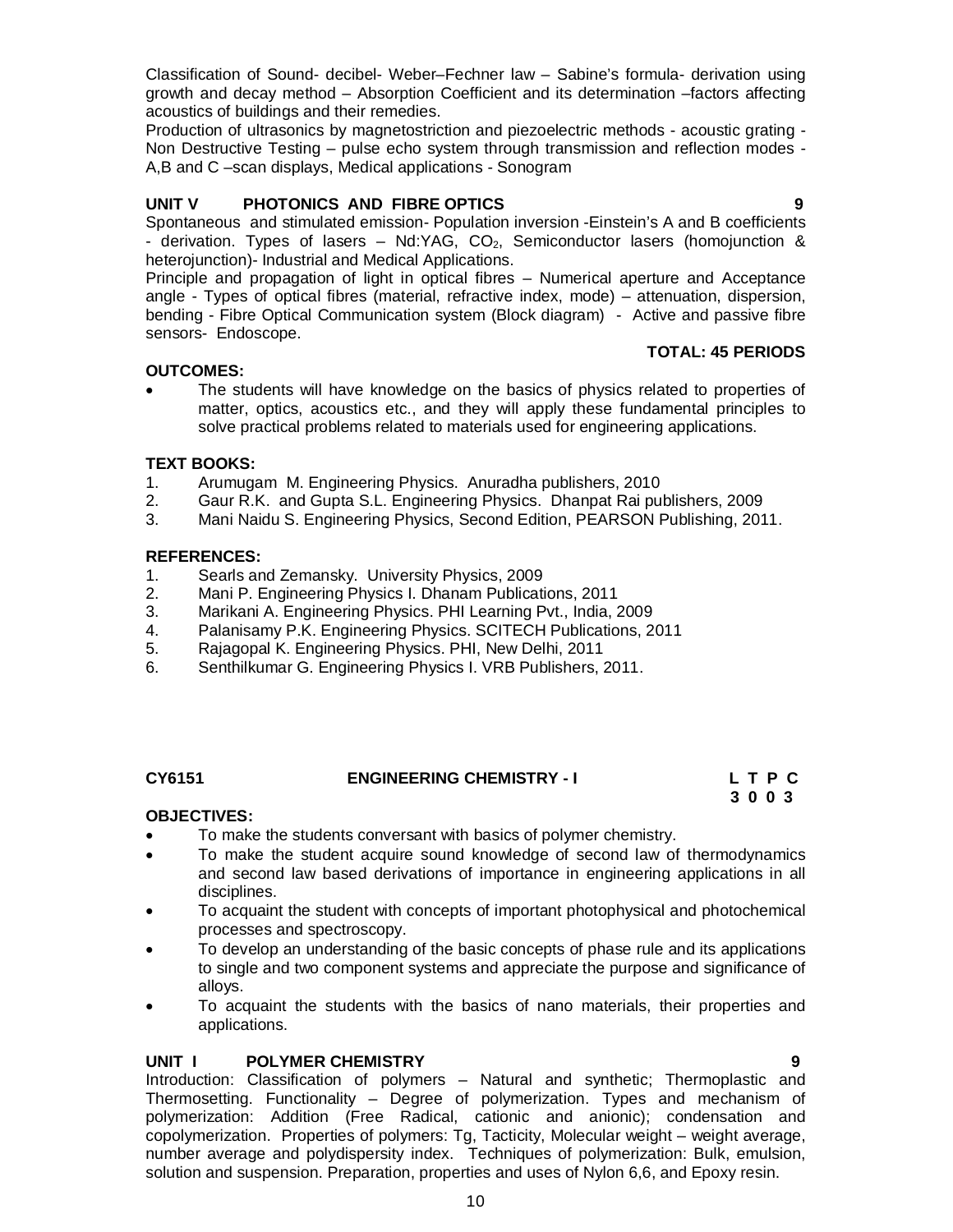### **UNIT II CHEMICAL THERMODYNAMICS 9**

Terminology of thermodynamics - Second law: Entropy - entropy change for an ideal gas, reversible and irreversible processes; entropy of phase transitions; Clausius inequality. Free energy and work function: Helmholtz and Gibbs free energy functions (problems); Criteria of spontaneity; Gibbs-Helmholtz equation (problems); Clausius-Clapeyron equation; Maxwell relations – Van't Hoff isotherm and isochore(problems).

#### **UNIT III PHOTOCHEMISTRY AND SPECTROSCOPY 9**

Photochemistry: Laws of photochemistry - Grotthuss–Draper law, Stark–Einstein law and Lambert-Beer Law. Quantum efficiency – determination- Photo processes - Internal Conversion, Inter-system crossing, Fluorescence, Phosphorescence, Chemiluminescence and Photo-sensitization. Spectroscopy: Electromagnetic spectrum - Absorption of radiation – Electronic, Vibrational and rotational transitions. UV-visible and IR spectroscopy – principles, instrumentation (Block diagram only).

### **UNIT IV PHASE RULE AND ALLOYS 9**

Phase rule: Introduction, definition of terms with examples, One Component System- water system - Reduced phase rule - Two Component Systems- classification – lead-silver system, zinc-magnesium system. Alloys: Introduction- Definition- Properties of alloys- Significance of alloying, Functions and effect of alloying elements- Ferrous alloys- Nichrome and Stainless steel – heat treatment of steel; Non-ferrous alloys – brass and bronze.

### **UNIT V NANOCHEMISTRY 9**

Basics - distinction between molecules, nanoparticles and bulk materials; size-dependent properties. Nanoparticles: nano cluster, nano rod, nanotube(CNT) and nanowire. Synthesis: precipitation, thermolysis, hydrothermal, solvothermal, electrode position, chemical vapour deposition, laser ablation; Properties and applications

### **TOTAL :45 PERIODS**

### **OUTCOMES:**

 The knowledge gained on polymer chemistry, thermodynamics. spectroscopy, phase rule and nano materials will provide a strong platform to understand the concepts on these subjects for further learning.

#### **TEXT BOOKS:**

- 1. Jain P.C. and Monica Jain, "Engineering Chemistry", Dhanpat Rai Publishing Company (P) Ltd., New Delhi, 2010
- 2. Kannan P., Ravikrishnan A., "Engineering Chemistry", Sri Krishna Hi-tech Publishing Company Pvt. Ltd. Chennai, 2009

#### **REFERENCES:**

- 1. Dara S.S, Umare S.S, "Engineering Chemistry", S. Chand & Company Ltd., New Delhi 2010
- 2. Sivasankar B., "Engineering Chemistry", Tata McGraw-Hill Publishing Company, Ltd., New Delhi, 2008.
- 3. Gowariker V.R. , Viswanathan N.V. and JayadevSreedhar, "Polymer Science", New Age International P (Ltd.,), Chennai, 2006.
- 4. Ozin G. A. and Arsenault A. C., "Nanochemistry: A Chemical Approach to Nanomaterials", RSC Publishing, 2005.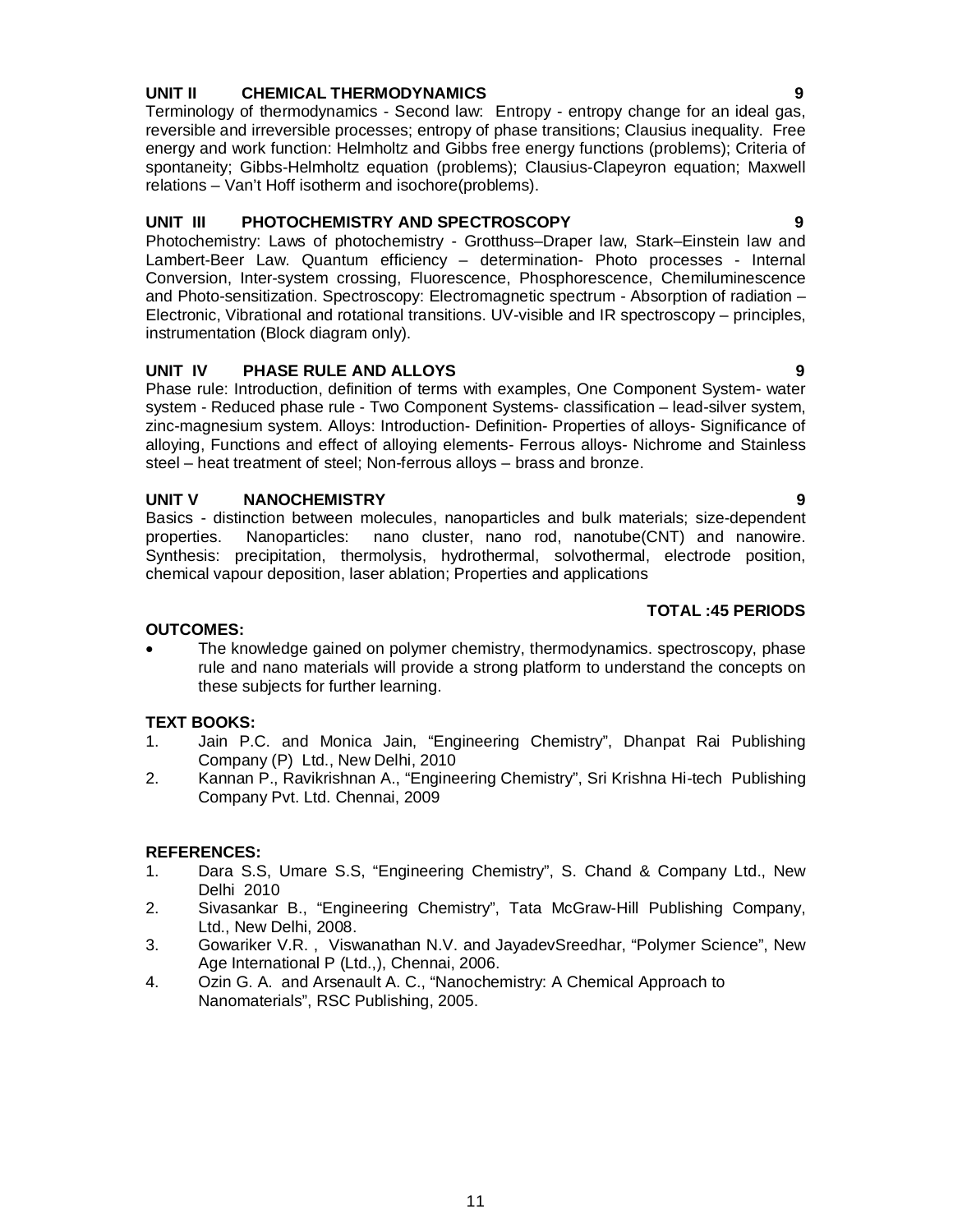#### **GE6151 COMPUTER PROGRAMMING L T P C**

# **3 0 0 3**

#### **OBJECTIVES:**

#### **The students should be made to:**

- Learn the organization of a digital computer.
- Be exposed to the number systems.
- Learn to think logically and write pseudo code or draw flow charts for problems.
- Be exposed to the syntax of C.
- Be familiar with programming in C.
- Learn to use arrays, strings, functions, pointers, structures and unions in C.

#### **UNIT I INTRODUCTION 8**

Generation and Classification of Computers- Basic Organization of a Computer –Number System – Binary – Decimal – Conversion – Problems. Need for logical analysis and thinking – Algorithm – Pseudo code – Flow Chart.

#### **UNIT II C PROGRAMMING BASICS** 10

Problem formulation – Problem Solving - Introduction to ' C' programming –fundamentals – structure of a 'C' program – compilation and linking processes – Constants, Variables – Data Types – Expressions using operators in 'C' – Managing Input and Output operations – Decision Making and Branching – Looping statements – solving simple scientific and statistical problems.

#### **UNIT III ARRAYS AND STRINGS 9**

Arrays – Initialization – Declaration – One dimensional and Two dimensional arrays. String-String operations – String Arrays. Simple programs- sorting- searching – matrix operations.

#### **UNIT IV FUNCTIONS AND POINTERS 9**

Function – definition of function – Declaration of function – Pass by value – Pass by reference – Recursion – Pointers - Definition – Initialization – Pointers arithmetic – Pointers and arrays- Example Problems.

#### **UNIT V STRUCTURES AND UNIONS 9**

Introduction – need for structure data type – structure definition – Structure declaration – Structure within a structure - Union - Programs using structures and Unions – Storage classes, Pre-processor directives.

#### **OUTCOMES:**

#### **At the end of the course, the student should be able to:**

- Design C Programs for problems.
- Write and execute C programs for simple applications.

#### **TEXTBOOKS:**

- 1. Anita Goel and Ajay Mittal, "Computer Fundamentals and Programming in C", Dorling Kindersley (India) Pvt. Ltd., Pearson Education in South Asia, 2011.
- 2. Pradip Dey, Manas Ghosh, "Fundamentals of Computing and Programming in C", First Edition, Oxford University Press, 2009
- 3. Yashavant P. Kanetkar. " Let Us C", BPB Publications, 2011.

#### **REFERENCES:**

- 1. Byron S Gottfried, "Programming with C", Schaum's Outlines, Second Edition, Tata McGraw-Hill, 2006.
- 2. Dromey R.G., "How to Solve it by Computer", Pearson Education, Fourth Reprint, 2007.

**TOTAL: 45 PERIODS**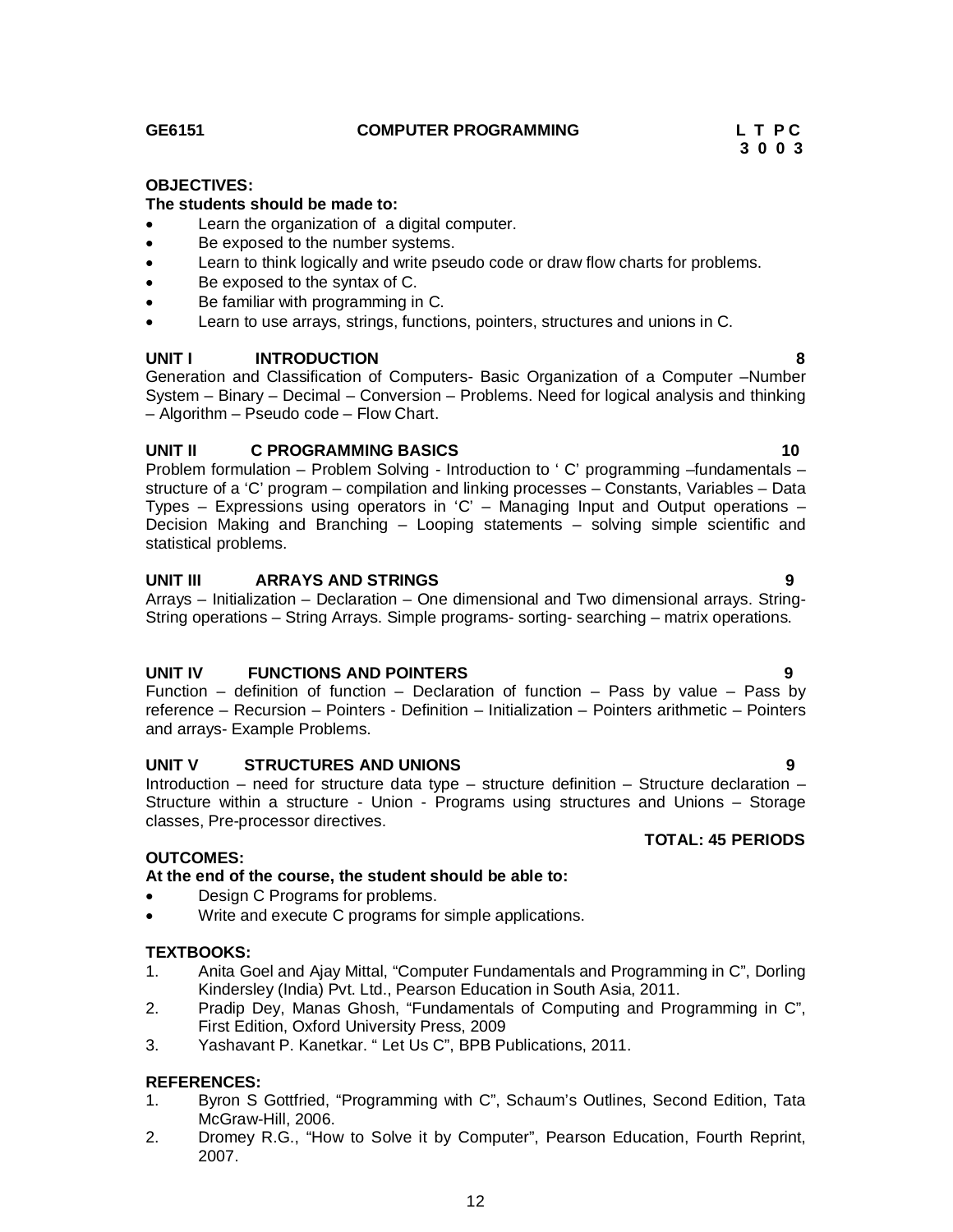3. Kernighan,B.W and Ritchie,D.M, "The C Programming language", Second Edition, Pearson Education, 2006.

# **GE6152 ENGINEERING GRAPHICS L T P C**

#### **OBJECTIVES:**

- To develop in students, graphic skills for communication of concepts, ideas and design of Engineering products.
- To expose them to existing national standards related to technical drawings.

#### **CONCEPTS AND CONVENTIONS (Not for Examination) 1**

Importance of graphics in engineering applications – Use of drafting instruments – BIS conventions and specifications – Size, layout and folding of drawing sheets – Lettering and dimensioning.

#### **UNIT I PLANE CURVES AND FREE HAND SKETCHING 5+9**

Basic Geometrical constructions, Curves used in engineering practices: Conics – Construction of ellipse, parabola and hyperbola by eccentricity method – Construction of cycloid – construction of involutes of square and circle – Drawing of tangents and normal to the above curves, Scales: Construction of Diagonal and Vernier scales.

Visualization concepts and Free Hand sketching: Visualization principles –Representation of Three Dimensional objects – Layout of views- Free hand sketching of multiple views from pictorial views of objects

#### **UNIT II PROJECTION OF POINTS, LINES AND PLANE SURFACES 5+9**

Orthographic projection- principles-Principal planes-First angle projection-projection of points. Projection of straight lines (only First angle projections) inclined to both the principal planes - Determination of true lengths and true inclinations by rotating line method and traces Projection of planes (polygonal and circular surfaces) inclined to both the principal planes by rotating object method.

#### UNIT III **PROJECTION OF SOLIDS** 5.9

Projection of simple solids like prisms, pyramids, cylinder, cone and truncated solids when the axis is inclined to one of the principal planes by rotating object method and auxiliary plane method.

#### **UNIT IV PROJECTION OF SECTIONED SOLIDS AND DEVELOPMENT OF SURFACES** 5+9

Sectioning of above solids in simple vertical position when the cutting plane is inclined to the one of the principal planes and perpendicular to the other – obtaining true shape of section. Development of lateral surfaces of simple and sectioned solids – Prisms, pyramids cylinders and cones. Development of lateral surfaces of solids with cut-outs and holes

#### **UNIT V ISOMETRIC AND PERSPECTIVE PROJECTIONS** 6+9

Principles of isometric projection – isometric scale –Isometric projections of simple solids and truncated solids - Prisms, pyramids, cylinders, cones- combination of two solid objects in simple vertical positions and miscellaneous problems. Perspective projection of simple solids-Prisms, pyramids and cylinders by visual ray method .

#### **COMPUTER AIDED DRAFTING (Demonstration Only) 3**

Introduction to drafting packages and demonstration of their use.

#### **OUTCOMES:**

On Completion of the course the student will be able to

 perform free hand sketching of basic geometrical constructions and multiple views of objects.

 **2 0 3 4**

**TOTAL : 75 PERIODS**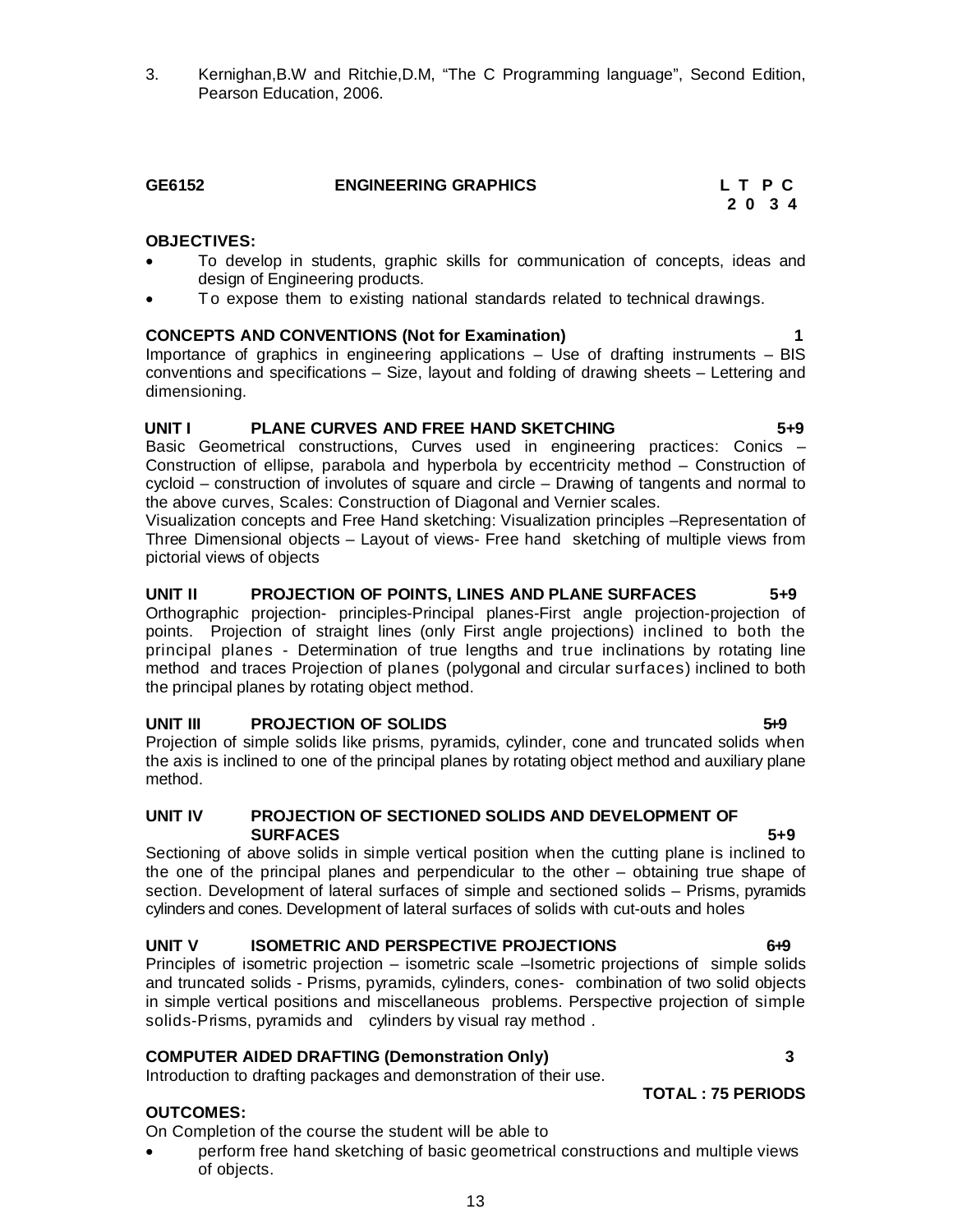- do orthographic projection of lines and plane surfaces.
- draw projections and solids and development of surfaces.
- prepare isometric and perspective sections of simple solids.
- demonstrate computer aided drafting.

### **TEXT BOOK:**

1. Bhatt N.D. and Panchal V.M., "Engineering Drawing", Charotar Publishing House,  $50<sup>th</sup>$ 

Edition, 2010.

### **REFERENCES:**

- 1. Gopalakrishna K.R., "Engineering Drawing" (Vol. I&II combined), Subhas Stores, Bangalore, 2007.
- 2. Luzzader, Warren.J. and Duff,John M., "Fundamentals of Engineering Drawing with an introduction to Interactive Computer Graphics for Design and Production, Eastern Economy Edition, Prentice Hall of India Pvt. Ltd, New Delhi, 2005.
- 3. Shah M.B., and Rana B.C., "Engineering Drawing", Pearson, 2<sup>nd</sup> Edition, 2009.
- 4. Venugopal K. and Prabhu Raja V., "Engineering Graphics", New Age International (P) Limited, 2008.
- 5. Natrajan K.V., "A text book of Engineering Graphics", Dhanalakshmi Publishers, Chennai, 2009.
- 6. Basant Agarwal and Agarwal C.M., "Engineering Drawing", Tata McGraw Hill Publishing Company Limited, New Delhi, 2008.

### **Publication of Bureau of Indian Standards**:

- 1. IS 10711 2001: Technical products Documentation Size and lay out of drawing sheets.<br>2. IS 9609
- 2. IS 9609 (Parts 0 & 1) 2001: Technical products Documentation Lettering.<br>3. IS 10714 (Part 20) 2001 & SP 46 2003: Lines for technical drawings.
- $1S$  10714 (Part 20) 2001 & SP 46 2003: Lines for technical drawings.
- 4. IS 11669 1986 & SP 46 2003: Dimensioning of Technical Drawings.
- 5. IS 15021 (Parts 1 to 4) 2001: Technical drawings Projection Methods.

#### **Special points applicable to University Examinations on Engineering Graphics:**

- 1. There will be five questions, each of either or type covering all units of the syllabus.
- 2. All questions will carry equal marks of 20 each making a total of 100.
- 3. The answer paper shall consist of drawing sheets of A3 size only. The students will be permitted to use appropriate scale to fit solution within A3 size.
- 4. The examination will be conducted in appropriate sessions on the same day

#### **GE6161 COMPUTER PRACTICES LABORATORY L T P C 0 0 3 2**

#### **OBJECTIVES:**

#### **The student should be made to:**

- Be familiar with the use of Office software.
- Be exposed to presentation and visualization tools.
- Be exposed to problem solving techniques and flow charts.
- Be familiar with programming in C.
- Learn to use Arrays, strings, functions, structures and unions.

#### **LIST OF EXPERIMENTS:**

- 1. Search, generate, manipulate data using MS office/ Open Office
- 2. Presentation and Visualization graphs, charts, 2D, 3D
- 3. Problem formulation, Problem Solving and Flowcharts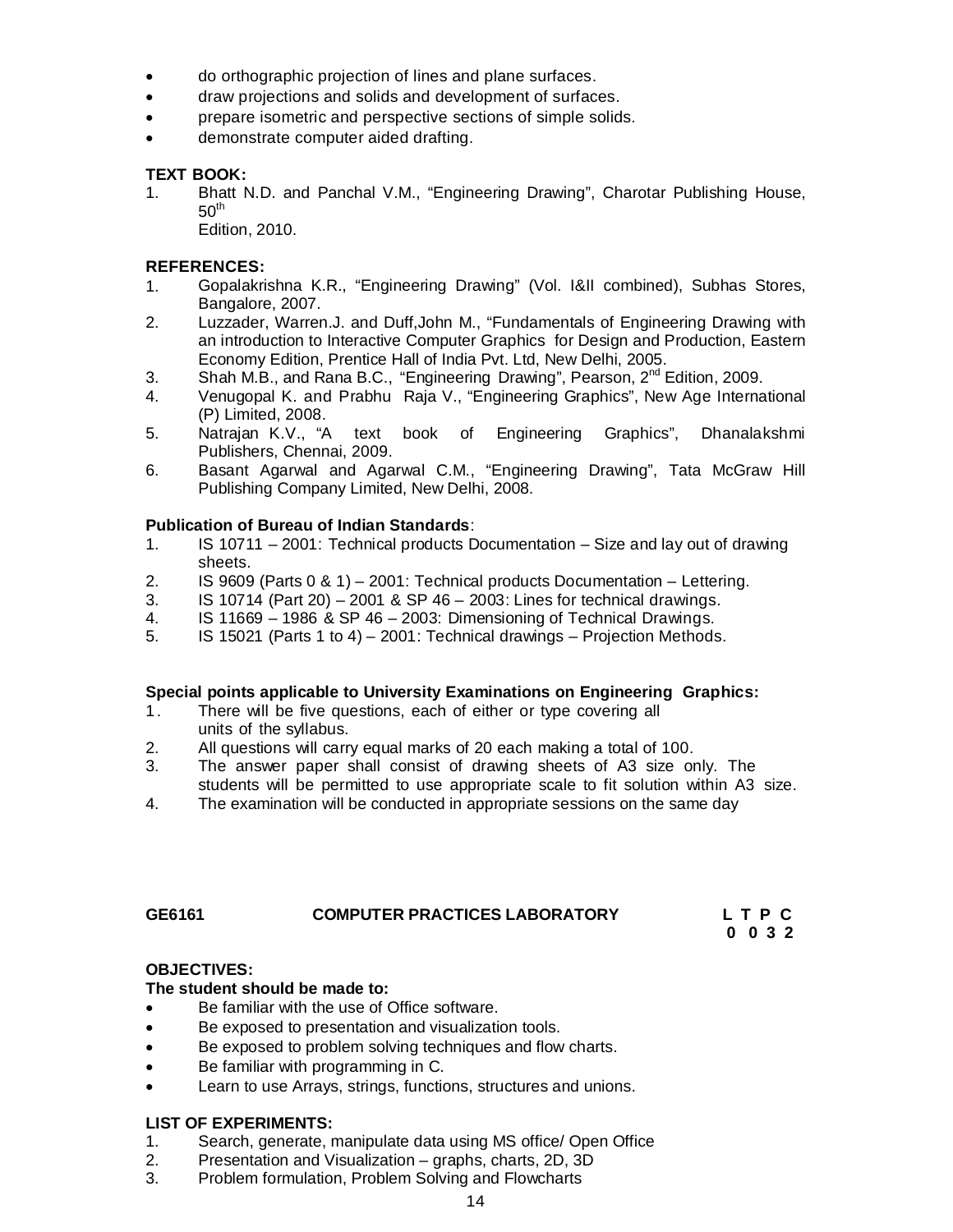- 4. C Programming using Simple statements and expressions
- 5. Scientific problem solving using decision making and looping.
- 6. Simple programming for one dimensional and two dimensional arrays.<br>7. Solving problems using String functions
- Solving problems using String functions
- 8. Programs with user defined functions Includes Parameter Passing
- 9. Program using Recursive Function and conversion from given program to flow chart.
- 10. Program using structures and unions.

#### **OUTCOMES:**

#### **At the end of the course, the student should be able to:**

- Apply good programming design methods for program development.
- **•** Design and implement C programs for simple applications.
- Develop recursive programs.

#### **LIST OF EQUIPMENTS FOR A BATCH OF 30 STUDENTS:**

Standalone desktops with C compiler 30 Nos.

(or)

Server with C compiler supporting 30 terminals or more.

#### **GE6162 ENGINEERING PRACTICES LABORATORY L T P C 0 0 3 2**

#### **OBJECTIVES:**

 To provide exposure to the students with hands on experience on various basic engineering practices in Civil, Mechanical, Electrical and Electronics Engineering.

#### **GROUP A (CIVIL & MECHANICAL)**

#### **I CIVIL ENGINEERING PRACTICE 9**

#### **Buildings:**

(a) Study of plumbing and carpentry components of residential and industrial buildings. Safety aspects.

#### **Plumbing Works**:

(a) Study of pipeline joints, its location and functions: valves, taps, couplings, unions, reducers, elbows in household fittings.

- (b) Study of pipe connections requirements for pumps and turbines.
- (c) Preparation of plumbing line sketches for water supply and sewage works.
- (d) Hands-on-exercise:

Basic pipe connections – Mixed pipe material connection – Pipe connections with different joining components.

(e) Demonstration of plumbing requirements of high-rise buildings.

#### **Carpentry using Power Tools only:**

- (a) Study of the joints in roofs, doors, windows and furniture.
- (b) Hands-on-exercise:

Wood work, joints by sawing, planing and cutting.

#### **II MECHANICAL ENGINEERING PRACTICE 13**

### **TOTAL : 45 PERIODS**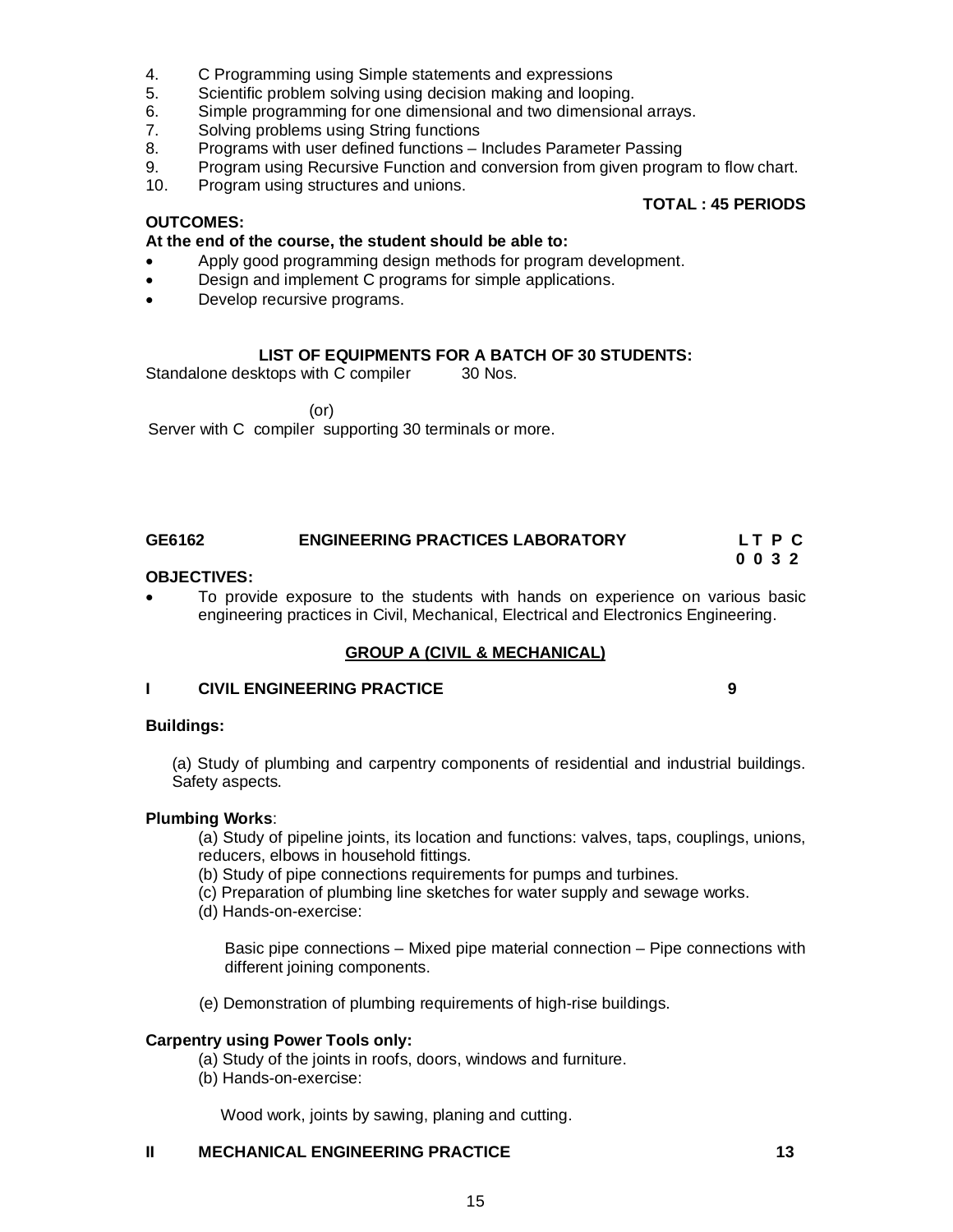# **Welding:**

- (a) Preparation of arc welding of butt joints, lap joints and tee joints.
- (b) Gas welding practice

# **Basic Machining:**

- (a) Simple Turning and Taper turning
- (b) Drilling Practice

# **Sheet Metal Work:**

- (a) Forming & Bending:
- (b) Model making Trays, funnels, etc.
- (c) Different type of joints.

## **Machine assembly practice:**

- (a) Study of centrifugal pump
- (b) Study of air conditioner

# **Demonstration on:**

- (a) Smithy operations, upsetting, swaging, setting down and bending. Example Exercise – Production of hexagonal headed bolt.
- (b) Foundry operations like mould preparation for gear and step cone pulley.
- (c) Fitting Exercises Preparation of square fitting and vee fitting models.

# **GROUP B (ELECTRICAL & ELECTRONICS)**

# **III ELECTRICAL ENGINEERING PRACTICE 10 10**

- 1. Residential house wiring using switches, fuse, indicator, lamp and energy meter.
- 2. Fluorescent lamp wiring.
- 3. Stair case wiring
	- 4. Measurement of electrical quantities voltage, current, power & power factor in RLC circuit.
- 5. Measurement of energy using single phase energy meter.
- 6. Measurement of resistance to earth of an electrical equipment.

# **IV ELECTRONICS ENGINEERING PRACTICE 13 13**

- 1. Study of Electronic components and equipments Resistor, colour coding measurement of AC signal parameter (peak-peak, rms period, frequency) using CR.
- 2. Study of logic gates AND, OR, EOR and NOT.
- 3. Generation of Clock Signal.
- 4. Soldering practice Components Devices and Circuits Using general purpose PCB.
- 5. Measurement of ripple factor of HWR and FWR.

# **OUTCOMES:**

- ability to fabricate carpentry components and pipe connections including plumbing works.
- ability to use welding equipments to join the structures.
- ability to fabricate electrical and electronics circuits.

# **REFERENCES:**

- 1. Jeyachandran K., Natarajan S. & Balasubramanian S., "A Primer on Engineering Practices Laboratory", Anuradha Publications, 2007.
- 2. Jeyapoovan T., Saravanapandian M. & Pranitha S., "Engineering Practices Lab Manual", Vikas Puplishing House Pvt.Ltd, 2006.
- 3. Bawa H.S., "Workshop Practice", Tata McGraw Hill Publishing Company Limited, 2007.
- 4. Rajendra Prasad A. & Sarma P.M.M.S., "Workshop Practice", Sree Sai Publication, 2002.
- 5. Kannaiah P. & Narayana K.L., "Manual on Workshop Practice", Scitech Publications, 1999.

**TOTAL: 45 PERIODS**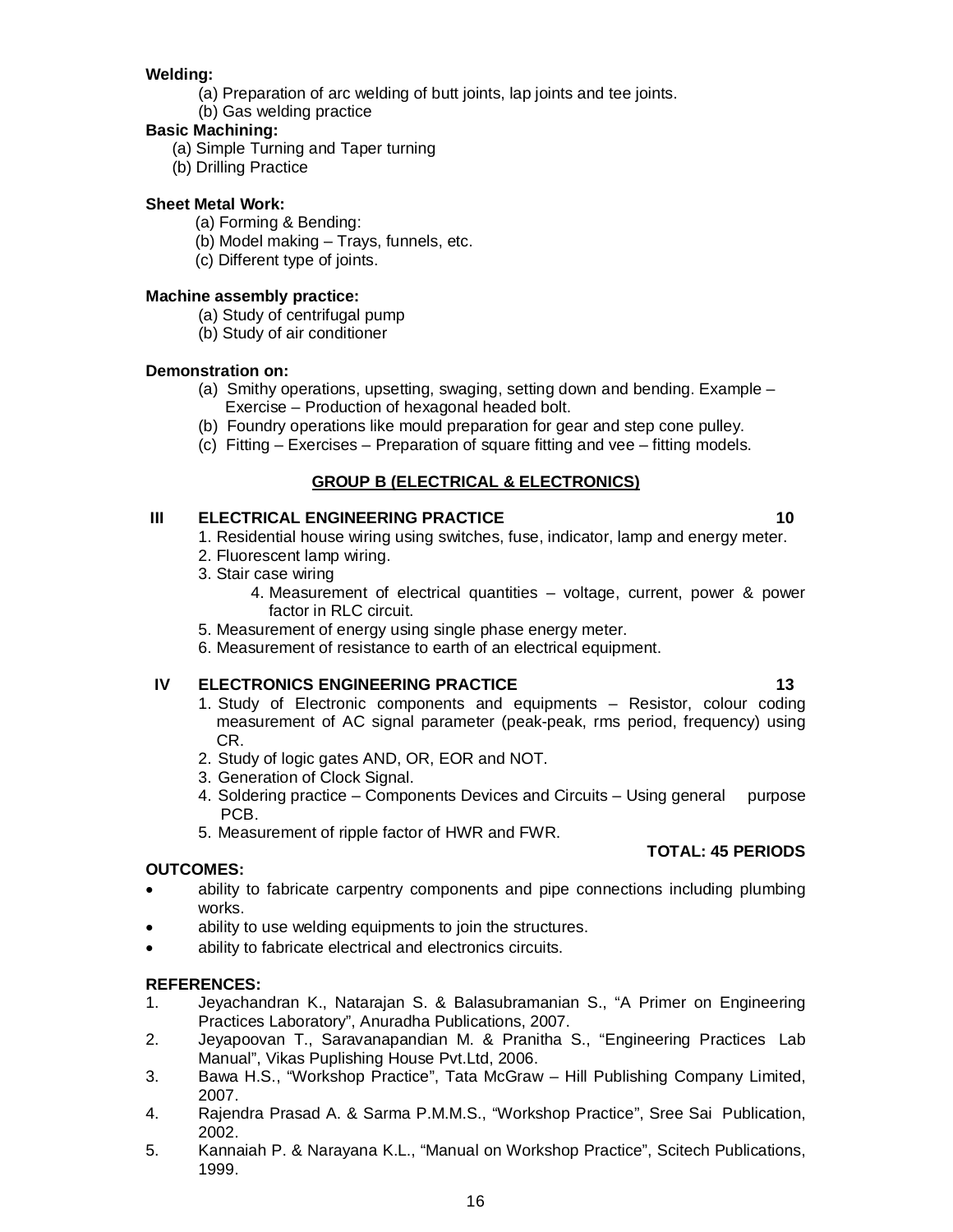#### **LIST OF EQUIPMENT FOR A BATCH OF 30 STUDENTS:**

### **CIVIL**

| 1. Assorted components for plumbing consisting of metallic pipes,<br>plastic pipes, flexible pipes, couplings, unions, elbows, plugs and |          |
|------------------------------------------------------------------------------------------------------------------------------------------|----------|
| other fittings.                                                                                                                          | 15 Sets. |
| 2. Carpentry vice (fitted to work bench)                                                                                                 | 15 Nos.  |
| 3. Standard woodworking tools                                                                                                            | 15 Sets. |
| 4. Models of industrial trusses, door joints, furniture joints                                                                           | 5 each   |
| 5. Power Tools: (a) Rotary Hammer                                                                                                        | 2 Nos    |
| (b) Demolition Hammer                                                                                                                    | 2 Nos    |
| (c) Circular Saw                                                                                                                         | 2 Nos    |
| (d) Planer                                                                                                                               | 2 Nos    |
| (e) Hand Drilling Machine                                                                                                                | 2 Nos    |
| (f) Jigsaw                                                                                                                               | 2 Nos    |

#### **MECHANICAL**

| 1. Arc welding transformer with cables and holders                               | 5 Nos.    |
|----------------------------------------------------------------------------------|-----------|
| 2. Welding booth with exhaust facility                                           | 5 Nos.    |
| 3. Welding accessories like welding shield, chipping hammer,<br>wire brush, etc. | 5 Sets.   |
| 4. Oxygen and acetylene gas cylinders, blow pipe and other<br>welding outfit.    | 2 Nos.    |
| 5. Centre lathe                                                                  | 2 Nos.    |
| 6. Hearth furnace, anvil and smithy tools                                        | 2 Sets.   |
| 7. Moulding table, foundry tools                                                 | 2 Sets.   |
| 8. Power Tool: Angle Grinder                                                     | 2 Nos     |
| 9. Study-purpose items: centrifugal pump, air-conditioner                        | One each. |

### **ELECTRICAL**

| 1. Assorted electrical components for house wiring                         | 15 Sets |
|----------------------------------------------------------------------------|---------|
| 2. Electrical measuring instruments                                        | 10 Sets |
| 3. Study purpose items: Iron box, fan and regulator, emergency lamp 1 each |         |
| 4. Megger (250V/500V)                                                      | 1 No.   |
| 5. Power Tools: (a) Range Finder                                           | 2 Nos   |
| (b) Digital Live-wire detector                                             | 2 Nos   |
|                                                                            |         |

### **ELECTRONICS**

| 1. Soldering guns                                              | 10 Nos. |
|----------------------------------------------------------------|---------|
| 2. Assorted electronic components for making circuits          | 50 Nos. |
| 3. Small PCBs                                                  | 10 Nos. |
| 4. Multimeters                                                 | 10 Nos. |
| 5. Study purpose items: Telephone, FM radio, low-voltage power |         |
| supply                                                         |         |

# GE6163 PHYSICS AND CHEMISTRY LABORATORY – I L T P C<br>0 0 2 1

 **0 0 2 1**

### **PHYSICS LABORATORY – I**

#### **OBJECTIVES:**

 To introduce different experiments to test basic understanding of physics concepts applied in optics, thermal physics and properties of matter.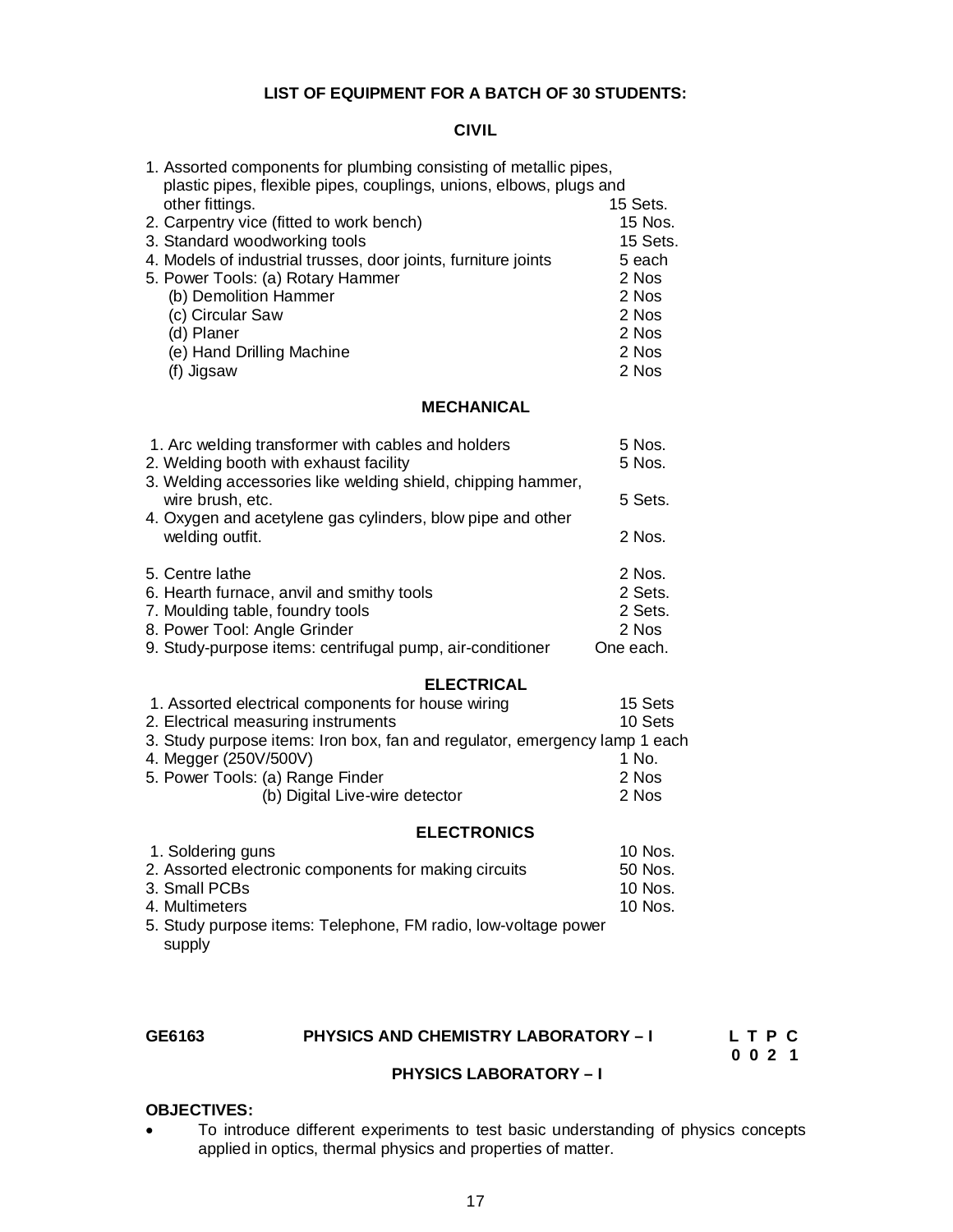#### **LIST OF EXPERIMENTS**

(Any FIVE Experiments)

- 1. (a) Determination of Wavelength, and particle size using Laser
	- (b) Determination of acceptance angle in an optical fiber.
- 2. Determination of velocity of sound and compressibility of liquid Ultrasonic interferometer.
- 3. Determination of wavelength of mercury spectrum spectrometer grating
- 4. Determination of thermal conductivity of a bad conductor Lee's Disc method.
- 5. Determination of Young's modulus by Non uniform bending method
- 6. Determination of specific resistance of a given coil of wire Carey Foster's Bridge

### **OUTCOMES:**

• The hands on exercises undergone by the students will help them to apply physics principles of optics and thermal physics to evaluate engineering properties of materials.

### **LIST OF EQUIPMENT FOR A BATCH OF 30 STUDENTS:**

- 1. Diode laser, lycopodium powder, glass plate, optical fiber.
- 2. Ultrasonic interferometer
- 3. Spectrometer, mercury lamp, grating
- 4. Lee's Disc experimental set up
- 5. Traveling microscope, meter scale, knife edge, weights
- 6. Carey foster's bridge set up (vernier Caliper, Screw gauge, reading lens are required for most of the experiments)

## **CHEMISTRY LABORATORY- I**

#### **OBJECTIVES:**

- To make the student to acquire practical skills in the determination of water quality parameters through volumetric and instrumental analysis.
- To acquaint the students with the determination of molecular weight of a polymer by vacometry.

### **LIST OF EXPERIMENTS**

(Any FIVE Experiments)

- 1 Determination of DO content of water sample by Winkler's method.
- 2 Determination of chloride content of water sample by argentometric method.
- 3 Determination of strength of given hydrochloric acid using pH meter.
- 4 Determination of strength of acids in a mixture using conductivity meter.
- 5 Estimation of iron content of the water sample using spectrophotometer. (1,10- phenanthroline / thiocyanate method).
- 6 Determination of molecular weight of polyvinylalcohol using Ostwald viscometer.
- 7 Conductometric titration of strong acid vs strong base.

### **OUTCOMES:**

#### **TOTAL: 30 PERIODS**

 The students will be outfitted with hands-on knowledge in the quantitative chemical analysis of water quality related parameters.

### **REFERENCES:**

- 1. Daniel R. Palleros, "Experimental organic chemistry" John Wiley & Sons, Inc., New York 2001.
- 2. Furniss B.S. Hannaford A.J, Smith P.W.G and Tatchel A.R., "Vogel's Textbook of practical organic chemistry", LBS Singapore 1994.
- 3. Jeffery G.H., Bassett J., Mendham J.and Denny vogel's R.C, "Text book of quantitative analysis chemical analysis", ELBS 5th Edn. Longman, Singapore publishers, Singapore, 1996.
- 4. Kolthoff I.M., Sandell E.B. et al. "Quantitative chemical analysis", Mcmillan, Madras 1980.

#### **LIST OF EQUIPMENT FOR A BATCH OF 30 STUDENTS:**

1. Iodine flask - 30 Nos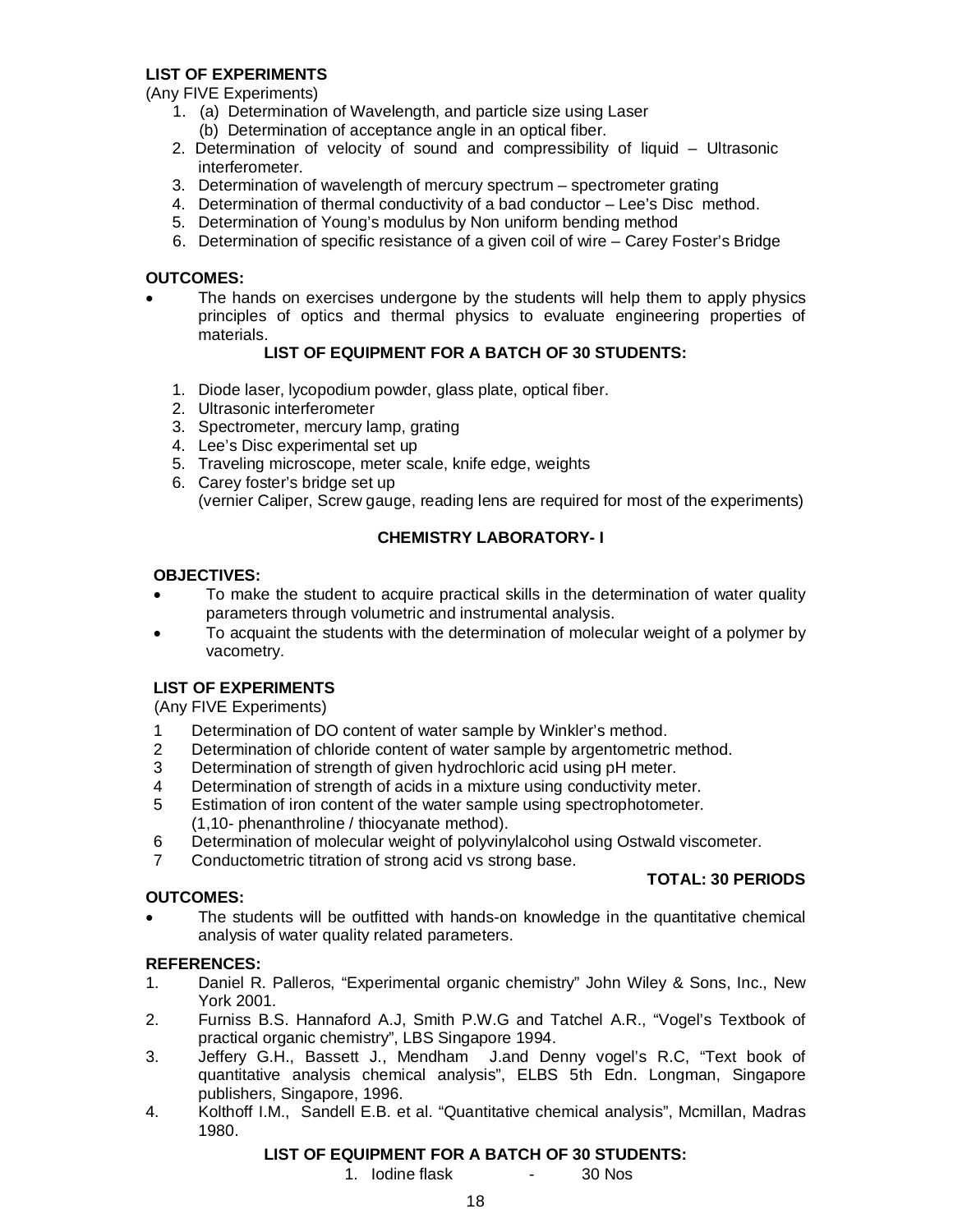| צי ייצו |  |
|---------|--|
| -not    |  |
| 19      |  |

| 2. pH meter           | $\blacksquare$ | 5 Nos  |
|-----------------------|----------------|--------|
| 3. Conductivity meter | $\blacksquare$ | 5 Nos  |
| 4. Spectrophotometer  | $\blacksquare$ | 5 Nos  |
| 5. Ostwald Viscometer | $\sim$ $-$     | 10 Nos |

Common Apparatus : Pipette, Burette, conical flask, percelain tile, dropper (each 30 Nos.)

#### **HS6251 TECHNICAL ENGLISH II L T P C**

#### **OBJECTIVES:**

 To make learners acquire listening and speaking skills in both formal and informal contexts.

**3 1 0 4** 

- To help them develop their reading skills by familiarizing them with different types of reading strategies.
- To equip them with writing skills needed for academic as well as workplace contexts.
- To make them acquire language skills at their own pace by using e-materials and language lab components.

**UNIT I 9+3** Listening - Listening to informal conversations and participating; Speaking - Opening a conversation (greetings, comments on topics like weather) - Turn taking - Closing a conversation (excuses, general wish, positive comment, thanks); Reading - Developing analytical skills, Deductive and inductive reasoning - Extensive reading; Writing - Effective use of SMS for sending short notes and messages - Using 'emoticons' as symbols in email messages; Grammar - Regular and irregular verbs - Active and passive voice; Vocabulary - Homonyms (e.g. 'can') - Homophones (e.g. 'some', 'sum'); E-materials - Interactive exercise on Grammar and vocabulary – blogging; Language Lab - Listening to different types of conversation and answering questions.

#### **UNIT II 9+3**

Listening - Listening to situation based dialogues; Speaking - Conversation practice in real life situations, asking for directions (using polite expressions), giving directions (using imperative sentences), Purchasing goods from a shop, Discussing various aspects of a film (they have already seen) or a book (they have already read); Reading - Reading a short story or an article from newspaper, Critical reading, Comprehension skills; Writing - Writing a review / summary of a story / article, Personal letter (Inviting your friend to a function, congratulating someone for his / her success, thanking one's friends / relatives); Grammar modal verbs, Purpose expressions; Vocabulary - Phrasal verbs and their meanings, Using phrasal verbs in sentences; E-materials - Interactive exercises on Grammar and vocabulary, Extensive reading activity (reading stories / novels), Posting reviews in blogs - Language Lab - Dialogues (Fill up exercises), Recording students' dialogues.

**UNIT III 9+3** Listening - Listening to the conversation - Understanding the structure of conversations; Speaking - Conversation skills with a sense of stress, intonation, pronunciation and meaning - Seeking information – expressing feelings (affection, anger, regret, etc.); Reading - Speed reading – reading passages with time limit - Skimming; Writing - Minutes of meeting – format and practice in the preparation of minutes - Writing summary after reading articles from journals - Format for journal articles – elements of technical articles (abstract, introduction, methodology, results, discussion, conclusion, appendices, references) - Writing strategies; Grammar - Conditional clauses - Cause and effect expressions; Vocabulary - Words used as nouns and verbs without any change in the spelling (e.g. 'rock', 'train', 'ring'); E-materials - Interactive exercise on Grammar and vocabulary - Speed Reading practice exercises; Language Lab - Intonation practice using EFLU and RIE materials – Attending a meeting and writing minutes.

#### **UNIT IV 9+3**

Listening - Listening to a telephone conversation, Viewing model interviews (face-to-face, telephonic and video conferencing); Speaking - Role play practice in telephone skills listening and responding, -asking questions, -note taking – passing on messages, Role play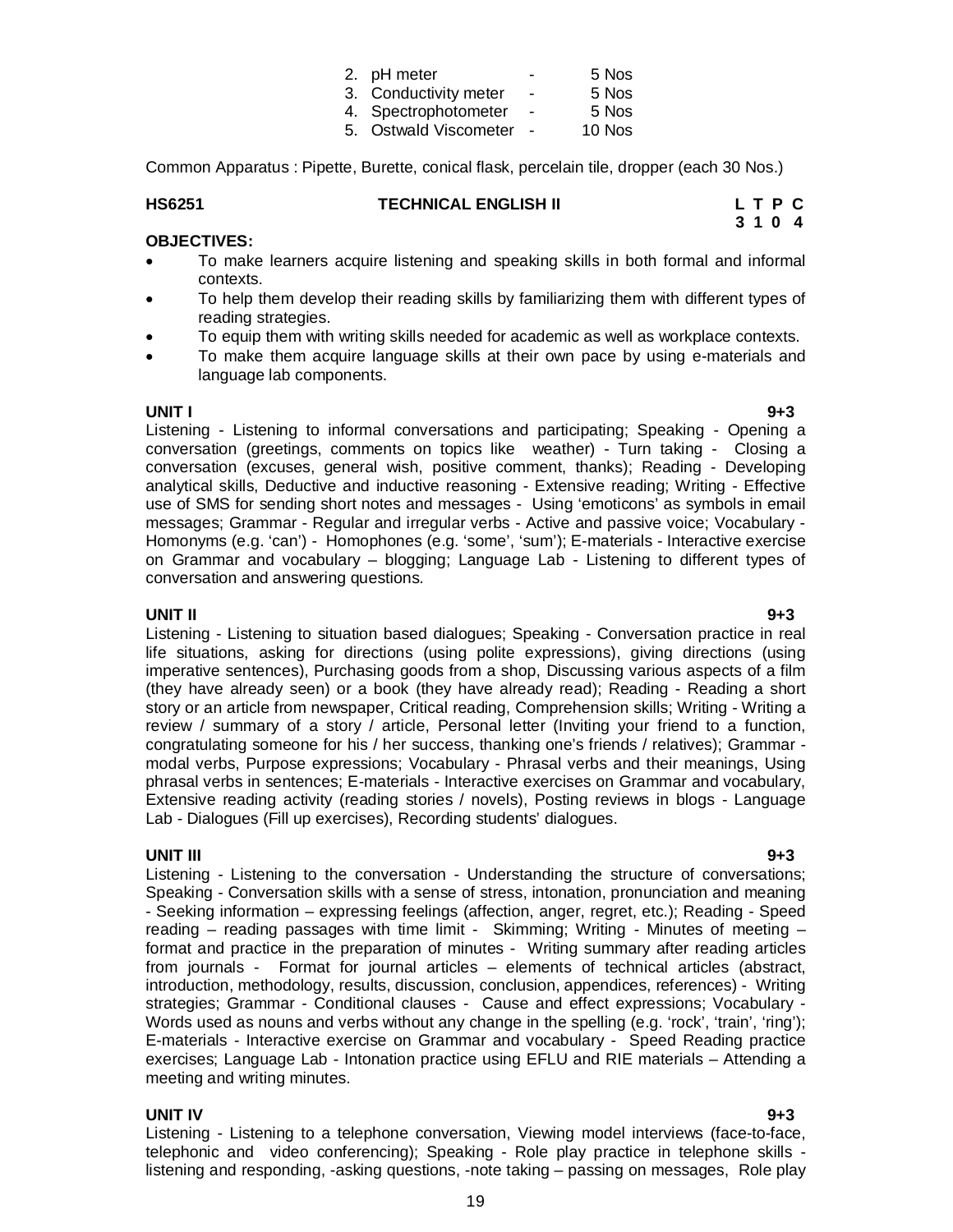and mock interview for grasping interview skills; Reading - Reading the job advertisements and the profile of the company concerned – scanning; Writing - Applying for a job – cover letter - résumé preparation – vision, mission and goals of the candidate; Grammar - Numerical expressions - Connectives (discourse markers); Vocabulary - Idioms and their meanings – using idioms in sentences; E-materials - Interactive exercises on Grammar and Vocabulary - Different forms of résumés- Filling up a résumé / cover letter; Language Lab - Telephonic interview – recording the responses - e-résumé writing.

**UNIT V 9+3** Listening - Viewing a model group discussion and reviewing the performance of each participant - Identifying the characteristics of a good listener; Speaking - Group discussion skills  $-$  initiating the discussion  $-$  exchanging suggestions and proposals  $-$  expressing dissent/agreement – assertiveness in expressing opinions – mind mapping technique; Reading - Note making skills – making notes from books, or any form of written materials - Intensive reading; Writing – Checklist - Types of reports – Feasibility / Project report – report format – recommendations / suggestions – interpretation of data (using charts for effective presentation); Grammar - Use of clauses; Vocabulary – Collocation; E-materials - Interactive grammar and vocabulary exercises - Sample GD - Pictures for discussion, Interactive grammar and vocabulary exercises; Language Lab - Different models of group discussion.

### **TOTAL (L:45+T:15): 60 PERIODS**

### **OUTCOMES:**

Learners should be able to

- speak convincingly, express their opinions clearly, initiate a discussion, negotiate, argue using appropriate communicative strategies.
- write effectively and persuasively and produce different types of writing such as narration, description, exposition and argument as well as creative, critical, analytical and evaluative writing.
- read different genres of texts, infer implied meanings and critically analyse and evaluate them for ideas as well as for method of presentation.
- listen/view and comprehend different spoken excerpts critically and infer unspoken and implied meanings.

### **TEXTBOOKS:**

- 1. Department of English, Anna University. Mindscapes: English for Technologists and Engineers. Orient Blackswan, Chennai. 2012
- 2. Dhanavel, S.P. English and Communication Skills for Students of Science and Engineering. Orient Blackswan, Chennai. 2011

### **REFERENCES:**

- 1. Anderson, Paul V. Technical Communication: A Reader-Centered Approach. Cengage. New Delhi. 2008
- 2. Muralikrishna, & Sunita Mishra. Communication Skills for Engineers. Pearson, New Delhi. 2011
- 3. Riordan, Daniel. G. Technical Communication. Cengage Learning, New Delhi. 2005
- 4. Sharma, Sangeetha & Binod Mishra. Communication Skills for Engineers and Scientists. PHI Learning, New Delhi. 2009
- 5. Smith-Worthington, Darlene & Sue Jefferson. Technical Writing for Success. Cengage, Mason USA. 2007

#### **EXTENSIVE Reading (Not for Examination)**

1. Khera, Shiv. You can Win. Macmillan, Delhi. 1998.

#### **Websites**

- 1. http://www.englishclub.com
- 2. http://owl.english.purdue.edu

#### **TEACHING METHODS:**

Lectures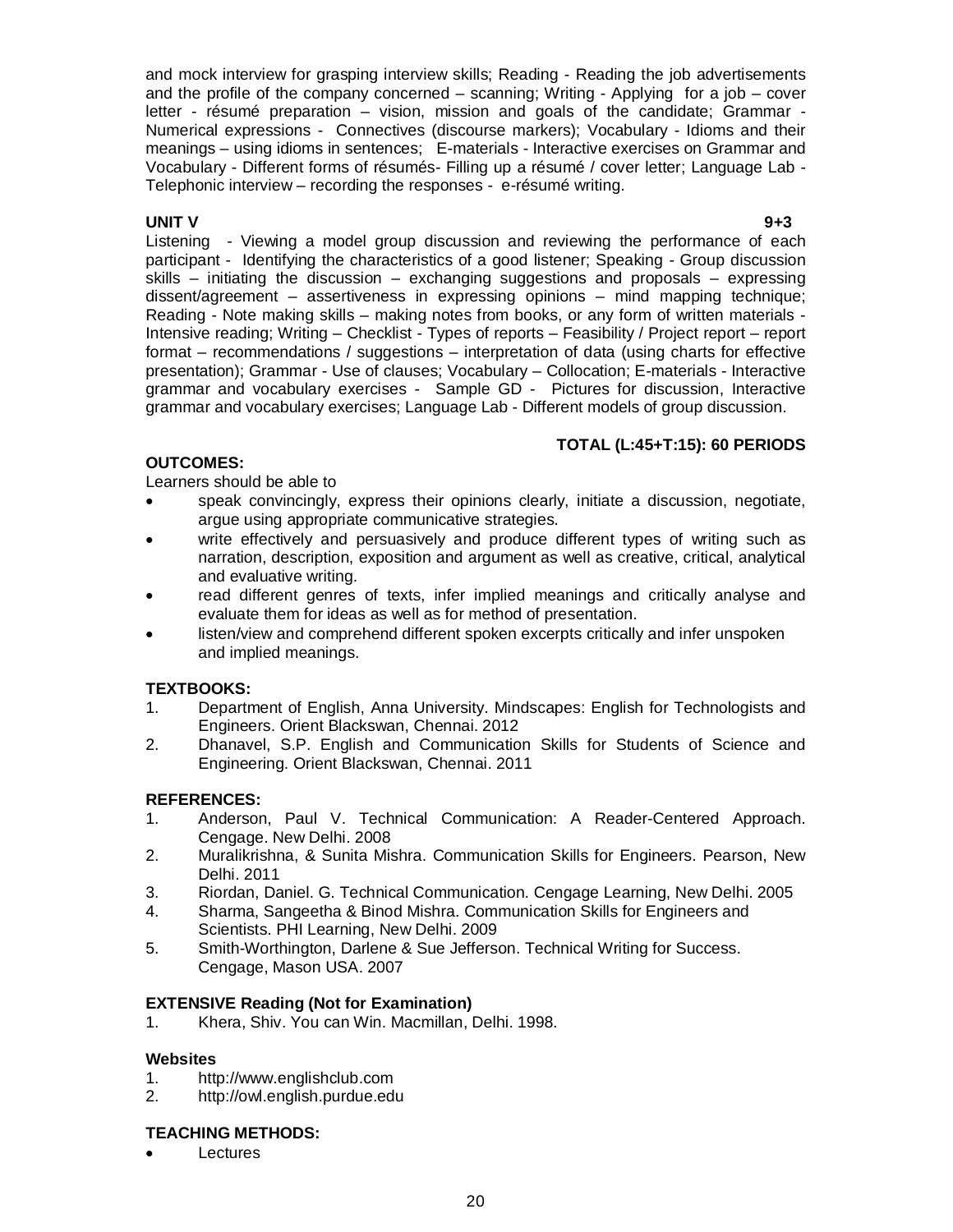domain in which it is easier to handle the problem that is being investigated. **UNIT I** VECTOR CALCULUS **9+3** 

Laplace transform – Sufficient condition for existence – Transform of elementary functions – Basic properties – Transforms of derivatives and integrals of functions - Derivatives and

21

# of the language skills **EVALUATION PATTERN:**

# **Internal assessment: 20%**

3 tests of which two are pen and paper tests and the other is a combination of different modes of assessment like

Activities conducted individually, in pairs and in groups like individual writing and

Listening and viewing activities with follow up activities like discussions, filling up

worksheets, writing exercises (using language lab wherever necessary/possible) etc Projects like group reports, mock interviews etc using a combination of two or more

presentations, group discussions, interviews, reporting, etc

**Project** 

• Long presentations using visual aids

- Assignment
- Report
- Creative writing, etc.

All the four skills are to be tested with equal weightage given to each.

- $\checkmark$  Speaking assessment: Individual presentations, Group discussions
- $\checkmark$  Reading assessment: Reading passages with comprehension questions graded following Bloom's taxonomy
- $\checkmark$  Writing assessment: Writing essays, CVs, reports etc. Writing should include grammar and vocabulary.
- $\checkmark$  Listening/Viewing assessment: Lectures, dialogues, film clippings with questions on verbal as well as audio/visual content graded following Bloom's taxonomy.

#### **End Semester Examination: 80%**

| MA6251 | <b>MATHEMATICS – II</b> | LTPC    |
|--------|-------------------------|---------|
|        |                         | 3 1 0 4 |

#### **OBJECTIVES:**

- To make the student acquire sound knowledge of techniques in solving ordinary differential equations that model engineering problems.
- To acquaint the student with the concepts of vector calculus needed for problems in all engineering disciplines.
- To develop an understanding of the standard techniques of complex variable theory so as to enable the student to apply them with confidence, in application areas such as heat conduction, elasticity, fluid dynamics and flow the of electric current.
- To make the student appreciate the purpose of using transforms to create a new

Gradient, divergence and curl – Directional derivative – Irrotational and solenoidal vector fields – Vector integration – Green's theorem in a plane, Gauss divergence theorem and Stokes' theorem (excluding proofs) – Simple applications involving cubes and rectangular parallelopipeds.

### **UNIT II ORDINARY DIFFERENTIAL EQUATIONS 9+3**

Higher order linear differential equations with constant coefficients – Method of variation of parameters – Cauchy's and Legendre's linear equations – Simultaneous first order linear equations with constant coefficients.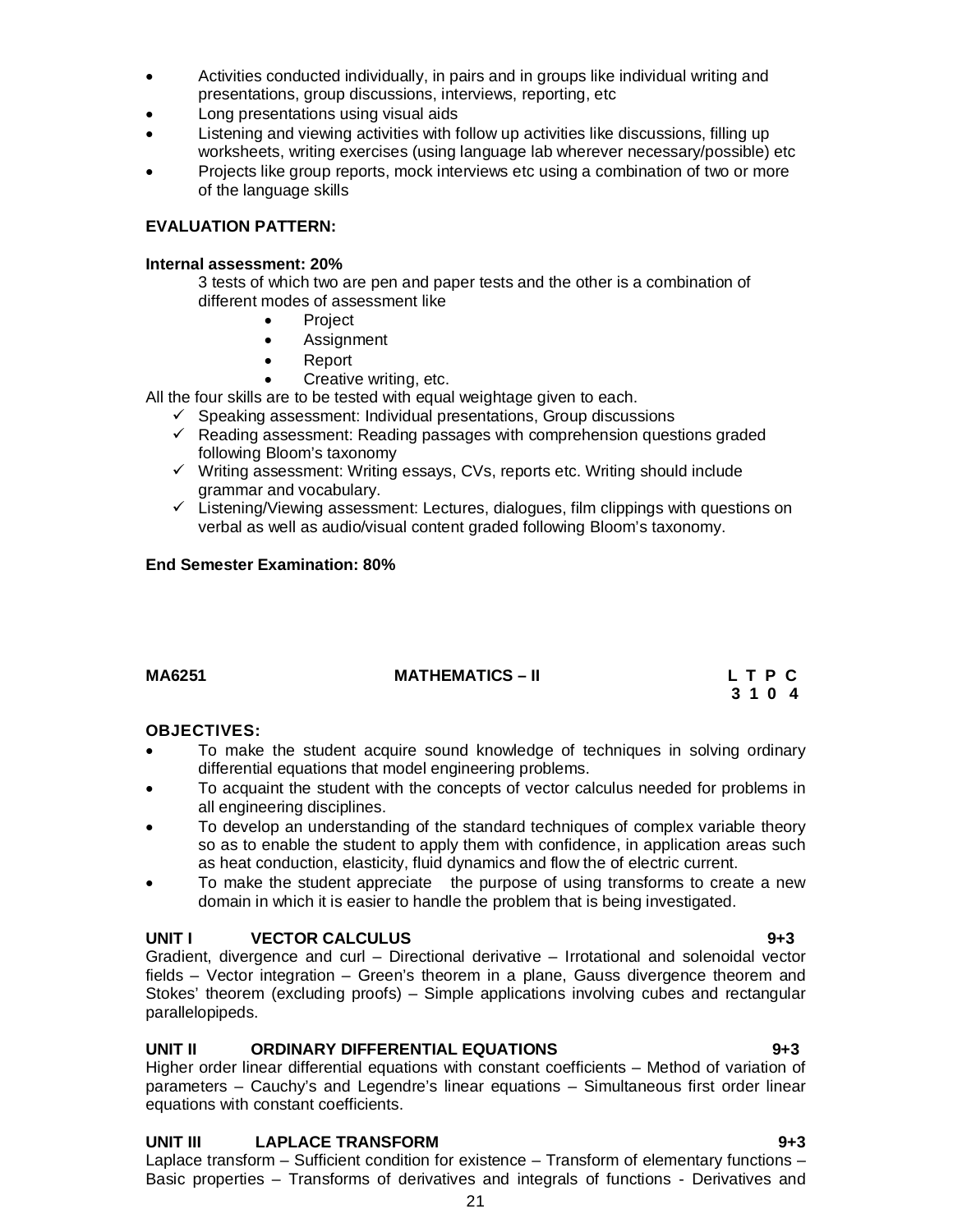integrals of transforms - Transforms of unit step function and impulse functions – Transform of periodic functions. Inverse Laplace transform -Statement of Convolution theorem – Initial and final value theorems – Solution of linear ODE of second order with constant coefficients using Laplace transformation techniques.

#### **UNIT IV ANALYTIC FUNCTIONS 9+3**

Functions of a complex variable – Analytic functions: Necessary conditions – Cauchy-Riemann equations and sufficient conditions (excluding proofs) – Harmonic and orthogonal properties of analytic function – Harmonic conjugate – Construction of analytic functions – Conformal mapping:  $w = z+k$ , kz, 1/z,  $z^2$ ,  $e^z$  and bilinear transformation.

### **UNIT V COMPLEX INTEGRATION 9+3**

Complex integration – Statement and applications of Cauchy's integral theorem and Cauchy's integral formula – Taylor's and Laurent's series expansions – Singular points – Residues – Cauchy's residue theorem – Evaluation of real definite integrals as contour integrals around unit circle and semi-circle (excluding poles on the real axis).

### **TOTAL (L:45+T:15): 60 PERIODS**

#### **OUTCOMES:**

 The subject helps the students to develop the fundamentals and basic concepts in vector calculus, ODE, Laplace transform and complex functions. Students will be able to solve problems related to engineering applications by using these techniques.

#### **TEXT BOOKS:**

- 1. Bali N. P and Manish Goyal, "A Text book of Engineering Mathematics", Eighth Edition, Laxmi Publications Pvt Ltd.,2011.
- 2. Grewal. B.S, "Higher Engineering Mathematics", 41<sup>st</sup> Edition, Khanna Publications, Delhi, 2011.

#### **REFERENCES:**

- 1. Dass, H.K., and Er. Rajnish Verma," Higher Engineering Mathematics", S. Chand Private Ltd., 2011
- 2. Glyn James, "Advanced Modern Engineering Mathematics", 3<sup>rd</sup> Edition, Pearson Education, 2012.
- 3. Peter V. O'Neil," Advanced Engineering Mathematics", 7th Edition, Cengage learning, 2012.
- 4. Ramana B.V, "Higher Engineering Mathematics", Tata McGraw Hill Publishing Company, New Delhi, 2008.
- 5. Sivarama Krishna Das P. and Rukmangadachari E., "Engineering Mathematics" Volume II, Second Edition, PEARSON Publishing, 2011.

# PH6252 **PHYSICS OF MATERIALS** L T P C **C** 3 0 0 3

# **3 0 0 3 3 0 0 3**

#### **UNIT I PREPARATION AND PROCESSING OF MATERIALS 9**

Phases - Phase rule – binary systems – tie line rule – lever rule – phase diagram – invariant reactions – diffusion Fick's law - Nucleation – homogeneous and heterogeneous nucleation – Free energy of formation of a critical nucleus – crystal growth – Czochralski, Bridgman, Solution methods - Thin films – preparation: PVD method - Sol-gel method – heat treatment and hardening processes..

#### **UNIT II PROPERTIES OF CONDUCTING AND SUPER CONDUCTING MATERIALS 9**

Classical free electron theory of metals –Fermi function - Schrödinger wave equation - Time independent and time dependent equations. Physical significance of wave function,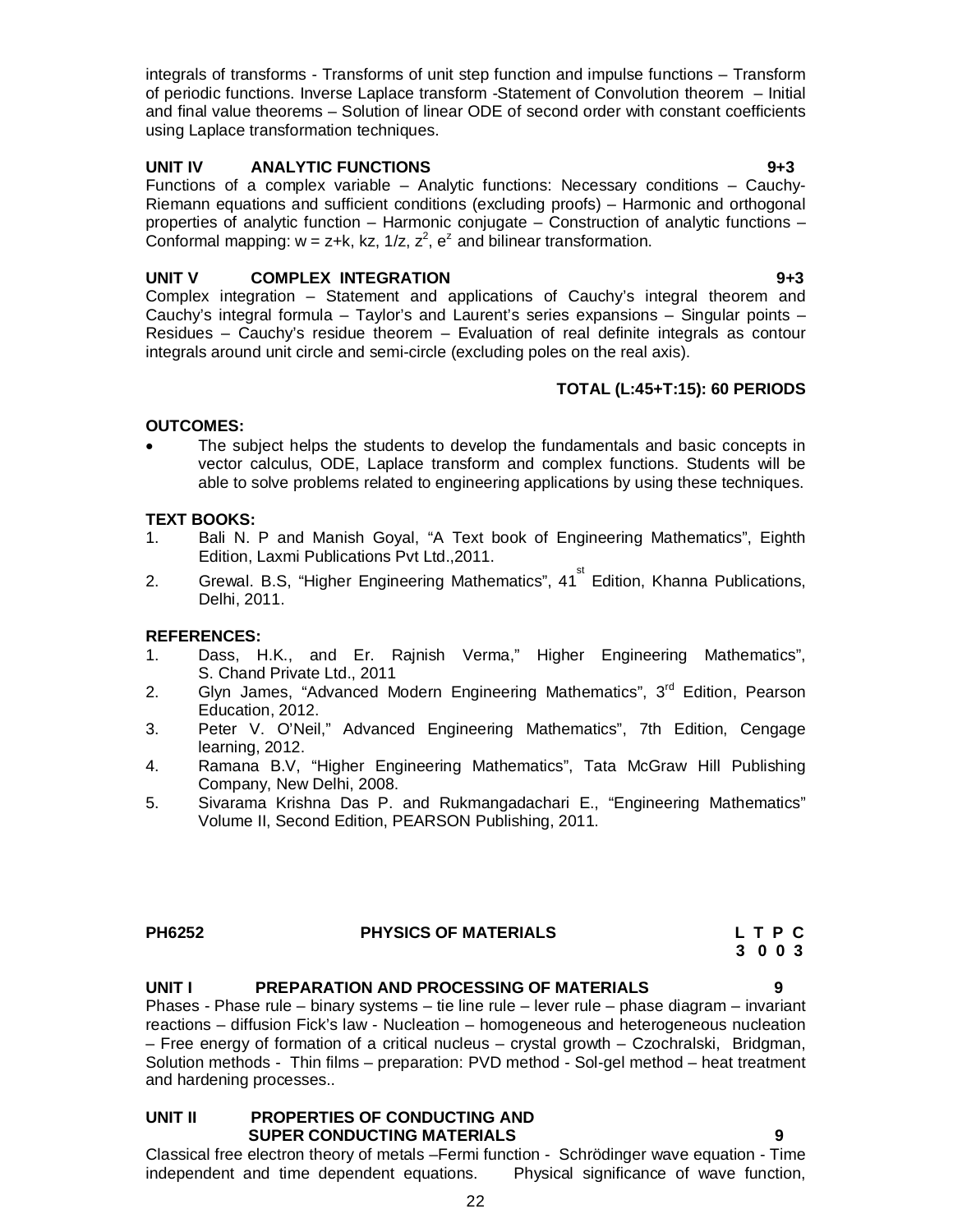particle in a box ( in one dimension ) – electrons in a metal - Density of energy states – effect of temperature on Fermi energy – carrier concentration in metals - Superconducting Phenomena, Properties of superconductors – Meissner effect and Isotope effect. Type I and Type II superconductors, High Tc superconductors – Magnetic levitation and SQUIDS.

#### **UNIT III ELECTRONIC MATERIALS 9**

Elemental and compound semiconductors - Origin of band gap in solids (qualitative) - Concept of effective mass of electron and hole – carrier concentration in an intrinsic semiconductor (derivation) – Fermi level – Variation of Fermi level with temperature – electrical conductivity – band gap determination – carrier concentration in n-type and p-type semiconductors (derivation) – variation of Fermi level with temperature and impurity concentration – Compound semiconductors – Hall effect – Determination of Hall coefficient – LED and Solar cells.

### **UNIT IV INSULATING AND MAGNETIC MATERIALS 9**

Dielectric, paraelectric and ferroelectric materials - Electronic, Ionic, Orientational and space charge polarization – Internal field and deduction of Clausius Mosotti equation – dielectric loss – different types of dielectric breakdown – classification of insulating materials and their applications - Introduction to magnetic materials - Domain theory of ferromagnetism, Hysteresis, Soft and Hard magnetic materials – Anti-ferromagnetic materials – Ferrites, Giant Magneto Resistance materials. Magnetic bubbles.

### **UNIT V CERAMIC AND NEW MATERIALS 9**

Introduction to Ceramics and its applications - Ceramic Fibres - Fibre reinforced Plastics – Fibre reinforced Metal – Metallic glasses – Shape memory alloys – Copper base alloys – Nickel – Titanium alloys – Relaxor- Ferroelectric materials – Electro and magneto rheological fluids - Sensors and Actuators – polymer semiconductos – photoconducting polymers – liquid crystals - Bio-sensors - Scintillation detectors (Position sensitive) –Bio materials – hydroxyapatite – PMMA – Silicone.

#### **REFERENCES**

- 1. Raghavan. V. Materials Science and Engineering, Prentice Hall of India, 2002.
- 2. Kumar.J, Moorthy Babu. S and Vasudevan. S., Engineering Physics, Vijay Nicole Imprints, 2006
- 3. Palanisamy.. P.K., Materials Science, Scitech., 2003.
- 4. Calister, W.D., Materials Science and Engineering an Introduction, John Wiley, 2003.
- 5. Raghavan, V., Physical Metallurgy, Prentice Hall of India, 2002.

#### **GE6253 ENGINEERING MECHANICS L T P C**

#### **OBJECTIVES:**

• To develop capacity to predict the effect of force and motion in the course of carrying out the design functions of engineering.

### **UNIT I BASICS AND STATICS OF PARTICLES 12**

Introduction – Units and Dimensions – Laws of Mechanics – Lami's theorem, Parallelogram and triangular Law of forces –– Vectorial representation of forces – Vector operations of forces -additions, subtraction, dot product, cross product – Coplanar Forces – rectangular components – Equilibrium of a particle – Forces in space – Equilibrium of a particle in space – Equivalent systems of forces – Principle of transmissibility .

#### **UNIT II EQUILIBRIUM OF RIGID BODIES 12**

Free body diagram – Types of supports –Action and reaction forces –stable equilibrium – Moments and Couples – Moment of a force about a point and about an axis – Vectorial

# **TOTAL : 45 PERIODS**

 **3 1 0 4**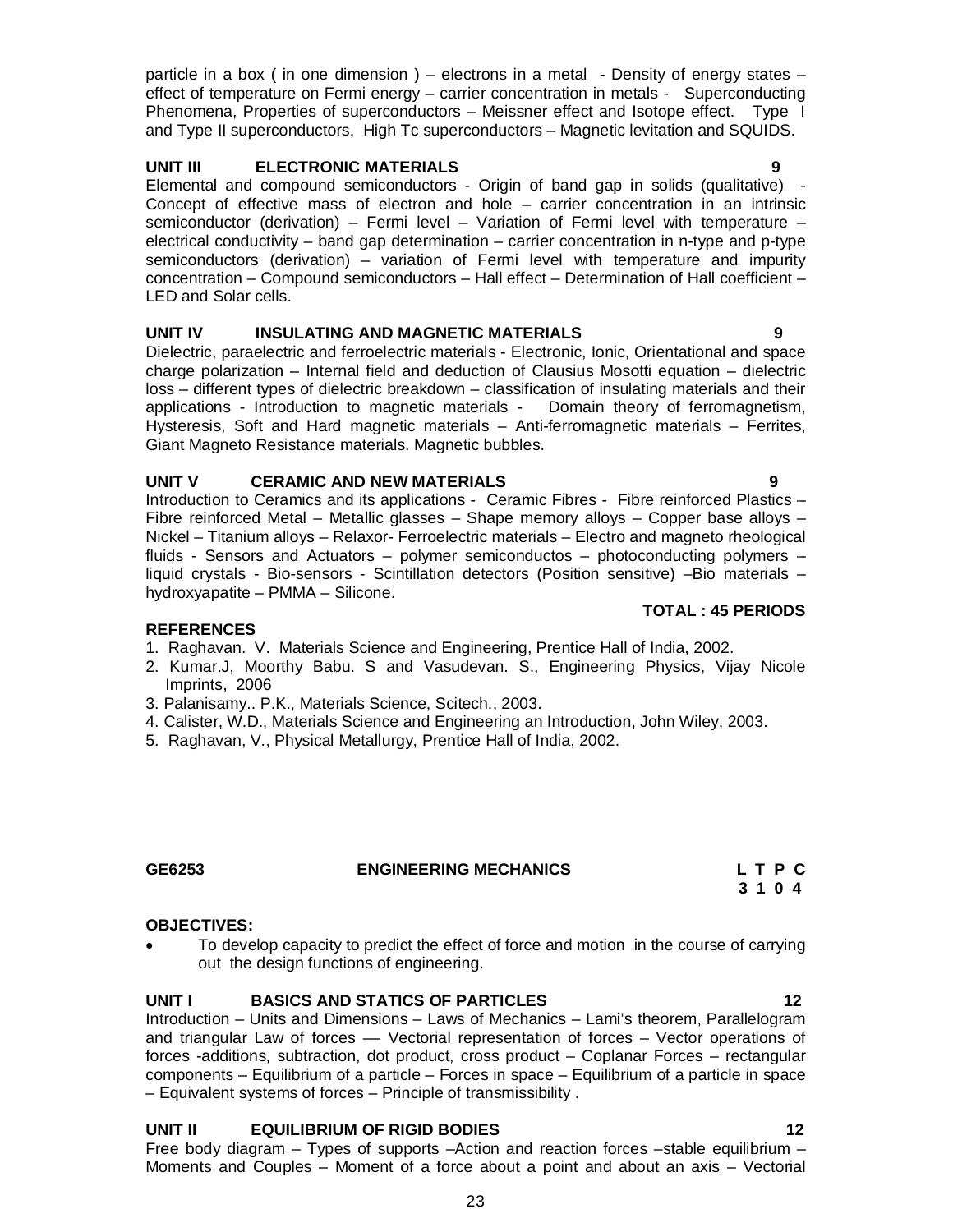representation of moments and couples – Scalar components of a moment – Varignon's theorem – Single equivalent force -Equilibrium of Rigid bodies in two dimensions – Equilibrium of Rigid bodies in three dimensions

#### **UNIT III PROPERTIES OF SURFACES AND SOLIDS 12**

Centroids and centre of mass– Centroids of lines and areas - Rectangular, circular, triangular areas by integration – T section, I section, - Angle section, Hollow section by using standard formula –Theorems of Pappus - Area moments of inertia of plane areas – Rectangular, circular, triangular areas by integration  $-$  T section, I section, Angle section, Hollow section by using standard formula – Parallel axis theorem and perpendicular axis theorem –Principal moments of inertia of plane areas – Principal axes of inertia-Mass moment of inertia –mass moment of inertia for prismatic, cylindrical and spherical solids from first principle – Relation to area moments of inertia.

#### **UNIT IV DYNAMICS OF PARTICLES** 22

Displacements, Velocity and acceleration, their relationship – Relative motion – Curvilinear motion - Newton's laws of motion – Work Energy Equation– Impulse and Momentum – Impact of elastic bodies.

#### UNIT V FRICTION AND ELEMENTS OF RIGID BODY DYNAMICS 42

Friction force – Laws of sliding friction – equilibrium analysis of simple systems with sliding friction –wedge friction-. Rolling resistance -Translation and Rotation of Rigid Bodies – Velocity and acceleration – General Plane motion of simple rigid bodies such as cylinder, disc/wheel and sphere.

#### **OUTCOMES:**

- ability to explain the differential principles applies to solve engineering problems dealing with force, displacement, velocity and acceleration.
- ability to analyse the forces in any structures.
- ability to solve rigid body subjected to dynamic forces.

#### **TEXT BOOKS:**

- 1. Beer, F.P and Johnston Jr. E.R., "Vector Mechanics for Engineers (In SI Units): Statics and Dynamics", 8<sup>th</sup> Edition, Tata McGraw-Hill Publishing company, New Delhi (2004).
- 2. Vela Murali, "Engineering Mechanics", Oxford University Press (2010)

#### **REFERENCES:**

- 1. Hibbeller, R.C and Ashok Gupta, "Engineering Mechanics: Statics and Dynamics", 11<sup>th</sup> Edition, Pearson Education 2010.
- 2. Irving H. Shames and Krishna Mohana Rao. G., "Engineering Mechanics Statics and Dynamics",  $4<sup>th</sup>$  Edition, Pearson Education 2006.
- 3. Meriam J.L. and Kraige L.G., " Engineering Mechanics- Statics Volume 1, Dynamics- Volume 2", Third Edition, John Wiley & Sons,1993.
- 4. Rajasekaran S and Sankarasubramanian G., "Engineering Mechanics Statics and Dynamics", 3rd Edition, Vikas Publishing House Pvt. Ltd., 2005.
- 5. Bhavikatti, S.S and Rajashekarappa, K.G., "Engineering Mechanics", New Age International (P) Limited Publishers, 1998.
- 6. Kumar, K.L., "Engineering Mechanics", 3<sup>rd</sup> Revised Edition, Tata McGraw-Hill Publishing company, New Delhi 2008.

**TOTAL : 60 PERIODS**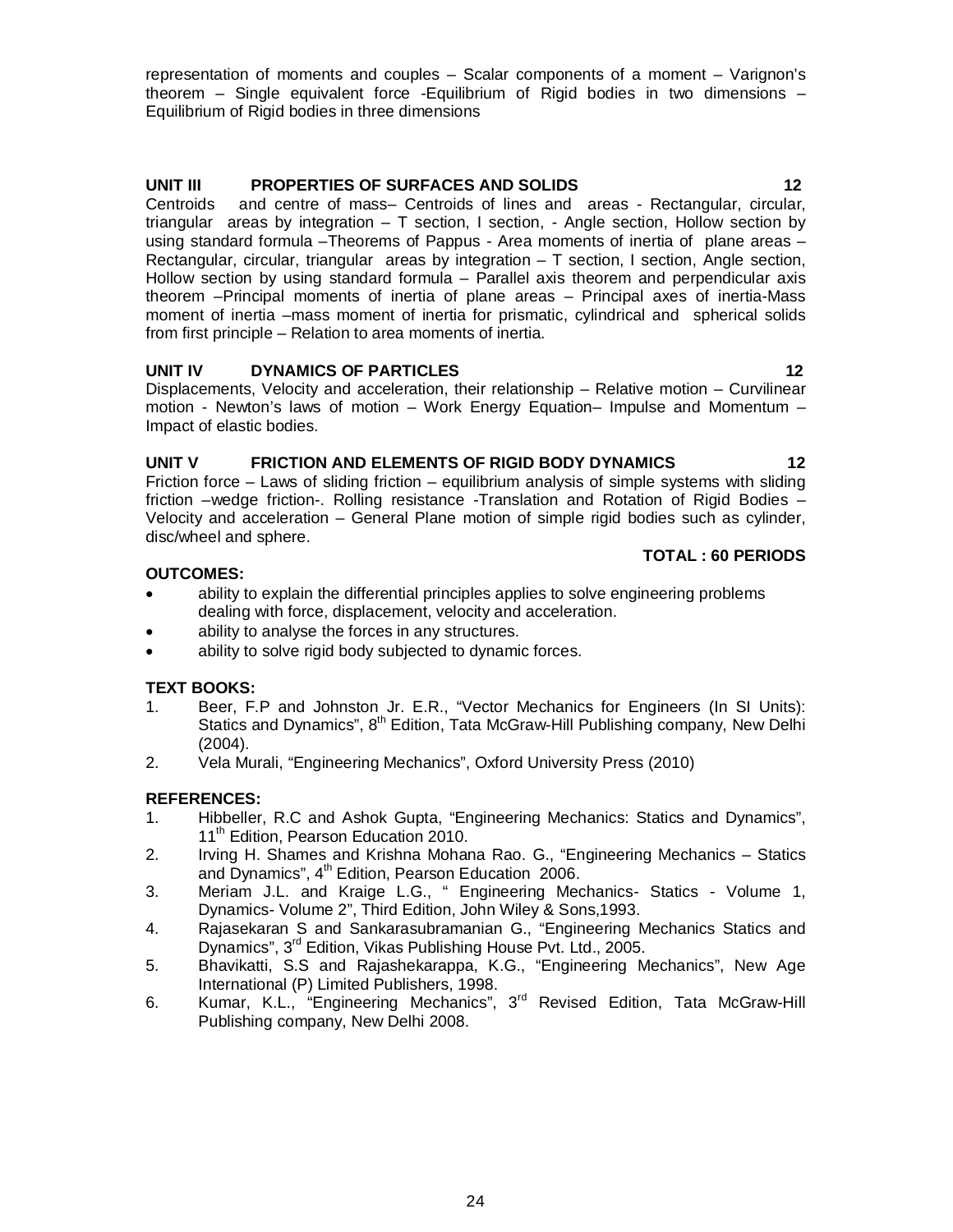#### **BT6201 BIOCHEMISTRY L T P C**

#### **OBJECTIVES**

 To develop understanding and provide scientific basics of the life processes at the molecular level and explain the structure, function and inter-relationships of biomolecules and their deviation from normal and their consequences for interpreting and solving clinical problems.

#### **UNIT I BIOCHEMICAL ORGANIZATION AND BIOENERGETICS 10**

Scope of clinical biochemistry, component of the cell, structure and biochemical functions, membrane structure and functions, transport through biological cell membrane, the concept of free energy, determination of change in free energy from equilibrium constant and reduction potential, bioenergetics and biological oxidation – general concept of oxidation and reduction, electron transport chain, oxidative phosphorylation, uncouplers and theories of biological oxidation and oxidative phosphorylation

#### **UNIT II BIOMOLECULES 12**

**Carbohydrates** – classification, properties.starch, glycogen, dextrin, inulin, cellulose, metabolism of carbohydrates – gluconeogenesis, glycogenolysis, glycolysis. citric acid cycle and its biological significance, role of sugar in nucleotide biosynthesis and pentose phosphate pathway. **Lipids** – Classification, properties. sterols, essential fatty acids, eicosanoids, phospholipids, sphingolipids, metabolism of lipids, oxidation of fatty acids,  $\alpha$ ,β oxidation and biosynthesis of ketone bodies, cholesterol, porphyrin biosynthesis, metabolism of bile pigments. **Proteins and amino acids** – Classification, properties, biosynthesis of amino acids and proteins, essential amino acids, metabolism of amino acids and proteins, Nitrogen balance. **Nucleic acids** –genetic code, nucleic acids, and structure of DNA and RNA, purine biosynthesis and pyrimidine biosynthesis.

#### **UNIT III BIOENERGETICS 5**

High energy compounds, electronegative potential of compounds , respiratory chain, ATP cycle , Calculation of ATP during oxidation of glucose and fatty acids.

#### **UNIT IV MACROMOLECULES, VITAMINS, HORMONES, ENZYMES 10**

Physical and chemical properties, structure of haemoglobin, immunoglobulins and nucleoprotein, classification and their properties, occurrence, functions, requirements, deficiency manifestations and role of vitamins as coenzyme, chemical nature and properties, hormones, Nomenclature, enzyme kinetics, classification and their properties, mechanism of action, enzyme induction and inhibition, coenzyme significance and enzymes of clinical importance

#### **UNIT V BIOCHEMISTRY OF CLINICAL DISEASES 8**

Diabetes mellitus, atherosclerosis, fatty liver, and obesity, hormonal disorders, aging, inborn errors of metabolism organ function tests

#### **TEXTBOOKS**

- 1. Lehninger A.L., Nelson D.L. and Cox M.M. Principles of Biochemistry. CBS publishers and distributers
- 2. Murray R.K., Granner D.K., Mayes P.A. and Rodwell V.W. Harpers Biochemistry. Appleton and Lange ,Stanford ,Conneticut.
- 3. Thomas M. Devlin.Textbook of Biochemistry with clinical correlations. Wiley Liss **Publishers**

#### **REFERENCES**

 **3 0 0 3**

**TOTAL: 45 PERIODS**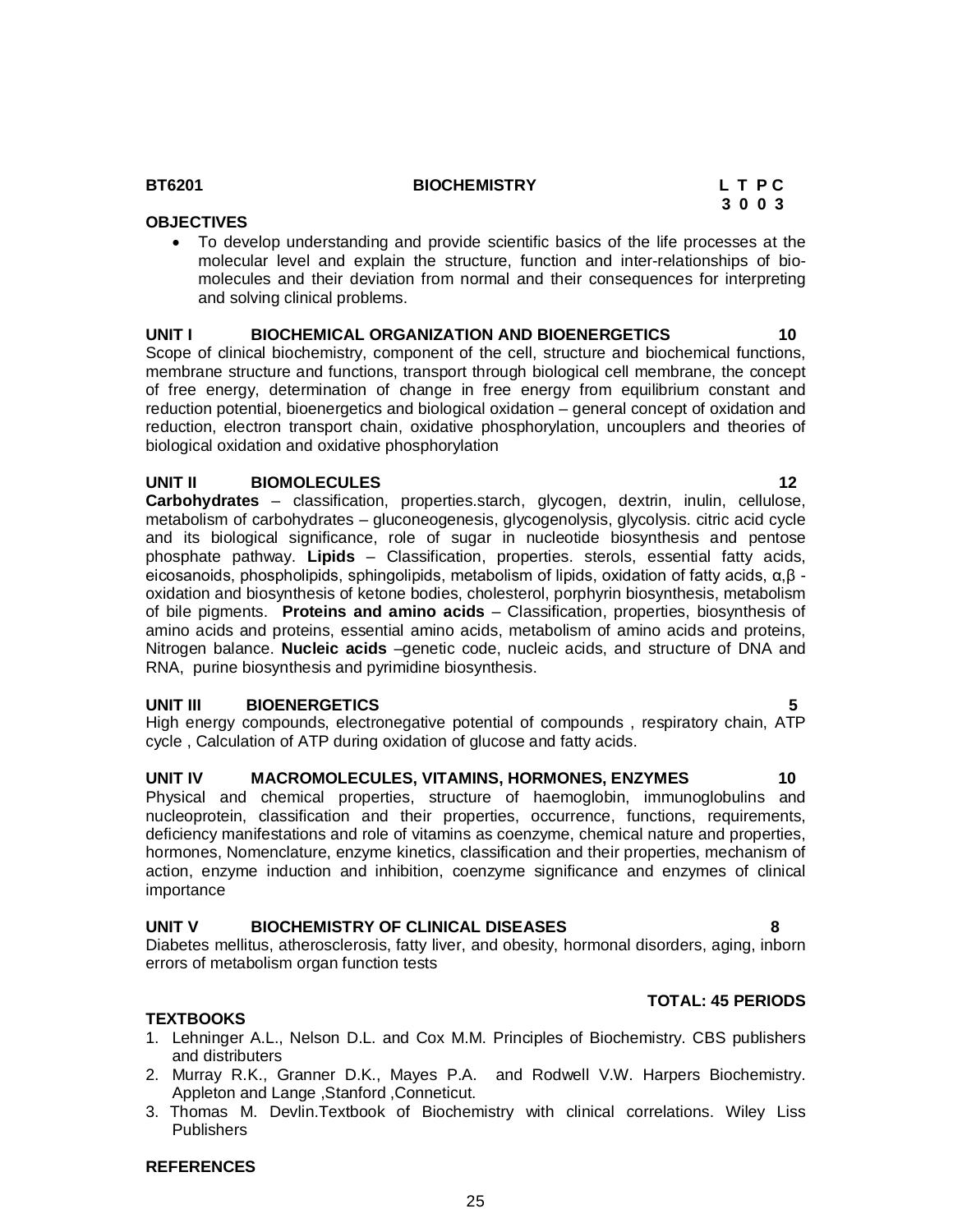- **TEXT BOOKS**
- 1. Guyton, A.C. and Hall, J.E., "Textbook of Medical Physiology", 11<sup>th</sup> Edition, Saunders, 2006.
- 2. Ganong, W.F., "Review of Medical Physiology",  $22<sup>nd</sup>$  Edition (A Lange Medical book series) McGraw – Hill (International Ed.) 2005.

26

# **OBJECTIVES**

 To develop understanding about the structure (gross and histology) and functions of various organs of the human body; describe the various homeostatic mechanisms and their imbalances of various systems; identify the various tissues and organs of the different systems of the human body and appreciate coordinated working pattern of different organs of each system

# **UNIT I FOUNDATIONS OF PHYSIOLOGY, HOMEOSTASIS 7**

Organization of the Human Body , Chemical Foundations – Atoms, Ions, Molecules, Bonds, Solutions, Classes of organic molecules; Physical Foundations – Morphology of the cell (plasma membrane, nucleus, cell organelles) Elementary tissues of the human body: epithelial, connective, Muscular and nervous tissues-their sub-types and characteristics, Cellular Transport – Intracellular movement, Intercellular movement, Movement of molecules across the plasma membrane, intercellular communication.

# **UNIT II NERVOUS AND MUSCULO-SKELETON SYSTEM 12**

Anatomy and physiology of brain, blood-brain barrier, spinal cord, structure and types of the neuron, synapses neurotransmitters, organization of spinal and cranial nerves, central and peripheral nervous system, autonomic nervous system, receptors membrane potentials – graded potentials and action potentials, physiology of vision, audition, olfaction, taste and skin; anatomy and physiology of muscular system, types of muscle tissue – skeletal, smooth, cardiac, contraction, muscle fibre regulation, Osseous system - structure, composition and functions of the Skeleton, classification of joints, types of movements of joints and their disorders

# **UNIT III GASTROINTESTINAL AND RENAL SYSTEM 7**

Anatomy and physiology of the gastrointestinal tract (secretion, motility, digestion and absorption), structure and function of the liver, spleen, gall bladder, pancreas; the renal system structure – Anatomy and physiology kidney; structure of the nephron and network of blood capillaries urinary tract, formation of urine, concentration of urine; regulation of acidbase balance; the chemical acid-base buffer systems of body fluids and disease conditions

# **UNIT IV CARDIOVASCULAR AND PULMONARY SYSTEM 9**

Anatomy and physiology of the heart, lungs, cardiac cycle; circulation of blood, heart rate, blood pressure, ECG and heart sounds, lymphatic vessel, systemic and portal circulation; vascular system – arteries, arterioles, capillaries, venules. Anatomy of respiratory tract, mechanism and dynamics of respiration, lung volumes, transport of oxygen and carbon dioxide, disorders like cyanosis

# **UNIT V ENDOCRINE AND REPRODUCTIVE SYSTEM 10**

Anatomy and physiology of Pituitary, thyroid, parathyroid, adrenal and pancreatic hormones and disorders of these glands, endocrine control of growth and metabolism; pineal, thymus, testes, ovaries, structure and physiology of reproductive systems, sex hormones, physiology of fertilization, menstruation, menopause, spermatogenesis and oogenesis, pregnancy and parturition and clinical disorders

# 1. Burtis & Ashwood W.B. Tietz Textbook of Clinical chemistry. Saunders Company

**PY6201 FUNDAMENTALS OF HUMAN ANATOMY AND PHYSIOLOGY L T P C**

- 2. Lubert Stryer W.H. Biochemistry. Freeman and company, New york.
- 3. Donald Voet & Judith G. Voet. Biochemistry. John Wiley and Sons ,Inc.
- 4. Rama Rao Textbook of Biochemistry.
- 5. Deb. Textbook of Biochemistry.

# **TOTAL : 45 PERIODS**

 **3 0 0 3**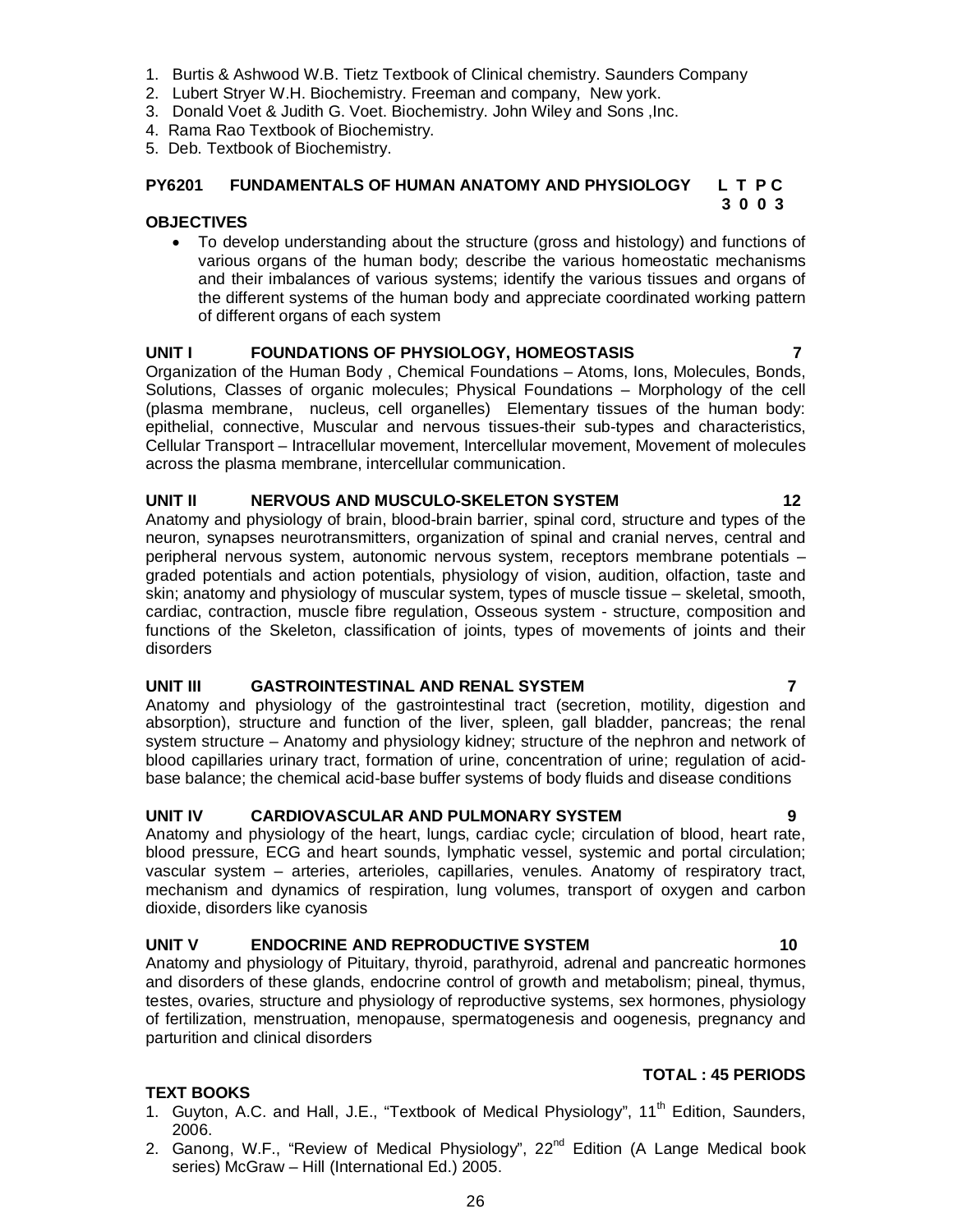- 3. Khurana, Indu, "A Textbook of Medical Physiology" Elsevier, 2006.
- 4. Johnson, L.R., "Essential Medical Physiology", 3<sup>rd</sup> Edition, Academic Press / Elsevier), 2003.

#### **REFERENCES**

- 1. Waugh, Anne and Allison Grant, "Ross and Wilson Anatomy and Physiology in Health and Illness",  $10^{th}$  Edition, Churchill – Livingstone / Elsevier), 2006.
- 2. Carola, R., Harley J.P. and Noback C.R., "Human Anatomy & Physiology",  $2^{nd}$  Edition, McGraw – Hill, 1992.
- 3. Vander, A.J., Sherman J.H. and Luciano D.S., "Human Physiology: The Mechanisms of Body Function",  $5<sup>th</sup>$  Edition, McGraw – Hill, 1990.

#### **BT6211 BIOCHEMISTRY LABORATORY L T P C**

 **0 0 4 2**

#### **OBJECTIVES**

 To learn and understand the principles behind the qualitative and quantitative estimation of biomolecules (proteins, carbohydrates, lipids, metabolites etc.,) and laboratory analysis of the same in the body fluids.

#### **LIST OF EXPERIMENTS**

- 1. Preparation and measurement of pH of standard buffers (phosphate, carbonate, borate, TRIS etc..).
- 2. Qualitative analysis of carbohydrates (monosaccharides, disaccharides, polysaccharides  $etc.$ )
- 3. Enzymatic hydrolysis of glycogen by α and β amylase
- 4. Qualitative analysis of proteins
- 5. Qualitative analysis of lipids (triglycerides, cholesterol, phospholipids etc.,)
- 6. Quantitative analysis of proteins (Lowrys method, Bradford, UV)
- 7. Quantitative analysis of carbohydrates (Benedict's method etc.,) lipids
- 8. Quantitative analysis of lipids (Benedict's method etc.,)
- 9. Quantitative estimation of blood glucose
- 10. Acid hydrolysis and action of salivary amylase on starch
- 11. Estimation of chloride, glucose, ammonia and creatinine in urine.
- 12. Quantitative analysis of urea in serum
- 13. Quantitative analysis of serum bilirubin
- 14. Quantitative estimation of serum cholesterol by Libermann Burchard's method
- 15. Isolation and assay of glycogen from the liver and skeletal muscle of mice

#### **TOTAL : 60 PERIODS**

#### **LIST OF EQUIPMENT FOR BATCH OF 30 STUDENTS**

- 1. UV-Visible Spectrophotometers
- 2. pH meter
- 3. Centrifuge

#### **TEXT BOOKS:**

- 1. Gupta R.C. and Bhargavan S. Practical Biochemistry.
- 2. David T. Phummer. Introduction of Practical Biochemistry (II Edition).

#### **REFERENCES:**

1. Murray R.K., Granner D.K., Mayes P.A. and Rodwell V.W. Harpers Biochemistry, Appleton and Lange ,Stanford ,Conneticut.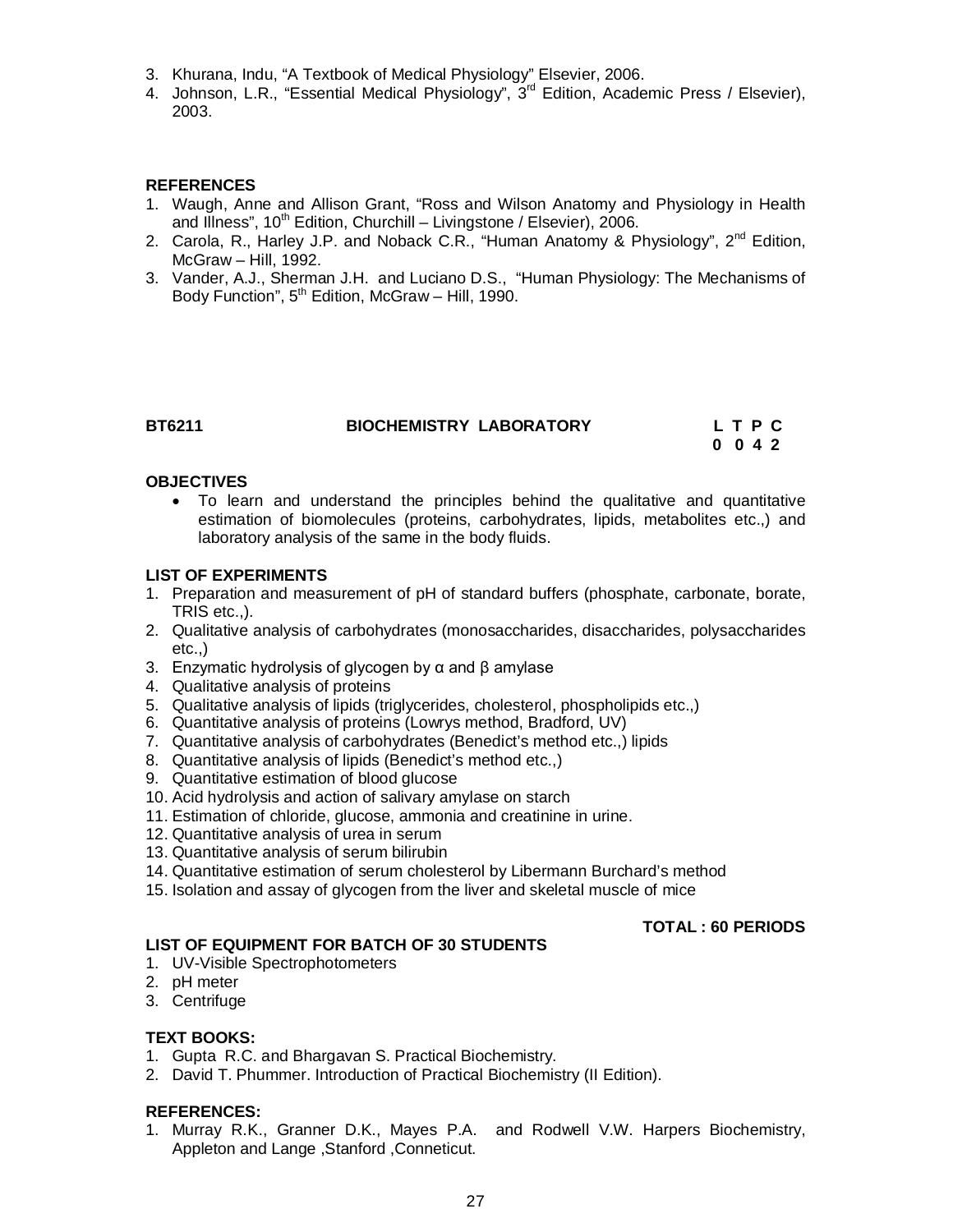2. Thomas M. Devlin. Textbook of Biochemistry with clinical correlations. Wiley Liss Publishers

#### **PY6212 EXPERIMENTAL PHYSIOLOGY LABORATORY L T P C 0 0 4 2**

#### **OBJECTIVES**

 To learn the gross histology, structure and functions of various organs of the human body and perform the physiological tests and appreciate the interlinked mechanisms in the maintenance of normal functioning of human body

#### **LIST OF EXPERIMENTS**

- 1. Study of different systems with the help of models (axial skeleton, appendicular skeleton, cardiovascular system, respiratory system, digestive system, urinary system, nervous system, special senses, reproductive system)
- 2. Principles of mounting tissue, examination, preservation,
- 3. Microscopic study of different tissues, epithelial, muscular, connective tissue, nervous tissue
- 4. Determination of bleeding and clotting time
- 5. Determination of R.B.C. count of blood
- 6. Estimation of Haemoglobin
- 7. Enumeration of W.B.C. count of blood
- 8. Determination of differential count of blood
- 9. Determination of Erythrocyte Sedimentation Rate
- 10. Blood group determination
- 11. Heart rate and blood pressure recording
- 12. Identification of human bones and joints, anatomic features
- 13. Determination of vital capacity

#### **TOTAL : 60 PERIODS**

#### **LIST OF EQUIPMENT FOR BATCH OF 30 STUDENTS**

- 1. Microscope
- 2. Pippete aids
- 3. Haemocytometer
- 4. B.P.meter

#### **TEXT BOOKS:**

- 1. Goyal R. K., Natvar M.P, and Shah S.A, Practical anatomy, physiology and biochemistry, latest edition, Publisher: B.S Shah Prakashan, Ahmedabad.
- 2. Tortora Gerard J. and Nicholas P. Principles of anatomy and physiology Publisher Harpercollins college New York.

#### **REFERENCES:**

- 1. Ranade V.G. Text book of practical physiology, Latest edition, Publisher: PVG, Pune Anderson Experimental Physiology, Latest edition, Publisher: NA
- 2. Best and Tailor's "Physiological basis of Medical Practice".
- 3. Guyton A.C. Hall J.E. Text book of Medical Physiology.
- 4. Chatterjee C.C.. Human Physiology.
- 5. Cyril A. Keek, Eric Neil and Norman Joels. Samson Wright's Applied Physiology.
- 6. Park J.E. and Park K. Textbook of Preventive and Social Medicine.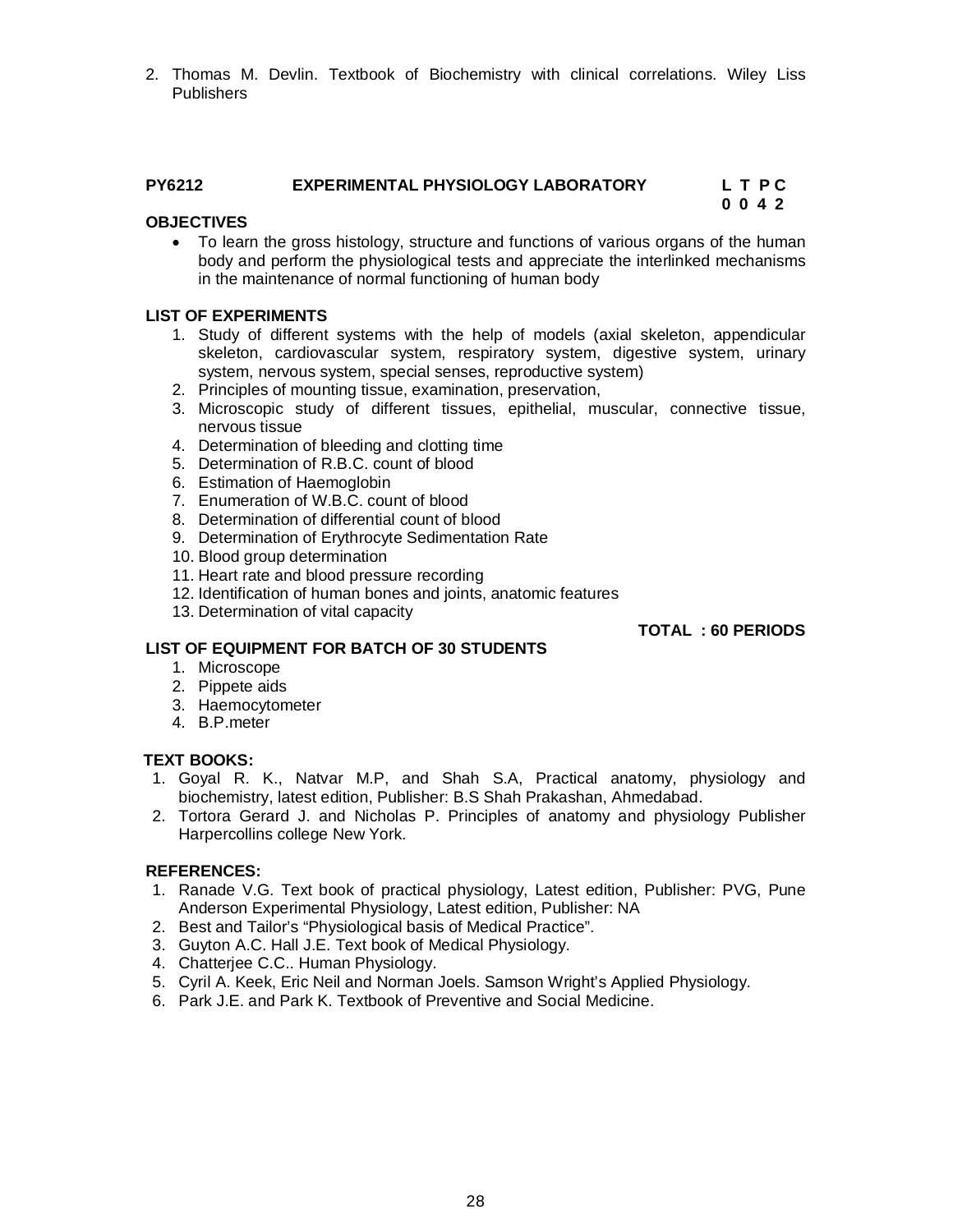#### **GE6351 ENVIRONMENTAL SCIENCE AND ENGINEERING L T P C**

#### **OBJECTIVES:**

To the study of nature and the facts about environment.

- To finding and implementing scientific, technological, economic and political solutions to environmental problems.
- To study the interrelationship between living organism and environment.
- To appreciate the importance of environment by assessing its impact on the human world; envision the surrounding environment, its functions and its value.
- To study the dynamic processes and understand the features of the earth's interior and surface.
- To study the integrated themes and biodiversity, natural resources, pollution control and waste management.

#### **UNIT I ENVIRONMENT, ECOSYSTEMS AND BIODIVERSITY 12**

Definition, scope and importance of Risk and hazards; Chemical hazards, Physical hazards, Biological hazards in the environment – concept of an ecosystem – structure and function of an ecosystem – producers, consumers and decomposers-Oxygen cycle and Nitrogen cycle – energy flow in the ecosystem – ecological succession processes – Introduction, types, characteristic features, structure and function of the (a) forest ecosystem (b) grassland ecosystem (c) desert ecosystem (d) aquatic ecosystems (ponds, streams, lakes, rivers, oceans, estuaries) – Introduction to biodiversity definition: genetic, species and ecosystem diversity – biogeographical classification of India – value of biodiversity: consumptive use, productive use, social, ethical, aesthetic and option values – Biodiversity at global, national and local levels – India as a mega-diversity nation – hot-spots of biodiversity – threats to biodiversity: habitat loss, poaching of wildlife, man-wildlife conflicts – endangered and endemic species of India – conservation of biodiversity: In-situ and ex-situ conservation of biodiversity. Field study of common plants, insects, birds

Field study of simple ecosystems – pond, river, hill slopes, etc.

#### **UNIT II ENVIRONMENTAL POLLUTION 10**

Definition – causes, effects and control measures of: (a) Air pollution (Atmospheric chemistry- Chemical composition of the atmosphere; Chemical and photochemical reactions in the atmosphere - formation of smog, PAN, acid rain, oxygen and ozone chemistry;- Mitigation procedures- Control of particulate and gaseous emission, Control of  $SO<sub>2</sub>$ , NO<sub>X</sub>, CO and HC) (b) Water pollution : Physical and chemical properties of terrestrial and marine water and their environmental significance; Water quality parameters – physical, chemical and biological; absorption of heavy metals - Water treatment processes. (c) Soil pollution soil waste management: causes, effects and control measures of municipal solid wastes – (d) Marine pollution (e) Noise pollution (f) Thermal pollution (g) Nuclear hazards–role of an individual in prevention of pollution – pollution case studies –

Field study of local polluted site – Urban / Rural / Industrial / Agricultural.

#### **UNIT III NATURAL RESOURCES 10**

Forest resources: Use and over-exploitation, deforestation, case studies- timber extraction, mining, dams and their effects on forests and tribal people – Water resources: Use and overutilization of surface and ground water, dams-benefits and problems – Mineral resources: Use and exploitation, environmental effects of extracting and using mineral resources, case studies – Food resources: World food problems, changes caused by agriculture and overgrazing, effects of modern agriculture, fertilizer-pesticide problems, water logging, salinity, case studies – Energy resources: Growing energy needs, renewable and non renewable energy sources, use of alternate energy sources. Energy Conversion processes – Biogas – production and uses, anaerobic digestion; case studies – Land

 **3 0 0 3**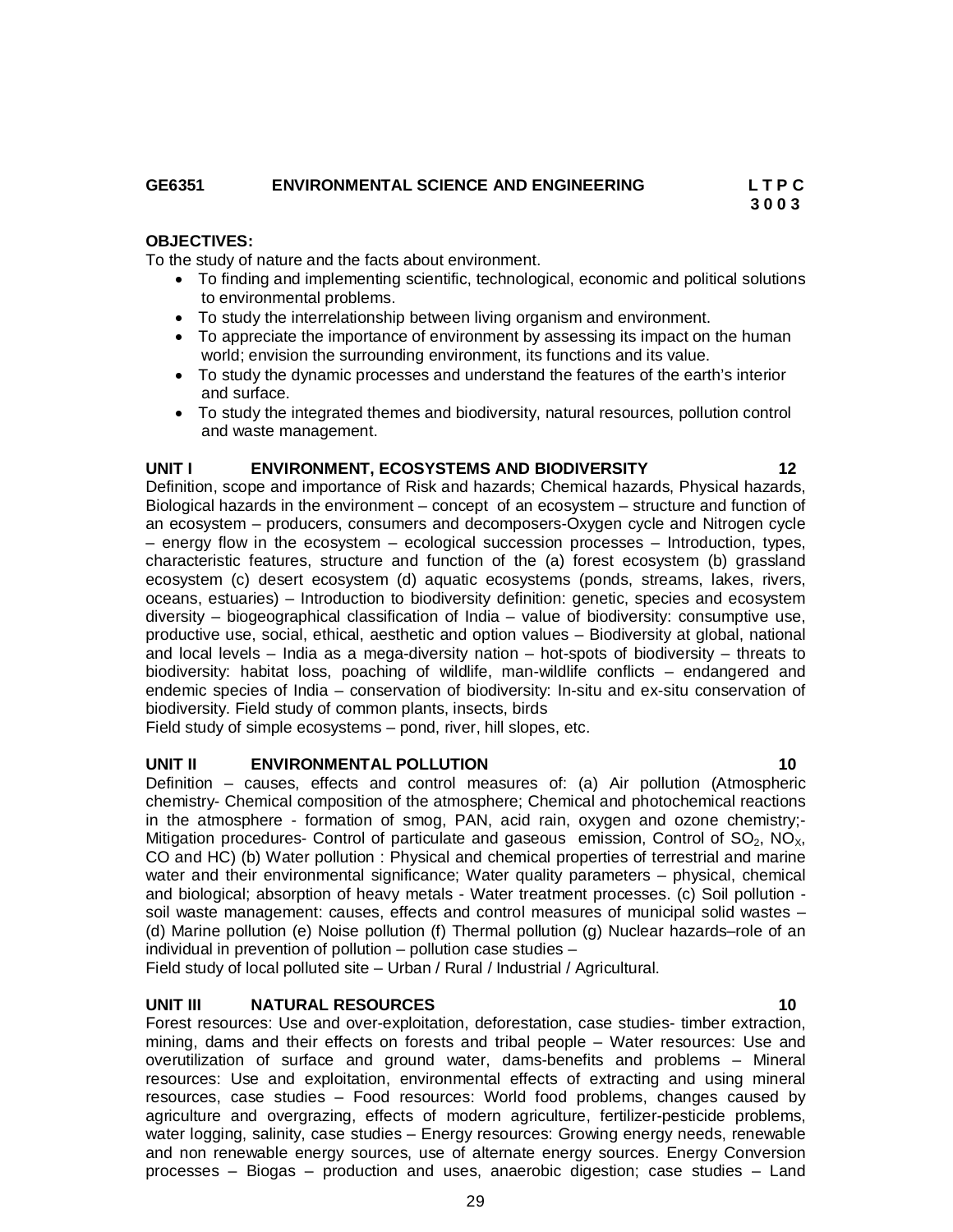resources: Land as a resource, land degradation, man induced landslides, soil erosion and desertification – role of an individual in conservation of natural resources – Equitable use of resources for sustainable lifestyles. Introduction to Environmental Biochemistry: Proteins – Biochemical degradation of pollutants, Bioconversion of pollutants.

Field study of local area to document environmental assets – river / forest / grassland / hill / mountain.

# **UNIT IV SOCIAL ISSUES AND THE ENVIRONMENT 7**

From unsustainable to sustainable development – urban problems related to energy – water conservation, rain water harvesting, watershed management – resettlement and rehabilitation of people; its problems and concerns, case studies – role of non-governmental organization- environmental ethics: Issues and possible solutions – 12 Principles of green chemistry- nuclear accidents and holocaust, case studies. – wasteland reclamation – consumerism and waste products – environment production act – Air act – Water act – Wildlife protection act - Forest conservation act - The Biomedical Waste (Management and Handling) Rules; 1998 and amendments- scheme of labeling of environmentally friendly products (Ecomark). enforcement machinery involved in environmental legislation- central and state pollution control boards- disaster management: floods, earthquake, cyclone and landslides.

Public awareness.

#### **UNIT V HUMAN POPULATION AND THE ENVIRONMENT 6**

Population growth, variation among nations – population explosion – family welfare programme – environment and human health – human rights – value education – HIV / AIDS – women and child welfare –Environmental impact analysis (EIA)- -GIS-remote sensing-role of information technology in environment and human health – Case studies.

### **TOTAL : 45 PERIODS**

#### **OUTCOMES:**

Environmental Pollution or problems cannot be solved by mere laws. Public participation is an important aspect which serves the environmental Protection. One will obtain knowledge on the following after completing the course.

- Public awareness of environmental is at infant stage.
- Ignorance and incomplete knowledge has lead to misconceptions
- Development and improvement in std. of living has lead to serious environmental disasters

#### **TEXT BOOKS:**

- 1. Gilbert M.Masters, 'Introduction to Environmental Engineering and Science', 2nd edition, Pearson Education (2004).
- 2. Benny Joseph, 'Environmental Science and Engineering', Tata McGraw-Hill, New Delhi, (2006).

#### **REFERENCES:**

- 1. R.K. Trivedi, 'Handbook of Environmental Laws, Rules, Guidelines, Compliances and Standards', Vol. I and II, Enviro Media.
- 2. Cunningham, W.P. Cooper, T.H. Gorhani, 'Environmental Encyclopedia',Jaico Publ.,House, Mumbai, 2001.
- 3. Dharmendra S. Sengar, 'Environmental law', Prentice hall of India PVT LTD,New Delhi, 2007.
- 4. Rajagopalan, R, 'Environmental Studies-From Crisis to Cure', Oxford University Press (2005)

# MA6468 **PROBABILITY AND STATISTICS** L T P C<br>3 1 0 4

**OBJECTIVES:**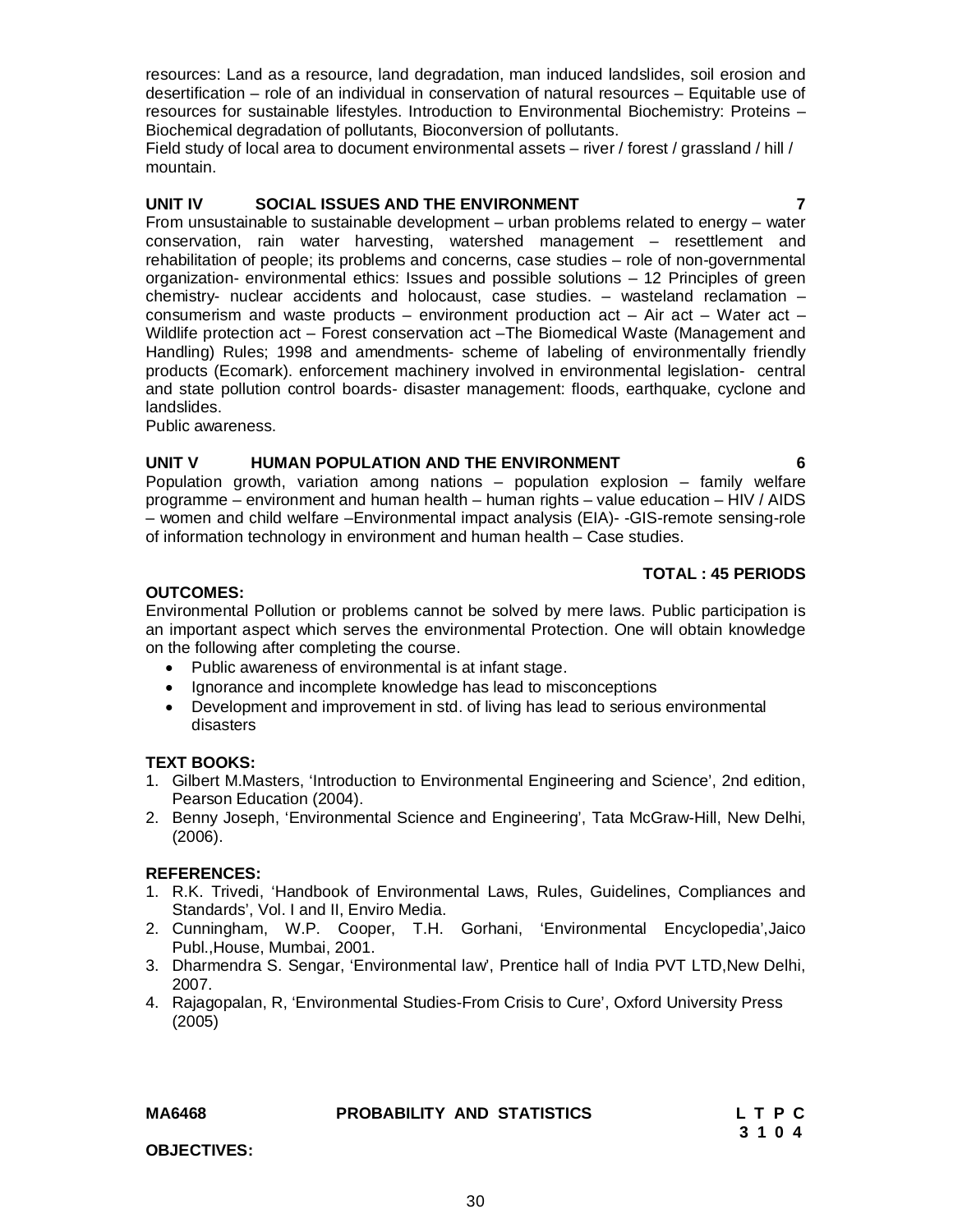This course aims at providing the required skill to apply the statistical tools in engineering problems.

#### **UNIT I RANDOM VARIABLES 9 + 3**

Discrete and continuous random variables  $-$  Moments  $-$  Moment generating functions  $-$ Binomial, Poisson, Geometric, Uniform, Exponential, Gamma and Normal distributions.

#### **UNIT II TWO - DIMENSIONAL RANDOM VARIABLES 9 + 3**

Joint distributions – Marginal and conditional distributions – Covariance – Correlation and Linear regression – Transformation of random variables – Central limit theorem (for independent and identically distributed random variables).

#### **UNIT III TESTING OF HYPOTHESIS 9 + 3**

Sampling distributions - Estimation of parameters - Statistical hypothesis - Large sample test based on Normal distribution for single mean and difference of means -Tests based on t, Chi-square and F distributions for mean, variance and proportion - Contingency table (test for independent) - Goodness of fit.

#### **UNIT IV DESIGN OF EXPERIMENTS 9 + 3**

One way and Two way classifications - Completely randomized design – Randomized block design – Latin square design -  $2^2$  factorial design.

### **UNIT V STATISTICAL QUALITY CONTROL 9 + 3**

Control charts for measurements (X and R charts) – Control charts for attributes (p, c and np charts) – Tolerance limits - Acceptance sampling.

#### **TOTAL (L:45+T:15): 60 PERIODS**

#### **OUTCOMES:**

 The students will have a fundamental knowledge of the concepts of probability. Have knowledge of standard distributions which can describe real life phenomenon. Have the notion of sampling distributions and statistical techniques used in engineering and management problems.

#### **TEXT BOOKS:**

- 1. Milton. J. S. and Arnold. J.C., "Introduction to Probability and Statistics", Tata McGraw Hill, 4th Edition, 2007.
- 2. Johnson. R.A. and Gupta. C.B., "Miller and Freund's Probability and Statistics for Engineers", Pearson Education, Asia, 7th Edition, 2007.
- 3. Papoulis. A and Unnikrishnapillai. S., "Probability, Random Variables and Stochastic Processes " Mc Graw Hill Education India , 4th Edition, New Delhi , 2010.

#### **REFERENCES:**

- 1. Devore. J.L., "Probability and Statistics for Engineering and the Sciences", Cengage Learning, New Delhi, 8th Edition, 2012.
- 2. Walpole. R.E., Myers. R.H., Myers. S.L. and Ye. K., "Probability and Statistics for Engineers and Scientists", Pearson Education, Asia , 8th Edition, 2007.
- 3. Ross, S.M., "Introduction to Probability and Statistics for Engineers and Scientists", 3rd Edition, Elsevier, 2004.
- 4. Spiegel. M.R., Schiller. J. and Srinivasan. R.A., "Schaum's Outline of Theory and Problems of Probability and Statistics", Tata McGraw Hill Edition, 2004.

| <b>PY6301</b> | PHARMACEUTICAL CHEMISTRY |  | L T P C |  |
|---------------|--------------------------|--|---------|--|
|               |                          |  | 3 0 0 3 |  |

**OBJECTIVES:**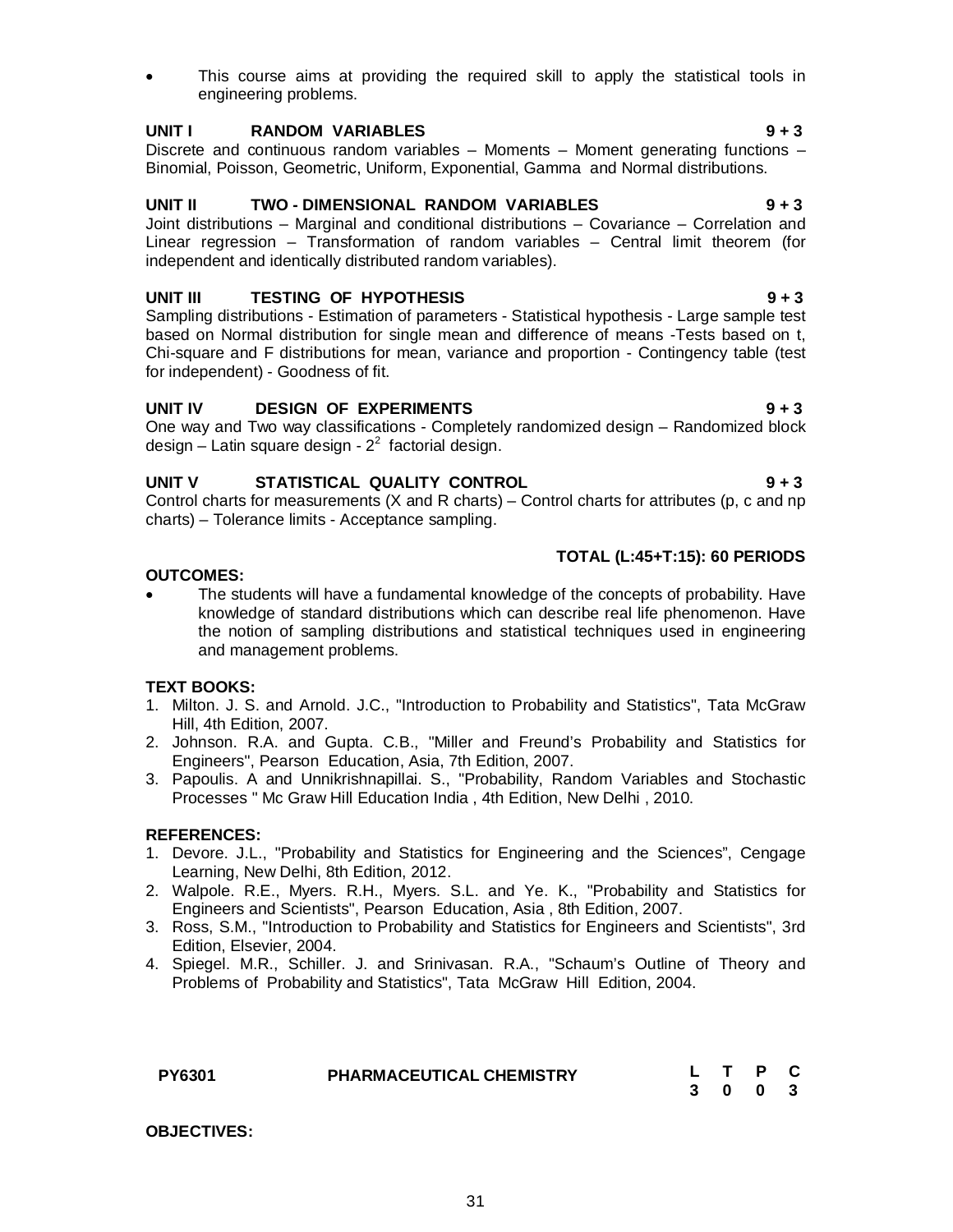- To inculcate understanding of the properties and principles of medicinal agents that originates from organic and inorganic sources and their application in pharmaceutical industry
- To provide the basic functional group identification, chemical bonding with their mechanism.
- To provide the basic principles involved in the identification and estimation of pharmaceutical substances.

#### **UNIT I STRUCTURE AND PROPERTIES 9**

Molecular orbital theory, hybrid orbitals, polarity of bonds and molecules, dipole moment, resonance, inductive, mesomeric and electromeric effects, intramolecular and intermolecular hydrogen bonding.

### **UNIT II CHEMISTRY OF ALIPHATIC AND AROMATIC COMPOUNDS 10**

Characteristics of organic compounds, structure, nomenclature, preparation and reaction mechanism of alkyl and aryl halides (Mechanism of SN1, SN2, E1 and E2), Huckel rule, structures of benzenoid and nonbenzenoid compounds, mechanism of aromatic electrophilic and nucleophilic substitution, general mechanism of an aromatic electrophilic substitution reaction. alcohols, ethers, epoxides, amines, aldehydes, ketones, carboxylic acids and functional derivatives of carboxylic acids.

#### **UNIT III PRINCIPLES OF TEST FOR PURITY IN PHARMACEUTICAL SUBSTANCES 9**

Identification and characterization of impurities in Pharmaceutical substances, Limit tests: Definition, importance, general procedure for limit test for chlorides, sulphates, iron, arsenic, heavy metals, lead and modifications with suitable examples.

### **UNIT IV STUDY OF INORGANIC COMPOUNDS IN PHARMACOPOEIA 12**

Method of preparation, assay, identification test, test for purity, official preparation, storage conditions and belonging to the following categories. Gastrointestinal agents and related compounds – Acidifiers, Antacids, Adsorbents and protectives, Saline cathartics; Topical Agents – Protectives, Astringents, Anti-microbials topical agents.

### **UNIT V PHARMACEUTICAL AIDS AND CO-ORDINATION COMPOUNDS 10**

Definition, principles and properties of various agents such as – Sodium bisulphate, Sodium metabisulphate, Sulphurdioxide, Bentonite, Magnesium stearate, Zinc stearate, Aluminium sulphate, Sodium carboxy methyl cellulose, Sodium methylparaben Theory of co-ordination compounds with special reference to application in Pharmacy such as – EDTA, Dimercaprol, Penicillamine, 1, 10-Phenanthroline

#### **TOTAL: 45 PERIODS**

# **OUTCOMES:**

The student will be able to

- Identify the functional groups in pharmaceutical substances and make predictions of chemical bonding along with their reaction mechanism.
- Identify and estimate the purity of drugs and its application.
- Involve in the development and synthesis of new drug molecule.

### **TEXT BOOKS:**

- 1. AB.S. Bahl and Arun Bahl.ATextbook of Organic Chemistry 21 Edition, S.Chand and company pvt.Ltd, New Delhi.
- 2. Atherden, L.M. "Bentley and Driver's Textbook of Pharmaceutical Chemistry". Oxford University Press, 8th Edition, 1977.

### **REFERENCES:**

- 1. Indian Pharmacopoeia (I.P.) 2007
- 2. A.I. Vogel, B.S. Furniss, A.J. Hannaford, P.W.G. Smith, and A.R. Tatchell, Vogels textbooks of practical organic chemistry,. 5th Ed., ELBS longman, 1994.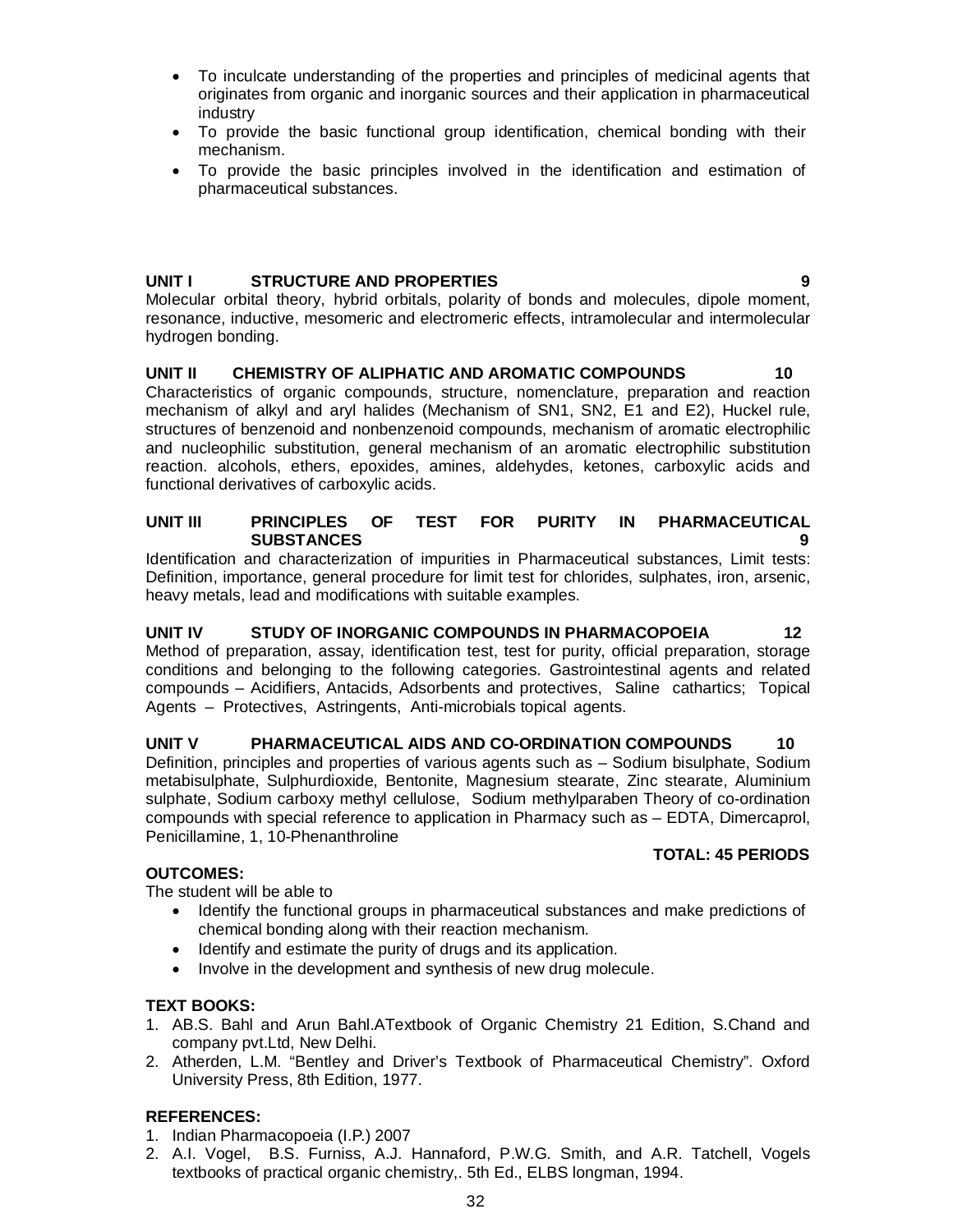#### **OBJECTIVES:**

To enable the students to

**PY6302 MICROBIOLOGY**

- Acquire fairly good knowledge about the microbial pathogens and its impact upon health.
- Learn and understand the conceptual and experimental basics of microbiology to continue to develop a scientific attitude towards problem solving and the creation and testing of hypothesis to gain a greater appreciation, analyze logically about the interconnectedness of the general principles and concepts of microbiology in pharmaceutical sciences.

#### **UNIT I INTRODUCTION 6**

Basics of microbial existence; history of microbiology, classification and nomenclature of microorganisms,microscopicexaminationofmicroorganisms,lightandelectronmicroscopy; principles of different staining techniques like gram staining, acid fast, capsular staining, flagellar staining. Sterilization: Detail study of different methods of sterilization including their merits and demerits.

#### **UNIT II MICROBES- STRUCTURE AND MULTIPLICATION 12**

Structural organization and multiplication of bacteria, viruses, algae and fungi with special mention of life history of actinomycetes, yeast, mycoplasma and bacteriophages.

#### **UNIT III MICROBIAL NUTRITION, GROWTH AND METABOLISM 12**

Nutritional requirements of bacteria;differentmediausedfor bacterial culture;growthcurve and different methods to quantify bacterial growth; aerobic and anaerobic bioenergetics and utilization of energy for biosynthesis of important molecules.

#### **UNIT IV CLINICAL MICROBIOLOGY 6**

Physical and chemical control of microorganisms; host-microbe interactions; anti-bacterial, anti-fungal and anti-viral agents; mode of action and resistance to antibiotics; clinically important microorganisms.

#### **UNIT V INDUSTRIAL AND ENVIRONMENTAL MICROBIOLOGY 9**

Primary metabolites; secondary metabolites and their applications; preservation of food; production of penicillin, alcohol, vitamin B-12; biogas; bioremediation; leaching of ores by microorganisms; biofertilizers and biopesticides; microorganisms and pollution control; biosensors

#### **TOTAL: 45 PERIODS**

#### **OUTCOMES:**

The student will be able to

- Describe about the fundamental concepts, principles and clinical and environmental applications of Microbiology with special reference to Pharmaceutical Industries.
- Solve problems in the context of this understanding of microorganisms and the role they play in health and disease.

#### **TEXT BOOKS:**

- 1. Pelczar,M.J."Microbiology",5th Edition,TataMcGraw-Hill,1993.
- 2. Ananthanarayanan, R.andC.K.JayaramPaniker, "Textbookof Microbiology", 4<sup>th</sup>Edition, Orient

#### **L T P C 3 0 0 3**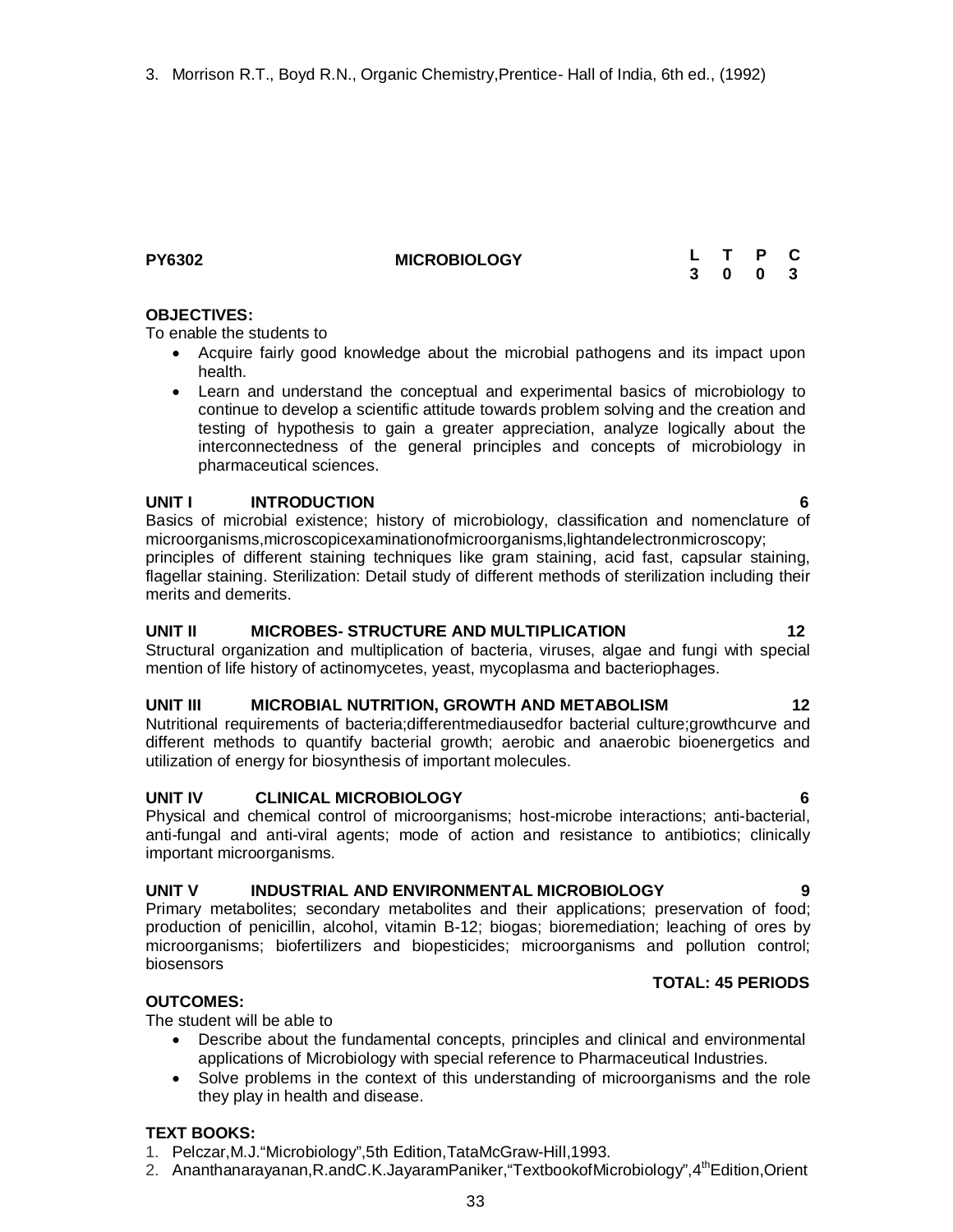Longman,1990.

- 3. Stanier,R.Y.etal.,"GeneralMicrobiology",5th Edition,Macmillan,1986.
- 4. Casida,L.E."IndustrialMicrobiology",NewAgeInternational,1968.

#### **REFERENCES:**

- 1. Nester,E.W.etal.,"Microbiology:AHumanPrespective",4th Edition,McGraw-Hill,2004.
- 2. Talaro, K.T.and Arthur Talaro, "Foundations in Microbiology", 2<sup>nd</sup> Edition, Wm. C. Brown Publisher, 1996.
- 3. Prescott, S.C. and Cecil G. Dunn "Industrial Microbiology",Agrobios(India), 2005.

| <b>PY6303</b> | <b>FLUID FLOW OPERATIONS</b> |  | L T P C |  |
|---------------|------------------------------|--|---------|--|
|               |                              |  | 3 0 0 3 |  |

#### **OBJECTIVES:**

- To provide the basic fundamental knowable about the flow properties of different type of fluids and its momentum balance.
- To provide the knowledge about the various transporting and metering devices of fluid flow in bulk pharmaceutical manufacturing and in chemical process.

#### **UNIT I PROPERTIES OF FLUIDS AND CONCEPT OF PRESSURE 9**

Introduction – Physical properties of fluids – Types of fluids – Fluid statics and its applications - Pressure – Density – Height relationships – Pressure measurement –Units and dimensions – Dimensional analysis – Dimensionless numbers.

#### **UNIT II MOMEMTUM BALANCE AND ITS APPLICATIONS 9**

Kinematics of fluid flow – Stream line – Stream tube – Velocity potential – Newtonian and non-newtonian fluids – Time dependent fluids – Reynolds number experiment and significance –Continuity Equation – Momentum balance – Potential flow – Bernoulli's equation – Correction for fluid friction – Correction for pump work.

#### **UNIT III FLOW OF INCOMPRESSIBLE FLUIDS THROUGH DUCTS 9**

Flow of incompressible fluids in pipes – Laminar and turbulent flow through closedconduits – Velocity profile and friction factor for smooth and rough pipes – Heat loss due to friction in pipes and Fittings – Introduction to compressible flow – Isentropic flow through convergent and divergent nozzles and sonic velocity.

#### **UNIT IV FLOW OF FLUIDS THROUGH SOLIDS 9**

Form drag – Skin drag – Drag co-efficient – Flow around solids and packed beds – Friction factor for packed beds – Ergun's Equation – Motion of particles through fluids –Motion under gravitational and centrifugal fields – Terminal settling velocity – Fluidization – Mechanism – Types – General properties – Applications.

#### **UNIT V TRANSPORTATION AND METERING 9**

Measurement of fluid flow – Orifice meter – Venturi meter – Pitot tube – Rotameter –Weirs and notches – Hot wire anemometers – Transportation of fluids – Positive displacement pumps – Rotary and Reciprocating pumps – Centrifugal pumps –Performance and characteristics – Air lift and diaphragm pumps.

#### **TOTAL: 45 PERIODS**

#### **OUTCOMES:**

The student will be able to

- Understand fundamental concepts in fluids, such as density, viscosity, pressure and temperature.
- Apply the mass, energy and momentum balance equations in fluid flow problems.
- Analyze and solve the problems involving laminar and turbulent frictional flow, fluid drag on particles, packed beds and pumps involving Newtonian and non-Newtonian fluid flow in chemical engineering equipments.

#### **TEXT BOOKS:**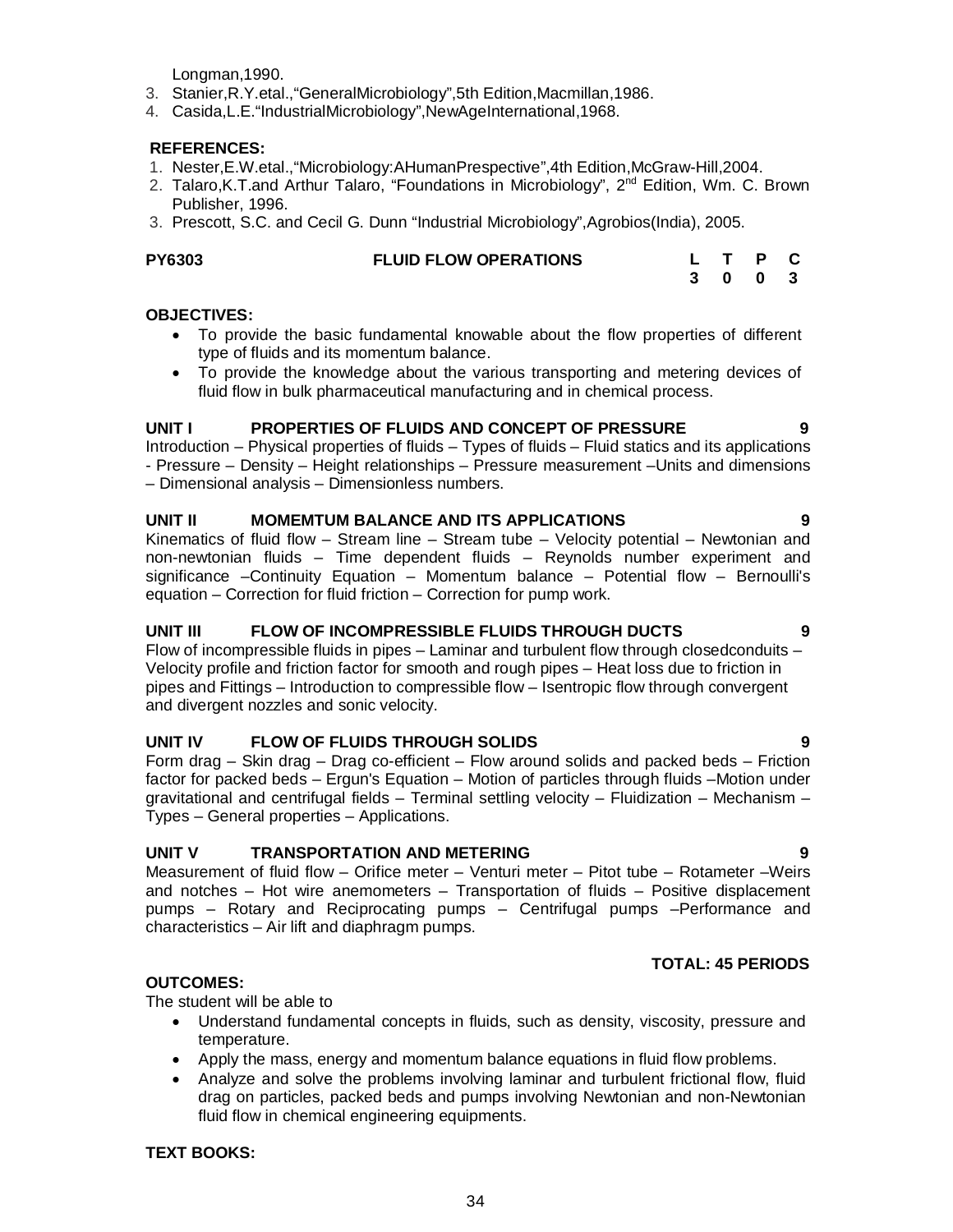- 1. McCabe, W.L., Smith, J.C. and Harriott, P., "Unit operations of Chemical Engineering", Seventh Edition, McGraw-Hill, 2004.
- 2. Coulson, J.M., and Richardson, J.F., "Coulson and Richardson's Chemical Engineering", Vol. I, 3rd Edition, Butterworth Heinemann Publishers, 2004.

## **REFERENCES:**

- 1. Bansal, R.K., "Fluid Mechanics and Hydraulic machines", Laxmi Publications (P) Ltd., 1995.
- 2. Nevers, N.D., "Fluid Mechanics for Chemical Engineers", McGraw-Hill, 1991.
- 3. De Nevers, L., "Fluid Mechanics for Chemical Engineers", McGraw-Hill, 1994.

#### **MASS TRANSFER OPERATIONS**

### **OBJECTIVES:**

- To provide the fundamentals of diffusion and the analogies of mass transfer, leading up to mass transfer coefficients and their use in solving the problems.
- To provide the basic concepts of mass transfer operations for separation processes.
- Apply this knowledge to design a mass transfer equipment

### **UNIT I DIFFUSION 9**

Diffusion in fluids: Molecular and eddy diffusion measurement and calculation of diffusivities – Ordinary diffusion in multi component gaseous mixtures – Interphase mass transfer – Mass transfer coefficients – Theories of mass transfer.

### **UNIT II ABSORPTION 9**

Gas absorption: Principles of absorption and desorption – Selection of solvents for absorption – Tray tower absorber – Absorption factor – Calculation of number of theoretical stages – Murphree efficiency – Point efficiency – Tray efficiency and overall tray efficiency – Calculation of actual number of trays – Packed tower absorber – Tower packing and characteristics – Calculation of NTU- HTU- HETP and height of absorption towers.

### **UNIT III DISTILLATION 9**

Basic concepts of distillation: Vapour-liquid equilibrium – Pressure – Temperature – Concentration – Phase diagram – Isothermal and isobaric equilibrium – Relative volatility– Ideal solutions – Raoult's law – Deviations from ideality – Minimum and maximum boiling azeotropes – Different methods of distillation: flash steam – Vacuum – Molecular– Azeotropic – Extractive distillations – Continuous fractionation: multistage tower –Bubble cap – Sieve tray and valve tray towers – McCabe Thiele method.

### **UNIT IV LEACHING 9**

Solid-liquid extraction – Description of leaching operations and technologies –Applications of leaching – Preparation of solid – Methods of operation and classification of equipment – Solid-liquid equilibrium in leaching – Multi stage cross current and counter current leaching – Calculation of composition and number of stages.

### **UNIT V DRYING 9**

Drying – Principle and definitions – Estimation of drying rates – Drying rate curve –Critical and equilibrium moisture content – Calculation of drying time under constant drying conditions – Different types of dryers.

### **OUTCOMES:**

The student will be able to

- Calculate the rate of mass transfer and its coefficients.
- Design mass transfer equipment for separation process.

### **TEXT BOOKS:**

- 1. McCabe, W.L., Smith, J.C. and Harriot. P., "Unit Operations of Chemical Engineering", 6th Edition, McGraw-Hill Book Co., 2001.
- 2. Treybal, R.E., "Mass Transfer Operations", 3rd Edition, McGraw-Hill Book Co., 1980.

**L T P C 3 0 0 3**

**TOTAL : 45 PERIODS**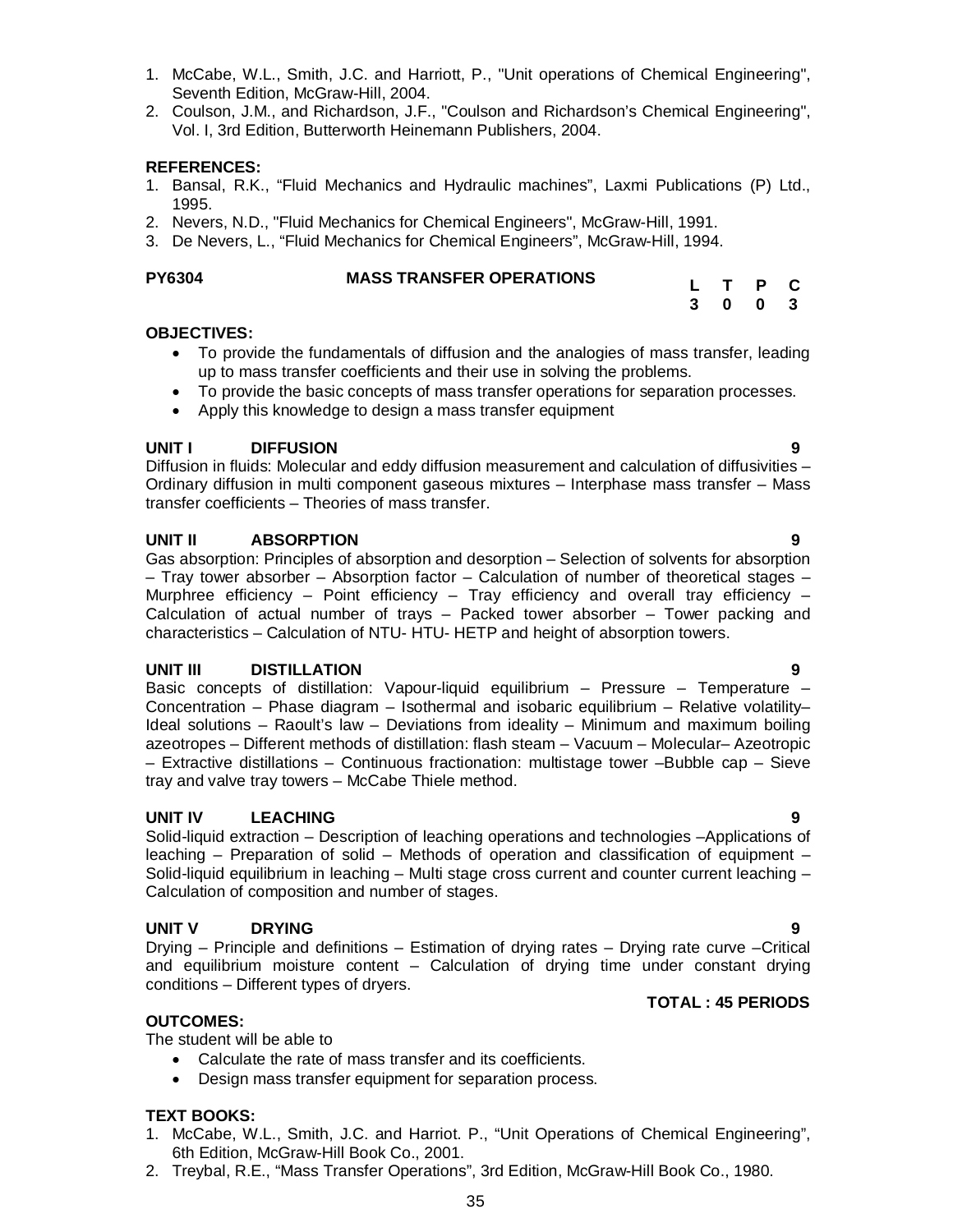#### **REFERENCES:**

- 1. Coulson, J.M. and Richardson, J.F., "Chemical Engineering", Vol. I, II and III,Pergamon Press, 1977.
- 2. Bennett, C.O. and Myers, J.E., "Momentum Heat and Mass Transfer", 3rdEdition, McGraw Hill Book Company, 1983.
- 3. Geankoplis, C.J., "Transport Processes and Unit Operations", 3rd Edition, Prentice Hall of India Pvt. Ltd, 2000.

| <b>PY6311</b> | PHARMACEUTICAL CHEMISTRY LABORATORY | L T P C |  |
|---------------|-------------------------------------|---------|--|
|               |                                     | 0 0 4 2 |  |

#### **OBJECTIVES:**

 To provide practical knowledge on the preparation and quality control of fine chemicals and bulk drugs by physical, chemical and qualitative analysis.

#### **LIST OF EXPERIMENTS**

- 1. Limit test for chlorides, sulphates, iron in some pharmacopoeial compounds
- 2. Determination of physical constants melting point, boiling point and viscosity
- 3. Preparation and identification tests of the following official (IP) compounds: a.Magnesium sulphate, Calcium Carbonate
- 4. Preparation and identification tests of the following official (IP) compounds: Ferrous Sulphate, Boric acid
- 5. Synthesis of compounds involving benzoylation, acetylation, bromination, reduction & oxidation:
	- 1. Picric acid
	- 2. Aniline
	- 3. Acetanilide
	- 4. Aspirin

#### **OUTCOMES:**

### **TOTAL: 60 PERIODS**

- Able to understand the objective of their chemical experiments, properly carry out the experiments, and appropriately record and analyze the results.
- Able to perform chemical synthesis of organic compounds.
- Able to carry out quality control tests for fine chemicals and bulk drugs

#### **LIST OF EQUIPMENT FOR BATCH OF 30 STUDENTS**

- 1. Melting point apparatus
- 2. Analytical balance
- 3. Oswald Viscometer
- 4. Reflux condenser
- 5. Electric water bath
- 6. Heating mantle

#### **TEXTS BOOKS:**

- 1. I.L. Finar, "Organic chemistry" Volume 2, 5<sup>th</sup> edition, Pearson education pvt.Ltd.1975
- 2. Atherden, L.M. "Bentley and Driver's Textbook of Pharmaceutical Chemistry". Oxford University Press, 8th Edition, 1977.
- 3. A.I. Vogel, B.S. Furniss, A.J. Hannaford, P.W.G. Smith, and A.R. Tatchell, Vogels textbooks of practical organic chemistry,. 5th Ed., ELBS longman, 1994.
- 4. Morrison R.T., Boyd R.N., Organic Chemistry,Prentice- Hall of India, 6th ed., (1992)
- 5. A.H. Beckett and J.B. Stenlake, Practical Pharmaceutical Chemistry, Part II, 4th Edition. Continuum, 1988.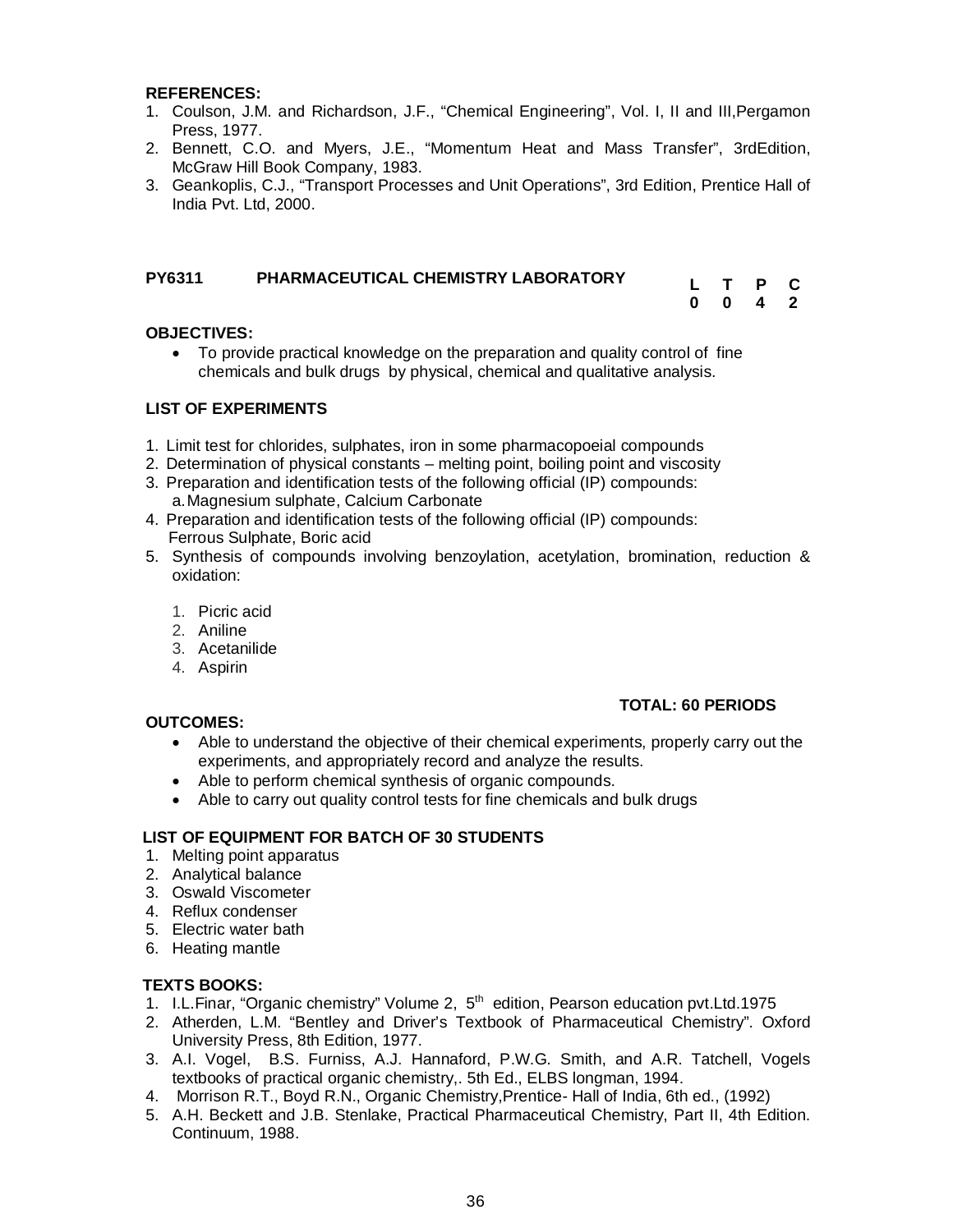## **PY6312 MICROBIOLOGY LABORATORY**

| L | $\top$ | P | С                       |
|---|--------|---|-------------------------|
| 0 | 0      | 4 | $\overline{\mathbf{2}}$ |

## **OBJECTIVES**:

 To conduct experiments on microbial isolation and identification techniques, microbe quantification, antibiotic sensitivity assay and growth curve of microbes.

## **LIST OF EXPERIMENTS**

- 1. Introduction, Laboratory Safety, Use of Equipment; Sterilization Techniques.
- 2. Culture Media-Types and Use.
- 3. Preparation of Nutrient broth and agar
- 4. CultureTechniques,IsolationandPreservationofCultures-Broth:flask,testtubes;Solid:
- 5. Pour plates, streak plates, spread plates, slants and stabs.
- 6. Microscopy Working and care of Microscope
- 7. Microscopic Methods in the Study of Microorganisms; Staining Techniques-Simple, Differential- Gram's, flagellar Staining and endospore staining.
- 8. Biochemical test for identification of Microorganisms TSI Agar test, VP-MR Test, Citrate Utilization Test, Gelatin Test and Motility Test in Agar Stab.
- 9. Quantification of Microbes: Sampling and Serial Dilution; Bacterial count in Soil TVC in agar plates
- 10. Effect of Disinfectants- Phenol Coefficient
- 11. Antibiotic Sensitivity Assay
- 12. Growth Curve in Bacteria and Yeast
- 13. Effect of pH, Temperature, UV radiation on Growth Bacteria
- 14. Isolation of clinically important pathogens Urine, Blood, Serum and Sputum

## **TOTAL: 60 PERIODS**

## **OUTCOMES:**

- Students can able to handle the pathogenic microorganism with proper aseptic procedure in and out of the laboratory setting.
- The student will be able to explain the roles of microbes in elemental cycles on earth and waste decontamination methods based on microbial activities and thus its application in commercial industry.
- Students can able to produce the primary and secondary metabolites through microbial fermentation techniques.

## **LIST OF EQUIPMENT FOR BATCH OF 30 STUDENTS**

- 1. Hot air oven
- 2. Autoclave
- 3. Incubator
- 4. Laminar flow hood
- 5. Colony counter
- 6. Calorimeter
- 7. Antibiotic zone reader
- 8. Antibiotic zone reader scale
- 9. Microbial shaker incubator
- 10. Refrigerator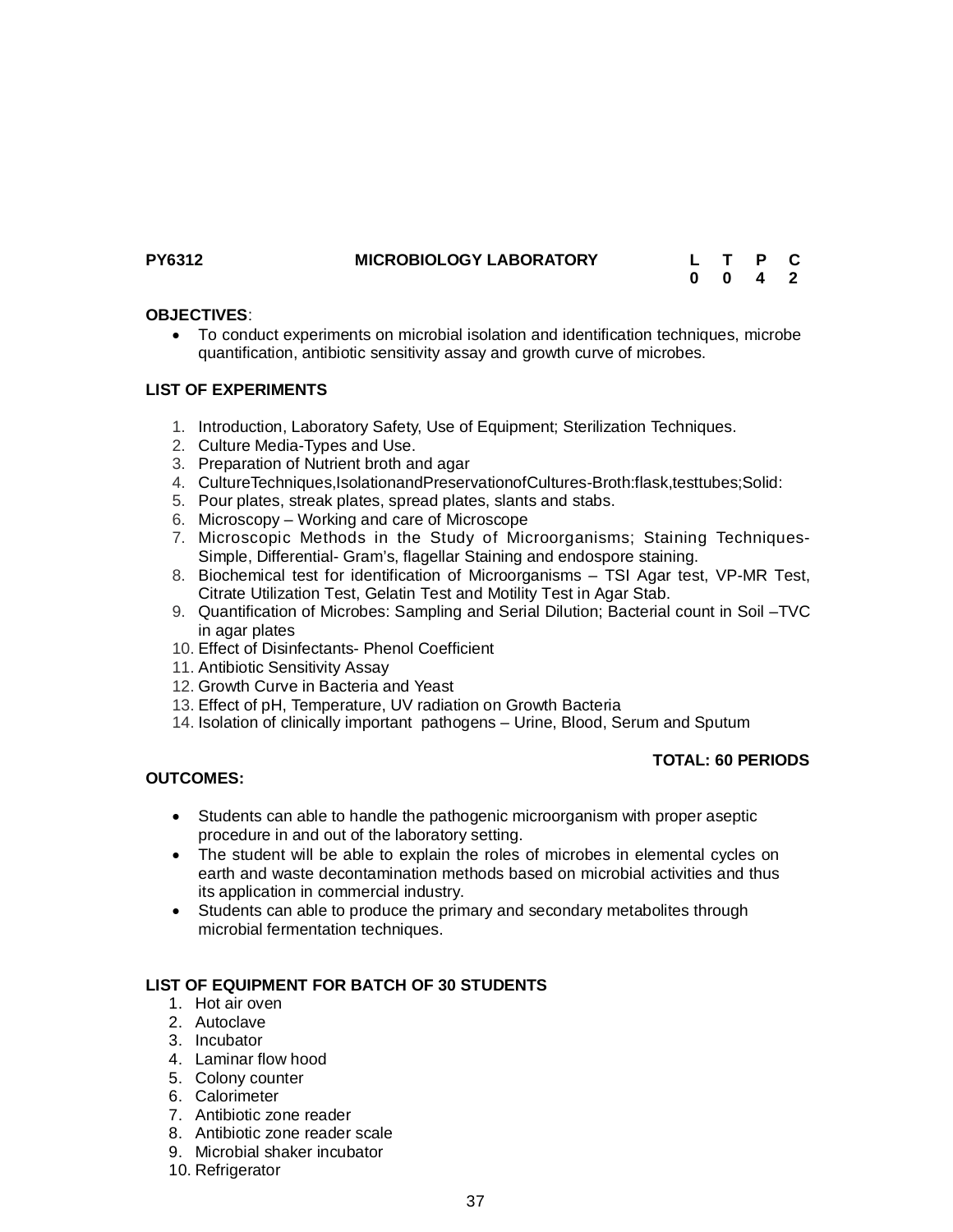## 11. -20◦ deep freezer

- 12. Compound Microscope
- 13. Multipoint inoculator
- 14. Micro plate reader
- 15. Lyophilizer
- 16. Liquid nitrogen(Cryo preservation)
- 17. UV-visible spectrophotometer

## **TEXT BOOKS:**

- 1. Laboratory Manual in Microbiology, P.Gunasekaran, New Age International Publishers New Delhi, 1<sup>st</sup> Edition 1995, Reprint 2005
- 2. Microbiology-A Laboratory Manual , James G.Cappucino, Benjamin/Cummings Science Publishing, California, 5<sup>th</sup> Edition, 2004.
- 3. Laboratory manual in general Microbiology, Gilter & ward, Wiley Publishers, New York, 2009

| <b>PY6401</b> | UNIT OPERATIONS IN PHARMACEUTICAL INDUSTRY | L T P C |         |  |
|---------------|--------------------------------------------|---------|---------|--|
|               |                                            |         | 3 1 0 4 |  |

## **OBJECTIVE:**

To provide the basic fundamentals and various unit operations such as filtration, centrifugation, crystallization, refrigeration, air-conditioning and evaporation.

## **UNIT I MATERIALS OF PHARMACEUTICAL PLANT CONSTRUCTION 9**

Overview of composition, corrosion, resistance, properties and applications of the materials of construction with special reference to stainless steel and glass, Industrial Hazards and Safety Precautions – Mechanical, Chemical, Electrical, Fire and Dust hazards, Industrial dermatitis, Accident records, etc.

## **UNIT II FILTRATION AND CENTRIFUGATION 9**

Theory of filtration, filter aids, filter media, industrial filters including filter press, rotary press, rotary filter, edge filter, etc. Factors affecting filtration, mathematical problems on filtration, optimum-cleaning cycle in batch filters. Principles of centrifugation, industrial centrifugal filters and centrifugal sedimenters,

## **UNIT III CRYSTALLIZATION 9**

Characters of crystals like purity, size, shape, geometry, habit, forms, size and factors affecting them. Solubility curves and calculation of yields. Material and heat balances around Swenson Walker crystalliser, Super saturation theory, its limitations, nucleation mechanism and crystal growth. Study of various types of crystallisers. Caking of crystals and its prevention and numerical problems on yields.

## **UNIT IV HUMIDITY CONTROL, REFRIGERATION AND AIR- CONDITIONING 9**

Basic concepts, definition, wet bulb and adiabatic saturation temperatures, psychometric chart and measurement of humidity, application of humidity measurement in pharmacy. Equipments for dehumidification operations, principle and applications of refrigeration and air conditioning.

## **UNIT V EVAPORATION 9**

Basic concepts of phase equilibrium, factors affecting evaporation, evaporators, film evaporators, single effect and multiple effect evaporators and Mathematical problems on evaporation.

# **TOTAL (L:45 + T:15) : 60 PERIODS**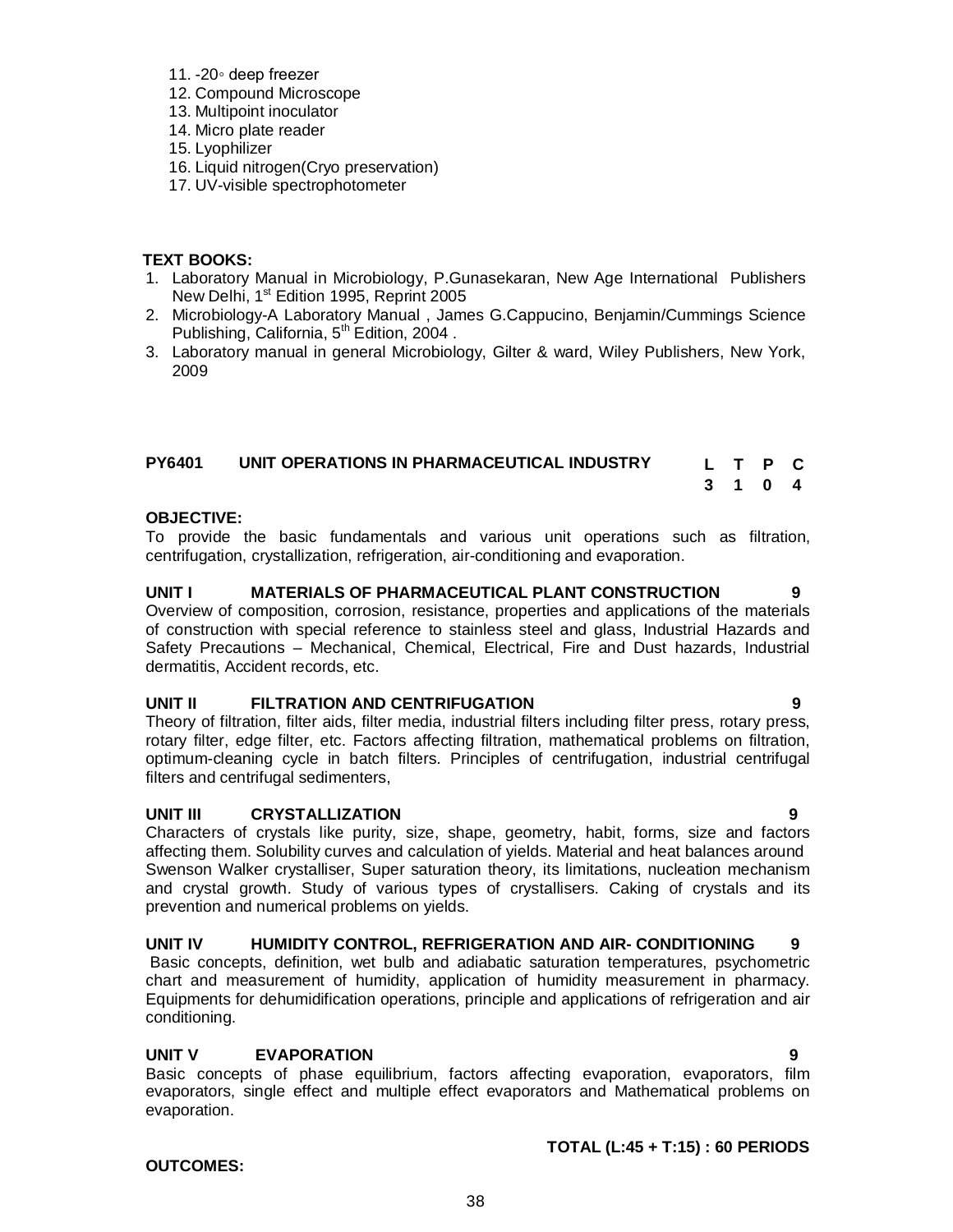The student will be able to

- Understand the various categories of materials used in pharmaceutical industry.
- Understand the fundamental concepts of filtration, centrifugation, crystallization, refrigeration and air-conditioning, apply their applications in pharmaceutical industry.

## **TEXT BOOKS:**

- 1. McCabe WL, Smith J.C and Harriott "Unit operations of Chemical Engineering" McGraw Hill International Book Co. London 2004.
- 2. Girish K.Jani, "Pharmaceutical Engineering I, Unit Operation I" B.S.Shah Prakashan, India, 2006.

## **REFERENCES:**

- 1 . Badger, W.L and Banchero, J.T "Introduction to Chemical Engineering" Tata McGraw Hill, 2002
- 2. Ballaney, "Refrigeration and Air conditioning" Tata McGraw Hill, 2000
- 3. Coulson, J.M. and Richardson, J.F."Chemical Engineering" 3<sup>rd</sup> Edition, Butterworth Heineman Publication, 2001.

| <b>PY6402</b> | <b>HEAT TRANSFER</b> |  | L T P C |  |
|---------------|----------------------|--|---------|--|
|               |                      |  | 3 0 0 3 |  |

## **OBJECTIVE:**

To provide the knowledge of various modes of heat transfer, calculations and applications of the different modes to design of heat transfer equipments.

**UNIT I FUNDAMENTAL CONCEPTS AND CONDUCTIVE HEAT TRANSFER 9** Modes of heat transfer – Fourier's law – Newton's law– Thermal conductance and resistance – Temperature field and temperature gradient – Heat transfer by conduction –General heat conduction equation – Thermal diffusivity and equivalent thermal conductivity – One dimensional steady state conduction through thick cylindrical shells Critical thickness of insulation for cylindrical surfaces.

## **UNIT II CONVECTIVE HEAT TRANSFER AND BOUNDARY LAYER THEORY 9**

Heat transfer coefficient – Forced convection – Free convection – Dimensional analysis and empirical correlation – Physical significance of dimensionless groups – Concept of hydrodynamic and thermal boundary layers.

## **UNIT III THERMAL RADIATION 9**

Thermal radiation – Spectrum of electromagnetic radiation – Monochromatic emissive power of black body – Planck's distribution law – Kirchoff's law – Total emissive power –Problems of Stefan Boltzmann law and Weins displacement law – Configuration factor determination – Typical examples.

## **UNIT IV DESIGN OF HEAT EXCHANGERS 9**

Heat exchangers – Types and variation in design – Overall heat transfer coefficient –LMTD – Correction factors for multiple pass heat exchanger – Illustrative examples –Number of transfer units and effectiveness of heat exchangers.

## **UNIT V HEAT TRANSFER IN EVAPORATORS 9**

Evaporation – Type of evaporators – Single and multiple effect operation – Capacity and economy of multiple effect evaporators – Effect of liquid head and boiling point elevation– Duhrings rule – Material and energy balance in evaporators – Illustrative examples.

## **OUTCOMES:**

The student will be able to

## **TOTAL : 45 PERIODS**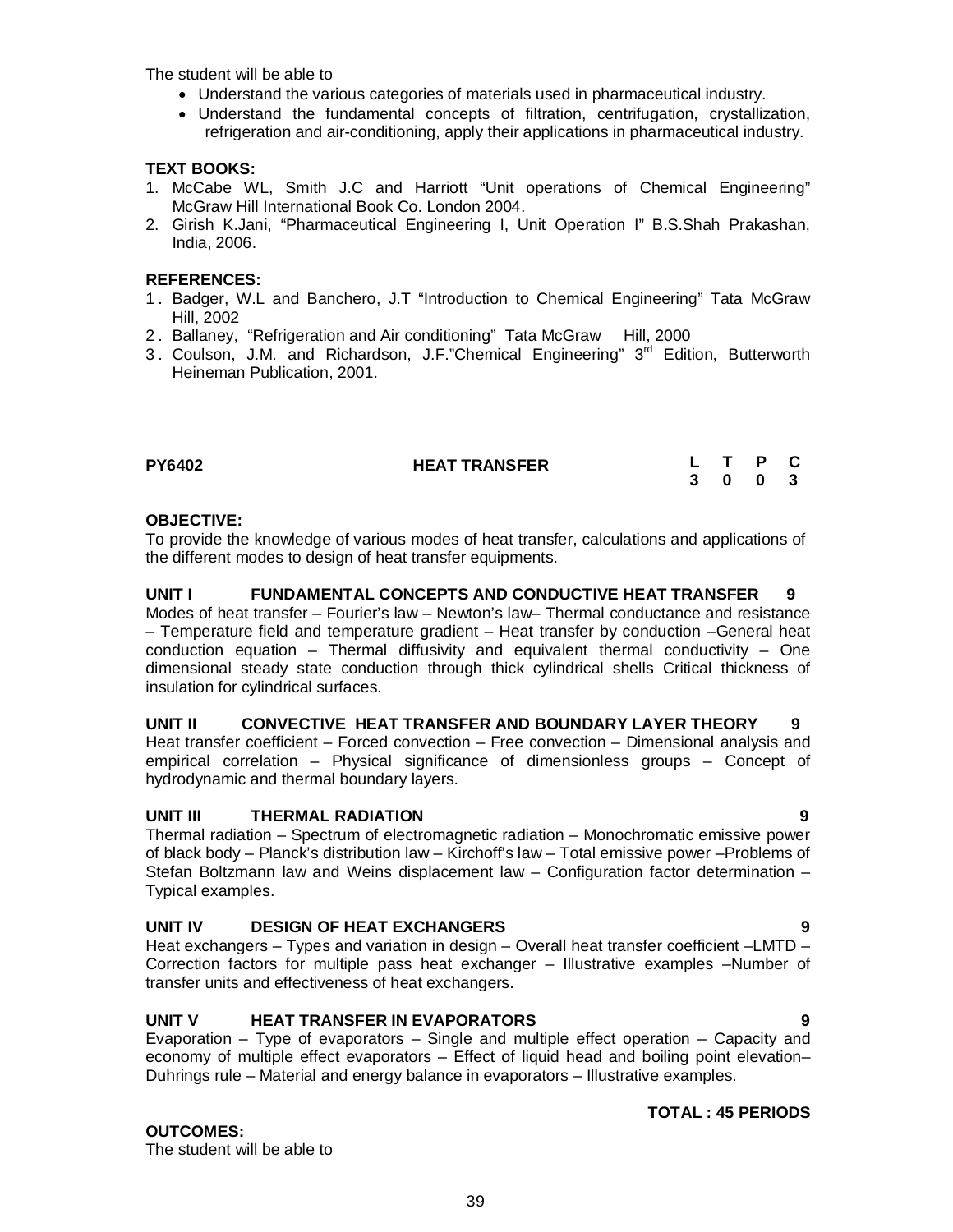- 1. Donald, Q.K., "Process Heat Transfer", 1st Edition, Tata McGraw Hill Publishing Co, 1997.
- 2. Mikheyev, M., "Fundamentals of Heat Transfer", Mir Publishers, 1968

| <b>PY6403</b> | <b>CELL AND MOLECULAR BIOLOGY</b> |  | L T P C |  |
|---------------|-----------------------------------|--|---------|--|
|               |                                   |  | 3 0 0 3 |  |

#### **OBJECTIVES:**

- To provide the molecular processes of DNA replication, transcription and translation in cells.
- To provide the basic concepts of protein and nucleic acid structure and its function in both prokaryotic and eukaryotic organisms.

Prokaryotic, Eukaryotic cells, Sub-cellular organelles and functions. Purification of cell organelles, Principles of membrane organization of proteins, cytoskeleton proteins. Extra cellular matrix, cell-cell junctions, various types of transport across cell membrane.

## **UNIT II CELL DIVISION, CANCER, APOPTOSIS AND IMMORTALIZATION OF CELLS 9**

Cell cycle – Mitosis, Meiosis, Molecules controlling cell cycle, cancer, role of Ras and Raf in oncogenesis and apoptosis. Stem cells, immortalization of cells and its applications.

#### **UNIT III CHEMISTRY OF NUCLEIC ACIDS & DNA REPLICATION 12**

Introduction to nucleic acids: Nucleic acids as genetic material, Structure and physicochemical properties of elements in DNA and RNA, Biological significance of differences in DNA and RNA. Structure of DNA: Primary, Secondary, Tertiary, DNA supercoiling; Overview of Central dogma; Organization of prokaryotic and eukaryotic chromosomes; DNA replication: Proteomics, Fidelity, Inhibitors and Overview of differences in prokaryotic and eukaryotic DNA replication; Telomere replication in eukaryotes.

## **UNIT IV TRANSCRIPTION & TRANSLATION 9**

Structure and function of mRNA, rRNA and tRNA. Characteristics of promoter and enhancer sequences. RNA synthesis: Proteomics, Fidelity, Inhibitors of transcription, Differences in prokaryotic and eukaryotic transcription. Basic concepts in RNA world: Ribozymes, RNA processing: 5'- Capping, Splicing-Alternative splicing, Poly 'A' tail addition and base modification**.** Introduction to Genetic code: Elucidation of genetic code, Codon degeneracy, Wobble hypothesis and its importance, Prokaryotic and eukaryotic ribosomes. Steps in translation: Initiation, Elongation and termination of protein synthesis. Inhibitors of protein synthesis. Post- translational modifications and its importance.

## **UNIT V MUTAGENESIS, MUTATION AND MUTANTS 6**

- Identify different types of heat exchange equipment and understand the Principles of heat flow in fluids.
- Understand the various modes of heat transfer and detailed calculations of conduction, steady state and unsteady state.
- Test performance and measure heat transfer parameters in designing heat transfer equipment.

## **TEXT BOOKS:**

- 1. Nesati, O.M., "Heat Transfer: A Basic Approach", McGraw-Hill, 1985.
- 2. McCabe, W.L., Smith, J.C. and Harriot, P., "Unit Operations in Chemical Engineering", 7th Edition, McGraw Hill, 2005.

## **REFERENCES:**

- 
- 
- 

## **UNIT I CELL STRUCTURE AND FUNCTION OF THE ORGANELLES 9**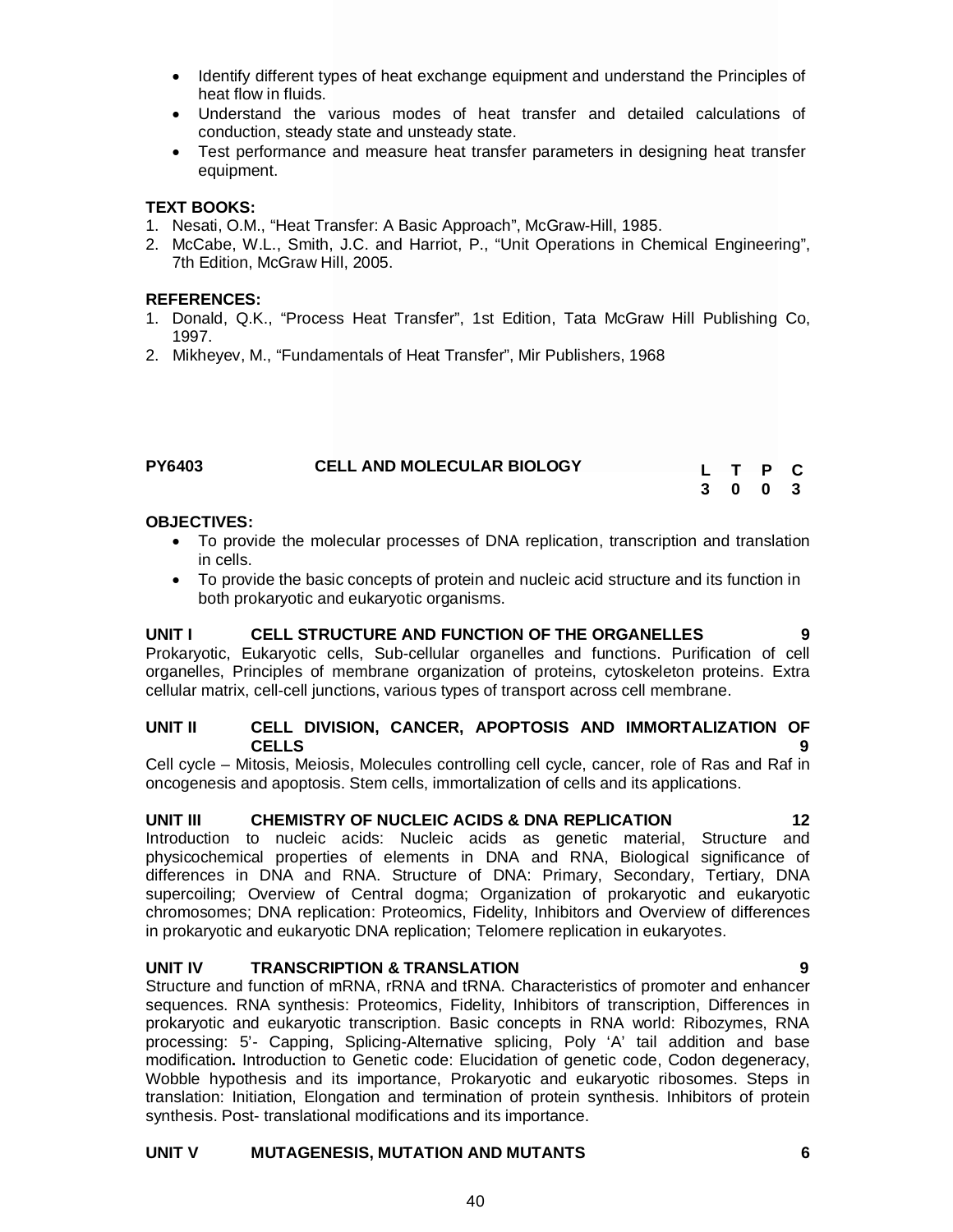Biochemical basis of mutants, Mutagenesis-Base analogue mutagens, Chemical mutagens, Mutagenesis by intercalating substances, Site specific mutagenesis,Restriction Polymorphism to detect mutant sites in humans

## **TOTAL : 45 PERIODS**

## **OUTCOMES:**

The student will be able to

- Understand the various levels of gene regulation and protein function including signal transduction and cell cycle control.
- Interpret the outcome of experiments that involve the use of recombinant DNA technology and other common gene analysis techniques.
- Relate properties of cancerous cells to mutational changes in gene function.

## **TEXT BOOKS:**

- 1. Friefelder, David, "Molecular Biology", 2nd Edition, Narosa Publishing House, 1999.
- 2. Lewin Benjamin, "Genes IX" Jones and Bartlett, 2008.
- 3. Weaver, R.F. "Molecular Biology", 3rd Edition, McGraw Hill, 2005.

## **REFERENCES:**

- 1. Waston, J.D. "Molecular Biology of the Gene", 5th Edition, Pearson Education, 2004.
- 2. Karp, Gerald. "Cell and Molecular Biology: Concepts and Experiments."2nd Edition, John Wiley & Sons, 1999.
- 3. Lodish, Harvey etal., " Molecular Cell Biology," 6th Edition. W.H.Freeman, 2008.

| <b>PHYSICAL PHARMACEUTICS</b><br><b>PY6404</b> |  | L T P C |  |
|------------------------------------------------|--|---------|--|
|                                                |  | 3 0 0 3 |  |

## **OBJECTIVES:**

- To provide the fundamentals such as power characters and rheology.
- To provide the knowledge about the stability.

## **UNIT I MICROMERITICS AND POWDER RHEOLOGY 40**

Particle size and distribution, average particle size, number and weight distribution, particle number, methods for determining particle volume, optical microscopy, sieving, sedimentation, measurement of particle shape, specific surface, methods for determining surface area, permeability, adsorption, derived properties of powders, porosity, packing arrangement, densities, bulkiness and flow properties.

## **UNIT II SURFACE, INTERFACIAL PHENOMENON, VISCOSITY AND RHEOLOGY 10**

Liquid interface, surface and interfacial tension, surface free energy, measurement of surface and interfacial tensions, free energy, spreading coefficient, adsorption at liquid interfaces, surface active agents, HLB classification, solubilization, detergency, adsorption at solid interface, solid gas and solid-liquid interface, complex films, electrical properties of interface. Newtonian system, Law of flow, kinematic viscosity, effect of temperature, non-Newtonian systems, pseudoplastic, dilatant, plastic, thixotropy, thixotropy in formulation, determination of viscosity: capillary, falling ball, rotational viscometers.

## **UNIT III DISPERSION SYSTEMS 10**

Colloidal dispersions: Definition, types, properties of colloids, protective colloids, applications of colloids in pharmacy. Suspensions and Emulsions : Interfacial properties of suspended particles, settling in suspensions, theory of sedimentation, effect of Brownian movement, sedimentation of flocculated particles, sedimentation parameters, wetting of particles, controlled flocculation, flocculation in structured vehicle, rheological considerations, emulsions ; types, theories, physical stability.

41

## **UNIT IV DIFFUSION & DISSOLUTION 5**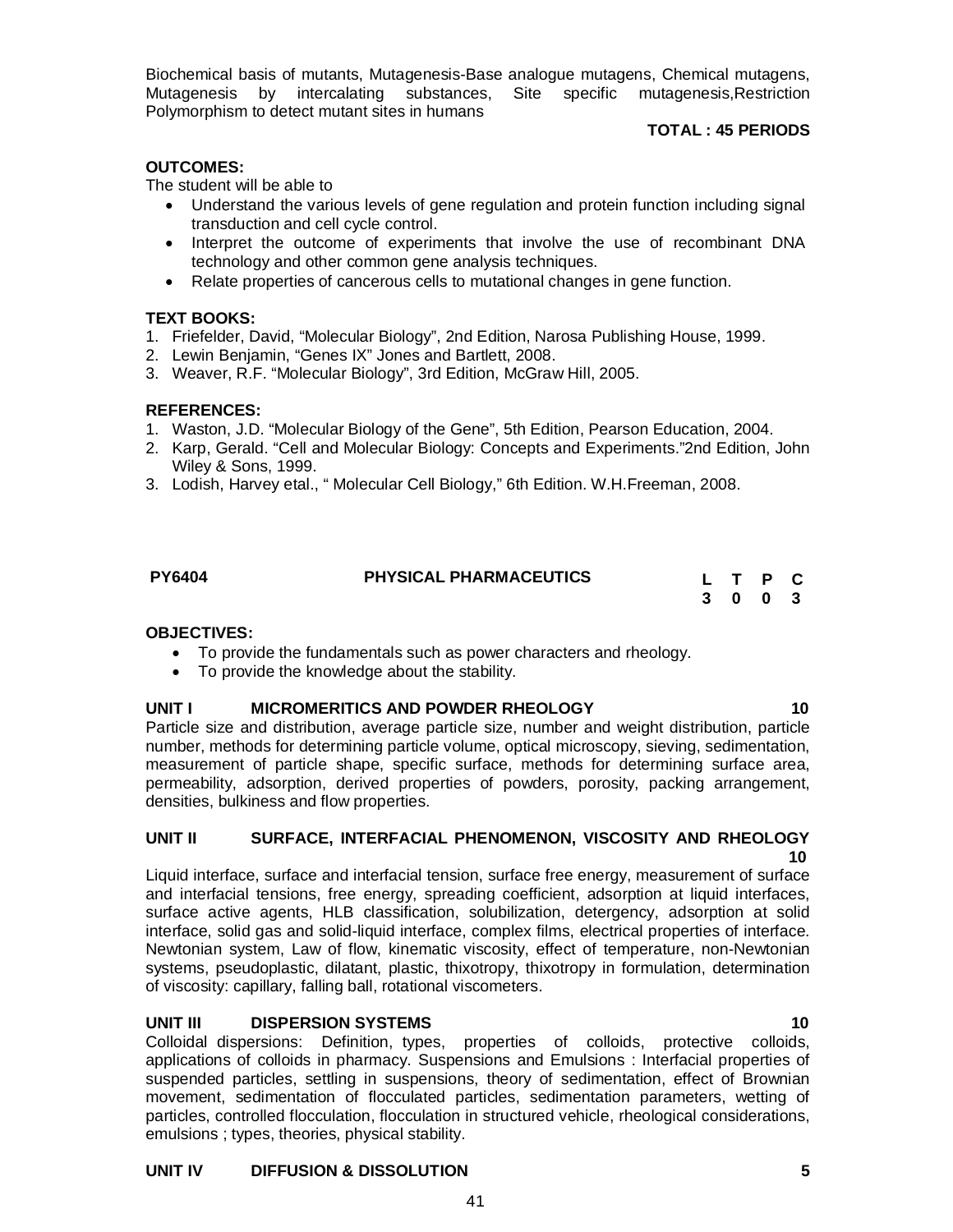Definitions, Steady state diffusion, Procedures and apparatus, Dissolution, Drug release. Complexation and protein binding Metal complexes, organic molecular complexes, inclusion compounds, methods of analysis, protein binding, complexation and drug action, crystalline structures of complexes and thermodynamic treatment of stability constants.

## **UNIT V KINETICS AND DRUG STABILITY 10**

General considerations and concepts, half-life determination, Influence of temperature, light, catalytic species, solvent and other factors, Accelerated stability study, expiration dating.

## **TOTAL: 45 PERIODS**

## **OUTCOMES:**

The student will be able to

- Deal the manufacturing problems in pharmaceutical formulations.
- Acquire the knowledge of drug stability and expiry date determination

## **TEXT BOOKS:**

- 1. Sinko, Patrick J. "Martin's Physical Pharmacy and Pharmaceutical Sciences"5th edition, Wolters, Kluwer/ Lippincott Williams & Wilkins Publishing, 2006
- 2. Manavalan, R. and C. Ramasamy. "Physical Pharmaceutics" Vignesh Publishers, 2<sup>nd</sup> Ed., 2011.

## **REFERENCES:**

- 1. Martin's Physical Pharmacy and Pharmaceutical Sciences, Fifth edition, Patrick J. Sinko (ED), Lippincott Williams & Wilkins 2006.
- 2. Laura Moore Fox, Remington: The science and practice of pharmacy, 21st Edition, Lippincott Williams and Wilkins, 2005
- 3. Monihan, Humphery and Abina Gean "The Physicochemical Basis of Pharmaceuticals" Oxford University Press, 2009.

| <b>PY6405</b> | <b>ENGINEERING THERMODYNAMICS</b> | L T P C |  |
|---------------|-----------------------------------|---------|--|
|               |                                   | 3 0 0 3 |  |

## **OBJECTIVE:**

To provide the knowledge on fundamentals of thermodynamics and the operation design of various thermodynamics systems.

**UNIT I FUNDAMENTAL CONCEPTS AND FIRST LAW OF THERMODYNAMICS 9** Scope of thermodynamics – Basic concepts – Thermodynamic system – State and equilibrium – Process and cycles – Temperature and zeroth law of thermodynamics – Properties of pure substances – First law of thermodynamics – First law analysis of closed systems and control volumes and its application.

## **UNIT II ENTROPY AND THE SECOND LAW OF THERMODYNAMICS 9**

The Clausius inequality – Entropy – Causes of entropy change – Entropy change of puresubstances – Thermal energy reservoirs – Heat engines – Perpetual motion machines – Reversible and irreversible processes – The Carnot cycle and principles – The CarnotHeat engine – The second law efficiency – Second law analysis of open and closedsystems.

## **UNIT III REFRIGERATION, VAPOR AND COMBINED POWER CYCLES 9**

Refrigerators and Heat pumps – The Carnot refrigerator and heat pumps – The reversed Carnot cycle – Ideal and Actual vapor compression Refrigeration cycle – Selection of right refrigerants – Heat pumps – Absorption refrigerator system – The Carnot vapor cycle – Rankine cycle – Cogeneration – Second law analysis of vapor power cycles.

## **UNIT IV PVT RELATIONS AND THERMODYNAMIC RELATIONS 9**

PVT relations for gases and liquids  $-$  Equations of state  $-$  Cubic equations of state  $-$ Thermodynamic properties from equations of state – Compressibility factor –Generalized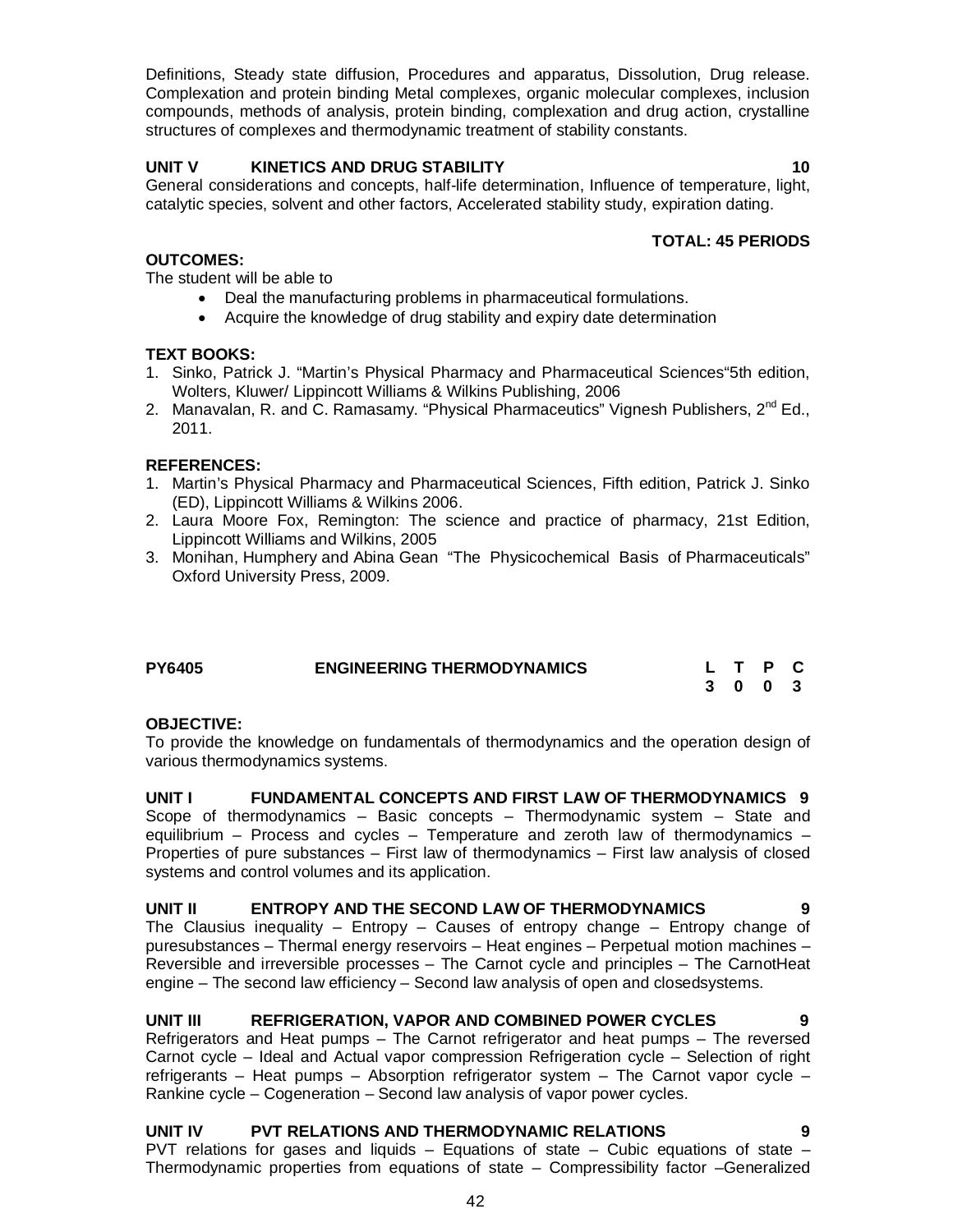properties of fluids – Law of corresponding state – Acentric factor – gasmixtures.Thermodynamic relations – Maxwell's relations – Estimation of thermodynamicproperties– Thermodynamic properties of homogeneous mixtures – Partial molarproperties, Fugacity and fugacity coefficients – Lewis and Randall rule – Propertychanges of mixing, activity – Excess properties, activity coefficients.

## **UNIT V PHASE EQUILIBRIA AND CHEMICAL REACTION EQUILIBRIA 9**

Phase equilibria – Pure component and mixtures – Van Laar, Margules equation –Group contribution method – Gibb's Duhem equation – Consistency tests – Partiallymiscible and immiscible systems – Azeotropes – Retrograde condensation –Thermodynamic diagrams.Chemical equilibria – Heat effects – industrial reactions – Free energy calculations –Homogeneous and heterogeneous reactions – Equilibrium composition.

## **TOTAL: 45 PERIODS**

## **OUTCOMES:**

The student will be able to

- Demonstrate the knowledge on various laws of thermodynamics and its concepts to assess the feasibility in thermodynamic process.
- Analyze and solve problems in thermodynamic systems
- Select appropriate thermodynamic processes and solutions to meet the specified needs.

## **TEXT BOOKS:**

- 1. Smith, J.M. and Van Ness, "Introduction to Engineering Thermodynamics", 5th Edition, McGraw Hill, 1996.
- 2. Narayanan, K.V., "A Text Book of Chemical Engineering Thermodynamics", Prentice Hall of India, 2002.

## **REFERENCES:**

- 1. Hougen and Watson, "Chemical Process Principles" Vol. II, CBS Publishers, 2002.
- 2. Kyle, "Chemical and Process Thermodynamics", 2nd Edition, Prentice Hall of India, 2000.
- 3. Rao,Y.V.C., "Chemical Engineering Thermodynamics", Universities Press, 1997.

## **PY6406 PHARMACOLOGY**

**L T P C 3 0 0 3**

## **OBJECTIVES:**

- To provide the general pharmacological principles.
- To make understand the pharmacology of different types of drugs acting on various physiological systems.

## **UNIT I GENERAL PHARMACOLOGY 9**

Routes of administration, Pharmacokinetics, Pharmacodynamics, Receptors, Mechanism of action of drugs, Factors modifying drug action, adverse drug reaction, drug interactions, Bioassay of drugs, drug discovery and development.

## **UNIT II PERIPHERAL AND CENTRAL NERVOUS SYSTEM 12**

Mechanism of action, Pharmacology of parasympathomimetics, parasympatholytics, sympathomimetics, sympatholytics, neuromuscular blocking agent, general anaesthetics, antipsychotics, antidepressants, antiepileptic, analgesics, antipyretic, anti-inflammatory (NSAIDS), CNS stimulants.

## **UNIT III CARDIOVASCULAR PHARMACOLOGY 9**

Classification, Mechanism of action, Pharmacology of cardiac glycosides, anti anginal, antihypertensive agents, vasodilators including calcium channel blockers, anti arrhythmic and anti hyperlipidemic agents.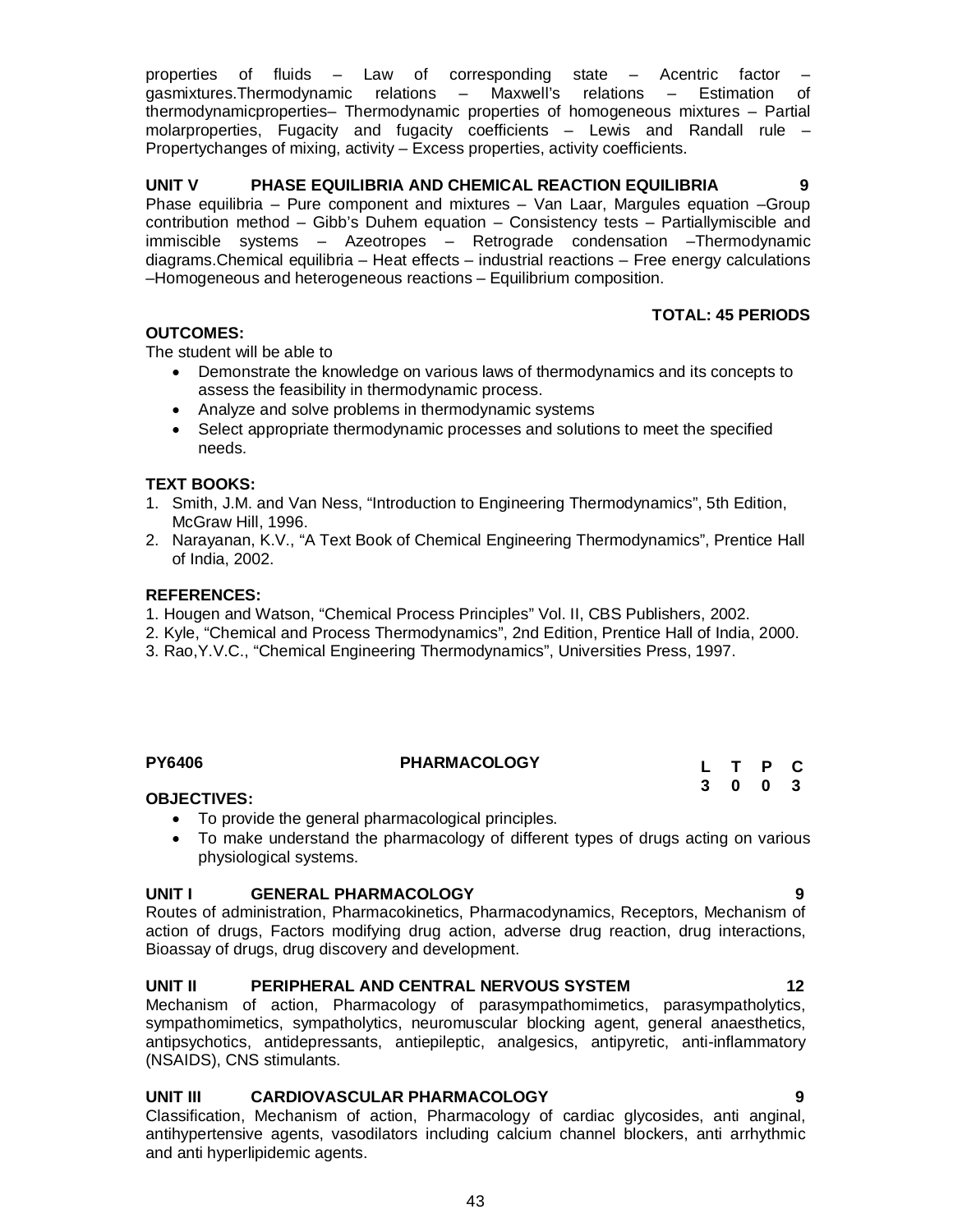## **UNIT IV ANTIMICROBIAL PHARMACOLOGY 10**

General principles of chemotherapy, sulphonamides, antibiotics– penicillins, cephalosporins, chloramphenicol, macrolides, fluroquinolones. Chemotherapy of tuberculosis, leprosy, fungal, viral diseases, malignancy and immunosuppressive agents.

## **UNIT V GASTROINTESTINAL PHARMACOLOGY 5**

Classification, Mechanism of action, Antacids, anti ulcer drugs, laxatives and anti diarrhoeal, emetics and antiemetics.

## **TOTAL: 45 PERIODS**

## **OUTCOMES:**

The student will be able to

- Understand the various principles of general pharmacology.
- Understand the pharmacology and mechanism of action of various categories of drugs such as nervous, cardiovascular, gastrointestinal and antimicrobial agents.

## **TEXT BOOKS:**

- 1. Satoskar, R.S., Bhandarkar, S.D. and Rege, N.N., "Pharmacology and Pharmacotherapeutics", Popular Prakashan (P) Ltd., 2006.
- 2. Tripathi, K.D., "Essentials of Medical Pharmacology", 4th Edition, Jaypee BrothersMedical Publishers (P) Ltd, 1999.

## **REFERENCES:**

- 1. Hardman, J.G. and Limbird, L.E., "Goodman and Gilman's: The Pharmacological Basis of Therapeutics" 10th Edition, Medical Publishing Division, 2001.
- 2. Das, M.M., "Pharmacology for Second Professional Students" 5th Edition, Books and Allied (P) Ltd, 2004.
- 3 . Katzung BG. Basic and clinical Pharmacology, Prentice Hall International.

## **PY6411 FLUID FLOW OPERATIONS AND HEAT TRANSFER LABORATORY**

|  | LTPC            |  |
|--|-----------------|--|
|  | $0 \t0 \t4 \t2$ |  |

## **OBJECTIVE:**

To gain the practical knowledge on fluid flow operations and Heat Transfer

## **LIST OF EXPERIMENTS**

- 1. To relate Reynolds Number and Friction factor.
- 2. Experiment on Orifice meter.
- 3. Experiment on Venturi meter.
- 4. To evaluate the performance of centrifugal pump.
- 5. To characterize the behavior of Fluidized bed.
- 6. Performance of packed bed (Gas- Liquid).
- 7. To determine the conduction parameters using composite wall.
- 8. To determine individual heat transfer film coefficient in forced convection.
- 9. To determine condensing heat transfer coefficient in vertical condenser.
- 10. To determine overall heat transfer coefficient of double pipe heat exchanger by parallel flow.
- 11. To determine overall heat transfer coefficient of double pipe heat exchanger by counter flow.
- 12. To determine overall heat transfer coefficient of shell and tube heat exchanger.

44

13. To determine overall heat transfer coefficient of plate type heat exchanger by parallel flow.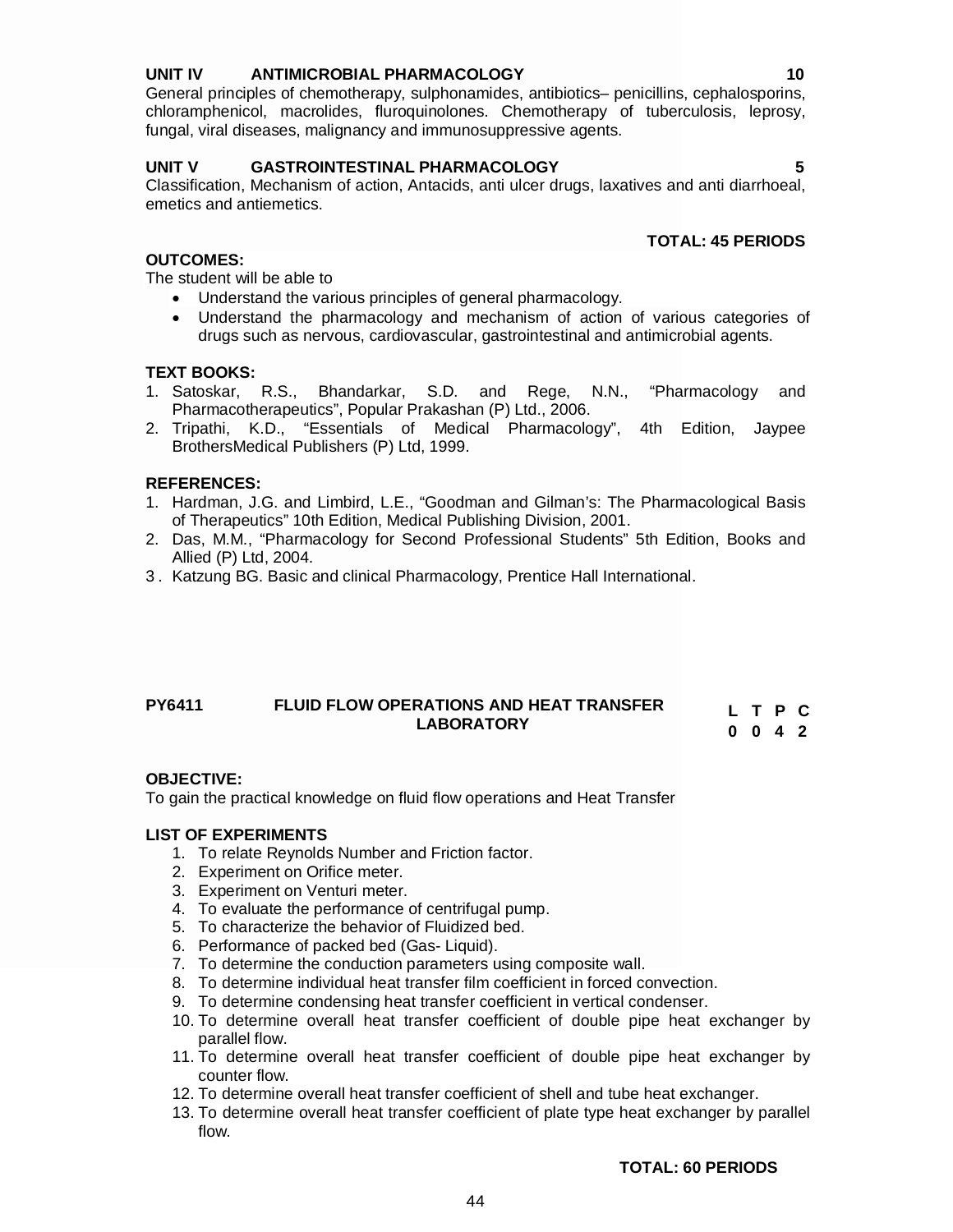## **OUTCOMES:**

The student will demonstrate ability to

- Select and operate the suitable instruments for the measurement of flow rate and rate of heat exchange.
- Differentiate laminar and turbulent flows
- Calculate and analyse the performance of various pumps and heat exchangers.

## **LIST OF EQUIPMENT FOR BATCH OF 30 STUDENTS**

- 1. Venturimeter
- 2. Orifice meter
- 3. Packed bed
- 4. Turbulent flow
- 5. Rectangular notch
- 6. Triangular notch
- 7. Drag on sphere
- 8. Centrifugal pump
- 9. Laminar flow

## **TEXT BOOKS:**

- 1. McCabe, W.L., Smith, J.C. and Harriott, P., "Unit operations of Chemical Engineering", Seventh Edition, McGraw-Hill, 2004.
- 2. Coulson, J.M., and Richardson, J.F., "Coulson and Richardson's Chemical Engineering", Vol. I, 3rd Edition, Butterworth Heinemann Publishers, 2004.
- 3. McCabe, W.L., Smith, J.C. and Harriot. P., "Unit Operations of Chemical Engineering", 6th Edition, McGraw-Hill Book Co., 2001.

## **REFERENCES:**

- 1. Bansal, R.K., "Fluid Mechanics and Hydraulic machines", Laxmi Publications (P) Ltd., 1995.
- 2. Nevers, N.D., "Fluid Mechanics for Chemical Engineers", McGraw-Hill, 1991.
- 3. De Nevers, L., "Fluid Mechanics for Chemical Engineers", McGraw-Hill, 1994.
- 4. Coulson, J.M. and Richardson, J.F., "Chemical Engineering", Vol. I, II and III,Pergamon Press, 1977.
- 5. Bennett, C.O. and Myers, J.E., "Momentum Heat and Mass Transfer", 3rdEdition, McGraw Hill Book Company, 1983.
- 6. Geankoplis, C.J., "Transport Processes and Unit Operations", 3rd Edition,Prentice Hall of India Pvt. Ltd, 2000.

## **PY6412 PHYSICAL PHARMACEUTICS LABORATORY L T P C**

**0 0 4 2**

## **OBJECTIVES:**

- To practice the determination of fundamental properties of dosage forms.
- To study the kinetics and stability aspects of preparations.

## **LIST OF EXPERIMENTS**

- 1) Determination of latent heat, vapor pressure, critical point.
- 2) Studies on polymorphs, their identification and properties.
- 3) Determination of particle size, particle size distribution and surface area using various methods of particle size analysis.
- 4) Determination of derived properties of powders like density, porosity, compressibility, angle of repose, etc.
- 5) Determination of surface/interfacial tension, HLB value and critical micellar concentration (CMC) of surfactants.
- 6) Study of rheological properties of various types of systems using different viscometers.
- 7) Study of different types of colloids and their properties.
- 8) Preparation of various types of suspensions and determination of their sedimentation parameters.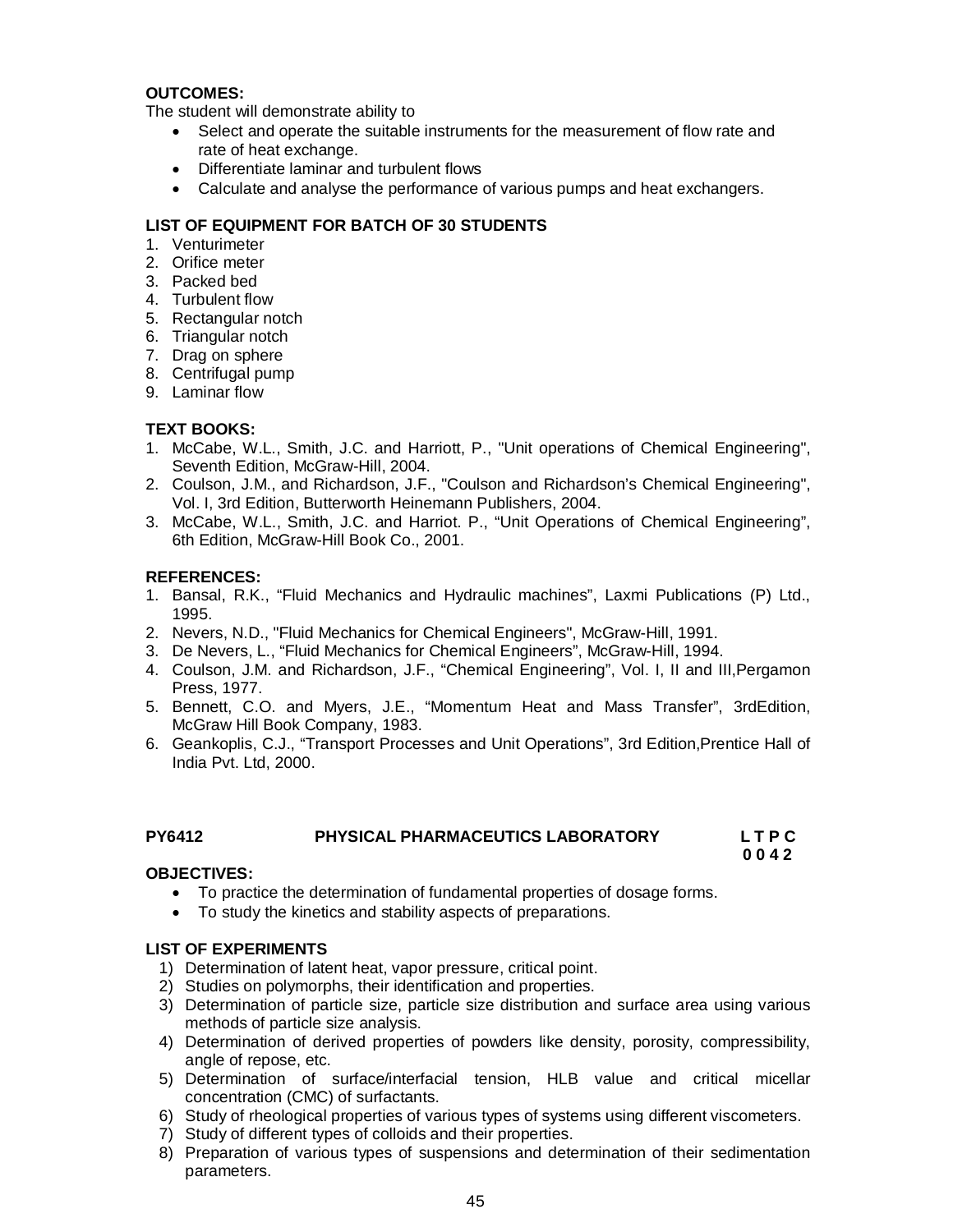- 9) Preparation and stability studies of emulsions.
- 10)Studies on different types of complexes and determination of their stability constants.
- 11) Determination of half-life, rate constant and order of reaction.
- 12)Preparation of pharmaceutical buffers and determination of buffer capacity.
- 13)Experiments involving tonicity adjustments.

## **TOTAL: 60 PERIODS**

## **OUTCOMES:**

On completion of the course the students able to

- Characterize and evaluate the properties of powders by using suitable methods.
- Plan and carryout the stability studies and determine the stability of various dosage forms.
- Calculate the rate constants and determine the various order of reactions involved in the pharmaceutical systems and process.

## **LIST OF EQUIPMENT FOR BATCH OF 30 STUDENTS**

- Optical Microscope
- Sieve shaker and sieve set
- Andreasen pippette
- Stalagmometer
- Ostwald's viscometer, Brookfield viscometer
- Stability chamber
- Specific gravity bottle
- Bulk density apparatus

## **TEXT BOOKS:**

- 1. CVS Subrahmanyam, SG Vasantharaju, Laboratory Manual of Physical Pharmacy, 2 Ed., Vallabh Publications / Prakashan, 2009
- 2. Manavalan, R. and C. Ramasamy. "Physical Pharmaceutics" Vignesh Publishers, 2<sup>nd</sup> Ed., 2011.

## **REFERENCES:**

- 1. Eugene L. Parrott, Witold Saski , Experimental Pharmaceutics, 4 ed, Burgess Pub. Co., 1977
- 2. Stocklosam J. Pharmaceutical calculation, Lea & Febiger, Philadelphia.
- 3. Liberman H.A., RiEgor M.M, & Banker GS. Pharmaceutical dosage forms Disperse systems, Vol.1, 2 and 3, 2<sup>nd</sup> ed., Marcel Dekker Inc, Newyork, 1996.

## **PY6501 BIOCHEMICAL ENGINEERING**

**L T P C 3 0 0 3**

## **OBJECTIVES:**

- To provide the knowledge on fundamentals of Enzyme kinetics, Inhibition kinetics and Immobilization.
- To provide the concept of basic fermentation processes and its control systems during scale up operations.

## **UNIT I INTRODUCTION TO ENZYMES 9**

Classification of enzymes. Mechanisms of enzyme action; Principles of catalysis – collision theory, transition state theory; role of entropy in catalysis. Enzyme Kinetics- Single substrate reactions; Estimation of Michaelis – Menten parameters, Multi substrate reactions - Enzyme Immobilization and kinetics.

46

## **UNIT II STERILIZATION KINETICS 9**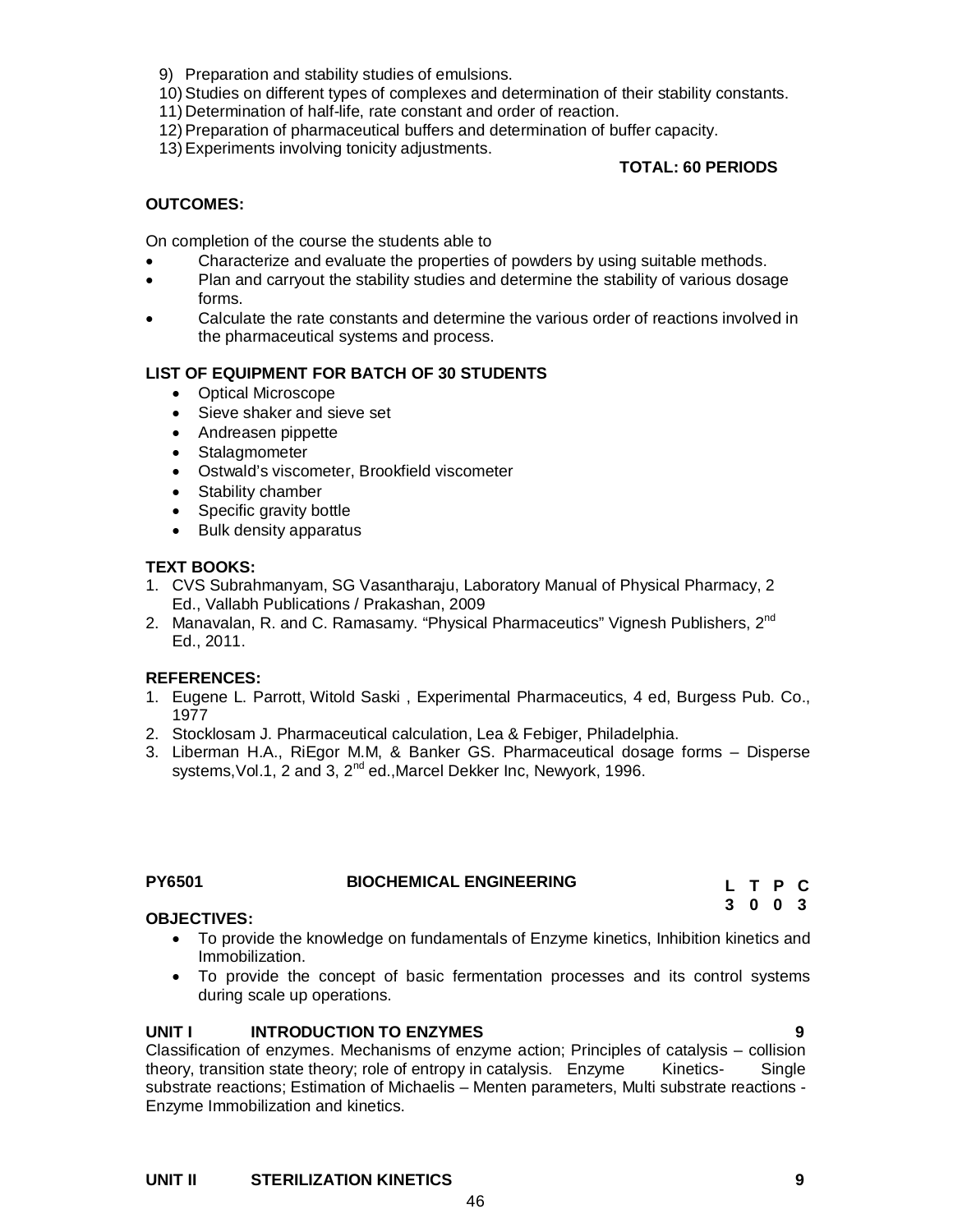Thermal death kinetics of microorganisms, batch and continuous heat sterilization of liquid media, filter sterilization of liquid media, air sterilization and design of sterilization equipment - batch and continuous.

## **UNIT III METABOLIC STOICHIOMETRY AND ENERGETICS 9**

Stoichiometry of cell growth and product formation, elemental balances, degrees of reduction of substrate and biomass, available electron balances, yield coefficients of biomass and product formation, maintenance coefficients, energetic analysis of microbial growth and product formation, oxygen consumption and heat evolution in aerobic cultures, thermodynamic efficiency of growth.

## **UNITIV KINETICS OF MICROBIAL GROWTH AND PRODUCT FORMATION UNSTRUCTURED KINETIC MODELS 9**

Modes of operation - batch, fed batch and continuous cultivation. Simple unstructured kinetic models for microbial growth, Monod model, growth of filamentous organisms. Types of reactor- Air Lift Reactor, Bubble Column Reactor, Immobilized enzyme reactors- packed bed, fluidized bed, membrane reactors.

## **UNIT V BIOREACTOR SCALE – UP 9**

Regime analysis of bioreactor processes, oxygen mass transfer in bioreactors – Mass transfer Coefficient- methods for the determination of mass transfer coefficients; mass transfer correlations. Power requirements of Bioreactors. Scale-up considerations on heat transfer oxygen transfer, power consumption and impeller tip speed.

## **TOTAL: 45 PERIODS**

## **OUTCOMES:**

The student will be able to

- Understand the fundamentals of Enzyme kinetics, Inhibition kinetics and Immobilization
- Understand the concept of basic fermentation processes and its application during scale up operations.

## **TEXT BOOKS:**

- 1. Shuler, M.L. and Kargi, F. "Bioprocess Engineering: Basic Concepts", 2<sup>nd</sup> Edition, PHI, 2002.
- 2. Bailey, J.E. and Ollis, D.F. "Biochemical Engineering Fundamentals"  $2^{nd}$  Edition, McGraw – Hill, 1988.

## **REFERENCES:**

- 1. Wiseman, Alan "Handbook of Enzyme Biotechnology", 3rd Edition, Ellis Harwood Publications, 1999.
- 2. Moser, Anton. "Bioprocess Technology: Kinetics and Reactors", Springer Verlag,  $1<sup>st</sup>$ Edition, 1988.
- 3. Stanbury, P.F. et al. "Principles of Fermentation Technology", Butterworth Heinemann/Elsevier, 2nd Edition, 1995.

## **PY6502 ANALYTICAL METHODS OF PHARMACEUTICALS**

**L T P C 3 0 0 3**

## **OBJECTIVES:**

- To provide the concept of pharmacopoeia monograph.
- To provide the fundamental and principles of various analytical instruments and its technique used in pharmaceutical industry.

## **UNIT I PHYSICAL METHODS 9**

Pharmaceutical Analysis- Qualitative and quantitative analysis – Significance-Pharmacopoeia, Physical methods: Melting point- boiling point - refractive index - optical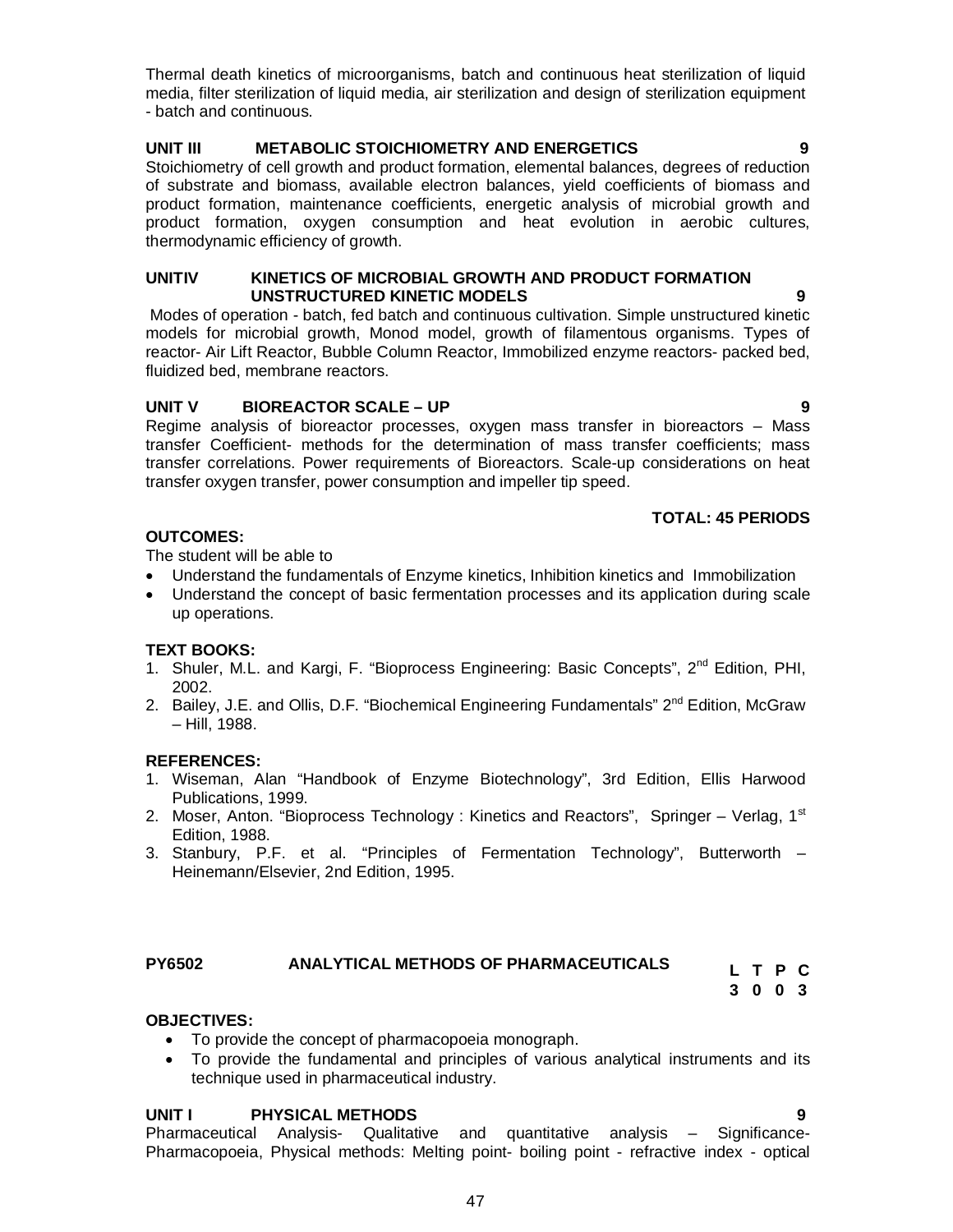rotation-density- specific gravity-gravimetry-thermogravimetry - uses, limitations, advantages, and method of determination for each method.

## **UNIT II TITRATIONS 9**

Acid base theory- Arrhenius, Bronsted-Lowry, Lewis acid- acid- base indicators, theory of, effective range and choice of, titration curves for acid-base titration, mixed solvents, nonaqueous titration, pharmacopoeial applications . Precipitation titration, Argentimetric titrations, Mohr's method, Vollhard's method, examples in pharmacopoeia, complexometric tritration, redox titrations, half reactions and half equations, redox equivalent weights, reduction potential, significance of reduction potential, standard reduction potentials, iodimetry, iodometry, iodine displacement reactions.

## **UNIT III ULTRAVIOLET SPECTROSCOPY 9**

Theory of atomic and molecular spectra, Electronic transitions, Beer and Lambert's law, Derivation and deviations, Chromophores, Auxochromes, Spectral shifts, Solvent effect on absorption spectra.Instrumentation - Sources of radiation, wavelength selectors, sample cells, Detectors- Barrier layer cell, Photo tube, Photomultiplier tube, photodiode.Applications.

## **UNIT IV INFRARED AND NMR SPECTROSCOPY 9**

Principles of vibrational spectroscopy – Instrumentation and sampling technique – Applications in pharmaceutical sciences – NMR principles – Instrumentation – Applications.

## **UNIT V CHROMATOGRAPHY 9**

Thin Layer Chromatography Adsorbents, solvents, elutropic series, uses, limit test for impurities using TLC- known impurity, unknown impurity, HPLC High Performance Liquid Chromatography, technique, advantages, basic HPLC, Columns, Detectors, Qualitative analysis and Quantitative Analysis, Packing materials, Solvents, retention factor, symmetry factor, resolution, theoretical plate.

## **TOTAL: 45 PERIODS**

## **OUTCOMES:**

The student will be able to

- Understand the various techniques in the field of Pharmaceutical Analysis.
- Choose proper analytical method for qualitative and quantification of the pharmaceutical substances.

## **TEXT BOOKS:**

- 1. Atherden, L.M. "Bentley and Driver's Textbook of Pharmaceutical Chemistry". Oxford University Press, 8th Edition, 1977.
- 2. Siddiqui, Anees A. "Pharmaceutical Analysis". Vol.I & II, CBS, 2006.

## **REFERENCES:**

- 1. Kenneth A. Connors, "Text book of Pharmaceutical Analysis", 3rd Edition, John wiley and sons, Newyork.1982.
- 2. Ohannesian, Lena and Streeter, A.J. "Handbook of Pharmaceutical Analysis". Marcel Dekker, 2002.
- 3. Stahl, Egon "Thin Layer Chromatography: A Laboratory Handbook". Springer, 2nd Edition, 2005.

#### **PY6503 REGULATORY REQUIREMENTS IN PHARMACEUTICAL INDUSTRIES L T P C 3 0 0 3**

## **OBJECTIVE:**

To provide the concept of the pharmaceutical industrial manufacturing practices, quality attributes of pharmacy products and patenting activities.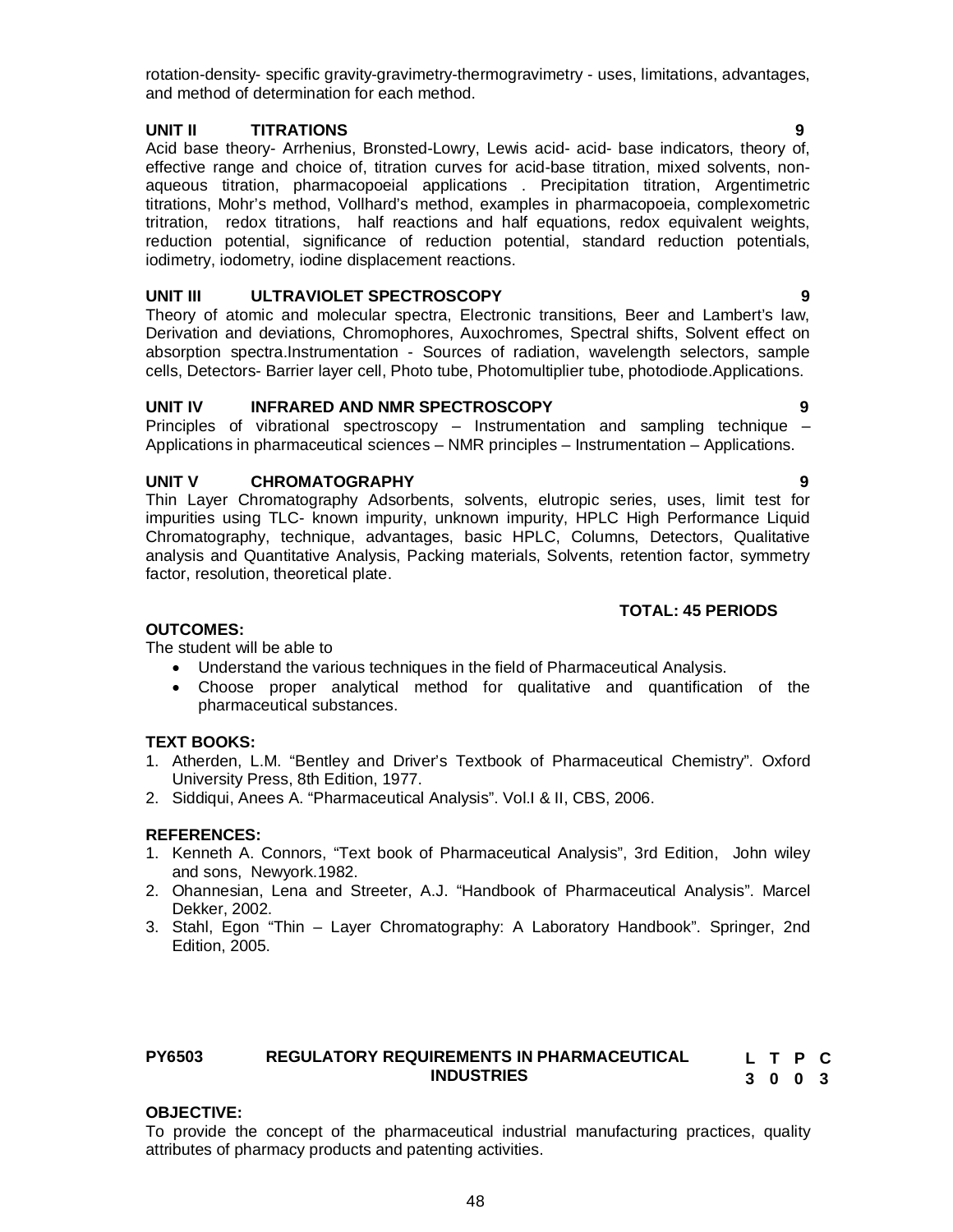#### **UNIT I REGULATORY CONCEPTS 9**

Quality assurance – Quality control – Practice of cGMP – Schedule M – USFDA.

## **UNIT II REGULATORY ASPECTS 9**

Pharmaceuticals – Bulk drug manufacture – Biotechnology derived products.

## **UNIT III INTELLECTUAL PROPERTY RIGHTS 9**

Patent system – Different types of patents – Filing process of application for patent – infringement of patents – The patent rules 2003 as amended by the patents (amendment) rule 2006.

## **UNIT IV ICH GUIDELINES 9**

Quality guidelines – Impurities in new drug substances (Q3A R) – Impurities in new drug products – Validation of analytical procedures text and methodology (Q2 R1).

## **UNIT V QUALITY AUDIT AND SELF INSPECTIONS 9**

SOPs – Documentation – Loan license auditing – Common technical documentation (CTD) – Drug master file (DMF)**.**

## **TOTAL: 45 PERIODS**

## **OUTCOMES:**

The student will

- Familiarise with the pharmaceutical industrial manufacturing practices, quality attributes of pharmacy products, patenting activities, etc.,
- Uderstand the various quality guidelines of pharmaceutical products, patenting activities and the significance of its documentation.

#### **TEXT BOOKS:**

- 1. Robert, I.R., Nash, R.A., Wachter, A.H. and Swarbrick, J., "Pharmaceutical Process Validation", 3rd Edition, Maarcel Dekker Inc., 2003.
- 2. Willig, H., Tuckeman, M.M. and Hitchings, W.S., "Good Manufacturing Practices for Pharmaceuticals", 5th Edition, Marcel Dekker Inc., 2000.

## **REFERENCES:**

- 1. Subbaram, N.R., "What Everyone Should Know About Patents", 2nd Edition,Pharma Book Syndicate, 2005.
- 2. Banker, G.S. and Rhodes, C.T., "Modern Pharmaceutics", 4th Edition, Marcel Dekker Inc., 2002.
- 3. Narendra kumar jain, Pharmaceutical Product Development, CBS Publishers & Distributors, 2006.

## **PY6504 MEDICINAL CHEMISTRY**

**L T P C 3 1 0 4**

## **OBJECTIVE:**

To provide the basic knowledge such as physicochemical properties, classification, structure activity relationship and mechanism of action of various medicinal agents.

## **UNIT I PRINCIPLES OF MEDICINAL CHEMISTRY 9**

Physicochemical properties in relation to biological action – Ionization, Drug distribution and pKa values, hydrogen bonding, protein binding, chelation, optical and geometrical isomerism, steric effect, redox potential and surface activity. Prodrugs –concepts/application of prodrug design.

## **UNIT II MEDICINAL CHEMISTRY OF DRUGS ACTING ON ANS AND CNS 9**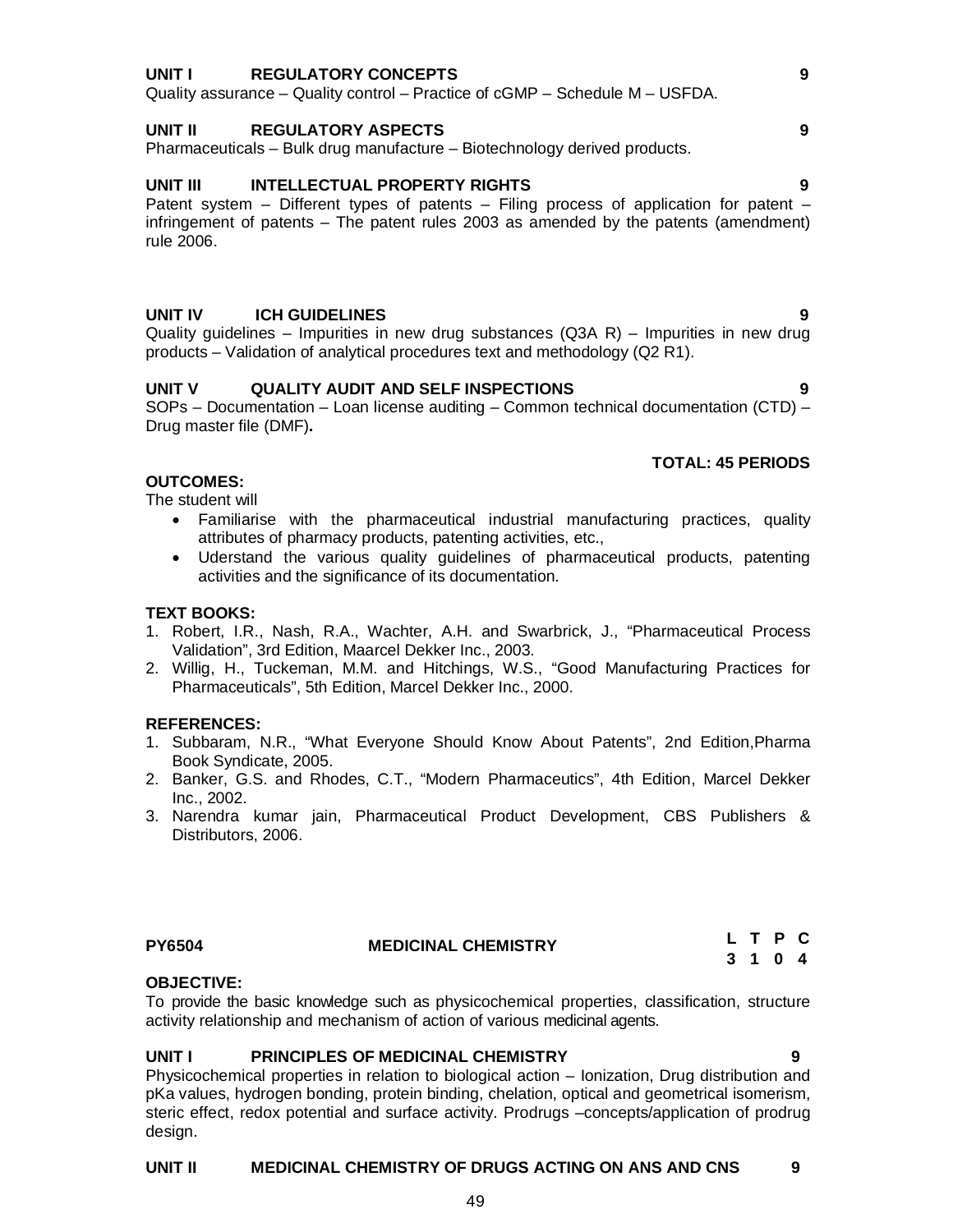Classification, biochemical/molecular basis of mechanism of action, structure activity relationship including stereo chemical aspects, physiochemical properties and synthesis of selected drugs belonging to the class of sympathomimetic agents. adrenergic antagonists, Antipsychotics, Anticonvulsants, Analgesics.

## **UNIT III MEDICINAL CHEMISTRY OF ANTI-INFECTIVE AGENTS 9**

Structural basis of mechanism of action, structure activity relationship including stereo chemical aspects, physiochemical properties, and synthesis of selected drugs belonging to the class of sulphonamides, penicillins and cephalosporins, aminoglycosides and tetracyclines.

## **UNIT IV MEDICINAL CHEMISTRY OF DRUGS ACTING ON CVS 9**

Structural basis of mechanism of action, structure activity relationship including stereo chemical aspects, physiochemical properties, and synthesis of selected drugs belonging to the class of anti-anginal, vasodilators, calcium channel blockers and cardiac glycosides.

## **UNIT V MEDICINAL CHEMISTRY OF ANTIHISTAMINIC AGENTS AND EICOSANOIDS 9**

Classification, structure basis of mechanism of action, structure activity relationship including drugs acting on Histamine receptors, eicosanoids biosynthesis, drug action mediated by eicosanoids, design of eicosanoid drugs, antipyretics, anti-rheumatoid drugs and nonsteroidal anti-inflammatory drugs.

## **TOTAL (L:45 + T:15) : 60 PERIODS**

## **OUTCOMES:**

The student will be able to

- Understand the molecular basis, biochemical, physiochemical properties and synthesis of medicinal agents.
- Understand the mechanism of action, structure activity relationship including stereo chemical aspects of the medicinal agents acting on various physiological systems.

## **TEXT BOOKS:**

- 1. Ashutosh Kar, Medicinal Chemistry, New Age International (P) Ltd., Publishers, New Delhi, 2005.
- 2. GrahamL.Patrick An introduction to Medicinal Chemistry 5<sup>th</sup> edition, Oxford University Press.2013.

## **REFERENCES:**

- 1. Berger, A. Burger's medicinal chemistry and Drug Discovery, Vol I to IV. 5thedition John Wiley and Sons,. (1991)
- 2. Foye W O, ed. Principles of Medicinal Chemistry, 2nd Ed. Philadelphia: Lea & Febiger, 1981.
- 3. Indian Pharmacopoeia, Vol 1&2, Indian Pharmacopoeia Commission 2010.

## **BT6561 BIOPROCESS LABORATORY**

## **OBJECTIVES:**

- To provide the concept of design and procedures to evaluate the performance of the bioreactor in bioprocess.
- To provide the basic concepts of an enzyme immobilized processes in bioprocess.

## **LIST OF EXPERIMENTS**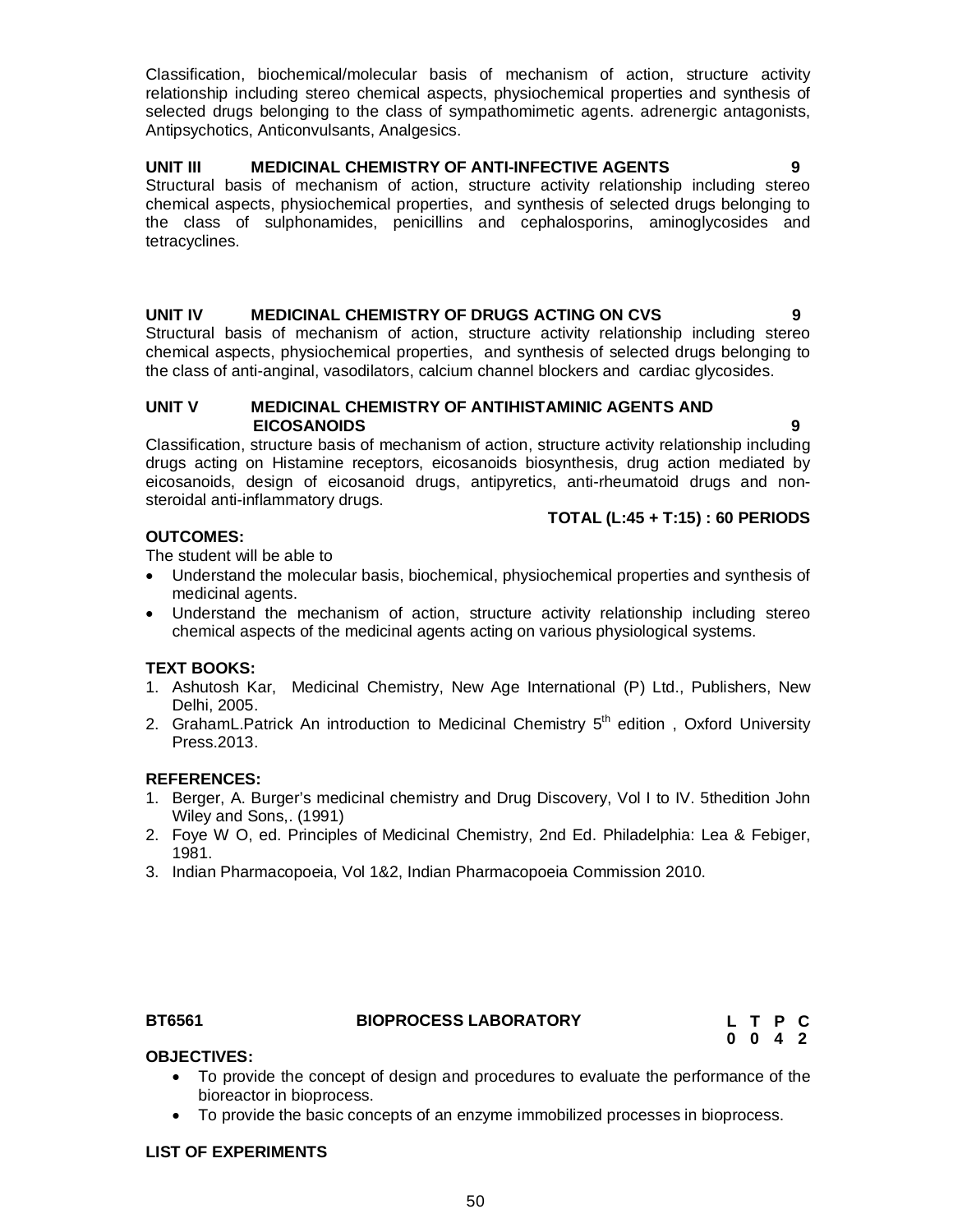- 1. Growth of bacteria estimation of biomass, calculation of specific growth rate, yield coefficient
- 2. Medium optimization Plackett Burman design, response surface methodology
- 3. Enzyme kinetics Michelis Menton parameter, effect of temperature and pH
- 4. Enzyme immobilization Gel entrapment,Cross linking
- 5. Preparation of bioreactor, Utilities for bioreactor operation
- 6. Thermal death kinetics
- 7. Batch sterilization design
- 8. Batch cultivation, Estimation of KLa Dynamic gassing method, Exhaust gas analysis Carbon balancing, Gas balancing
- 9. Fed batch cultivation, exhaust gas analysis carbon balancing, gas balancing
- 10. Estimation of KLa sulphite oxidation method
- 11. Estimation of overall heat transfer coefficient

## **TOTAL : 60 PERIODS**

## **OUTCOMES:**

The student will be able to apply the knowledge of biocatalysis in scaling up the commercial processes using bioreactors.

 The student will also be able to produce, analyze and interpret data from bioprocesses.

## **LIST OF EQUIPMENT FOR BATCH OF 30 STUDENTS**

- Bio reactor (Fermentor)-lab scale
- Microbial shaker incubator
- Cooling centrifuge
- Refrigerator
- Incubator

## **REFERENCES:**

- 1. Bailey, J.E. and Ollis, D.F. "Biochemical Engineering Fundamentals" 2nd Edition, McGraw – Hill, 1988.
- 2. Lee, James M. "Biochemical Engineering", PHI, U.S.A.Stanbury, P.F. etal.
- 3. "Principles of Fermentation Technology", 2nd Edition, Butterworth Heinemann / Elsevier, 1995.
- 4. El-Mansi, E.M.T. etal., "Fermentation Microbiology and Biotechnology", 2nd Edition,CRC / Taylor & Francis, 2007.
- 5. Peppler, H.J. and D. Perlman " Microbial Technology" (vol. I Microbial Processes and Vol. I Fermentation Technology)" 2nd Edition, Academic Press / Elsevier, 2004.

#### **BT6562 ANALYTICAL METHODS OF PHARMACEUTICALS LABORATORY L T P C 0 0 4 2**

## **OBJECTIVES:**

To carry out analytical experiments related to titrimetric, chromatographic and spectrophotometric techniques.

## **LIST OF EXPERIMENTS**

- 1. Standardization of analytical weights and calibration of volumetric apparatus.
- 2. Acid Base Titrations ; Preparation and standardization of acids and bases, some exercise related with determination of acids and bases separately in mixture form, some official assay procedure e.g. boric acid should also be covered.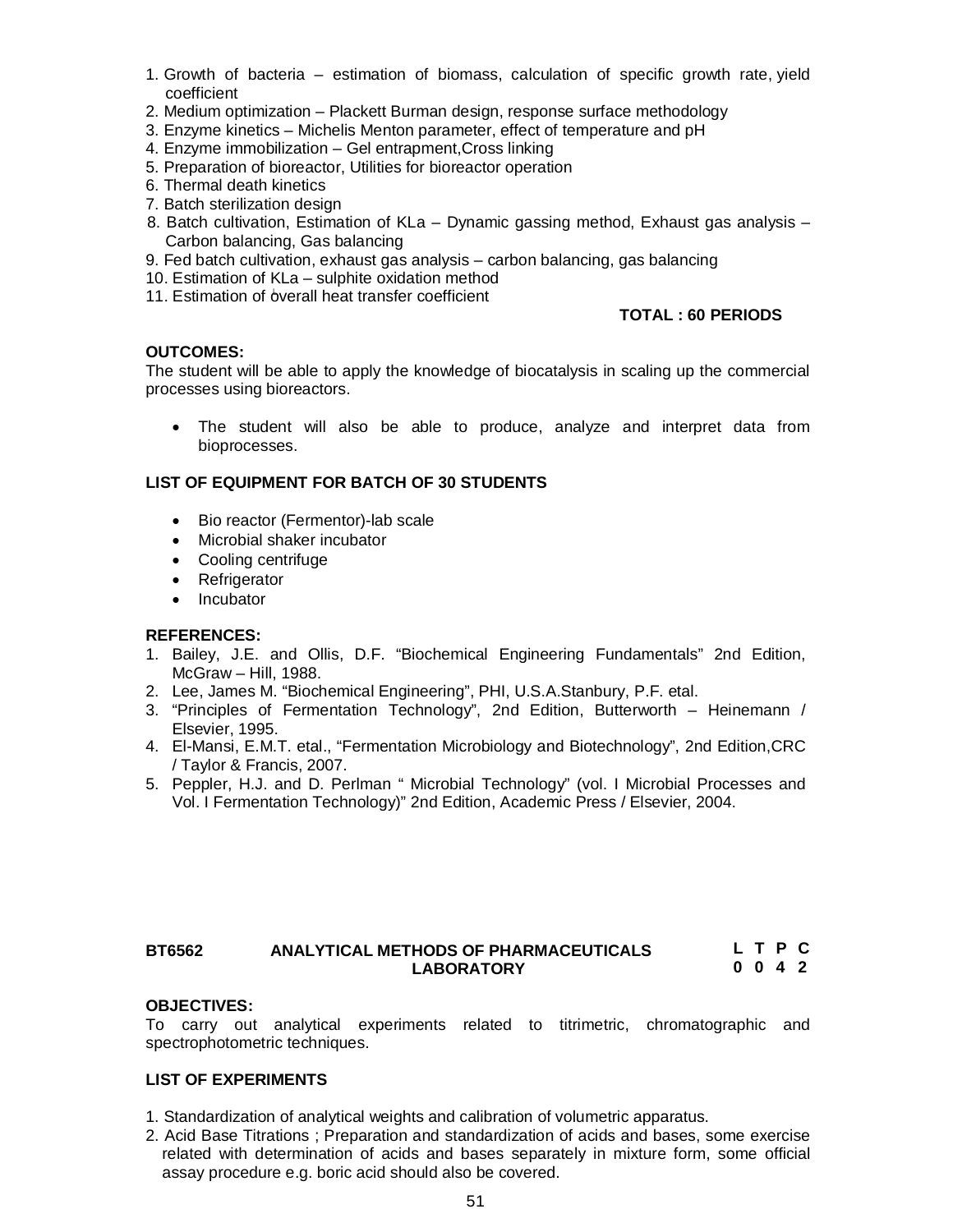- 3. Oxidation reduction titrations ; Preparation and standardization of some redox titrants e.g. potassium permanganate, potassium dichromate, iodine, sodium thiosulphate, etc., some exercises related to determination of oxidizing and reducing agents in the sample shall be covered. Exercises involving potassium iodate, potassium bromate, iodine solution, titanous chloride, sodium 2,6,-di chlorophenol indophenol, ceric ammonium sulphate be designed.
- 4. Precipitation Titrations ; Preparation and standardization of titrants like silver nitrate and ammonium thiocyanate, titrations according to Mohrs Volhards and Fajans methods.
- 5. Gravimetric Analysis : Preparation of Gooch crucible for filtration and use of sintered glass crucible, determination of water of hydration, some exercises related to gravimetric analysis should be covered.
- 6. Non-aqueous Titrations ; Preparation and standardization of perchloric acid and sodium/ potassium/lithium methoxides solutions, Estimations of some pharmacopoeial products.
- 7. Complexometric titrations ; Preparations and standardization of EDTA solution, some exercises related to pharmacopoeial assays by complexometric titrations.
- 8. Separation & identification of amino acids by paper chromatography
- 9. Separation & identification of alkaloids by TLC
- 10. UV spectrometric determination of Ibuprofen

## **TOTAL : 60 PERIODS**

## **OUTCOMES:**

Student will be able to perform

- Preparation and standardization of various assay reagents with respect to chemical and drug analysis
- Separation and quantification of chemicals, drugs and metabolites by chromatographic and spectral techniques.

## **LIST OF EQUIPMENT FOR BATCH OF 30 STUDENTS**

- 1. UV spectrophotometer
- 2. Hot air oven
- 3. Digital weighing balance
- 4. Digital pH meter

## **REFERENCES:**

- 1. Atherden, L.M. "Bentley and Driver's Textbook of Pharmaceutical Chemistry". 8<sup>th</sup> Edition, Oxford University Press, 1977.
- 2. Siddiqui, Anees A. "Pharmaceutical Analysis". Vol.I & II, CBS, 2006.
- 3. Higuchi, Tekeru and Brochmann, Einar "Pharmaceutical Analysis". CBS Publishers, 1997.
- 4. Gennaro, Alfonso R. "Remington : The Science and Practice of Pharmacy" Vol. I & II,20th Edition, Lippincott Williams & Wilkins / B.I. Publication, 2000.
- 5. Kenneth A. Connors, "Text book of Pharmaceutical Analysis", 3rd Edition, John wiley and sons, Newyork.1982.

| GE6757 | TOTAL QUALITY MANAGEMENT |  |
|--------|--------------------------|--|
|        |                          |  |

**L T P C 3 0 0 3**

## **OBJECTIVE:**

To facilitate the understanding of Quality Management principles and process.

## **UNIT I INTRODUCTION 9**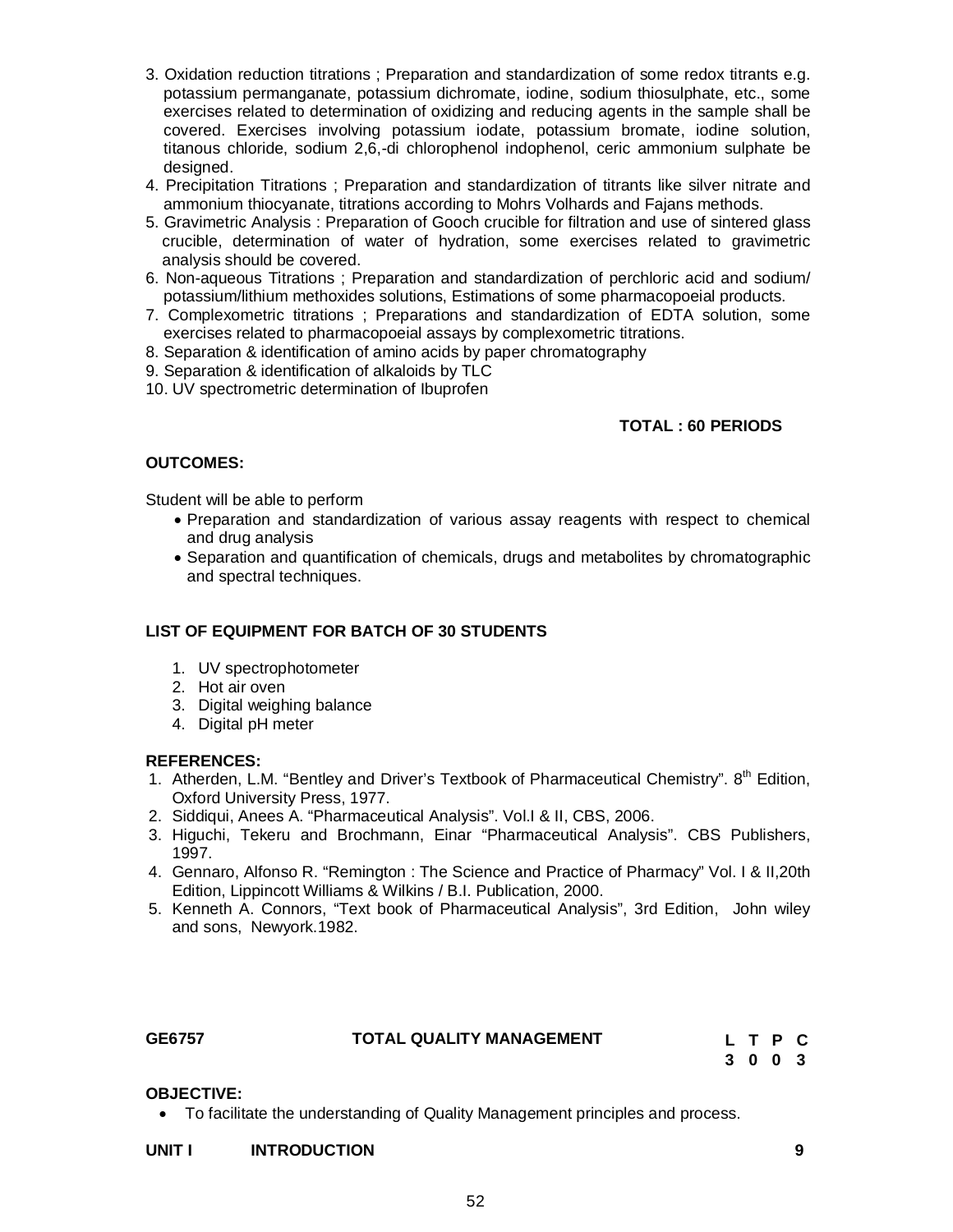Introduction - Need for quality - Evolution of quality - Definitions of quality - Dimensions of product and service quality - Basic concepts of TQM - TQM Framework - Contributions of Deming, Juran and Crosby - Barriers to TQM - Quality statements - Customer focus - Customer orientation, Customer satisfaction, Customer complaints, Customer retention - Costs of quality.

## **UNIT II TQM PRINCIPLES 9**

Leadership - Strategic quality planning, Quality Councils - Employee involvement - Motivation, Empowerment, Team and Teamwork, Quality circles Recognition and Reward, Performance appraisal - Continuous process improvement - PDCA cycle, 5S, Kaizen - Supplier partnership - Partnering, Supplier selection, Supplier Rating.

## **UNIT III TQM TOOLS AND TECHNIQUES I 9**

The seven traditional tools of quality - New management tools - Six sigma: Concepts, Methodology, applications to manufacturing, service sector including IT - Bench marking - Reason to bench mark, Bench marking process - FMEA - Stages, Types.

## **UNIT IV TQM TOOLS AND TECHNIQUES II 9**

Control Charts - Process Capability - Concepts of Six Sigma - Quality Function Development (QFD) - Taguchi quality loss function - TPM - Concepts, improvement needs - Performance measures.

## **UNIT V QUALITY SYSTEMS 9**

Need for ISO 9000 - ISO 9001-2008 Quality System - Elements, Documentation, Quality Auditing - QS 9000 - ISO 14000 - Concepts, Requirements and Benefits - TQM Implementation in manufacturing and service sectors..

## **TOTAL: 45 PERIODS**

## **OUTCOME :**

 The student would be able to apply the tools and techniques of quality management to manufacturing and services processes.

## **TEXTBOOK:**

1. Dale H. Besterfiled, et at., "Total quality Management", Pearson Education Asia, Third Edition, Indian Reprint (2006).

## **REFERENCES:**

- 1. James R. Evans and William M. Lindsay, "The Management and Control of Quality",  $8<sup>th</sup>$ Edition, First Indian Edition, Cengage Learning, 2012.
- 2. Suganthi.L and Anand Samuel, "Total Quality Management", Prentice Hall (India) Pvt. Ltd., 2006.
- 3. Janakiraman. B and Gopal .R.K., "Total Quality Management Text and Cases", Prentice Hall (India) Pvt. Ltd., 2006.

## **PY6601 PHARMACEUTICAL DOSAGE FORMS**

## **OBJECTIVE:**

To provide the concepts of various parameters involved in the formulation and development of various dosage forms.

## **UNIT I PREFORMULATION STUDIES AND MONOPHASIC LIQUID DOSAGE FORMS** 9

**L T P C 3 1 0 4**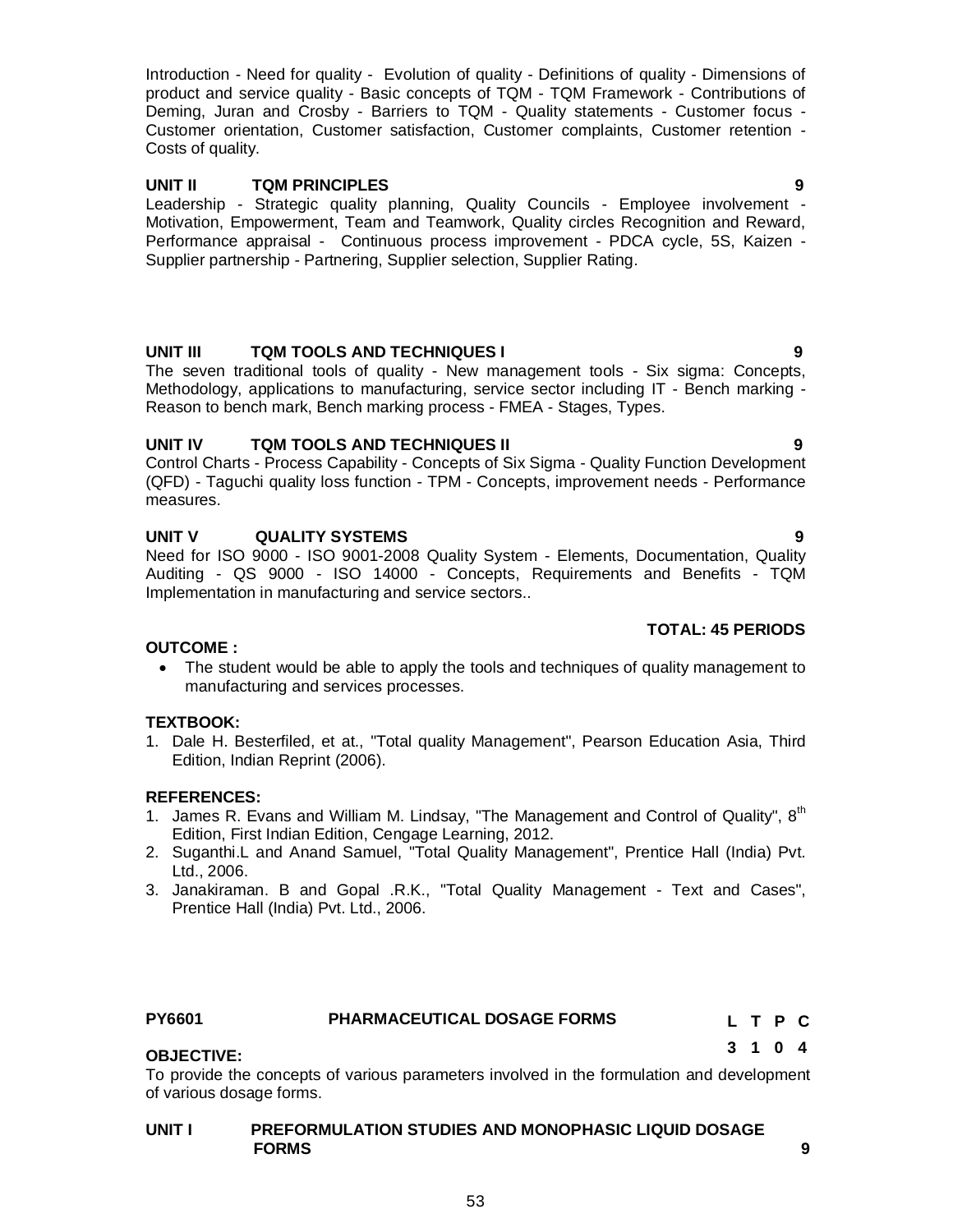54

Physical/physicochemical properties of drugs - physical form, particle size, shape, density, wetting, dielectric constant, solubility, polymorphism, dissolution, organoleptic properties and their effect on formulation, stability and bioavailabilty. Dissolution process – Solubility and Physical characters of liquid dosage forms – Liquid formulations for internal use – external use.

## **UNIT II BIPHASIC SYSTEMS AND SEMI SOLID DOSAGE FORMS 9**

Emulsions – formulation of emulsions – stability – evaluation of emulsions – Suspensions – Formulations – problems in suspension – evaluation of suspensions – Suppositoreis – Suppository bases – formulation and packaging – formulation problems – processing of suppositories – drug availabilities from suppositories – evaluation of suppositories – Ointments – skin structure and drug absorption – ointment bases – additives – special type of ointments – processing and evaluation of ointments. Creams- formulation and evaluation

## **UNIT III SOLID DOSAGE FORMS 9**

Types of tablets - Tabletting equipments – Granulation technology – Formulation of Tablets – Processing problem of tablets and evaluation of tablets. Tablets Coating – Principles – Tablet coating process – Sugar coating – Film Coating – Specialized coating – Evaluation of coated tablets. Hard gelatin Capsules – Raw materials – Manufacture – Formulations – Filling equipments – Evaluations – Soft gelatin capsule – Rationale – Manufacture – Formulation – Evaluation.

## **UNIT IV PARENTERAL PRODUCTS 9**

Diversities of parenteral products – Formulation of parenteral products – Sustained action parenteral products – Processing and Packaging– Evaluation of parenteral products – specialized parentral products.

## **UNIT V PHARMACEUTICAL AEROSOLS 9**

Components of aerosol package – Formulation, Stability testing, Manufacture, Quality control and Testing of pharmaceutical aerosols

## **OUTCOMES:**

The student will be able to

- Understand the factors influencing the development of various dosage forms.
- Understand the formulation concepts and evaluate different dosage forms to meet out the compendial requirements.

## **TEXT BOOKS:**

- 1. Lachman, Leon et al. "The Theory and Practice of Industrial Pharmacy" 3rd Ed., Varghese Publishing House, 1987.
- 2. Aulton, Michael E. "Pharmaceutics: The Science of Dosage Form Design" 2nd Ed., Churchill Livingstone, 2002.
- 3. Allen, Loyd V. et al. "Ansel's Pharmaceutical Dosage Forms and Drug Delivery Systems" 9th Ed., Wolters Kluver/Lippin Cott Williams & Wilkins, 2011.

## **REFERENCES:**

- 1. Avis, K.E. et al. "Pharmaceutical Dosage Forms: Parenteral Medications" Vol.1-3, 2<sup>nd</sup> Ed., Marcel Dekker, 2005.
- 2. Libermann, H.A. et al. " Pharmaceutical Dosage Forms : Tablets" Vol.1-3, 2nd Ed., Marcel Dekker, 2005.
- 3. Libermann, H.A. et al., "Pharmaceutical dosage forms: Disperse Systems" Vol. 1-3, 2<sup>nd</sup> Ed., Marcel dekker, 2005.

# **TOTAL (L:45 + T:15) : 60 PERIODS**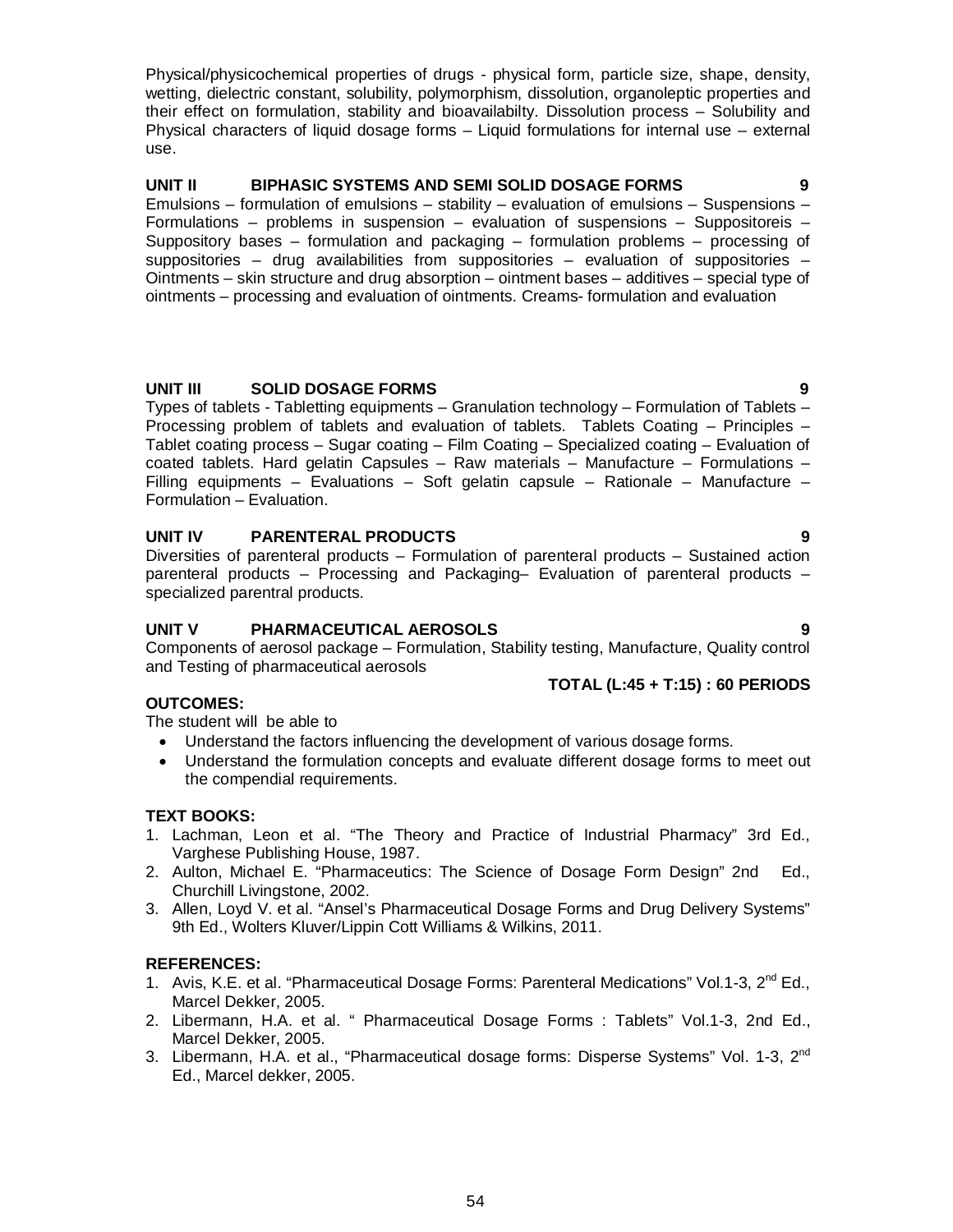| <b>PY6602</b>     | <b>PROCESS EQUIPMENT DESIGN</b>                                                                                                         | $3 \quad 1$ | $\Omega$ | L T P C<br>4 |
|-------------------|-----------------------------------------------------------------------------------------------------------------------------------------|-------------|----------|--------------|
| <b>OBJECTIVE:</b> | To provide the basic concepts and principles in designing of equipments used in heat<br>transfer, evaporation, distillation and drying. |             |          |              |
| UNIT I            | <b>HEAT EXCHANGERS</b><br>Design of shell and tube heat exchangers - Double pipe heat exchangers.                                       |             |          | 9            |
| UNIT II           | <b>EVAPORATORS</b><br>Design of single and multiple effect evaporators                                                                  |             |          | 9            |
| UNIT III          | <b>DISTILLATION</b><br>Design of distillation columns- sieve and bubble cap towers                                                      |             |          | 9            |
| UNIT IV           | <b>ABSORPTION COLUMNS</b><br>Design of absorption columns- plate and packed columns                                                     |             |          | 9            |
| UNIT V            | <b>DRYERS</b><br>Design of batch and continuous dryers                                                                                  |             |          | 9            |
|                   | <b>TOTAL (L:45 +T:15): 60 PERIODS</b>                                                                                                   |             |          |              |

## **OUTCOMES:**

The student will be able to

- Understand the basic concepts and principles in designing of equipments.
- Understand the basic design of equipments used in heat transfer such as evaporation, distillation and drying.

## **TEXT BOOKS:**

- 1. Perry, R.H., Chemical Engineers Handbook, McGraw Hill Co, 7<sup>th</sup> Edition, 1988.
- 2. Coulson, J.M. and Richardson,J.F, Chemical Engineering, Vol.6, Pergamon Press, 1977

## **REFERENCES:**

- 1. Bhattacharya, B.C., Introduction to chemical equipment design mechanical aspects, CBS publishers and distributors, 1985.
- 2. Dawande, S.D., Process Design of Equipment, Central Techno Publications, 2005
- 3. Donald, Q.K, Process Heat Transfer, Tata McGraw Hill Co, 1<sup>st</sup> edition, 1997.

| <b>BT6703</b> | <b>CREATIVITY, INNOVATION AND NEW PRODUCT</b> | L T P C |
|---------------|-----------------------------------------------|---------|
|               | <b>DEVELOPMENT</b>                            | 3003    |

## **OBJECTIVE:**

To impart the knowledge of various aspects of Creativity, Innovation and New Product Development

## **UNIT I INTRODUCTION 9**

The process of technological innovation - factors contributing to successful technological innovation - the need for creativity and innovation - creativity and problem solving - brain storming - different techniques

## **UNIT II PROJECT SELECTION AND EVALUATION 9**

Collection of ideas and purpose of project - Selection criteria - screening ideas for new products (evaluation techniques)

## **UNIT III NEW PRODUCT DEVELOPMENT 9**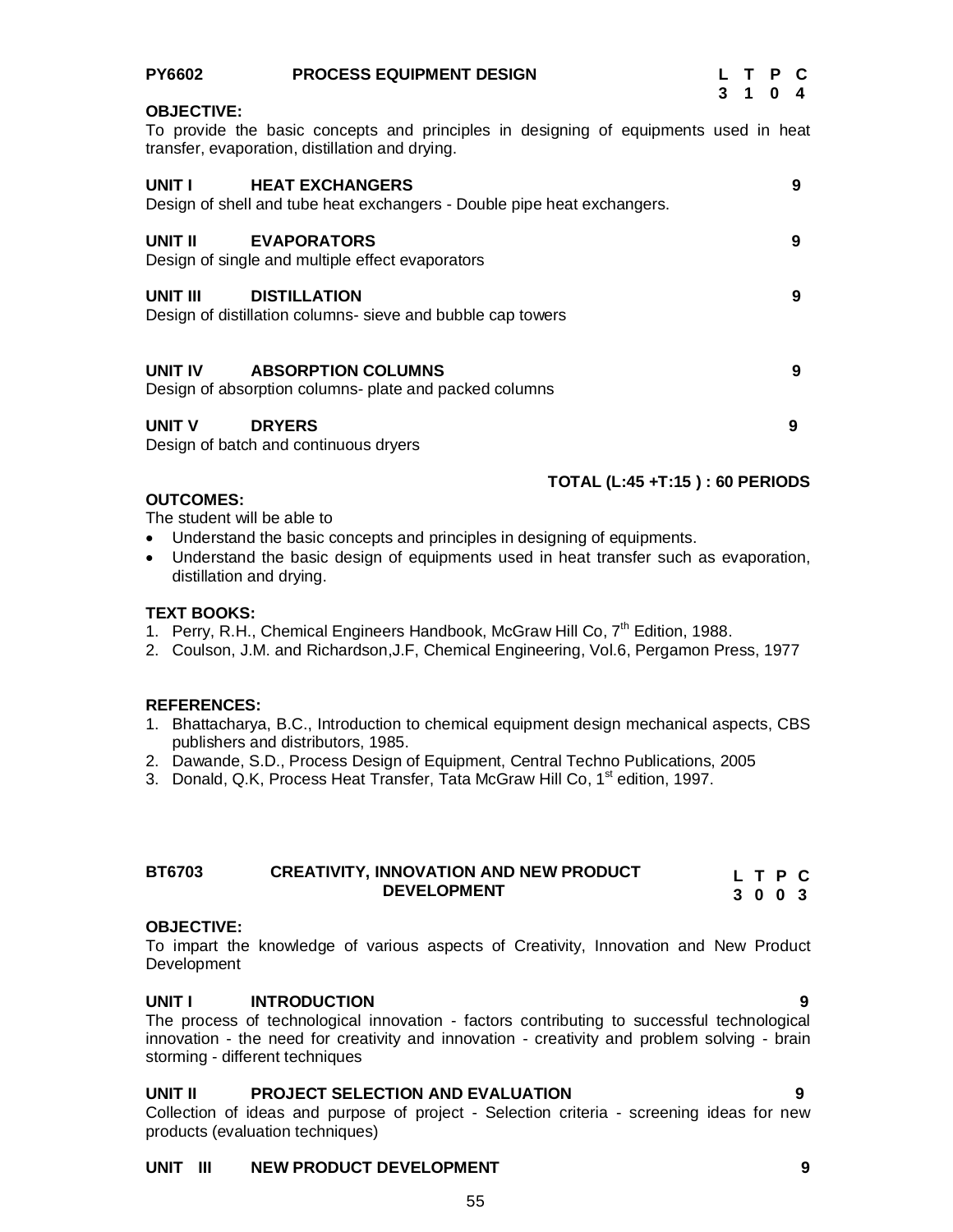Research and new product development - Patents - Patent search - Patent laws - International code for patents - Intellectual property rights (IPR).

## **UNIT IV NEW PRODUCT PLANNING 9**

Design of proto type - testing - quality standards - marketing research - introducing new products

## **UNIT V MODEL PREPARATION & EVALUATION 9**

Creative design - Model Preparation - Testing - Cost evaluation - Patent application

# **TOTAL : 45 PERIODS**

On completion of the course, students will have gained knowledge on various issues related to Patents, Quality, Creativity, Innovation, New Product Development, Planning and Evaluation.

## **TEXT BOOKS:**

**OUTCOME:**

- 1. Twiss, Brian. "Managing Technological Innovation", Pitman Publishing Ltd., 1992.
- 2. Watton, Harry B. "New Product Planning", Prentice Hall Inc., 1992.

## **REFERENCES:**

- 1. Nystrom, Harry "Creativity and Innovation", John Wiley & Sons, 1979.
- 2. Khandwalla, N. "Fourth Eye (Excellence through Creativity) Wheeler Publishing", 1992.
- 3. I.P.R. Bulletins, TIFAC, New Delhi, 1997.

#### **PY6611 PHARMACEUTICAL DOSAGE FORMS LABORATORY L T P C 0 0 4 2**

## **OBJECTIVE:**

To study, the basic principles in formulating liquid, semisolid, solid and parentral dosage forms and their evaluations.

## **LIST OF EXPERIMENTS**

- 1. Preparation of solutions
- 2. Preparation of suspensions
- 3. Evaluation of suspensions
- 4. Preparation of emulsions
- 5. Evaluation of emulsions
- 6. Preparation of creams
- 7. Evaluation of creams
- 8. Preparation of ointments
- 9. Evaluation of ointments
- 10. Preformulation studies on prepared granules
- 11. Manufacture and evaluation of granules wet granulation and dry granulation methods<br>12. Preparati
- Preparation of tablets
	- a. Tablets prepared from wet and dry granules
	- b. Tablets prepared by direct compression
	- c. Chewable tablet
- 13. Formulation and filling of hard gelatin tablets
- 14. Preparation and evaluation of parenterals
	- a. Ascorbic acid injection
	- b. Calcium gluconate injection
	- c. Sodium chloride injection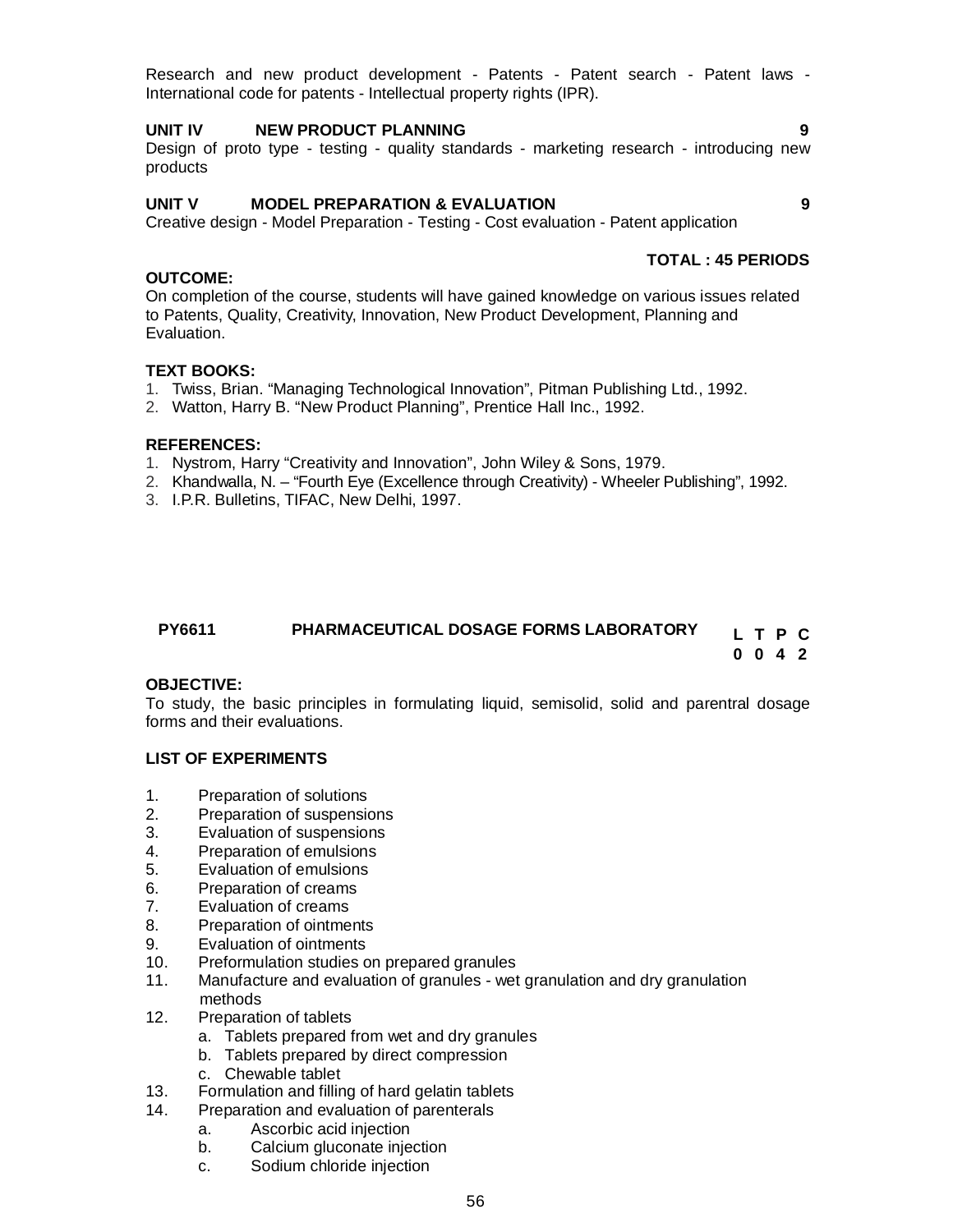## **OUTCOMES:**

- Acquire knowledge to prepare and evaluate various liquid, semi solid, solid dosage forms.
- Application of the knowledge to formulate new dosage forms.

## **LIST OF EQUIPMENT FOR BATCH OF 30 STUDENTS**

- 1. Tablet punching machine Mini press
- 2. Automatic capsule filling machine
- 3. pH meter
- 4. Reverse osmosis water treatment plant
- 5. Stability chamber

## **REFERENCES:**

- 1. Pharmaceutical Dosage Forms: Parenteral Medications, Volume I, Kenneth E. Avis, Herbert A. Lieberman (Editor), Leon Lachman (Editor)
- 2. Pharmaceutical Dosage Forms: Disperse Systems, Volume 1 -Leon Lachman, Herbert A. Lieberman
- 3. The Theory and Practice of Industrial Pharmacy By Lachman and Lieberman (3rd Edition)
- 4. Hard capsules, development and technology. Edited by K. Ridgway. The Pharmaceutical Press: London, UK. 1987. 320 pp.ISBN 0-85369-159-2.

## **GE6674 COMMUNICATION AND SOFT SKILLS- LABORATORY BASED L T P C 0 0 4 2**

## **OBJECTIVES:**

To enable learners to,

- Develop their communicative competence in English with specific reference to speaking and listening
- Enhance their ability to communicate effectively in interviews.
- Strengthen their prospects of success in competitive examinations.

## **UNIT I LISTENING AND SPEAKING SKILLS 12**

Conversational skills (formal and informal)- group discussion- making effective presentations using computers, listening/watching interviews conversations, documentaries. Listening to lectures, discussions from TV/ Radio/ Podcast.

## **UNIT II READING AND WRITING SKILLS 12**

Reading different genres of tests ranging from newspapers to creative writing. Writing job applications- cover letter- resume- emails- letters- memos- reports. Writing abstractssummaries- interpreting visual texts.

## **UNIT III ENGLISH FOR NATIONAL AND INTERNATIONAL EXAMINATIONS AND PLACEMENTS 12**

International English Language Testing System (IELTS) - Test of English as a Foreign Language (TOEFL) - Civil Service(Language related)- Verbal Ability.

## **UNIT IV INTERVIEW SKILLS 12**

Different types of Interview format- answering questions- offering information- mock interviews-body language( paralinguistic features)- articulation of sounds- intonation.

57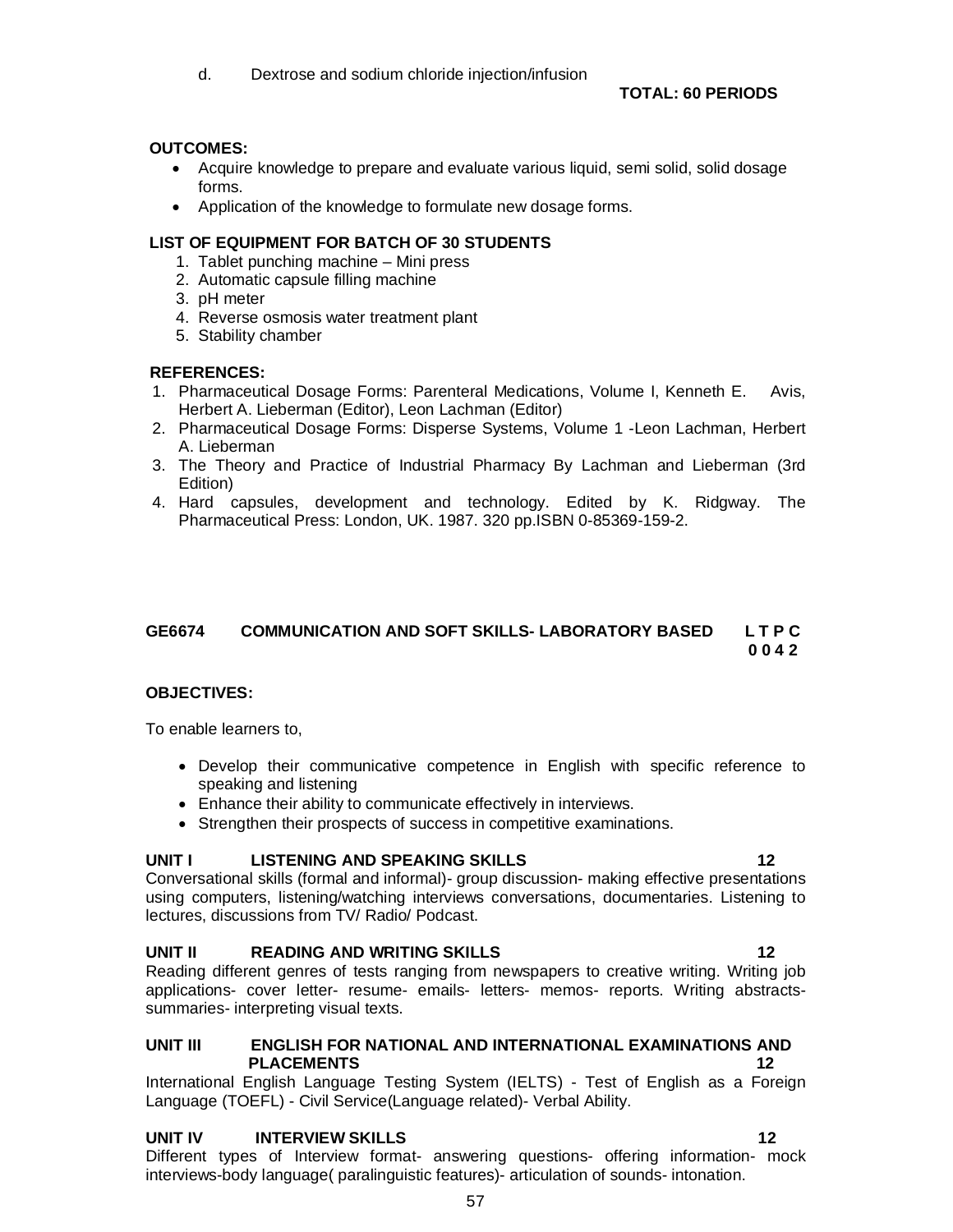## **UNIT V SOFT SKILLS 12**

**Motivation- emotional intelligence-**Multiple intelligences- emotional intelligence- managing changes-time management-stress management-leadership straits-team work- career planning - intercultural communication- creative and critical thinking

## **TOTAL: 60 PERIODS**

## **Teaching Methods:**

- 1. To be totally learner-centric with minimum teacher intervention as the course revolves around practice.
- 2. Suitable audio/video samples from Podcast/YouTube to be used for illustrative purposes.
- 3. Portfolio approach for writing to be followed. Learners are to be encouraged to blog, tweet, text and email employing appropriate language.
- 4. GD/Interview/Role Play/Debate could be conducted off the laboratory (in a regular classroom) but learners are to be exposed to telephonic interview and video conferencing.
- 5. Learners are to be assigned to read/write/listen/view materials outside the classroom as well for graining proficiency and better participation in the class.

## **Lab Infrastructure:**

| <b>S. No.</b>  | <b>Description of Equipment (minimum configuration)</b>                                   | <b>Qty Required</b> |
|----------------|-------------------------------------------------------------------------------------------|---------------------|
| $\mathbf{1}$   | <b>Server</b>                                                                             | $\overline{1}$ No.  |
|                | <b>PIV System</b><br>٠                                                                    |                     |
|                | 1 GB RAM / 40 GB HDD<br>$\bullet$                                                         |                     |
|                | OS: Win 2000 server<br>$\bullet$                                                          |                     |
|                | Audio card with headphones                                                                |                     |
|                | <b>JRE 1.3</b>                                                                            |                     |
| $\overline{2}$ | <b>Client Systems</b>                                                                     | 60 Nos.             |
|                | PIII or above<br>$\bullet$                                                                |                     |
|                | 256 or 512 MB RAM / 40 GB HDD<br>٠                                                        |                     |
|                | OS: Win 2000<br>$\bullet$                                                                 |                     |
|                | Audio card with headphones<br>٠                                                           |                     |
|                | <b>JRE 1.3</b>                                                                            |                     |
| 3              | Handicam                                                                                  | 1 No.               |
| 4              | Television 46"                                                                            | $1$ No.             |
| 5              | Collar mike                                                                               | $1$ No.             |
| 6              | Cordless mike                                                                             | 1 No.               |
| 7              | <b>Audio Mixer</b>                                                                        | $1$ No.             |
| 8              | DVD recorder/player                                                                       | 1 No.               |
| 9              | <b>LCD</b><br>Projector<br>with<br>MP3/CD/DVD<br>provision<br>for<br>Audio/video facility | 1 No.               |

## **Evaluation:**

**Internal: 20 marks**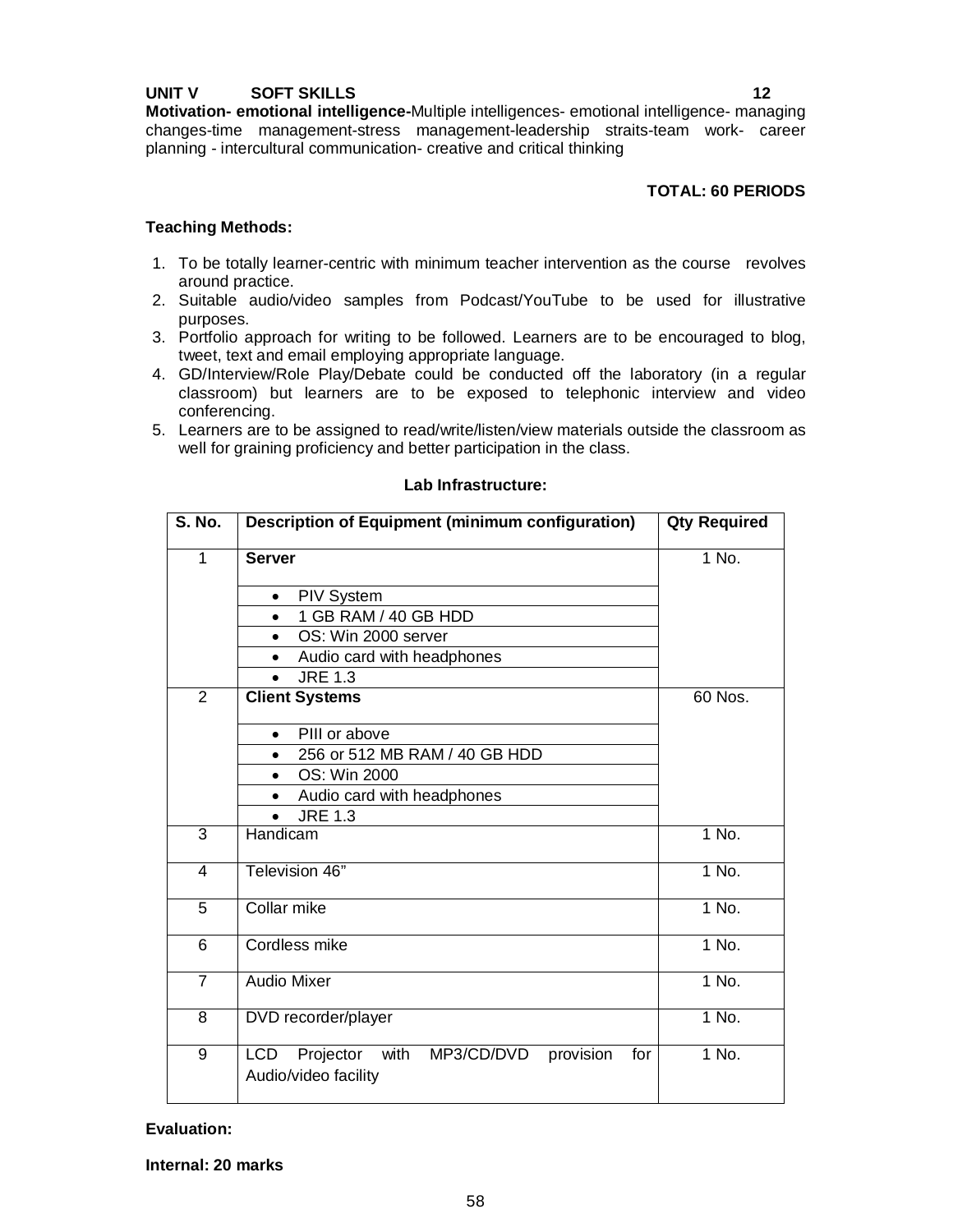Record maintenance: Students should write a report on a regular basis on the activities conducted, focusing on the details such as the description of the activity, ideas emerged, learning outcomes and so on. At the end of the semester records can be evaluated out of 20 marks.

## **External: 80 marks**

| <b>Online Test</b>      | - 35 marks |
|-------------------------|------------|
| Interview               | - 15 marks |
| Presentation            | - 15 marks |
| <b>Group Discussion</b> | - 15 marks |
|                         |            |

## **Note on Internal and External Evaluation:**

- 1. Interview mock interview can be conducted on one-on-one basis.
- 2. Speaking **–** example for role play:
	- a. Marketing engineer convincing a customer to buy his product.
	- b. Telephonic conversation- fixing an official appointment / placing an order / enquiring

and so on.

- 3. Presentation should be extempore on simple topics.
- 4. Discussion topics of different kinds; general topics, and case studies.

## **OUTCOMES:**

## **At the end of the course, learners should be able to**

- Take international examination such as IELTS and TOEFL
- Make presentations and Participate in Group Discussions.
- Successfully answer questions in interviews**.**

## **REFERENCES:**

- 1. **Business English Certificate Materials,** Cambridge University Press.
- 2. **Graded Examinations in Spoken English and Spoken English for Work**  downloadable materials from Trinity College, London.
- 3. **International English Language Testing System** Practice Tests, Cambridge University Press.
- 4. Interactive Multimedia Programs on **Managing Time and Stress.**
- 5. **Personality Development** (CD-ROM), Times Multimedia, Mumbai.
- 6. Robert M Sherfield and et al. **"Developing Soft Skills"** 4th edition, New Delhi: Pearson Education, 2009.

## **Web Sources:**

http://www.slideshare.net/rohitjsh/presentation-on-group-discussion http://www.washington.edu/doit/TeamN/present\_tips.html http://www.oxforddictionaries.com/words/writing-job-applications http://www.kent.ac.uk/careers/cv/coveringletters.htm http://www.mindtools.com/pages/article/newCDV\_34.htm

## **BT6604 CHEMICAL REACTION ENGINEERING**

**L T P C 3 0 0 3**

## **OBJECTIVES:**

• To provide the basic concepts of types of reactions, variable affecting the rate of reaction, predicting the rate equations for different types of reactions.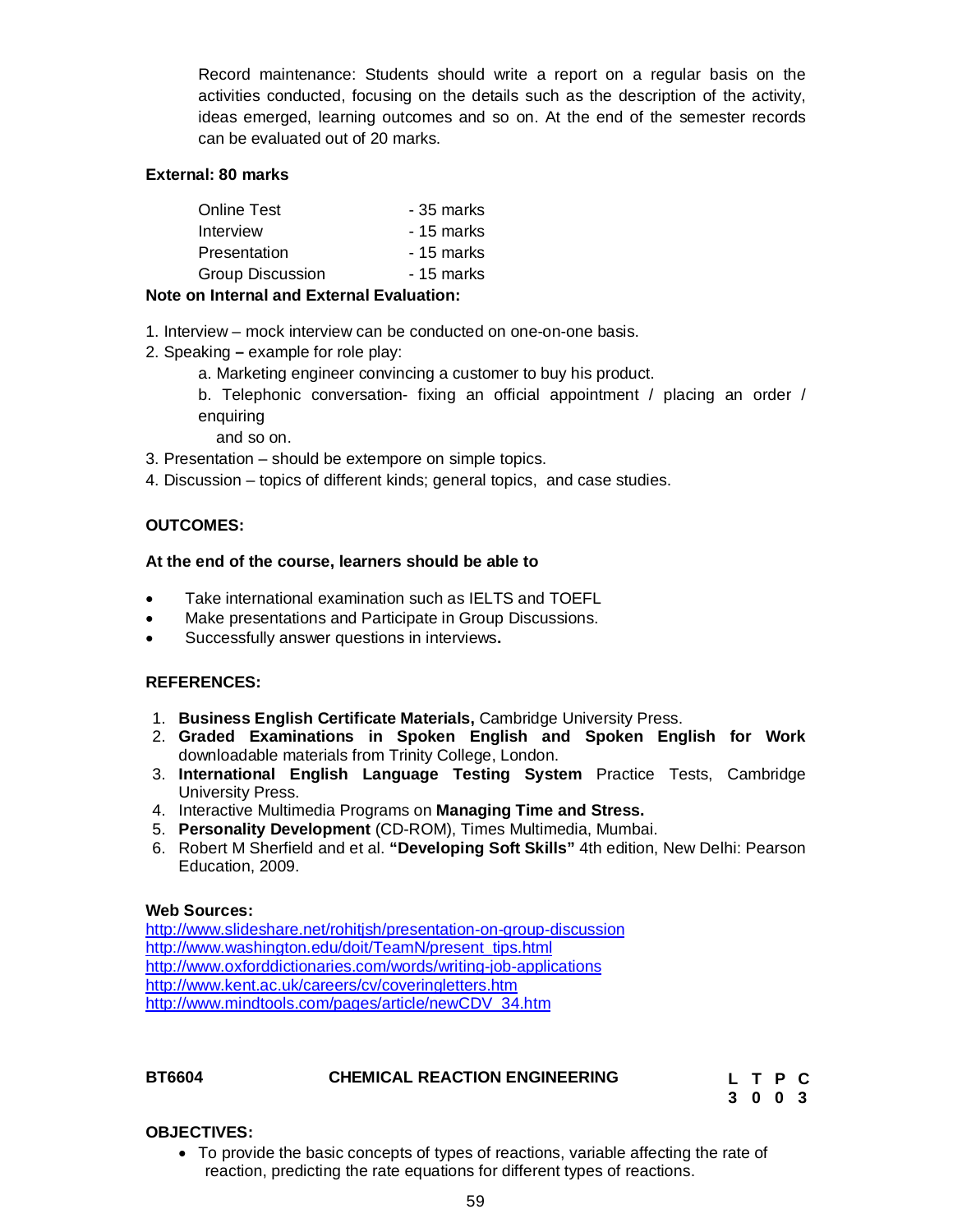To provide the information about different reactor systems, deriving the performance equations and predicting the rate equations in chemical reaction engineering system.

## **UNIT I SCOPE OF CHEMICAL KINETICS & CHEMICAL REACTION ENGINEERING 8**

Broad outline of chemical reactors; rate equations; concentration and temperature dependence; development of rate equations for different homogeneous reactions. Industrial scale reactors.

## **UNIT II IDEAL REACTORS 10**

Isothermal batch, flow, semi-batch reactors; performance equations for single reactors; multiple reactor systems; multiple reactions.

## **UNIT III IDEAL FLOW AND NON IDEAL FLOW 10**

RTD in non-ideal flow; non-ideal flow models; reactor performance with non-ideal flow.

## **UNIT IV GAS-SOLID, GAS-LIQUID REACTIONS 9**

Resistances and rate equations; heterogeneous catalysis; reactions steps; resistances and rate equations.

## **UNIT V FIXED BED AND FLUID BED REACTORS 8**

G/L reactions on solid catalysis; trickle bed, slurry reactors; three phase-fluidized beds; reactors for fluid-fluid reactions; tank reactors.

## **TOTAL : 45 PERIODS**

## **OUTCOMES:**

The student will be able to

- Write the rate equation for any type of reaction.
- Design reactors for heterogeneous reactions and optimise operating conditions.
- Relate and calculate the conversions, concentrations and rates in a reaction.
- An ability to identify, formulate and solve chemical engineering problems.

## **TEXT BOOKS:**

- 1. Levenspiel O. Chemical Reaction Engineering. 3rd Edition. John Wiley.1999.
- 2. Fogler H.S. Elements Of Chemical Reaction Engineering. Prentice Hall India.2002

## **REFERENCES:**

- 1. Missen R.W., Mims C.A., Saville B.A. Introduction To Chemical Reaction EngineeringAnd Kinetics. John Wiley.1999
- 2. Dawande, S.D., "Principles of Reaction Engineering", 1st Edition, Central Techno Publications, 2001.
- 3. Richardson, J.F. and Peacock, D.G., "Coulson Richardson Chemical Engineering", Vol. III, 3rd Edition, Butterworth- Heinemann- Elsevier, 2006.

## **PY6701 ADVANCED DRUG DELIVERY SYSTEM**

**L T P C 3 1 0 4**

## **OBJECTIVES:**

To enable the students to

- Understand the properties of polymer and its significance in drug delivery systems.
- Interpret physicochemical properties of the drug with the drug delivery system modules.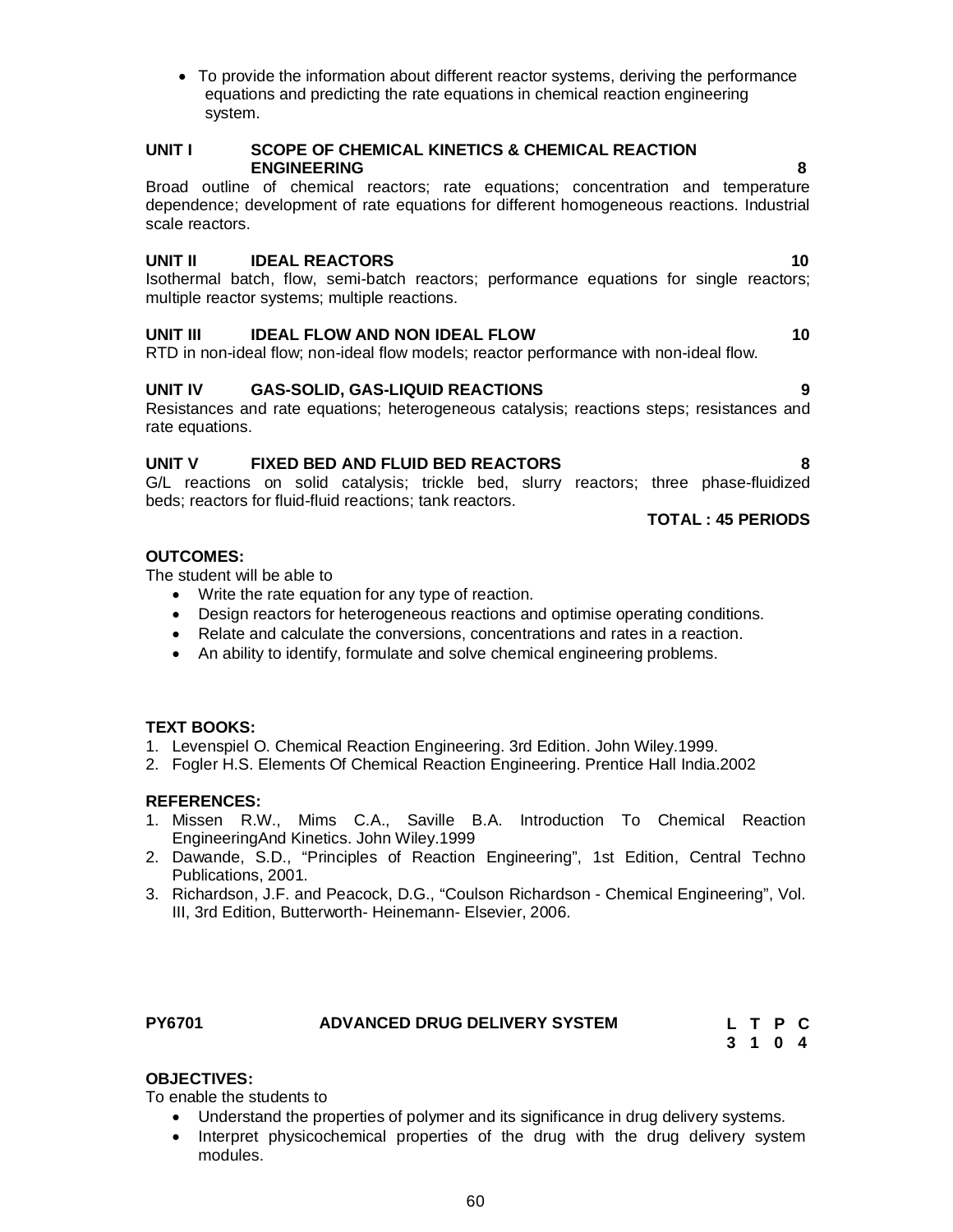**UNIT I INTRODUCTION TO BIOPHARMACEUTICS 7** Definition and Role in Product Development, Explanation of the Terms: Bioavailability, and Bioequivalence, Equivalence Types: Chemical, Clinical, Therapeutic, Generic, and Pharmaceutical Alternatives. Bio-equivalency testing studies

 Apply the concepts of newer method of drug delivery systems involved in the pharmaceutical sciences and relevance of their drug delivery strategies.

## **UNIT I POLYMERS 9**

Polymers used in controlled drug delivery modules – Classification – Advantages and disadvantages of polymers – Polymer Characterisation - Various classes of controlled release systems.

## **UNIT II SUSTAINED RELEASE FORMULATIONS 9**

Introduction, concept, advantages and disadvantages. Physicochemical and biological properties of drugs relevant to sustained release formulations.

## **UNIT III TRANSDERMAL DRUG DELIVERY SYSTEMS 9**

Permeation through skin – factors affecting permeation – basic components of TDDS – permeation enhancers – formulation approaches used in development of TDDS and their evaluation.

## **UNIT IV TARGETED DRUG DELIVERY SYSTEMS 9**

Concepts – Advantages and disadvantages – Nanoparticles – Liposomes – Microspheres – Magnetic microspheres.

## **UNIT V DRUG DELIVERY LARGE MOLECULES 9**

Delivery system for Peptides and Proteins – Delivery of nucleic acids – Antibodies and siRNA.

## **TOTAL (L:45 + T:15) : 60 PERIODS**

## **OUTCOMES:**

The student will be able to

- Understand the properties and importance of polymer in novel drug delivery systems.
- Understand the application of polymer in sustained release, topical and targeted drug delivery systems.

## **TEXT BOOKS:**

- 1. Vyas S.P., Khar R.K, "Targeted & Controlled Drug Delivery: Novel Carrier Systems", CBSPD, 2006.
- 2. Junginger H.E "Drug Targeting and Delivery- concepts in dosage form design" EllisHarwood series in Pharmaceutical Technology

## **REFERENCES:**

- 1. Vasant Ranade , mannfred A Hollinger "Drug delivery systems" II ed , CRC Press.
- 2. Grietje Molema and Dirk K F Meijer "Drug Targetting organ-specific strategies" WILEY-VCH , 2001
- 3. Anya M Hillery et al " Drug Delivery and Targeting", CRC Press, 2010.

#### **PY6702 BIOPHARMACEUTICS AND PHARMACOKINETICS L T P C 3 0 0 3**

## **OBJECTIVES:**

- To teach important parameters involved in drug disposition and its principles in living systems.
- To make the students to understand how the drug disposition takes place in the *invitro* and *invivo* conditions.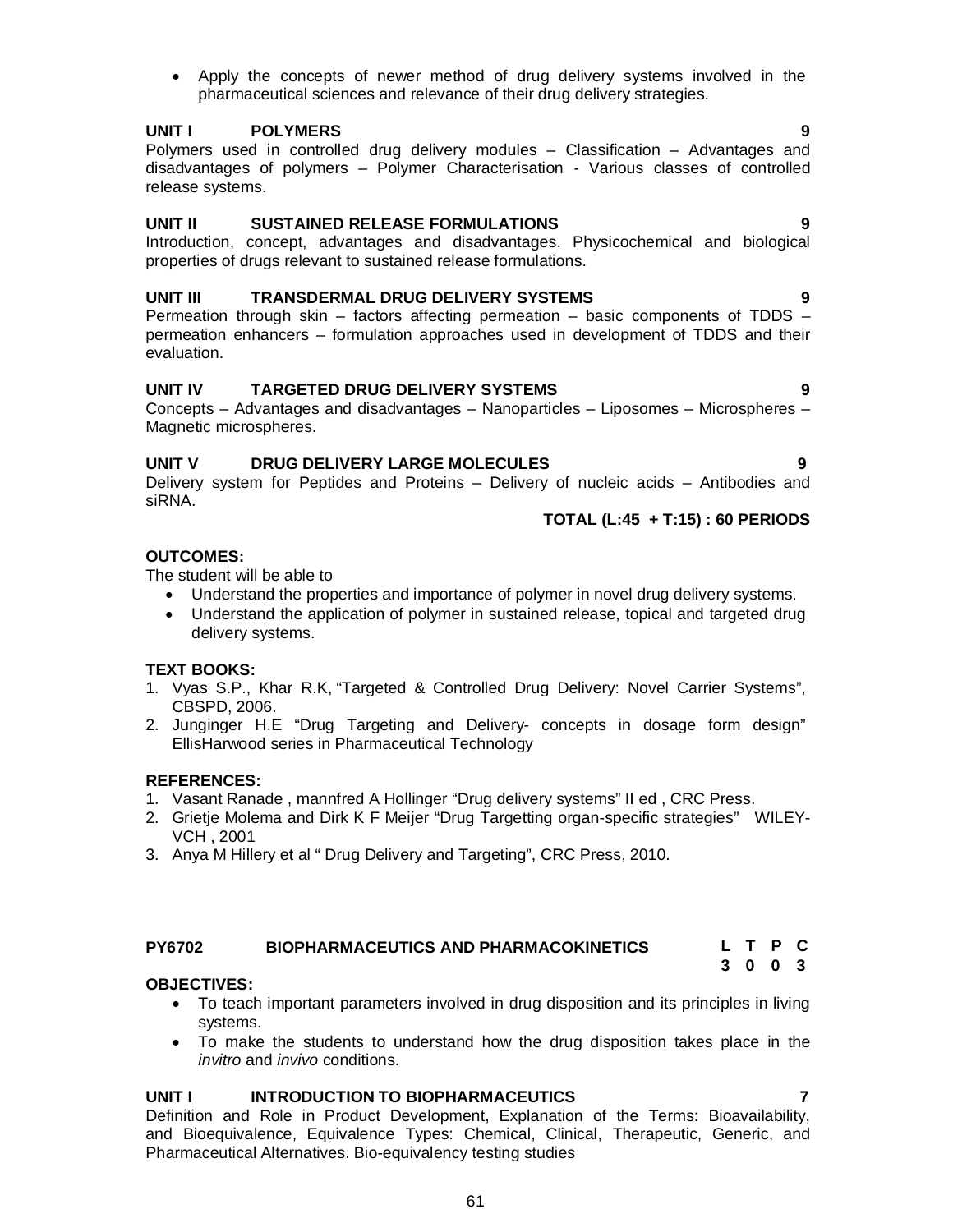# **UNIT II PRINCIPLES OF DRUGS DISSOLUTION 11**

Dissolution of solids: Mechanisms and Models of Dissolution, Factors influencing Dissolution Rate (in vitro Release), Quantitative Study of Dissolution – Methods – Dissolution of Tablets & Capsules. *In vitro – In vivo* correlations.

## **UNIT III PRINCIPLES OF DRUG ABSORPTION AND BIO-AVAILABILITY 11**

Physico – Chemical Factors: Lipid Solubility, Dissociation & pH, Complexation & Surface – active agents. Pharmaceutical Factors: Dosage Form Types and Formulation Variables Biological Factors: Passage of Drugs through Natural Membranes, Gastric Emptying & Intestinal Transition. Blood Flow, G.I. – Metabolism & Degradation, Interactions with Food & Co-administered Drugs, Disease State and Route of Administration.

#### **UNIT IV PHARMACOKINETICS** 11

Principles of Pharmacokinetics, Concepts of Compartmental Model, Characteristics of One Compartment Model – based Pharmacokinetic Derivations (involving the concepts of (a.) Experimentally Determined Rates, (b.) Methods of Residuals and (c.) Trapezoidal Rule for the following modes of Drug Administration: Intra-Venous Administration (Plasma Level & Urinary Excretion Data)-Single Dose, Absorption Based Administration (Single Dose) - Absorption Rate Constant (ka), Elimination Rate Constant (K) & Elimination Half life (t $\frac{1}{2}$ ), AUC, Cmax, and tmax. Apparent Volume of Distribution (Vd) & Renal Clearance (Q).

## **UNIT V MULTIPLE DOSAGE REGIMENS 5**

Concept, Accumulation, Persistent and elimination factors. Calculation of dosage regimen following repetitive IV and oral administration

## **OUTCOMES:**

The student will be able to

- Narrate the various factors influencing the drug disposition, various pharmacokinetic parameters**.**
- Design and interpret the dissolution studies for various dosage forms.

## **TEXT BOOKS:**

- 1. Brahmankar, D.H. and Sunil B.Jaiswal "Biopharmaceutics and Pharmacokinetics:aTreatise" Vallabh Prakashan, 1995.
- 2. Kulkarni, J.S. et al. "Biopharmaceutics and Pharmacokinetics", CBS Publishers, 2006.

## **REFERENCES:**

- 1. Chatwal, G.R. "Biopharmaceutics and Pharmacokinetics" Himalaya Publishing House, 2003.
- 2. Jambhekar, Sunil S. and Philip J. Breen "Basic Pharmacokinetics" Pharmaceutical Press, 2009.
- 3. Milo Gibaldi "Biopharmaceutics & Clinical Pharmacokinetics" Pharma Book Syndicate, 4<sup>th</sup> Edition, 2011.

#### **PY6711 ADVANCED DRUG DELIVERY SYSTEMS LABORATORY L T P C**

**0 0 4 2**

## **OBJECTIVES:**

To enable the students to

- Understand and analyse the factors influencing the formulation of novel drug delivery systems.
- Choose right choice of excipients for the right delivery systems.
- Characterize and interpret the results of marketed products**.**

#### **LIST OF EXPERIMENTS**

1. Preparation of Transdermal Films

**TOTAL : 45 PERIODS**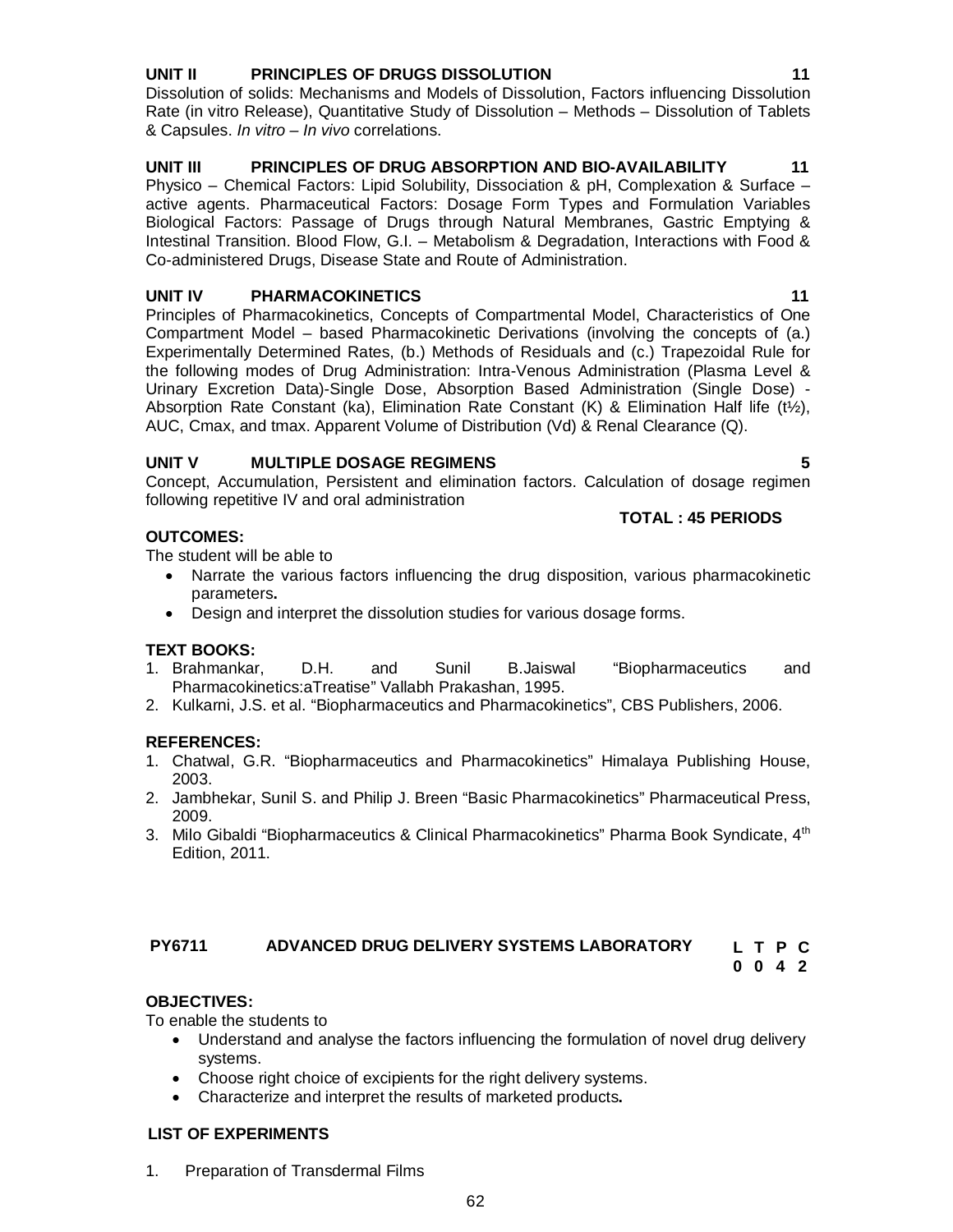- 2. Evaluation of Transdermal Films
- 3. Preparation of Microspheres
- 4. Characterization of Microspheres<br>5. Preparation of matrix tablets using
- Preparation of matrix tablets using various polymers
- 6. Evaluation of matrix tablets using various polymers
- 7. Preparation of solid dispersions<br>8. Evaluation of solid dispersions
- Evaluation of solid dispersions
- 9. Evaluation of quality control parameters of various sustained release formulations of marketed products.
- 10. Preparation of Liposomes
- 11. Characterization of Liposomes.
- 12. Preparation of polysaccharide particle based drug delivery

## **TOTAL : 60 PERIODS**

## **OUTCOMES:**

## **On successful completion students able to**

- Comprehend various classes of excipients involved in formulation of novel drug delivery systems.
- Formulate and evaluate appropriate novel drug delivery formulations in a practical setting in response to defined criteria.
- Perform various quality control tests for the marketed products.

## **LIST OF EQUIPMENT FOR BATCH OF 30 STUDENTS**

- Tablet Punching Machine
- Magnetic stirrer with hot plate
- Mechanical stirrer
- Dissolution apparatus
- Disintegration tester
- Rotary evaporator

#### **PY6712 BIOPHARMACEUTICS AND PHARMACOKINETICS LABORATORY L T P C 0 0 4 2**

## **OBJECTIVE:**

To impart the knowledge of the rate and extent of drug absorption and distribution,

## **LIST OF EXPERIMENTS**

- 1. In-vitro disintegration study of the given tablet.
- 2. In-vitro dissolution study of the given uncoated tablet dosage form using various dissolution media.
- 3. In-vitro dissolution study of the given sustained released tablet dosage form using various dissolution media.
- 4. To study the effect of formulation on drug release (Tablet, Solution, suspension etc.).
- 5. To determine the % protein binding of the given drugs. and the effect of protein binding on drug bioavailability.
- 6. To calculate the various Pharmacokinetic parameters from the given blood data of I.V bolus injection (one compartment model).
- 7. To calculate various Pharmacokinetic parameters from the given urinary excretion data of I.V bolus injection using both methods (Rate of elimination & sigma minus method one compartment model).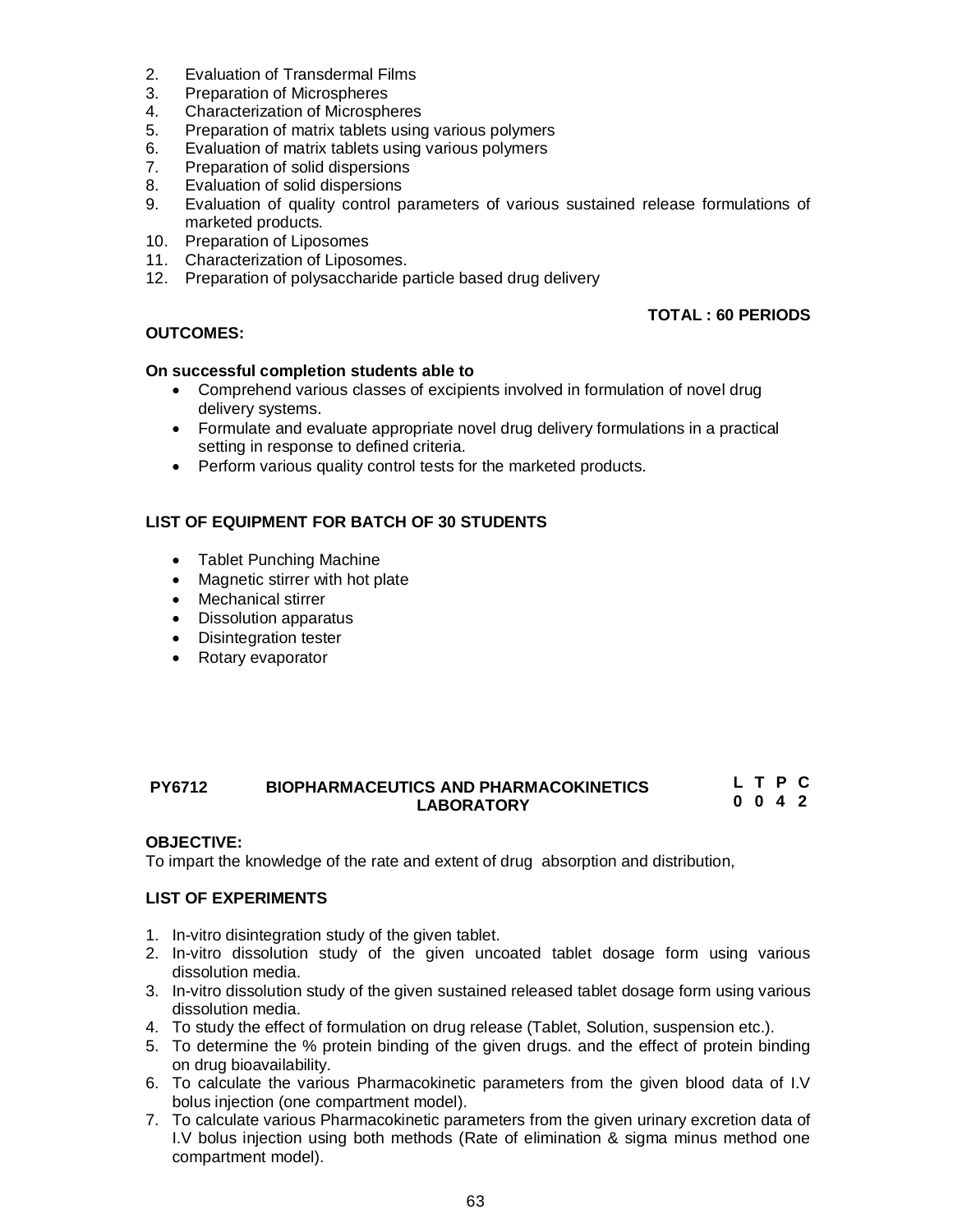## **TOTAL : 60 PERIODS**

## **OUTCOMES:**

On completion of the course the students able to

- Perform disintegration and dissolution studies for the conventional and modified dosage forms.
- Estimate various pharmacokinetic parameters using plasma and urine drug level data.
- Predict the effects of dosage form design and routes of drug administration on drug levels in body.

## **LIST OF EQUIPMENT FOR BATCH OF 30 STUDENTS**

- **pH** Meter
- Disintegration test apparatus
- Dissolution test apparatus
- Cooling Centrifuge
- Ultra Violet Spectrophotometer
- HPLC

## **REFERENCES:**

- 1. Brahmanker, D.M. and S.B. Jaiswal "Biopharmaceutics and Pharmacokinetics : A Treatise". Vallabh Prakashan, 1995.
- 2. Venkateswarlu, V. "Biopharmaceutics and Pharmacokinetics". Pharmabook Syndicate, 2004.
- 3. Gibaldi, Milo "Pharmacokinetics" 2nd Edition, Marcek Dekker, 1982.
- 4. Burton, M.E. "Applied Pharmacokinetics & Pharmocodynamics : Principles of Therapeutics" 4th Edition, Lippincott Williams Wilkins, 2006.

## MG6091 INDUSTRIAL MANAGEMENT LT P C<br>3 0 0 3 **3 0 0 3**

## **OBJECTIVE :**

 To provide an opportunity to learn basic management concepts essential for business..

## **UNIT I INTRODUCTION 9**

Management - Definition – Functions – Evolution of Modern Management – Scientific Management Development of Management Thought. Approaches to the study of Management, Forms of Organization – Individual Ownership – Partnership – Joint Stock Companies – Co-operative Enterprises – Public Sector Undertakings, Corporate Frame Work – Share Holders – Board of Directors – Committees – Chief Executive –Trade Union.

## **UNIT II FUNCTIONS OF MANAGEMENT 9**

Planning – Nature and Purpose – Objectives – Strategies – Policies and Planning Premises – Decision Making – Organizing – Nature and Process – Premises – Departmentalization – Line and staff – Decentralization – Organizational culture, Staffing - selection and training – Placement – Performance appraisal – Career Strategy – Organizational Development. Leading – Managing human factor – Leadership – Communication, Controlling - Process of Controlling – Controlling techniques,

productivity and operations management – Preventive control, Industrial Safety.

## **UNIT III ORGANIZATIONAL BEHAVIOUR 9**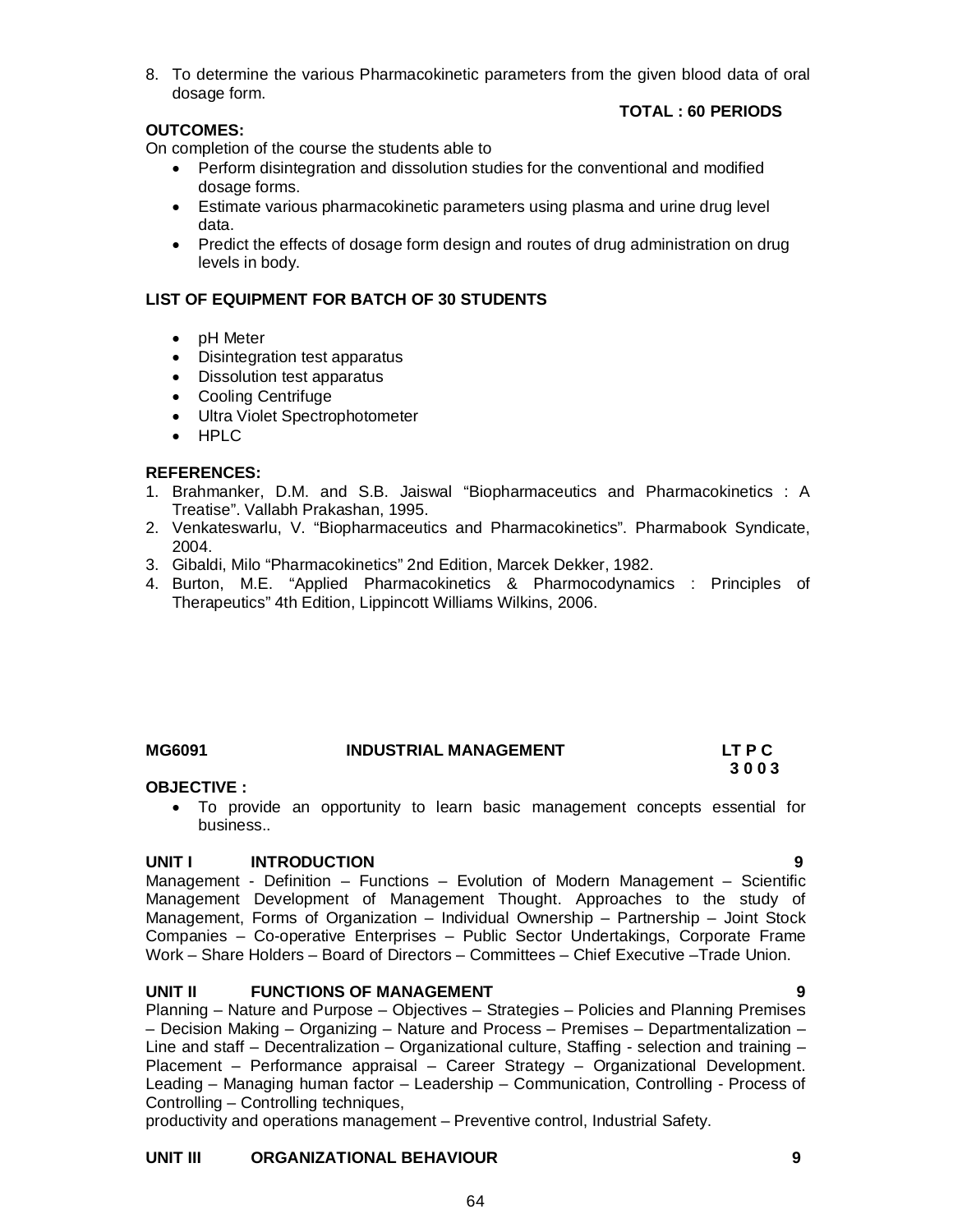Definition – Organization – Managerial Role and functions – Organizational approaches, Individual behaviour – causes – Environmental Effect – Behavior and Performance, Perception – Organizational Implications. Personality – Contributing factors - Dimension – Need Theories – Process Theories – Job Satisfaction, Learning and Behavior – Learning Curves, Work Design and approaches.

## **UNIT IV GROUP DYNAMICS 9**

Group Behavior – Groups – Contributing factors – Group Norms, Communication – Process – Barriers to communication – Effective communication, leadership – formal and informal characteristics – Managerial Grid – Leadership styles – Group Decision Making – Leadership Role in Group Decision, Group Conflicts – Types – Causes – Conflict Resolution – Inter group relations and conflict, Organization centralization and decentralization – Formal and informal – Organizational Structures – Organizational Change and Development – Change Process – Resistance to Change – Culture and Ethics.

## **UNIT V MODERN CONCEPTS**

Management by Objectives (MBO), Management by Exception (MBE), Strategic Management - Planning for Future direction – SWOT Analysis – Information technology in management – Decisions support system – Business Process Re-engineering (BPR) – Enterprises Resource Planning (ERP) – Supply Chain Management (SCM) – Activity Based Management (ABM). **TOTAL : 45 PERIODS** 

## **OUTCOME :**

 Students gain knowledge on the basic management principles to become management(s) professional.

## **TEXTBOOKS:**

- 1. Herald Knottz and Heinz Weihrich, 'Essentials of Management', Tata McGraw Hill Education Pvt. Ltd., 2010.
- 2. Stephen P. Robbins, 'Organization Behaviour', Pearson Education Inc., 13 edition, 2010.

## **REFERENCES:**

- 1. Ties, AF, Stoner and R.Edward Freeman, 'Management' Prentice Hall of India Pvt. Ltd. New Delhi 110 011, 1992
- 2. Joseph J, Massie, 'Essentials of Management' Prentice Hall of India Pvt. Ltd. 1985.
- 3. P.C. Tripathi & P.N. Reddy, 'Principles of Management', TataMcGraw Hill, 2006.

## **PY6001 PHARMACEUTICAL PRODUCTION MANAGEMENT**

## **OBJECTIVE:**

To make understand the process involved in the pharmaceutical industries and its management.

## **UNIT I PILOT PLANT AND SCALE-UP TECHNIQUES 9**

Pharmaceutical Pilot plant – Pilot plant Design – Theories of similarities – General considerations of pilot plant scaleup – Case studies for tablets – Capsules – Liquid orals – Parenterals – Sustained release preparation – Semi-solid preparation.

# **UNIT II FORMULATION PRODUCTION MANAGEMENT 9**

Plant site selection and layout – Plant Material handling for various pharmaceutical products – Functions – Selection – Maintenance – Types – Different categories of Pharmaceutical Plant maintenance – Replacement analysis – Group and individual replacement.

# **UNIT III PRODUCTION, PLANNING, SCHEDULING AND FORECASTING 9**

Production systems – Production department Personnel – Production process, routing, loading and Scheduling – Despatching of records – Production control.

# **UNIT IV MATERIAL MANAGEMENT 9**

**L T P C 3 0 0 3**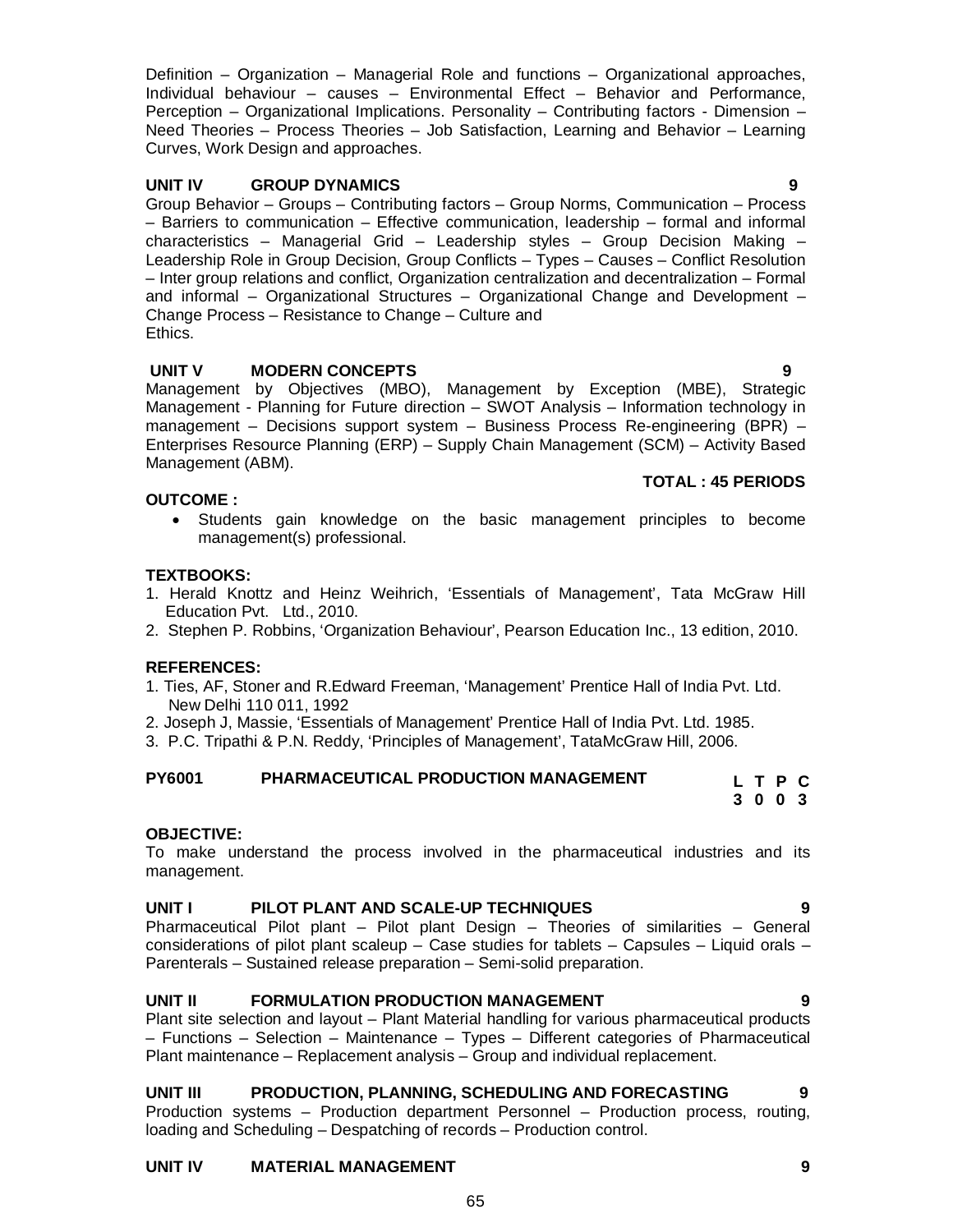Materials – Quality and quantity – Value analysis – Purchasing – Centralized and decentralized – Vendor development – Buying techniques – Purchasing cycle and procedures – Stores management – Salvaging and disposal of scrap surplus – Selective inventory control – RQM and EOQ – Modern inventory management systems – Cost and savings in inventory – Evaluation of inventory performance.

## **UNIT V HUMAN RESOURCE MANAGEMENT 9**

Human resource planning – Job analysis and design – Recruitment – Personnel selection – Orientation and placement – Training and development – Supervision – Performance appraisal – Remuneration and salaries – Compensation – Industrial relations – Motivation.

## **TOTAL : 45 PERIODS**

## **OUTCOMES:**

The student will be able to

- Identify the various factors influencing for choosing a suitable location for pharmaceutical plant and its construction.
- Handle and execute various process of pharmaceutical product manufacturing and manage the materials and human resources.

## **TEXT BOOKS:**

- 1. Vidyasagar, G., "Pharmaceutical Industrial Management", 3rd Edition, Varghese Publications, 2001.
- 2. Subramaniam, C.V.S., "Textbook of Pharmaceutical Production Management", Vallabh Prakashan, 2000.

## **REFERENCES:**

- 1. Lachman, L. and Liberman, H.A., "The Theory and Practice of Industrial Pharmacy", 3<sup>rd</sup> Edition, Varghese Publications, 1986.
- 2. Evans, J., Sweeny, A. and Wiliams, H "Applied Production and Operations Management", 3rd Edition, West Publishing Company Ltd., 1992.
- 3. Drucker, P.F., "Management (Task, Responsibility and Practices)", Allied Publication, 1993.

# **PY6002 UNIT PROCESS IN ORGANIC SYNTHESIS**

## **OBJECTIVE:**

To provide the basic concepts and fundamental principles of various process in organic synthesis.

## **UNIT I SULFONATION AND SULFATION 9**

Sulfating – Sulfonating agents – Applications – Chemical and physical factors in sulfonation and sulfation – Thermodynamics mechanism – Kinetic considerations –Industrial equipments and techniques – Sulfonation of benzene – Aniline.

## **UNIT II NITRATION 9**

Nitrating agents – Aromatic nitration – Thermodynamics – Kinetics of nitration process – Nitration of benzene – Toluene – Phenol – Glycerine – Naphthalene – Industrial equipments for nitration – Preparation of m-dinitrobenzene – Chloro-nitro benzenes –Continuous nitration process.

## **UNIT III AMINATION BY REDUCTION 9**

Methods of reduction – Bechamp method – Reduction mechanism – Preparation of aniline, pphenylene diamine – Catalytic hydrogenation process – Catalyst involved in the reduction

**L T P C 3 0 0 3**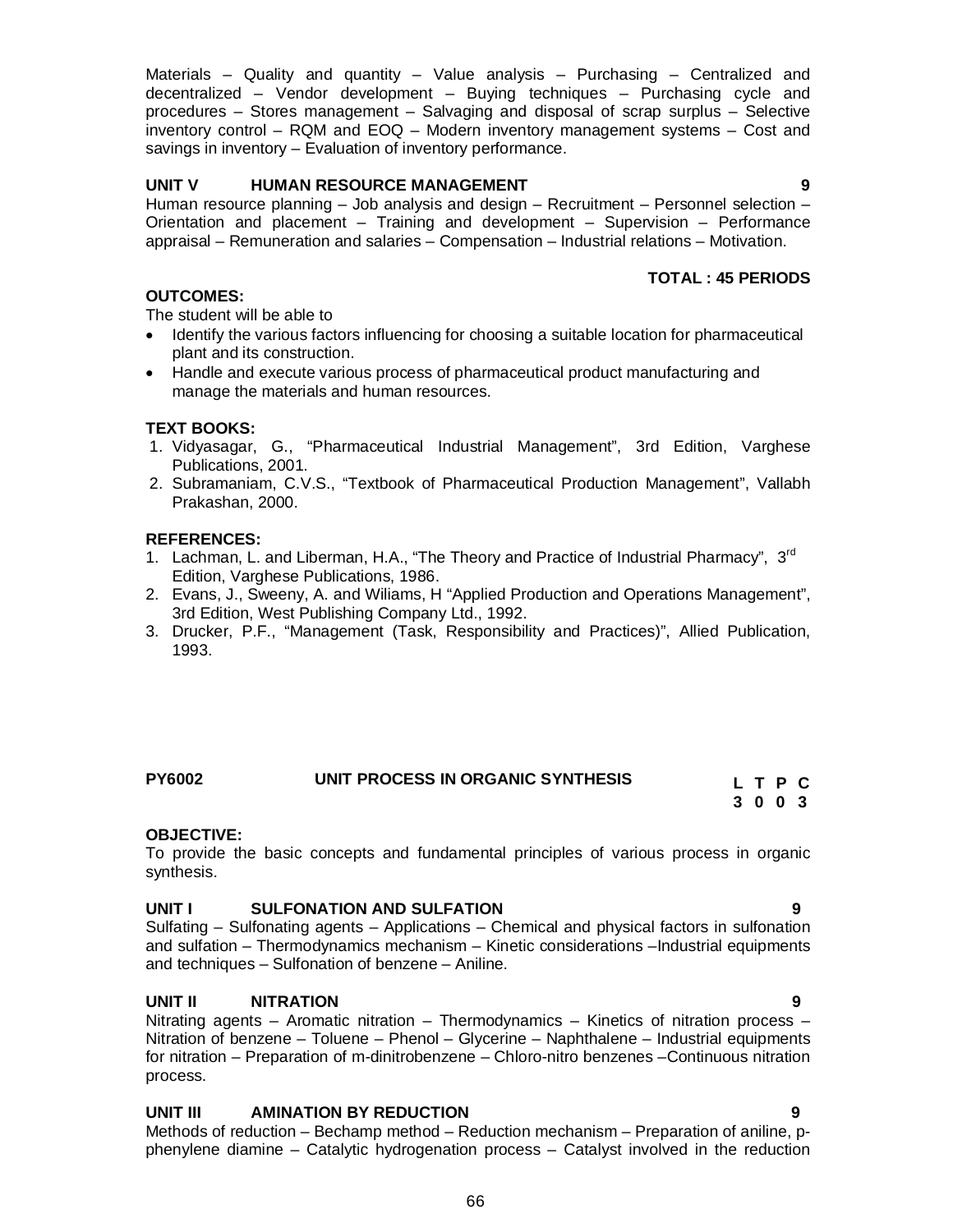process – Reduction mechanism – Manufacture of aniline using catalytic reduction – Manufacture of p-aminophenol – Electrolytic reduction.

## **UNIT IV HALOGENATION 9**

Halogenating agents – Thermodynamic and kinetic considerations – Chlorination of methane – Ethane – Propane – Photohalogenation – Manufacture of allyl chloride –Chloroacetic acid – Chloral hydrate – Ethylene chlorohydrin – Chloromethane – Vinyl chloride.

## **UNIT V OXIDATION 9**

Oxidation reactions – Oxidizing agents – Liquid phase and vapour phase oxidation with air and oxygen – Catalysts used – Kinetics and thermodynamic considerations –Manufacture of phthalic anhydride – Acetaldehyde – Acetic acid – Benzaldehyde –Salicylic acid.

## **TOTAL : 45 PERIODS**

## **OUTCOMES:**

The student will be able to

- Understand the nature of different chemical agents involved in sulfonation, nitration, reductive amination, halogenation and oxidation reaction.
- Understand and apply the principles of thermodynamics and kinetics in various commercially important chemical reactions.

## **TEXT BOOKS:**

- 1. Groggins, P.H., "Unit Processes in Organic Synthesis", 5th Edition, McGraw HillLtd., 1995.
- 2. Morison, R.T. and Boyd, R.N., "Organic Chemistry", 6th Edition, Prentice Hall of India (P) Ltd, 2006.

## **REFERENCES:**

- 1. Mukherjee, S. and Singh, S.P., "Reaction Mechanism in Organic Chemistry", 3<sup>rd</sup> Edition, Mc Millan India Ltd., 2000.
- 2. Jerry, M., "Advanced Organic Chemistry Reactions, Mechanism and Structure", 4<sup>th</sup> Edition, John-Wiley and Sons, 1992.
- 3. Bruckner, R., "Advanced Organic Chemistry- Reactions Mechanisms", Academic Press, 2002.

#### **PY6003 VALIDATION IN PHARMACEUTICAL INDUSTRIES L T P C 3 0 0 3**

## **OBJECTIVES:**

- To provide the information on GMP/GLP regulations involved in the manufacturing of API and biological products.
- To provide the importance of impurity profile and stability testing of drugs.

## **UNIT I DRUGS AND COSMETICS ACT AND GMP FOR API 9**

Drugs and cosmetics act -1948 – Organization and personnel – Buildings and facilities – Equipment – Documentation and records – Material management – Production and in process control – Packaging and labeling – Storage Distribution.

## **UNIT II IMPURITIES IN DRUG SUBSTANCES AND DRUG PRODUCTS 9**

Quality USP description of impurities – Validation and impurity issue related to manufacturing – Processing of drug substances – Enantiomers as impurities – Polymorphs as unwanted components.

## **UNIT III CLEANING FOR API MANUFACTURING FACILITIES 9**

Regulatory requirements – Multiple vs dedicated equipment – Unique nature of API – Multiple level approach to cleaning – Nature of contaminants – Selection of a worst case – Cleaning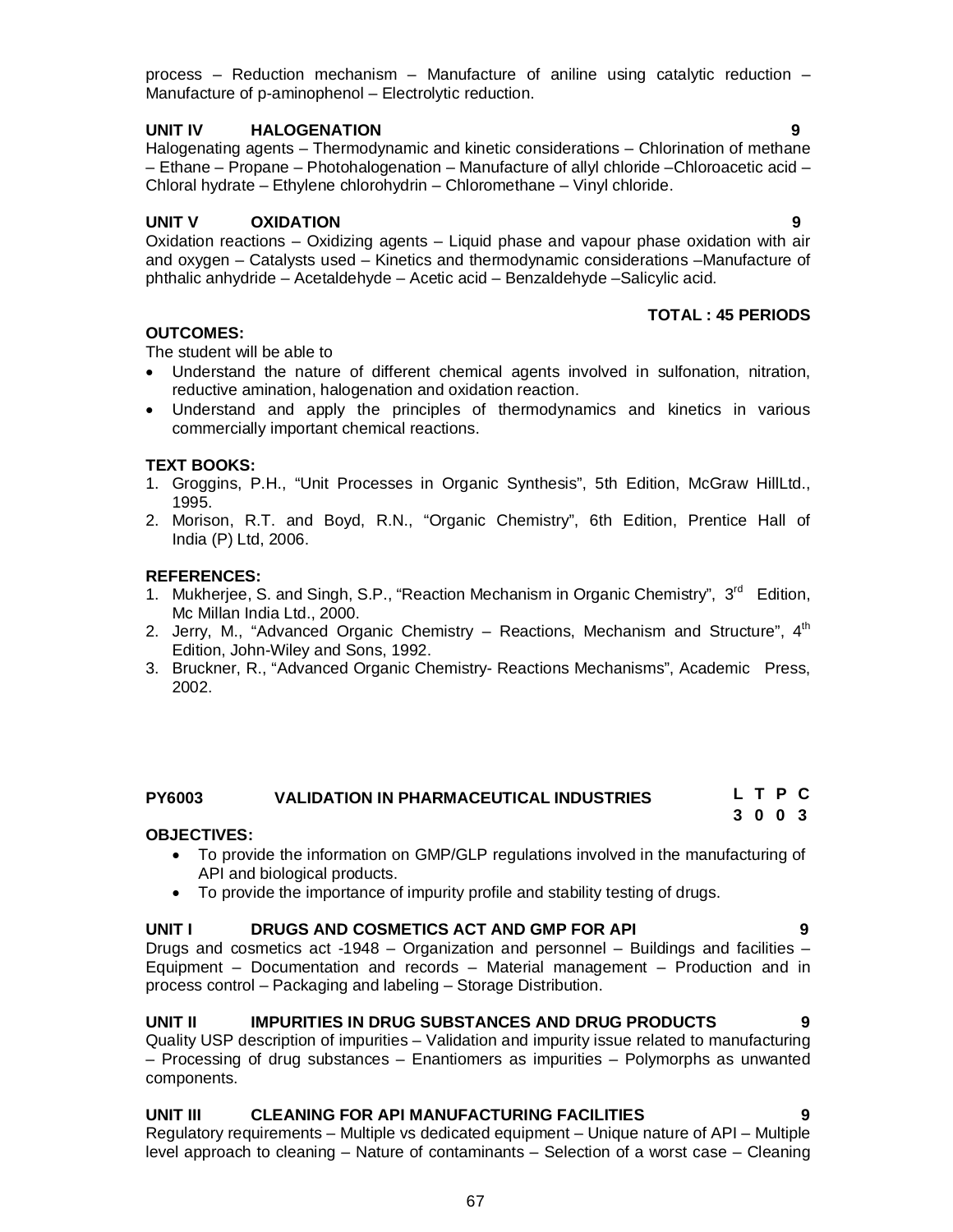techniques – Sampling – Analytical methods – Limits and acceptance criteria, documentation.

## **UNIT IV STABILITY TESTING 9**

Reasons for stability testing  $-$  Modes of degradation  $-$  Shelf lives and expiration dates  $-$ Possible strategies to improve shelf lives – Stability testing of new drug substances and products (Q1A) – Photo stability testing of new substances and products (Q1B) – Validation on analytical procedures (Q2A).

## **UNIT V GMP FOR BIOLOGICAL PRODUCTS 9**

Organization and personnel – Buildings and facilities – Equipment – Documentation – Production and in-process control – Packaging and labeling – Storage – Distribution – Disposal of bio medical waste.

## **OUTCOMES:**

The student will be able to

- Determine the shelf-life, impurity profile and expiry date for the API and finished products through stability studies.
- Understand the role of cleanliness in manufacturing high purity products and reducing adverse products.
- Understand regulatory practices and administrative functions adopted in the pharmaceutical organizations.

## **TEXT BOOKS:**

- 1. Ira, R.B. and Harpaz, D., "Validation of Active Pharmaceutical Ingredients", 2<sup>nd</sup> Edition, CRC Press, 2001.
- 2. Anjaneyulu, Y. and Maraya, R., "Quality Assurance and Quality Management in Pharmaceutical Industry", Pharma Book Syndicate, 2005.

## **REFERENCES:**

- 1. Willig, S.H., "Good Manufacturing Practice for Pharmaceuticals", 5th Edition, Marcel Dekker, 2005.
- 2. Iyer, S., "Guidelines on cGMP and Quality of Pharmaceutical Products", 1st Edition, D.K.Publications, 2003.
- 3. Carstensen, J.T. and Rhodes, C.T., "Drug Stability Principles and Practice", 3rd Edition,Marcel Dekker, 1995

## **PY6004 GENETIC ENGINEERING AND PHARMACOGENOMICS**

**L T P C 3 0 0 3**

## **OBJECTIVES:**

To enable the student to know about genetic engineering and pharmacogenomics principles and application in human genome associated diseases.

To provide the knowledge about the influence of genetic variation on drug response .

## **UNIT I BASICS OF RECOMBINANT DNA TECHNOLOGY 9**

Manipulation of DNA and RNA – Restriction and Modification enzymes, Design of linkers and adaptors. Characteristics of cloning and expression vectors based on plasmid and bacteriophage, Vectors for insect, yeast and mammalian system, Prokaryotic and eukaryotic host systems, Introduction of recombinant DNA in to host cells and selection methods.

## **UNIT II DNA LIBRARIES 9**

Construction of genomic and cDNA libraries, Artificial chromosomes – BACs and YACs, Chromosomal walking, Screening of DNA libraries using nucleic acid probes and antisera.

**TOTAL: 45 PERIODS**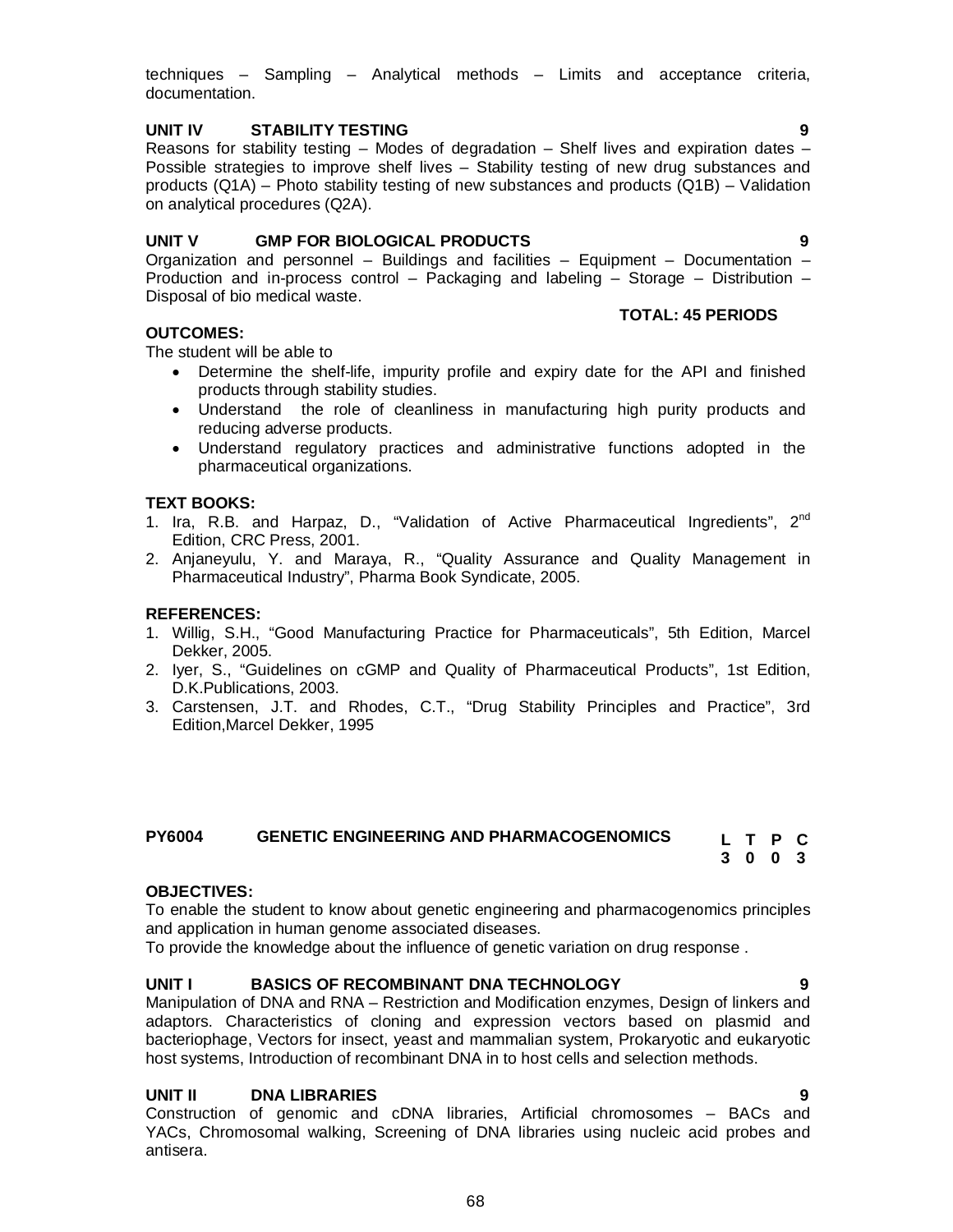## **UNIT III SEQUENCING AND AMPLIFICATION OF DNA 9**

Maxim Gilbert's and Sanger's methods of DNA sequencing. PCR: Inverse, Nested, AFLP-, Allele specific, Assembly, Asymmetric, Hot start, inverse, Colony, single cell, Real-time PCR/qPCR – SYBR green assay, Taqman assay, Molecular beacons. Site directed mutagenesis.

## **UNIT IV HUMAN GENOME AND ASSOCIATION STUDIES IN PHARMACOGENOMICS 9**

Expressed sequence Tags (EST) and computational biology, Microbial genomics, computational analysis of whole genomes, computational genome analysis, Genomic differences that affect the outcome of host pathogen interactions: A template for the future of whole genome-based pharmacological science, Viability and ADR in drug response: contribution of genetic factor, Multiple inherited genetic factors influence the outcome of drug treatments, Plasma binding proteins, Drug targets.

## **UNIT V PHARMACOGENOMICS AND DRUG DESIGN WITH CASE STUDIES 9** Understanding biology and diseases,Target identification and validation, Drug candidate

identification and optimization incorporation of pharmacogenomics principles, cases studies for CVS, CNS, immunomodulators, antioxidants etc.

## **TOTAL: 45 PERIODS**

## **OUTCOMES:**

The student will be able to

- Understand the influence of genetic variation on drug response in patients by correlating gene expression or single-nucleotide polymorphisms with a drug's efficacy or toxicity.
- Achieve an overview of advanced principles and techniques of human genetic engineering.

## **TEXT BOOKS:**

- 1. Primrose, S. Twyman, R. "Principles of Gene Manipulation and Genomics"  $7<sup>th</sup>$  Edition, Blackwell Publishing, 2006.
- 2. Chakraborty, Chiranjib and Atanu Bhatta Charya "Pharmacogenomics : An Approach to New Drug Development", Biotech Books, 2004.

## **REFERENCES:**

- 1. Brown, T.A. "Gene Cloning & DNA Analysis : An Introduction", 5th Edition, Blackwell Publishing, 2006.
- 2. Glick, B.R. and J.J. Pasternak "Molecular Biotechnology : Principles and Applications of Recombinant DNA", 3rd Edition, ASM, 2003.
- 3. Licinio, Julio and Ma-Liwong "Pharmacogenomics : The Search for Individualized Therapies", Wiley – VCH, 2002.

**PY6005 PHARMACOGNOSY**

## **L T P C 3 0 0 3**

## **OBJECTIVES:**

To study about the general pharmacognosy and drug containing various active substances. To study, classify, identify and understand the medicinal compounds derived from plant sources and relate to therapeutic applications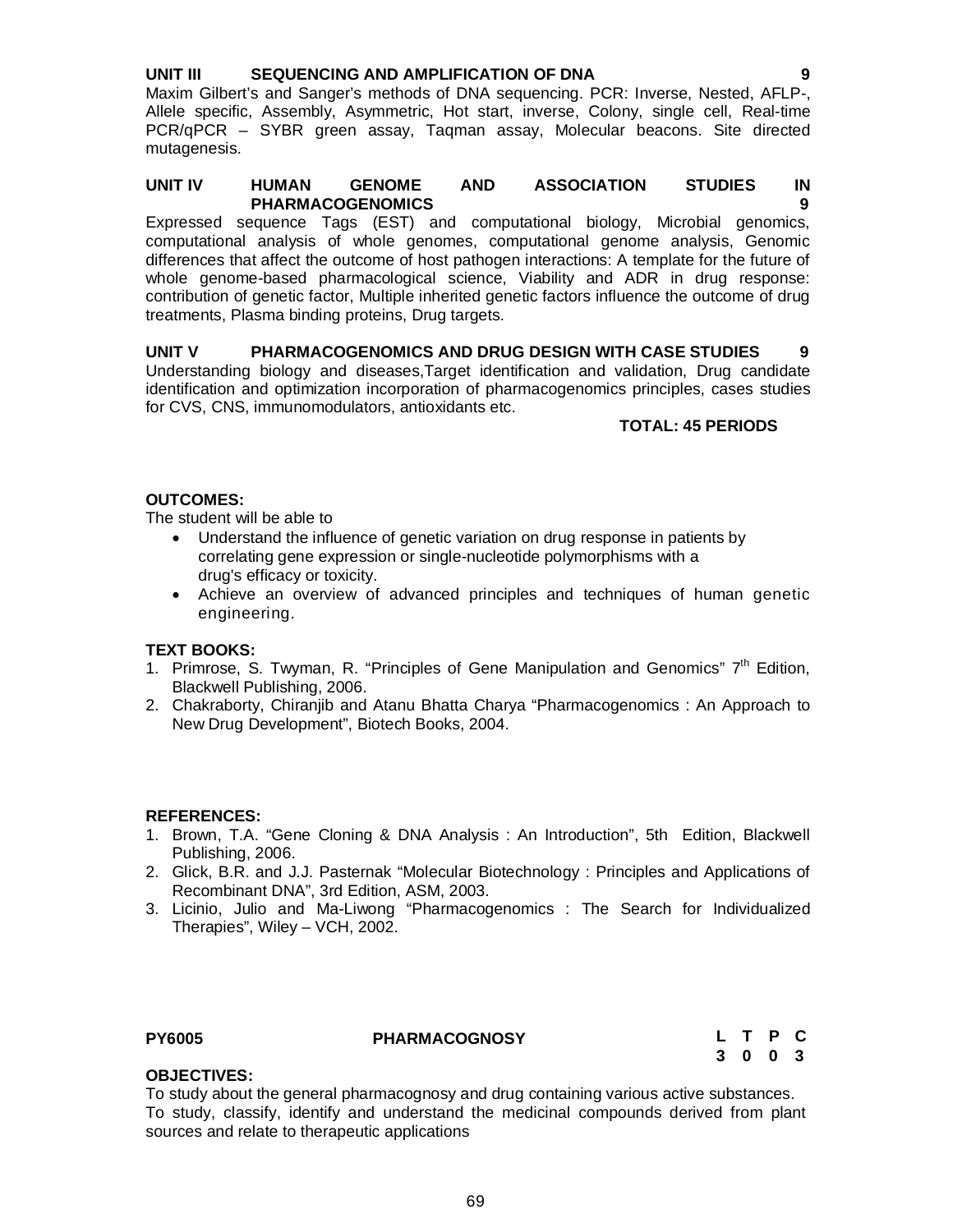## **UNIT I GENERAL PHARMACOGNOSY**

Definition, history, scope and development of pharmacognosy. Sources and Classification of drugs : sources of drugs. Classification. Cultivation, collection, processing and storage of crude drugs. Factors influencing cultivation of medicinal plants, types of soil and fertilizers of common use. Pest management and natural pest control agents. Plant hormones and their applications. Polyploidy, mutation and hybridization with reference to medicinal plants.

## **UNIT II QUALITY CONTROL OF CRUDE DRUGS 6**

Quality control of crude drugs : Adulteration of crude drugs and their detection by organoleptic, microscopic, physical, chemical and biological methods of evaluation.

## **UNIT III DRUGS CONTAINING CARBOHYDRATES, LIPIDS, RESINS, TANNIN AND VOLATILE OIS 12**

An Introduction to chemical constituents of drugs: their isolation, classification and properties & systematic pharmacognostic study. Carbohydrates and derived products : Agar, Gum Acacia, Gum tragacanth, Honey, Isapgol, pectin, Starch. Lipids : Bees wax, Castor oil, , Codliver oil, Hydnocarpus oil, Lard, Linseed oil, , shark liver oil and wool fat.Resins and resin combinations : Colophony, Podophyllum, , Cannabis, Capsicum, Myrrh, Asafoetida, Balsam of Peru, Balsam of Tolu, Benzoin, Turmeric. Tannins and tannins containing drugs : Gambier, black catechu, gall and myrobalan. Volatile oils: Mentha, Coriander, Cinnamon, Cassia, Caraway, Dill, Clove, Fennel, Nutmeg, Cardamom, Lemon grass oil, Eucalyptus, Sandalwood.

## **UNIT IV DRUGS CONTAINING SAPONIN, ANTHROQUINONE AND CARDIAC GLYCOSIDE 9**

Study of the biological sources, cultivation, collection, commercial varieties, chemical constituents, substitutes, adulterants, uses, diagonistic macroscopic and microscopic features and specific chemical tests of following groups containing glycosides. Saponins: glycyrrhiza, ginseng, dioscorea, sarsaparilla and senega. Cardioactive sterols : digitalis, squill, strophanthus and thevitia. Anthraquinone cathartics: Aloe, Senna, rhubarb and cascara. Psoralea, , gentian, chirata, quassia.

## **UNIT V DRUGS CONTAINING ALKALOIDS AND DERIVED PRODUCTS 9**

Study of the biological sources, cultivation, collection, commercial varieties, chemical constituents, substitutes, adulterants, uses, diagnostic macroscopic and microscopic features and specific chemical tests of following Alkaloids and its derived compounds: Cinchona,Ipecac,Opium,Ergot, Rauwolfia, Nuxvomica Belladona, Ephedra and Vinca.

## **TOTAL : 45 PERIODS**

## **OUTCOMES:**

The student will be able to understand

- Various sources of natural drugs.
- Classification and identification of drugs of natural origin and detection of its adulterant.
- Plant derived important constituents and its therapeutic uses.

## **TEXT BOOKS:**

- 1. Evans, W.C. "Trease and Evans Pharmacognosy", 15th Edition, Saunders / Elsevier, 2005.
- 2. Kokate, C.K. etal., "Pharmacognosy", 39th Edition, Nirali Prakashan, 2007.
- 3. Wallis, T.E. "Textbook of Pharmacognosy", 5th Edition, CBS Publishers, 1985.

## **REFERENCES:**

- 1. Gennaro, A.R. "Remington : The Science and Practice of Pharmacy", Vol. I & II. 20<sup>th</sup> Edition, B.I. Publications Pvt. Ltd. / Lippincott Willisams & Wilkins, 2004.
- 2. Mohammed Ali, "Textbook of Pharmacognosy", 2nd Edition, CBS Publishers, 1994.
- 3. Kalia, A.N. "Textbook of Industrial Pharmacognosy", CBS Publishers, 2005.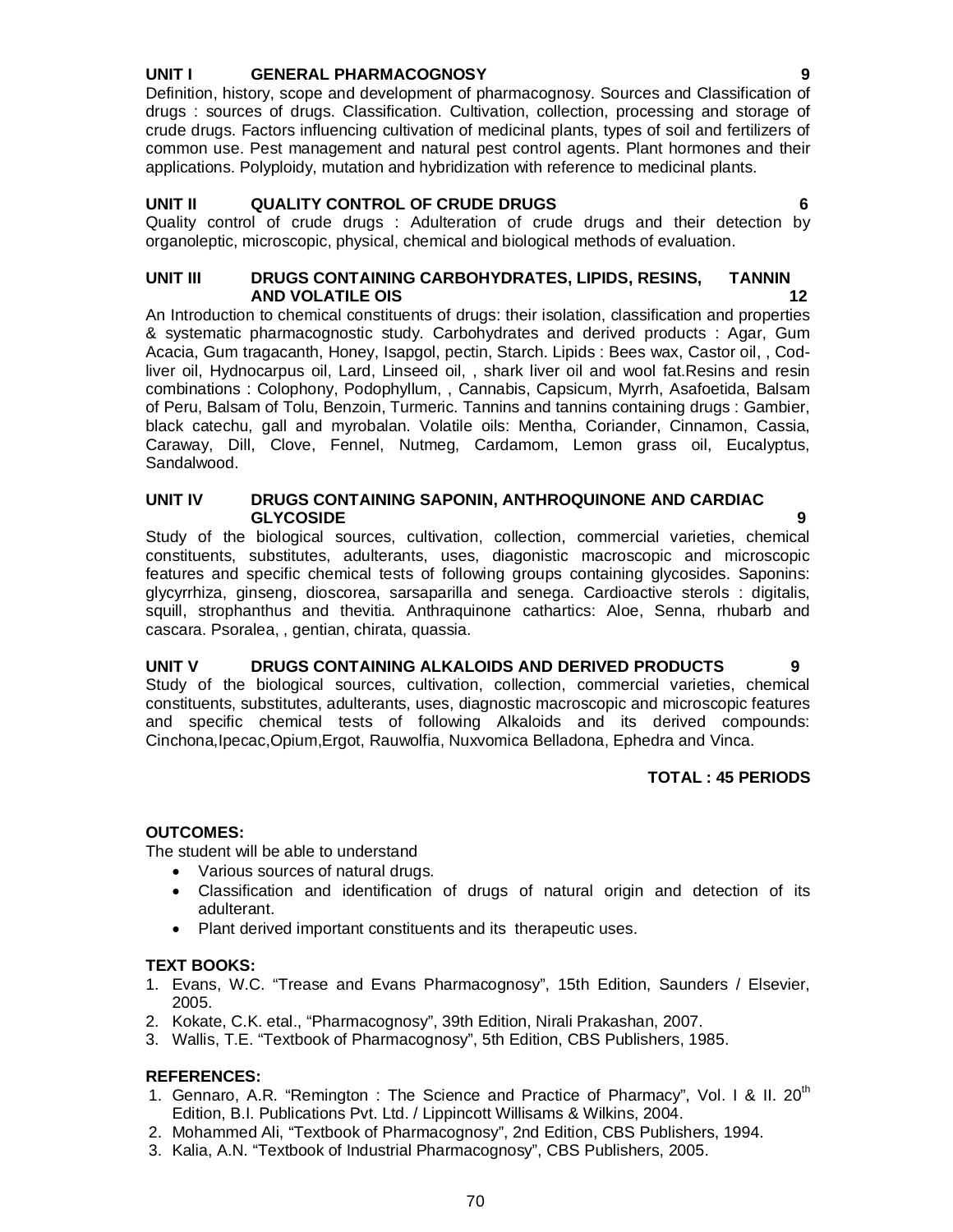| <b>OBJECTIVES:</b>                                                          |
|-----------------------------------------------------------------------------|
| • To sensitize the Engineering students to various aspects of Human Rights. |

**UNIT I 9** Human Rights – Meaning, origin and Development. Notion and classification of Rights – Natural, Moral and Legal Rights. Civil and Political Rights, Economic, Social and Cultural Rights; collective / Solidarity Rights.

**UNIT II 9** Evolution of the concept of Human Rights Magana carta – Geneva convention of 1864. Universal Declaration of Human Rights, 1948. Theories of Human Rights.

**UNIT III 9** Theories and perspectives of UN Laws – UN Agencies to monitor and compliance.

## **UNIT IV 9**

Human Rights in India – Constitutional Provisions / Guarantees.

**UNIT V 9** Human Rights of Disadvantaged People – Women, Children, Displaced persons and Disabled persons, including Aged and HIV Infected People. Implementation of Human Rights – National and State Human Rights Commission – Judiciary – Role of NGO's, Media, Educational Institutions, Social Movements.

## **TOTAL : 45 PERIODS**

# **OUTCOME :**

Engineering students will acquire the basic knowledge of human rights.

# **REFERENCES:**

- 1. Kapoor S.K., "Human Rights under International law and Indian Laws", Central Law Agency, Allahabad, 2014.
- 2. Chandra U., "Human Rights", Allahabad Law Agency, Allahabad, 2014.
- 3. Upendra Baxi, The Future of Human Rights, Oxford University Press, New Delhi.

## **PY6006 CHEMISTRY OF NATURAL PRODUCTS**

## **OBJECTIVE:**

To provide the knowledge about the natural products, isolation and characterization of their active substances from their botanical source.

# **UNIT I STRUCTURAL BASIS OF NATURAL PRODUCTS 9**

Chemical and spectral approaches to simple molecules of natural origin. Identification of natural products by chromatographic and spectroscopic methods and application of I.R., N.M.R. and Mass spectroscopy in the structural elucidation of organic compounds.

# **UNIT II GLYCOSIDES 8**

Classification, biosynthetic studies and basic metabolic pathways, introduction to biogenesis of secondary metabolites, chemistry, general methods of extraction, isolation, chemical tests, medicinal properties of cardinolides and bufadienolides, digoxin and digitoxin.

71

# **UNIT III ALKALOIDS 12**

**GE6084 HUMAN RIGHTS L T P C**

**3 0 0 3**

**L T P C 3 0 0 3**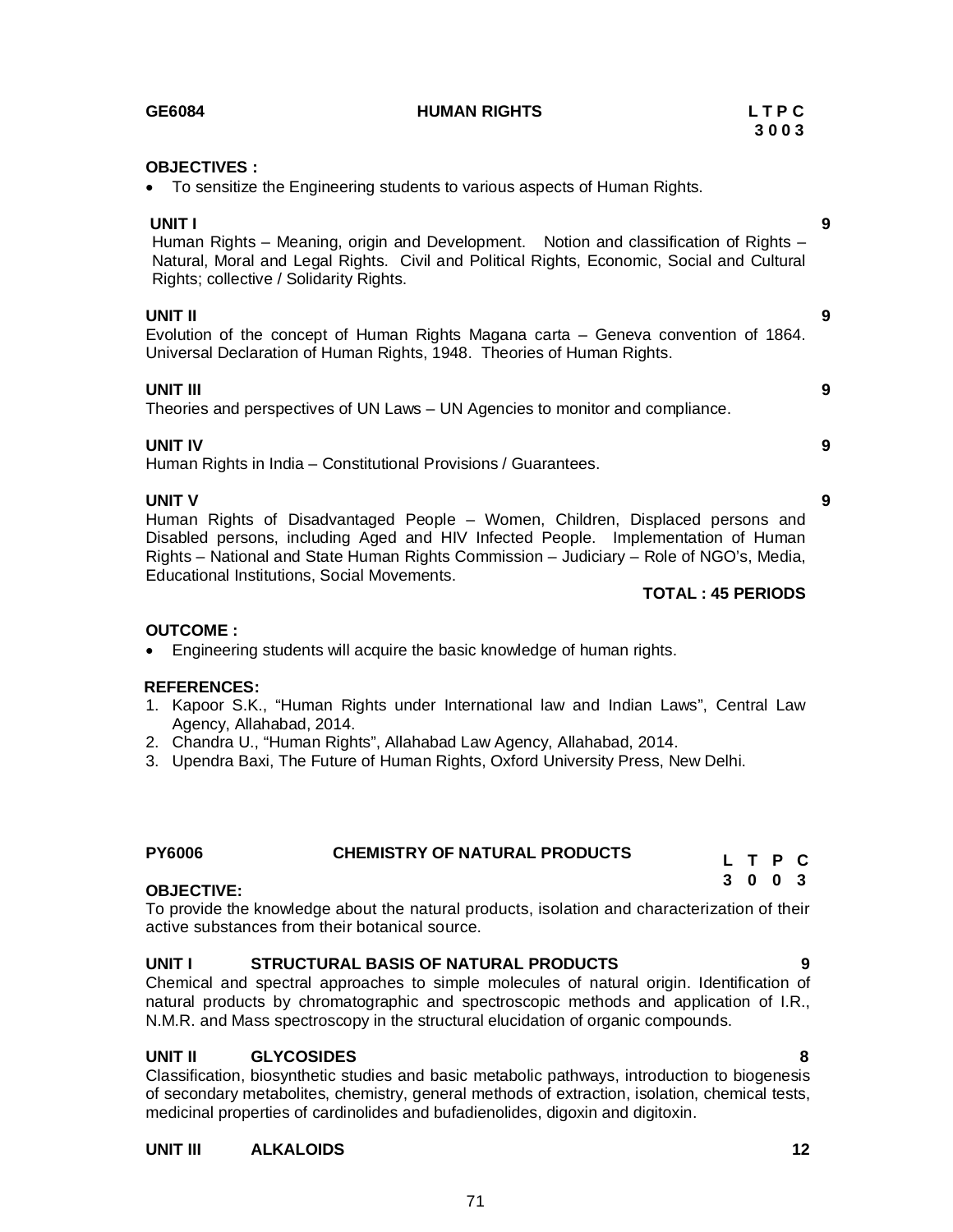Classification, chemistry, general methods of extraction, isolation, chemical tests, and structural elucidation of Pyridine alkaloids, Tropane alkaloids, Quinoline and Isoquinoline alkaloids, Phenanthrine alkaloids, Indole alkaloids, Imidazole alkaloids, Alkaloid amines, Glycoalkaloid, Xanthine alkaloid

## **UNIT IV TERPENES AND FLAVONOIDS 8**

Classification, biosynthetic studies and basic metabolic pathways, introduction to biogenesis of secondary metabolites, chemistry, general methods of extraction, isolation, chemical tests, medicinal properties and structural elucidation, flavonoids, quercetin; Terpenes– special isoprene rule, and structural elucidation of citral, carvone, menthol and camphor.

## **UNIT V STUDY OF TRADITIONAL DRUGS 8**

Classification of indigenous drugs traditional drugs, common vernacular names, botanical source, chemical constituents, uses and marketed formulations with ingredients like – Amla, Satavari, Bhilwua, guggul, gymnema, neem ,tulsi, Shilajit and Spirulina

## **TOTAL : 45 PERIODS**

## **OUTCOMES:**

The student will be able

- To classify extract, isolate and characterize the natural products by chemical tests.
- To understand the classification, metabolic pathways, metabolites and their structural elucidation.

## **TEXT BOOKS:**

- 1. O.P. Agarwal, Chemistry of Natural Products (Vol.-1 & 2), 41<sup>st</sup> edition, Goel publishing house, 2013
- 2. Gurdeep Chatwal, Organic Chemistry of Natural Products (Vol.-1 & 2) . Himalaya Publishing House. 1986
- 3. I.L.Finar, "Organic chemistry" Volume 2, 5<sup>th</sup> edition, Pearson education pvt.Ltd.

## **REFERENCES:**

- 1. Varro E. Tyler, Lynn R. Brady, James E. Robbers, Pharmacognosy Lea & Febiger, 1981.
- 2. Trease, G. E. and Evans, W.C. Pharmacognosy, Published by Elsevier, a Division of ... Wallis, T.E. Textbook of Pharmacognosy, 15th Edition, CBS Publishers .

## **PY6007 PHARMACEUTICAL PACKAGING TECHNOLOGY**

#### **L T P C 3 0 0 3**

## **OBJECTIVE:**

To provide the importance of packaging technology and its requirements in pharmaceutical products.

## **UNIT I PHARMACEUTICAL PACKAGING 9**

Status – Scope in pharmaceutical industry – Classification of packaging material – Primary and secondary packaging – Functions of packaging.

## **UNIT II PRIMARY PACKAGING MATERIAL 9**

Glass containers – Metals containers – Fiber and paper board for bulk – Films and foils for lamination – Equipments used in strip and blister packaging.

## **UNIT III SECONDARY PACKAGING MATERIALS 9**

Folding cartons and sets of boxes – Materials of construction – Design – Specifications – Packaging inserts – Specifications – Test methods – Quality control – Cushioning materials –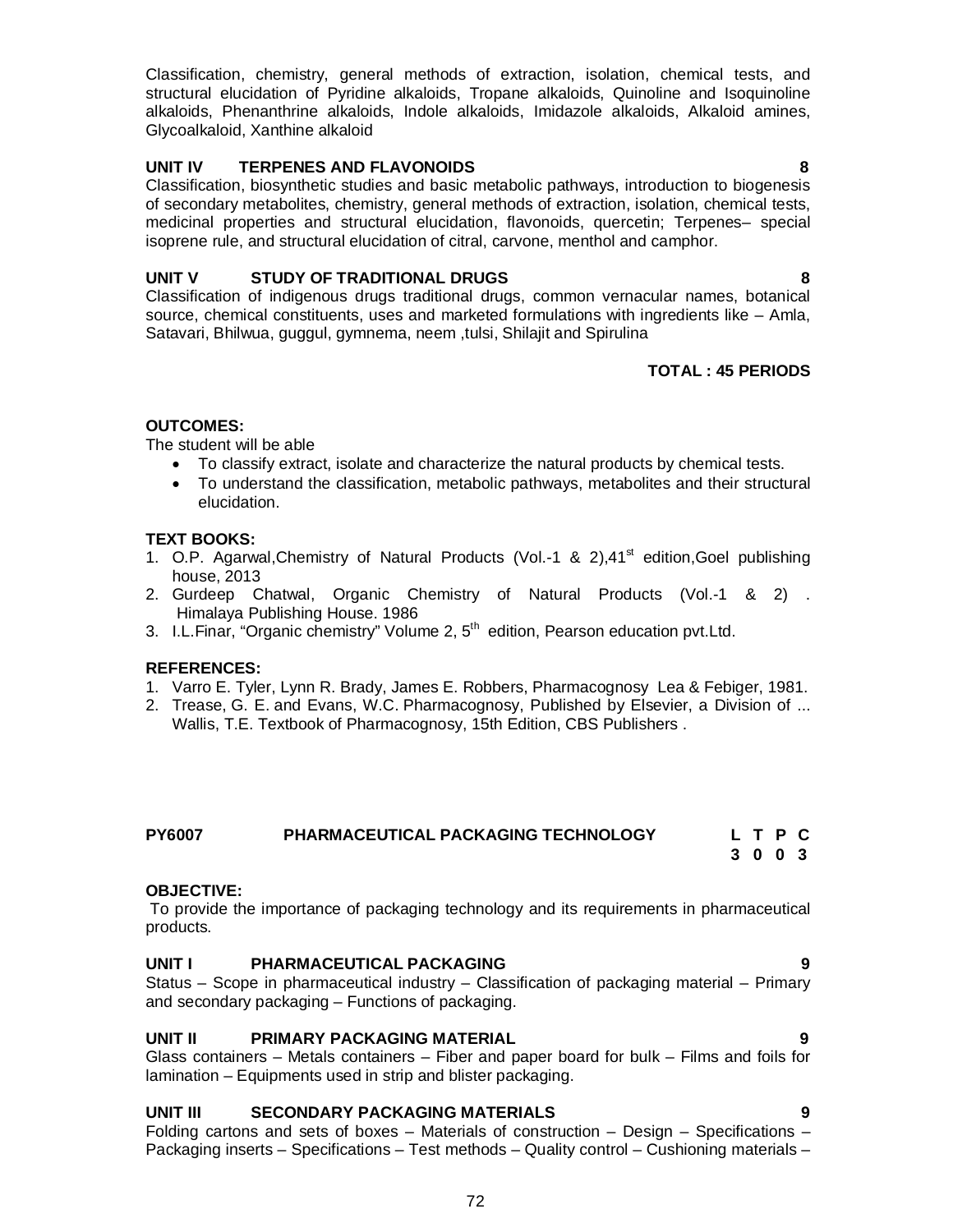Applications – Tapes and adhesives – Cap threads – Cap liners – Bands – Shrink bands – Stoppers and plugs.

#### **UNIT IV QUALITY CONTROL OF PACKAGING MATERIALS 9**

Specifications – Quality control tests – Methods and evaluation of packaging of materials – Labels and labeling – Sterilization of containers.

#### **UNIT V STABILITY AND REGULATIONS 9**

Stability of Packaging materials – Law and regulations governing packaging.

#### **TOTAL : 45 PERIODS**

**OUTCOMES:**

The student will be able to

- Understand the various categories of packaging materials used in pharmaceutical industry.
- Choose proper packaging materials for different pharmaceutical dosage forms.

#### **TEXT BOOKS:**

- 1. Deak, D.A., Evans, E.R. and Hall, I.H., "Pharmaceutical Packaging Technology", Taylor and Francis, 2000.
- 2. Harburn, K., "Quality Control of Packaging Materials in the Pharmaceutical Industry", Informa Healthcare, 1990.

#### **REFERENCES:**

- 1. Anonymous, "Quality Assurance of Pharmaceuticals: A Compendium Of Guidelines And Related Materials", 2nd Edition, World Health Organization, 2004.
- 2. Styres, L.K., "Modern Packaging Encyclopedia", Packaging Catalog Corporation Publications, 1969.
- 3. Selke, S.E.M., "Understanding: Plastics Packaging Technology", Hanser Verlag Publications, 1997.

#### **PY6008 SAFETY AND RISK MANAGEMENT**

#### **OBJECTIVE:**

To provide comprehensive knowledge about the safety management, safety procedures and handling techniques of the chemicals in Industry.

#### **UNIT I INDUSTRIAL SAFETY 9**

Concepts of safety – Hazard classification chemical, physical, mechanical, ergonomics, biological and noise hazards – Hazards from utilities like air, water, steam.

#### **UNIT II HAZARD IDENTIFICATION AND CONTROL 9**

HAZOP, job safety analysis – Fault tree analysis – Event tree analysis – Failure modes and effect analysis and relative ranking techniques – Safety audit – Plant inspection – Past accident analysis.

#### **UNIT III RISK MANAGEMENT 9**

Overall risk analysis – Chapains model, E and FI model– Methods for determining consequences effects: Effect of fire, Effect of explosion and toxic effect – Disaster management plan – Emergency planning – Onsite and offsite emergency planning – Risk management – Gas processing complex, refinery – First aids.

#### **UNIT IV SAFETY PROCEDURES 9**

**L T P C 3 0 0 3**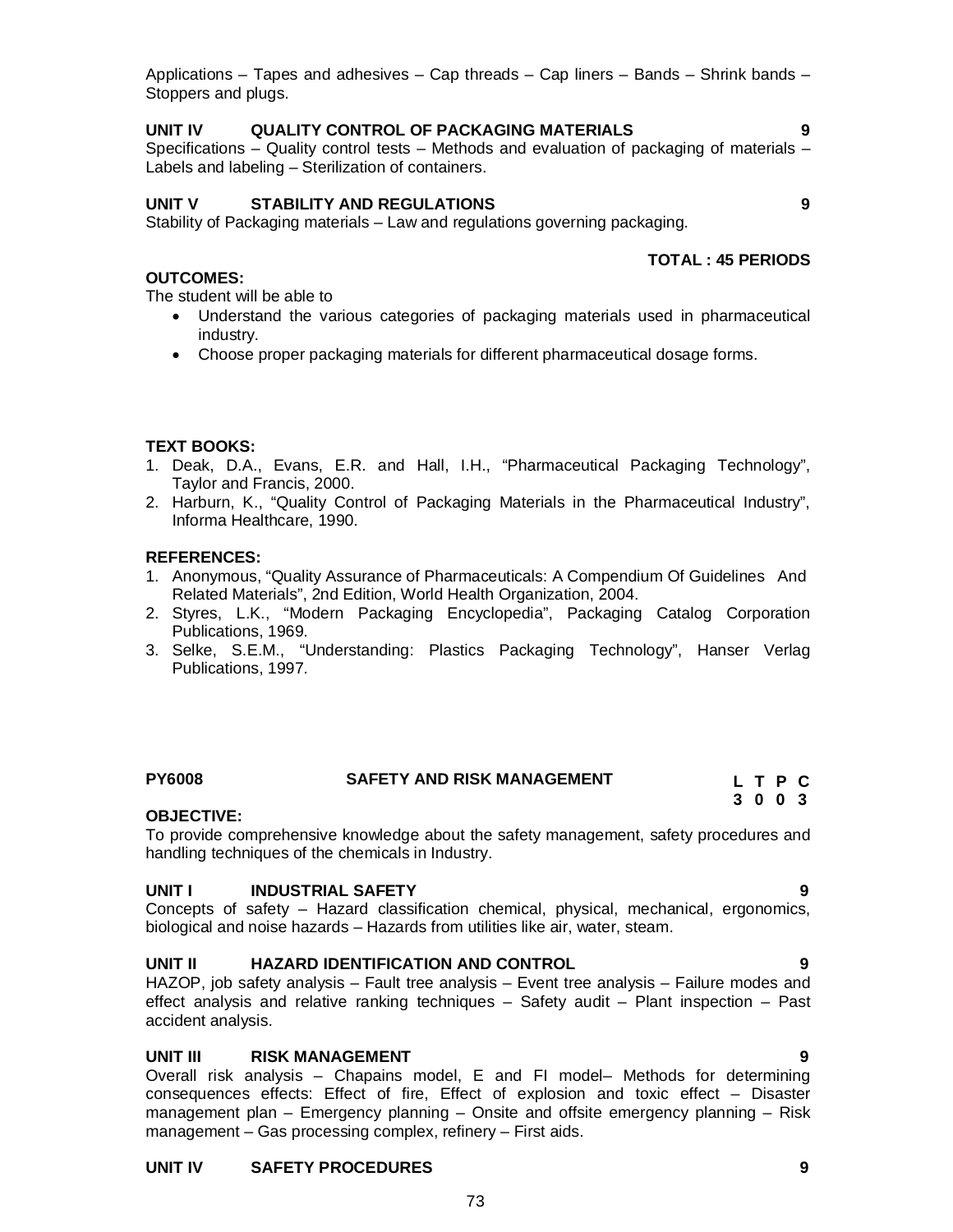Safety in plant design and layout – Safety provisions in the factory act 1948 – Indian explosive act 1884 – ESI act 1948 – Advantages of adopting safety laws.

#### **UNIT V SAFETY IN HANDLING AND STORAGE OF CHEMICALS 9**

Safety measures in handling and storage of chemicals – Fire chemistry and its control – Personnel protection – Safety color codes of chemicals

#### **TOTAL : 45 PERIODS**

#### **OUTCOMES:**

The student will be able to

- Understand the various aspects of industrial safety, hazard identification and control.
- Understand the various risk management systems in chemical industry.
- Understand the safety procedure and handling of chemicals used in the various process.

#### **TEXT BOOKS:**

- 1. Blake, R.P., "Industrial Safety", Prentice Hall, 1953.
- 2. Lees, F.P., "Loss Prevention in Process Industries", 2nd Edition, Butterworth Heinemann, 1996.

#### **REFERENCES:**

- 1. Geoff Wells, "Hazard Identification and Risk Assessment", I.Ch E.
- 2. John Ridley and John Channing, "Safety at Work", 6th Edition. Butterworth-Heinemann, 2003.
- 3. Raghavan, K.V. and Khan, A.A., "Methodologies in Hazard Identification and Risk Assessment", Manual by CLRI, 1990

| <b>PY6009</b> | <b>COMPUTER AIDED DRUG DESIGN</b> |  | L T P C |  |
|---------------|-----------------------------------|--|---------|--|
|               |                                   |  | 3 0 0 3 |  |

#### **OBJECTIVES:**

The course aims to provide students with an understanding of the process of drug discovery and development through in-silico methods right from the identification of novel drug targets to the introduction of new drugs into clinical practice.

The objective of this course is to present the appropriate tools for such a modeling ranging from molecular mechanics, molecular dynamics over computer graphics, data visualization, De Novo Design and chemometrics to computer assisted synthesis design based on artificial intelligence.

#### **UNIT I MOLECULAR MECHANICS 9**

Introduction to CADD, Techniques and Concepts Used In CADD. Molecular Recognition, Molecular Docking and Role of Solvents. Concept of Force Field in MM, molecular dynamics, molecular simulation, montecarlo, quantum mechanics semi empirical and empirical methods, applicability and limitations of a MM approach.

#### **UNIT II MOLECULAR MODELLING 9**

Historical overview, Graphical representation of molecules, technologies and models, simplified representation, molecular surfaces, Corey-Puling-Koltun (CPK) / Vander Waals surface, Solvent accessible and excluded surface, Conolly surface, Electron Density Surface, Molecular volume, Molecular superimposition, molecular similarity, molecular skin, molecular shape descriptors and mapping of information on molecular surfaces.

#### **UNIT III CHEMOMETRICS 9**

Origin and current status, multivariate data, definition and classification of data, preprocessing, distance between objects, latent variables, linear methods, projection of multivariate data, Principal Component Analysis, Multiple Linear Regression, Principle Component Regression, Partial Least Squares, nonlinear methods, Modelling methods,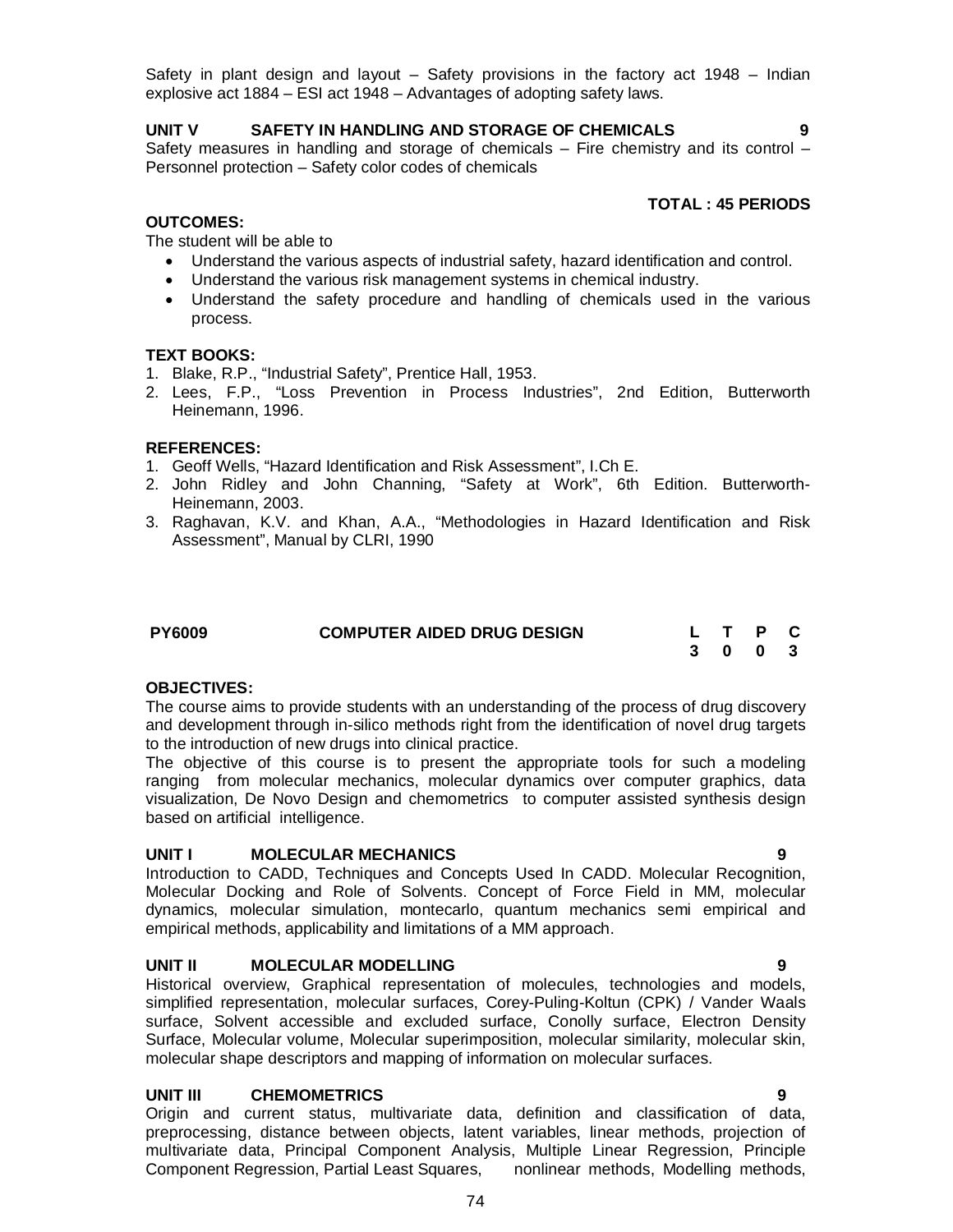Classification methods, Linear discriminant analysis, validation tools, cross validation, bootstrapping, statistical indices

#### **UNIT IV 2-D QSAR 9**

Physicochemical descriptors in QSAR (Lipophilicity; clogP, polorizabilty; MR, Es, verloopsterimol parameter, electronic constants, ionization constant, HOMO, LUMO, and topological descriptors). Free-Wilson Model, Fugita-Ban Model, Hansch analysis. Comparison between Free-Wilson model and Hansch analysis. Molecular Connectivity Index (MCI)

#### **UNIT V 3-D-QSAR: COMFA & CoMSIA 9**

Introduction to 3-D QSAR, Comparative Molecular Field Analysis (CoMFA) methodology, steps in CoMFA analysis, derivation of CoMFA model, CoMFA coefficient maps, validation of results with relevant examples from recent literatures, CoMFA applications in drug design. Comparative Molecular Similarity Analysis (CoMSIA) : Introduction and Case studies

#### **TOTAL : 45 PERIODS**

### **OUTCOMES:**

The student able to

- Have an in-depth overview over the state-of-the art methods and techniques nowadays applied in CADD.
- Choose the appropriate for a given problem like, lead optimization, structure based design, investigation of ligand receptor interaction.
- Perform, understand, and interpret the results of the calculations and bring them in a publication ready form.

#### **TEXT BOOKS:**

- 1. Computer Aided Drug Design Edited by Thomas J Perun, Marcel Dekker: New York, NY.
- 2. Structure based Drug Design Pandi Veerapandian, Taylor and Francis
- 3. Smith and Williams Introduction to Principles of Drug Design and Action Edited by H. John Smith, Taylor and Francis
- 4. Textbook of Drug Design and Discovery Edited by PovlKrogsgard-Larson, Taylor and Francis
- 5. Molecular Modeling: Principles and Applications, Andrew R. Leach

#### **REFERENCES:**

- 1. Burger's Medicinal Chemistry and Drug Discovery
- 2. Comprehensive Medicinal Chemistry. Vol IV.
- 3. G. Patrick. (2013) An Introduction to Medicinal Chemistry. Oxford University Press, UK.
- 4. D. C. Young. (2009) Computational Drug Design A Guide for Computational and Medicinal Chemist. John Wiley & Sons, Inc., Hoboken, New Jersey.
- 5. A. Hinchliffe. (2008) Molecular Modelling for Beginners. John Wiley & Sons Ltd, England.

| <b>PY6010</b> | <b>EXPERIMENTAL DESIGN AND BIOSTATISTICS</b> |         |         |  |
|---------------|----------------------------------------------|---------|---------|--|
|               |                                              |         | L T P C |  |
|               |                                              | 3 0 0 3 |         |  |

#### **OBJECTIVES:**

- To introduce the fundamentals of statistics, logical application, and interpretation of statistical models. Emphasis will be placed on gaining a conceptual understanding of the statistical tests and their application to pharmaceutical research.
- To provide foundations on design of experiments and statistical analysis of experimental data obtained from laboratory and/or industrial processes.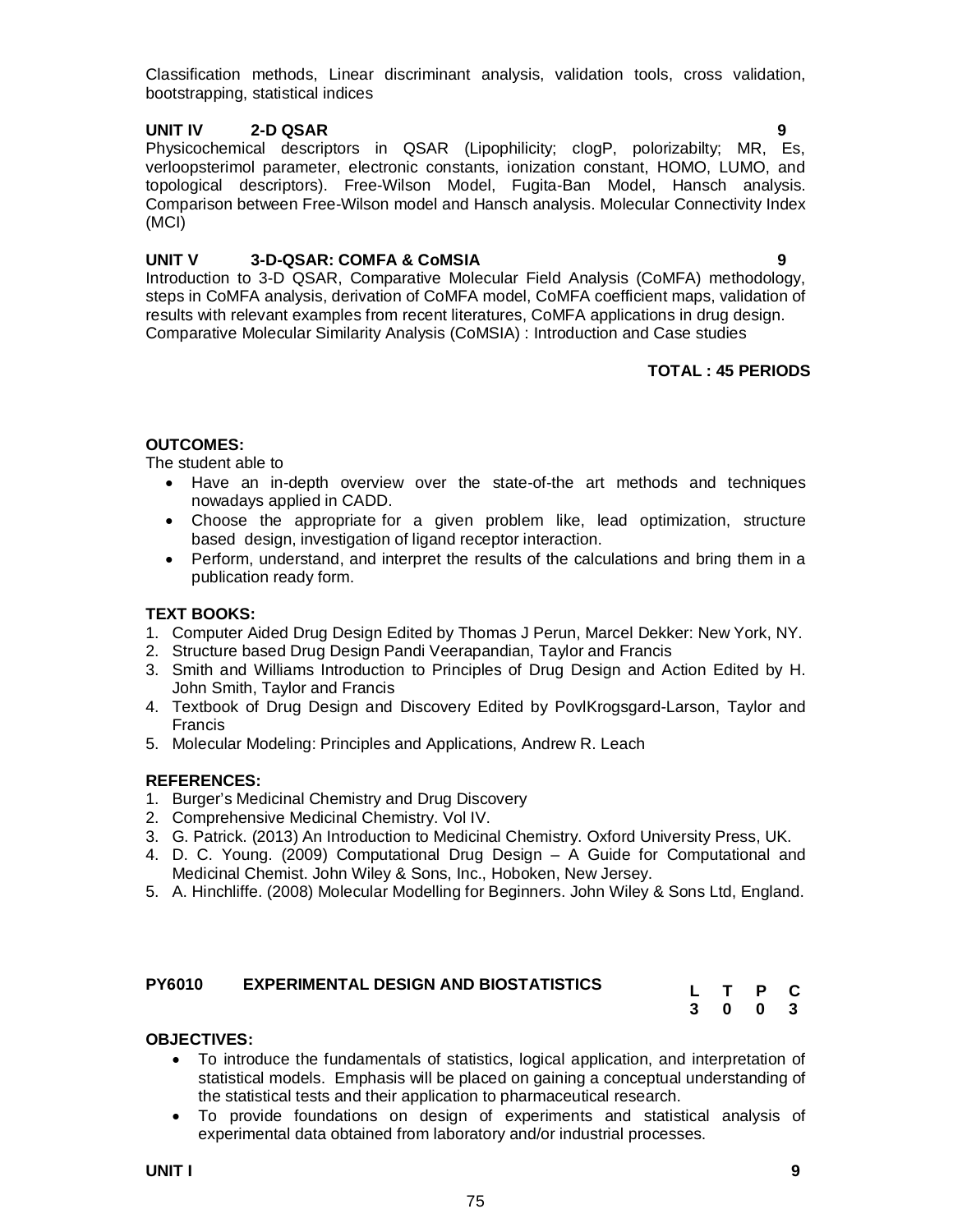Introduction: Definition of Bio-Statistics, Application of Bio-statistics, classification and sampling of data, objects of classification, frequency of distribution, methods of sampling, Tabulation of data, difference between Classification and Tabulation.

#### **UNIT II 9**

Measures of Central Tendency and Dispersion: Mean, median, mode, percentiles, range, variance, standard deviation, coefficient of variation measures skewness and kurtosis.

Methods of sampling: Simple Random sampling with and without replacement. Sampling distribution and standard deviation of sample mean.

Standard distributions: Binomial, Poisson, normal, exponential.

#### **UNIT III 9**

Correlation and regression: scatter plot, correlation coefficient, properties, rank correlation. Linear regression: Fitting of line and plane of regression.

Analysis of Variance: ANOVA principle, assumptions of ANOVA, ANOVA of one way classified data, Analysis of 2 way classified data, non parametric tests, ANOVA and multiple regressions for biological data.

Testing of Hypothesis: chi square test, test of fit, uses of chi square test.

#### **UNIT IV 9**

Design of experiments: Statistical principles in experimental design - blocking, complete randomization; Factorial design, optimization of pharmaceutical formulations

Factor Effect Analysis: Analysis of individual factor and interaction effects; Response surface methodologies

Advanced topics: Variable selection; Fractional factorial design; Robustness

**UNIT V 9** Experimental design in clinical trials: Introduction, Principles of experimental design and analysis, parallel design, cross over design, split plot design, interim analysis. Monte carlo simulation and bootstrapping.

#### **TOTAL : 45 PERIODS**

#### **OUTCOME:**

The student will be able to understand the art of statistical data analysis combined with systematic approaches to experimental design.

#### **TEXT BOOKS:**

- 1. R.L. Mason, R.F. Gunst and J.L. Hess (2005). Statistical Design and Analysis of Experiments – with applications to engineering and science, 2nd edition, John Wiley & Sons Inc.
- 2. Z. R. Lazic (2006). Design of Experiments in Chemical Engineering: A Practical Guide. John Wiley & Sons Inc.
- 3. Pharmaceutical Statistics: Practical and clinical applications, Sanford Balton & Charles Bon, 4<sup>th</sup> edition, 2004, Marcel Dekker Inc, New York.

#### **REFERENCES:**

- 1. Pharmaceutical Experimental Design. Gareth A. Lewis, Didier Mathieu, Roger Phan-Tan-Luu. Marce l, Marcel Dekker, Inc. New York • Basel
- 2. D.C. Montgomery and G.C. Runger (2007). Applied Statistics and Probability for Engineers, 4th edition, John Wiley & Sons Inc.
- 3. Bernard Rosner, Fundamentals of Biostatistics, 5th Edition, Thomson Brooks/Cole, 2000.

| <b>PY6011</b> | <b>INTRODUCTION TO BIOMATERIALS AND TISSUE</b> | LTPC |
|---------------|------------------------------------------------|------|
|               | <b>ENGINEERING</b>                             | 3003 |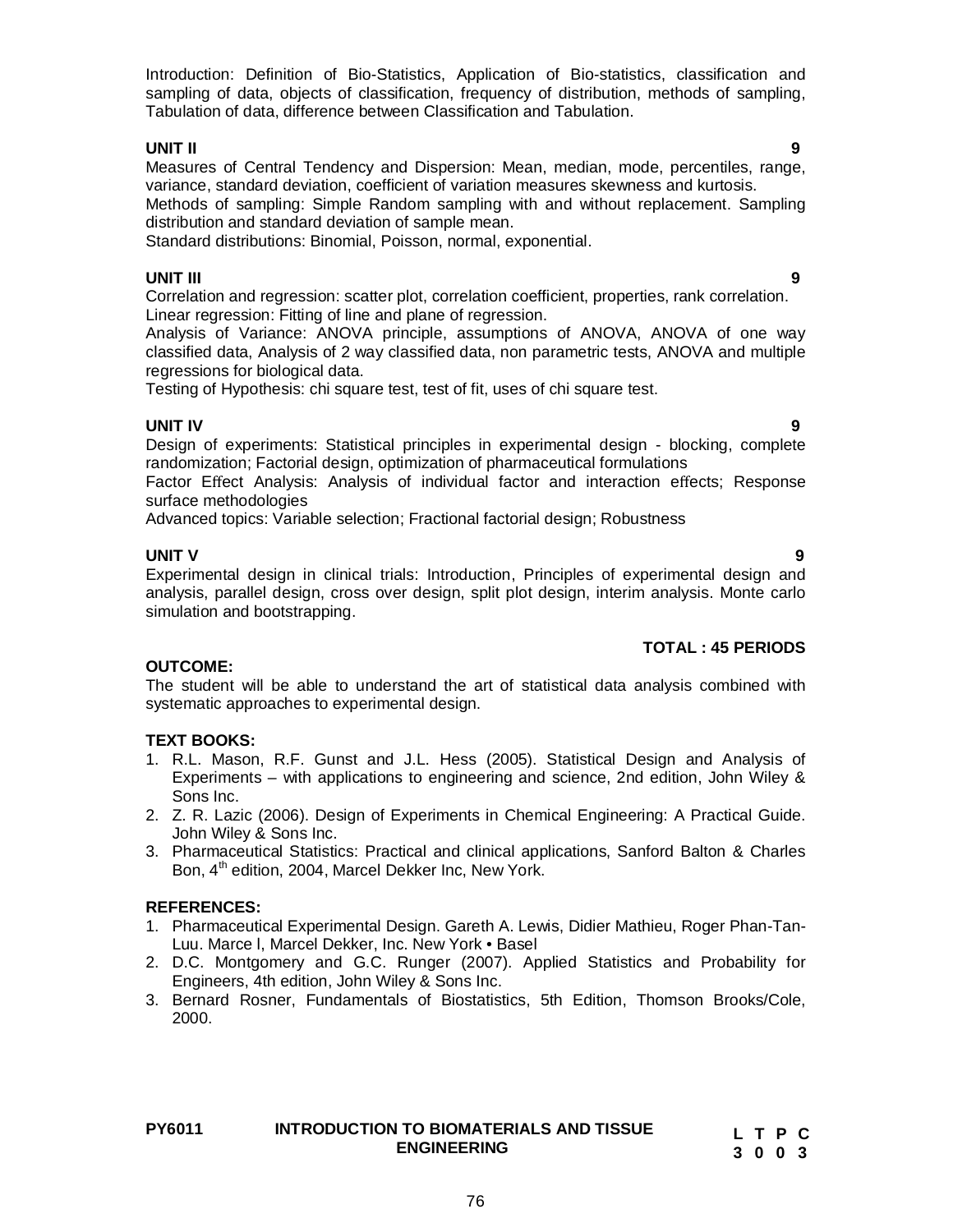#### **OBJECTIVES:**

- To understand the basics and properties of biomaterials.
- To study the clinical applications of biomaterials in tissue engineering.

#### **UNIT I INTRODUCTION 9**

Introduction to tissue engineering: Basic definition; current scope of development; use in therapeutics, cells as therapeutic agents, cell numbers and growth rates, measurement of cell characteristics morphology, number viability, motility and functions. Measurement of tissue characteristics, appearance, cellular component, ECM component, mechanical measurements and physical properties.

#### **UNIT II TISSUE ARCHITECTURE 9**

Tissue types and Tissue components, Tissue repair, Engineering wound healing and sequence of events. Basic wound healing Applications of growth factors: VEGF/angiogenesis, Basic properties, Cell-Matrix & Cell-Cell Interactions, telomeres and Self-renewal, Control of cell migration in tissue engineering.

#### **UNIT III BIOMATERIALS 9**

Biomaterials: Properties of biomaterials, Surface, bulk, mechanical and biological properties. Scaffolds & tissue engineering, Types of biomaterials, biological and synthetic materials, Biopolymers, Applications of biomaterials, Modifications of Biomaterials, Role of Nanotechnology.

#### **UNIT IV BASIC BIOLOGY OF STEM CELLS 9**

Stem Cells : Introduction, hematopoietic differentiation pathway Potency and plasticity of stem cells, sources, embryonic stem cells, hematopoietic and mesenchymal stem cells, Stem Cell markers, FACS analysis, Differentiation, Stem cell systems- Liver, neuronal stem cells, Types & sources of stem cell with characteristics: embryonic, adult, haematopoetic, fetal, cord blood, placenta, bone marrow, primordial germ cells, cancer stem cells induced pleuripotent stem cells.

#### **UNIT V CLINICAL APPLICATIONS 9**

Stem cell therapy, Molecular therapy, In vitro organogenesis, Neurodegenrative diseases, spinal cord injury, heart disease, diabetes, burns and skin ulcers, muscular dystrophy, orthopedic applications, Stem cells and Gene therapy Physiological models, tissue engineered therapies, product characterization, components, safety, efficacy. Preservation–freezing and drying. Patent protection and regulation of tissue-engineered products, ethical issues.

#### **TOTAL : 45 PERIODS**

#### **OUTCOMES:**

The student will be able to

- Understand the basics characters and current developments in biomaterials.
- Understand the tissue types, tissue components, tissue repairing techniques and wound healing sequence for the tissue architecture.
- Understand the various types, sources of stem cells with characteristics and the potency, plasticity of stem cells.
- Understand the major clinical applications (spinal cord injury, heart disease, orthopedic applications etc.) of stem cell therapy.

#### **TEXT BOOKS:**

- 1. Bernhard O.Palsson,Sangeeta N.Bhatia,"Tissue Engineering" Pearson Publishers 2009.
- 2. Meyer, U.; Meyer, Th.; Handschel, J.; Wiesmann, H.P. Fundamentals of Tissue Engineering and Regenerative Medicine.2009.

#### **REFERENCES:**

- 1. Bernard N. Kennedy (editor). New York : Nova Science Publishers, 2008.Stem cell transplantation, tissue engineering, and cancer applications
- 2. Raphael Gorodetsky, Richard Schäfer. Cambridge : RSC Publishing, c2011. Stem cell

- 
-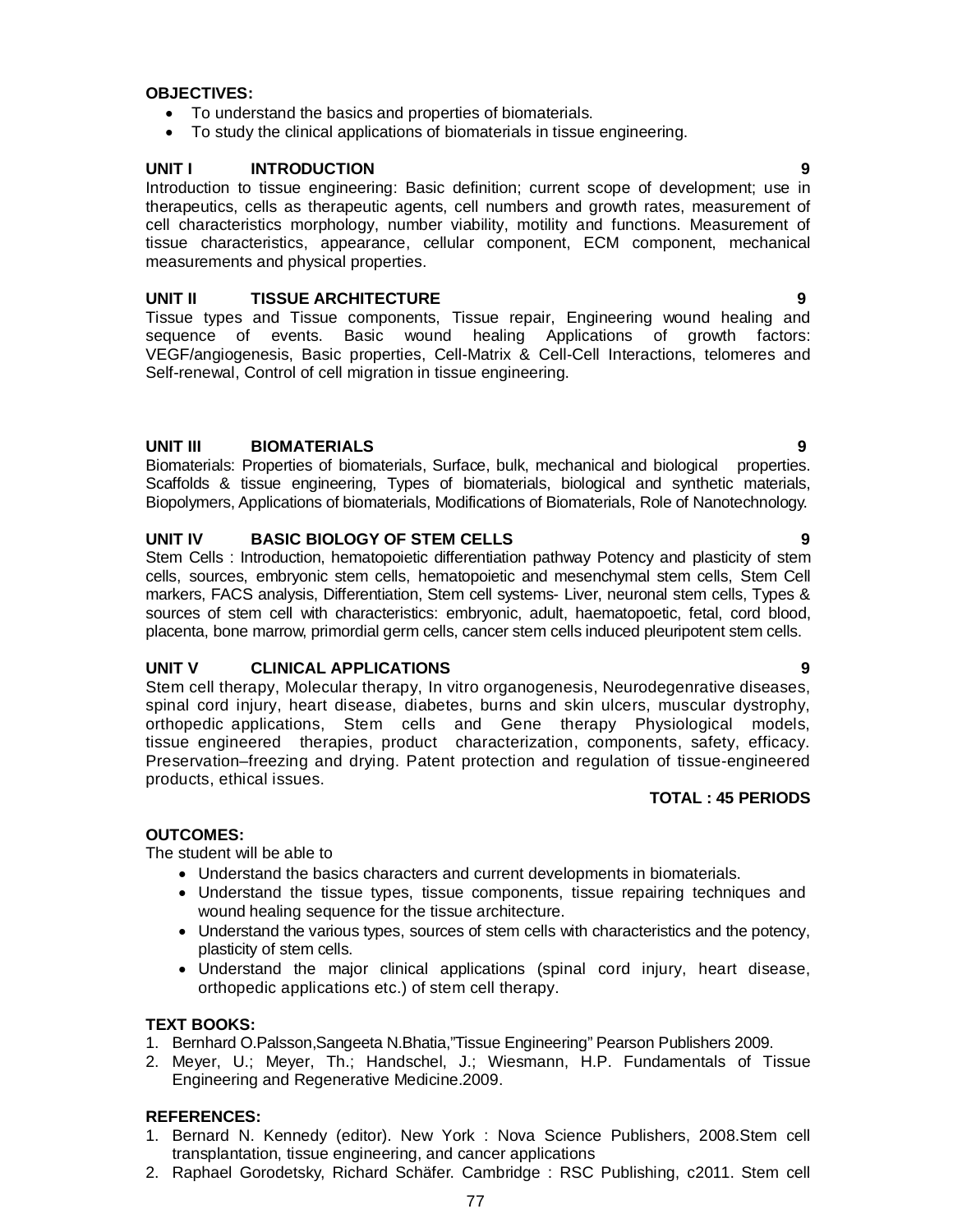based tissue repair.

3. R. Lanza, J. Gearhart etal (Eds), Essential of Stem Cell Biology, 2006, Elsevier Academic press.

### **GE6083 DISASTER MANAGEMENT L T P C**

**3 0 0 3** 

#### **OBJECTIVES:**

- To provide students an exposure to disasters, their significance and types.
- To ensure that students begin to understand the relationship between vulnerability, disasters, disaster prevention and risk reduction
- To gain a preliminary understanding of approaches of Disaster Risk Reduction (DRR)
- To enhance awareness of institutional processes in the country and
- To develop rudimentary ability to respond to their surroundings with potential disaster response in areas where they live, with due sensitivity

#### **UNIT I INTRODUCTION TO DISASTERS 9**

Definition: Disaster, Hazard, Vulnerability, Resilience, Risks – Disasters: Types of disasters – Earthquake, Landslide, Flood, Drought, Fire etc - Classification, Causes, Impacts including social, economic, political, environmental, health, psychosocial, etc.- Differential impacts- in terms of caste, class, gender, age, location, disability - Global trends in disasters: urban disasters, pandemics, complex emergencies, Climate change- Dos and Don'ts during various types of Disasters.

### **UNIT II APPROACHES TO DISASTER RISK REDUCTION (DRR) 9**

Disaster cycle - Phases, Culture of safety, prevention, mitigation and preparedness community based DRR, Structural- nonstructural measures, Roles and responsibilities ofcommunity, Panchayati Raj Institutions/Urban Local Bodies (PRIs/ULBs), States, Centre, and other stake-holders- Institutional Processess and Framework at State and Central Level-State Disaster Management Authority(SDMA) – Early Warning System – Advisories from Appropriate Agencies.

## **UNIT III INTER-RELATIONSHIP BETWEEN DISASTERS AND DEVELOPMENT 9**

Factors affecting Vulnerabilities, differential impacts, impact of Development projects such as dams, embankments, changes in Land-use etc.- Climate Change Adaptation- IPCC Scenario and Scenarios in the context of India - Relevance of indigenous knowledge, appropriate technology and local resources.

## **UNIT IV DISASTER RISK MANAGEMENT IN INDIA 9**

Hazard and Vulnerability profile of India, Components of Disaster Relief: Water, Food, Sanitation, Shelter, Health, Waste Management, Institutional arrangements (Mitigation, Response and Preparedness, Disaster Management Act and Policy - Other related policies, plans, programmes and legislation – Role of GIS and Information Technology Components in Preparedness, Risk Assessment, Response and Recovery Phases of Disaster – Disaster Damage Assessment.

#### **UNIT V DISASTER MANAGEMENT: APPLICATIONS AND CASE STUDIES AND FIELD WORKS 9**

Landslide Hazard Zonation: Case Studies, Earthquake Vulnerability Assessment of Buildings and Infrastructure: Case Studies, Drought Assessment: Case Studies, Coastal Flooding: Storm Surge Assessment, Floods: Fluvial and Pluvial Flooding: Case Studies; Forest Fire: Case Studies, Man Made disasters: Case Studies, Space Based Inputs for Disaster Mitigation and Management and field works related to disaster management.

## **TOTAL: 45 PERIODS**

### **OUTCOMES:**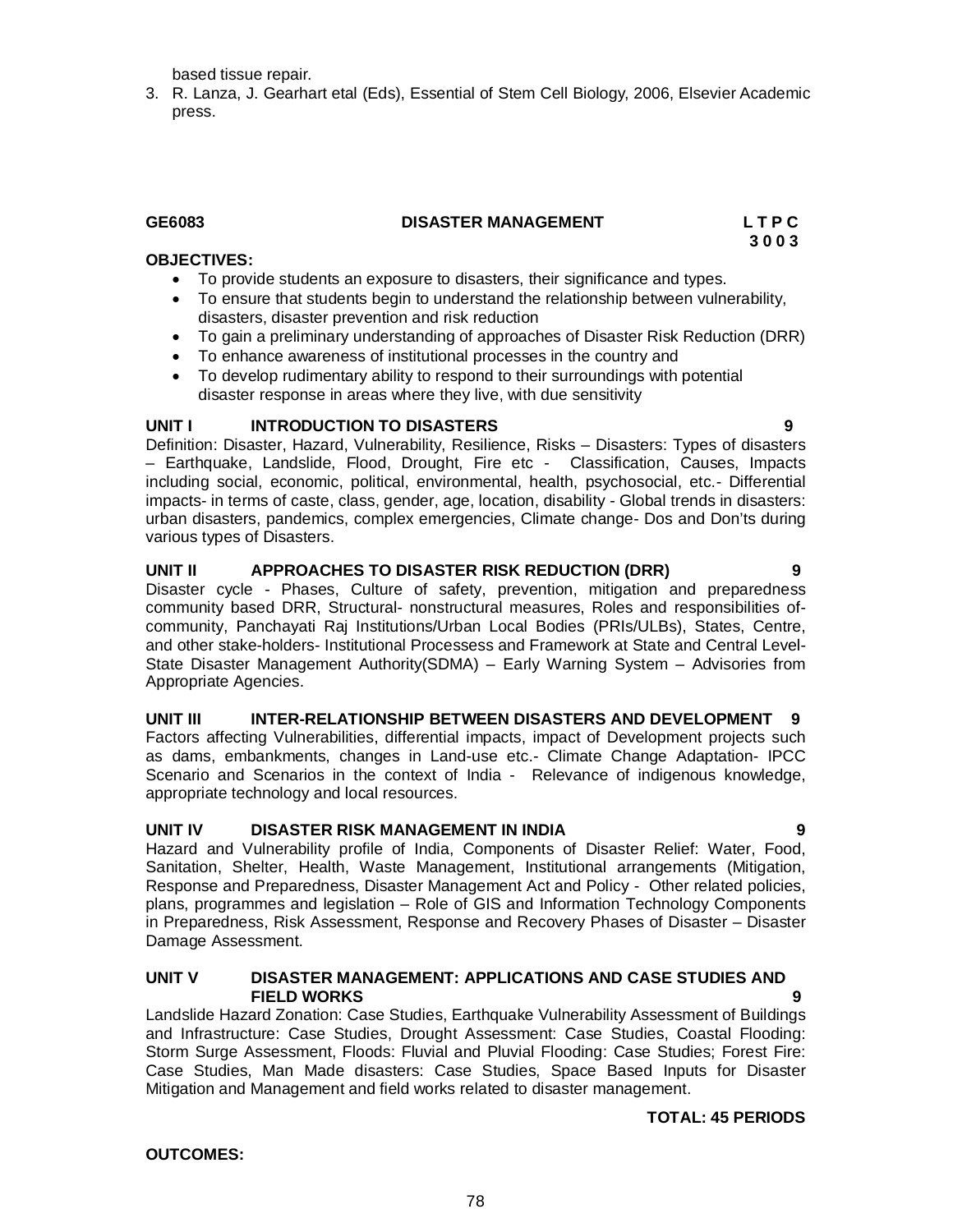The students will be able to

- Differentiate the types of disasters, causes and their impact on environment and society
- Assess vulnerability and various methods of risk reduction measures as well as mitigation.
- Draw the hazard and vulnerability profile of India, Scenarious in the Indian context,
- Disaster damage assessment and management.

#### **TEXTBOOKS:**

- 1. Singhal J.P. "Disaster Management", Laxmi Publications, 2010. ISBN-10: 9380386427 ISBN-13: 978-9380386423
- 2. Tushar Bhattacharya, "Disaster Science and Management", McGraw Hill India Education Pvt. Ltd., 2012. **ISBN-10:** 1259007367, **ISBN-13:** 978-1259007361]
- 3. Gupta Anil K, Sreeja S. Nair. Environmental Knowledge for Disaster Risk Management, NIDM, New Delhi, 2011
- 4. Kapur Anu Vulnerable India: A Geographical Study of Disasters, IIAS and Sage Publishers, New Delhi, 2010.

#### **REFERENCES**

- 1. Govt. of India: Disaster Management Act , Government of India, New Delhi, 2005
- 2. Government of India, National Disaster Management Policy,2009.

| <b>PY6012</b> | <b>DOWNSTREAM PROCESSING</b> | L T P C |  |
|---------------|------------------------------|---------|--|
|               |                              | 3 0 0 3 |  |

#### **OBJECTIVE:**

To introduce the student to the downstream processing and purification of biological products of relevance to the pharmaceutical, technical and food industries.

#### **UNIT I BIO PRODUCTS AND BIOSEPARATION-OVERVIEW 9**

Broad classification of bioproducts - Small biomolecules - macromolecules, Stages of downstream processing. Cell disruption for product release – mechanical, enzymatic and chemical methods. Pretreatment and stabilisation of bioproducts.

#### **UNIT II PHYSICAL METHODS OF SEPARATION 9**

Unit operations for solid-liquid separation – filtration - Conventional and cross flow filtration, Filter media and equipment. Sedimentation – Principle, methods, production centrifuges, ultracentrifugation, flocculation, membrane separation –ultrafiltration and reverse osmosis, dialysis,

#### **UNIT III ISOLATION OF PRODUCTS 9**

Extraction- liquid-liquid extraction, solvent extraction principles, extraction process, aqueous two-phase extraction and its applications. Adsorption- Equilibrium and isotherms-adsorption column dynamics-fixed bed adsorption and agitated –bed adsorption.

#### **UNIT IV PRODUCT PURIFICATION 9**

Classification of Chromatographic techniques – chromatographic terms and parameters principles, instruments and practice, adsorption, reverse phase, ion-exchange, size exclusion, hydrophobic interaction, bioaffinity and pseudo affinity chromatographic techniques.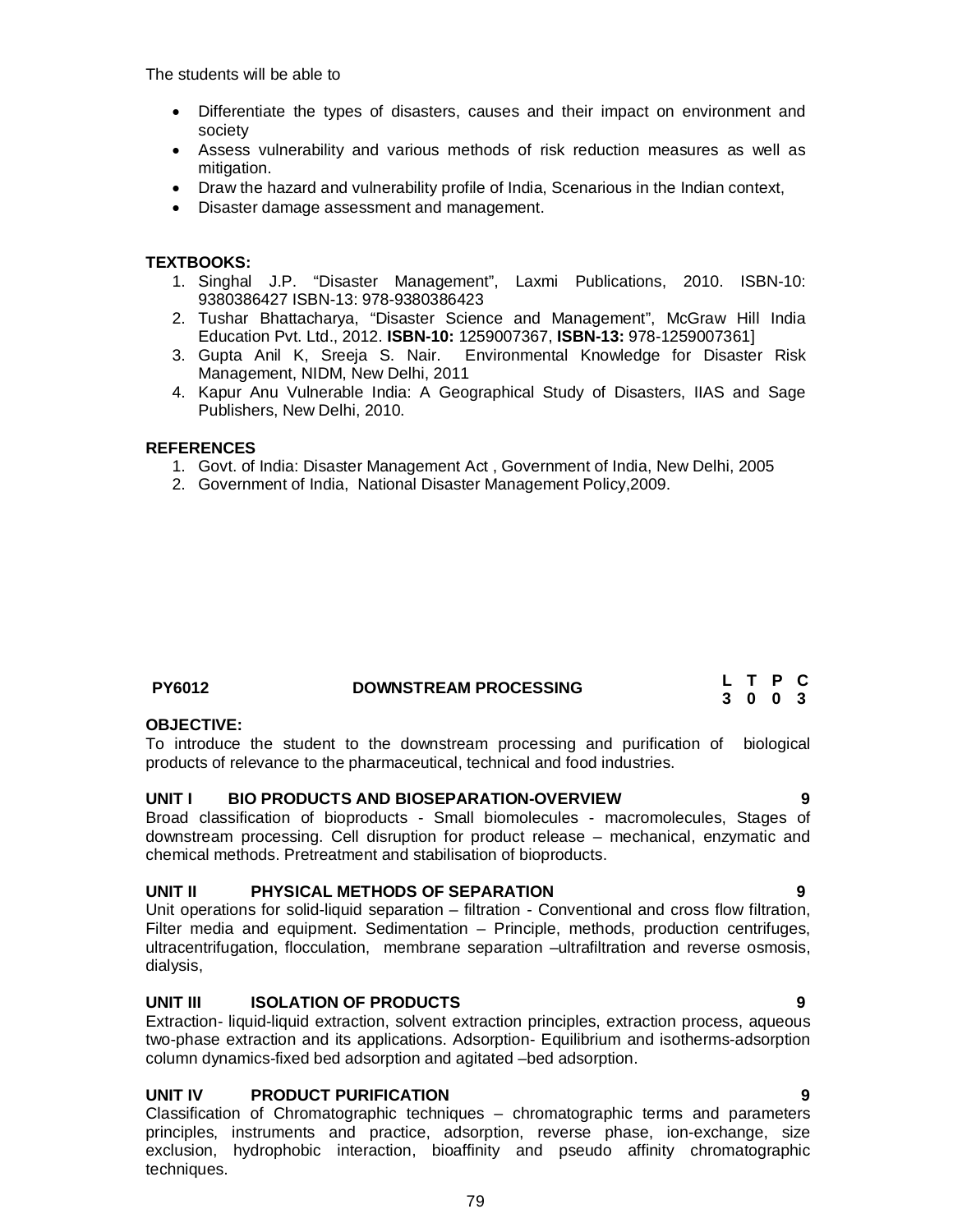# **UNIT V FINAL PRODUCT FORMULATION AND FINISHING OPERATIONS 9**

Precipitation of proteins, methods selective denaturation of unwanted proteins, Crystallization principles, batch crystallizers, crystallization of proteins, drying and lyophilization in final product formulation.

### **TOTAL : 45 PERIODS**

# **OUTCOMES:**

The students will be able to

- Acquire theoretical knowlegde of unit operations: Filtration, Centrifugation, Protein precipitaition, Crystallisation, Drying, distillation, absorption, liquid-liquid extraction taking into account economic, and technical concerns.
- Calculate dimensions and choosing the internal structure of separation equipment for simple separation applications.
- gain knowledge of the structure and function of biological macromolecules and its separation

## **TEXT BOOKS:**

- 1. Belter, P.A., Cussler, E.L. and Wei-Houhu., Bioseparations, Downstream Processing For Biotechnology, Wiley Interscience Publication, Singapore, 1st Edition, 1988
- 2. Asenjo, Juan A. "Separation Processes in Biotechnology". Taylor & Francis CRC, 5<sup>th</sup> Edition,1990.

### **REFERENCES:**

- 1. Ghosh, Raja "Principles of Bioseparations Engineering". World Scientific, 2<sup>nd</sup> Edition 2006.
- 2. Jenkins, R.O., Product Recovery in Bioprocess Technology, Biotechnology by Open Learning Series, Butterworth- Heinemann, London, 2nd Edition, 1992
- 3. Harrison R.G., Todd P.W., Rudge S.R and Petrides D., Bioseparations science and engineering, Oxford University press, 2003

# **GE6081 FUNDAMENTALS OF NANOSCIENCE L T P C**

#### **3 0 0 3 OBJECTIVE:**

To learn about basis of nanomaterial science, preparation method, types and application

### **UNIT I INTRODUCTION 8**

Nanoscale Science and Technology- Implications for Physics, Chemistry, Biology and Engineering-Classifications of nanostructured materials- nano particles- quantum dots, nanowires-ultra-thinfilms-multilayered materials. Length Scales involved and effect on properties: Mechanical, Electronic, Optical, Magnetic and Thermal properties. Introduction to properties and motivation for study (qualitative only).

### **UNIT II GENERAL METHODS OF PREPARATION 9**

Bottom-up Synthesis-Top-down Approach: Co-Precipitation, Ultrasonication, Mechanical Milling, Colloidal routes, Self-assembly, Vapour phase deposition, MOCVD, Sputtering, Evaporation, Molecular Beam Epitaxy, Atomic Layer Epitaxy, MOMBE.

## **UNIT III NANOMATERIALS 12**

Nanoforms of Carbon - Buckminster fullerene- graphene and carbon nanotube, Single wall carbon Nanotubes (SWCNT) and Multi wall carbon nanotubes (MWCNT)- methods of synthesis(arc-growth, laser ablation, CVD routes, Plasma CVD), structure-property Relationships applications- Nanometal oxides-ZnO, TiO2,MgO, ZrO2, NiO, nanoalumina, CaO, AgTiO2, Ferrites, Nanoclays-functionalization and applications-Quantum wires, Quantum dots-preparation, properties and applications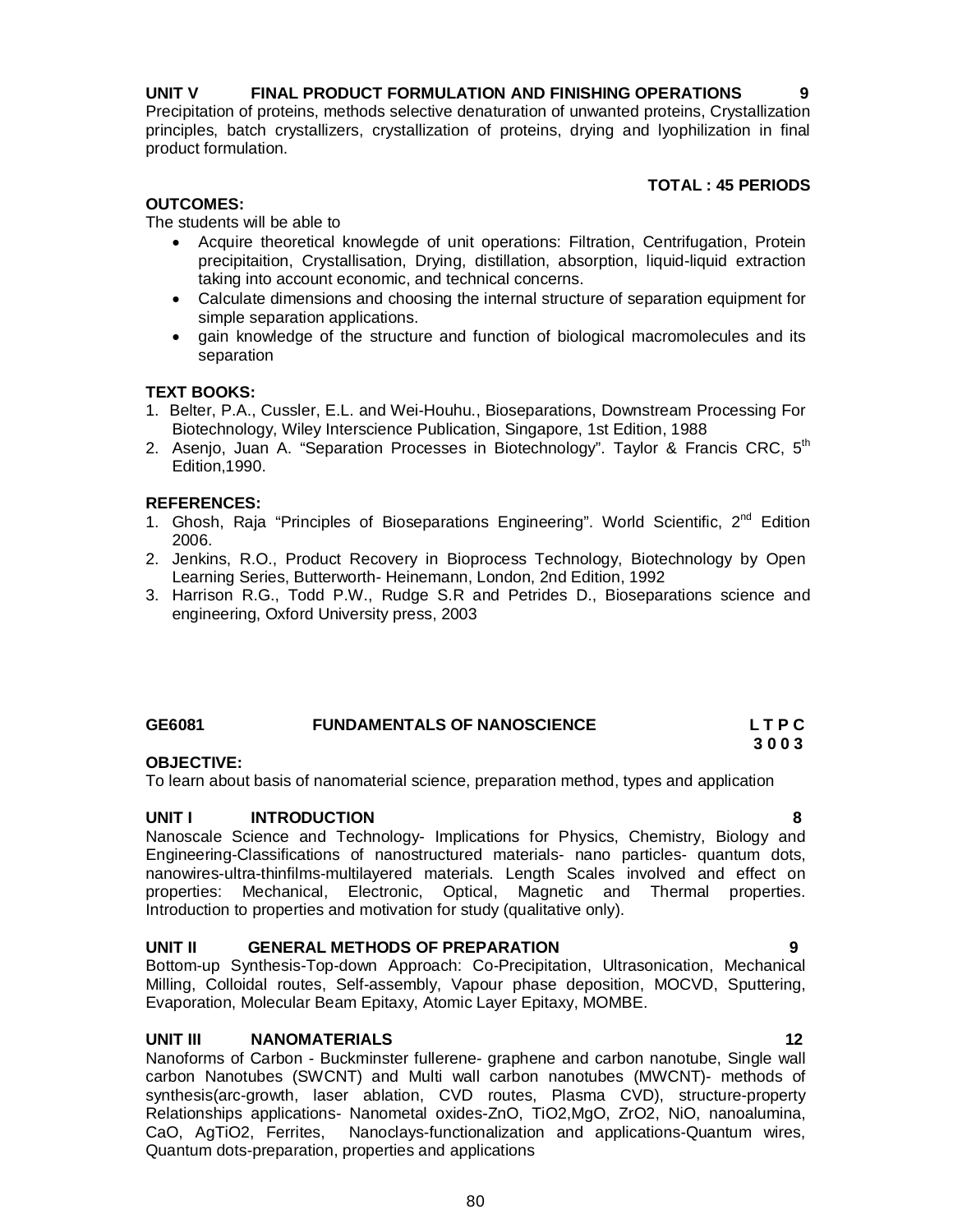nanocrystal, Nanobiotechlogy: nanoprobes in medical diagnostics and biotechnology, Nano medicines, Targetted drug delivery, Bioimaging - Micro Electro Mechanical Systems (MEMS), Nano Electro Mechanical Systems (NEMS)- Nanosensors, nano crystalline silver for bacterial inhibition, Nanoparticles for sunbarrier products - In Photostat, printing, solar cell, battery

Transmission Electron Microscopy including high-resolution imaging, Surface Analysis

**UNIT V APPLICATIONS 7** NanoInfoTech: Information storage- nanocomputer, molecular switch, super chip,

#### **OUTCOMES:**

Upon completing this course, the students

- Will familiarize about the science of nanomaterials
- Will demonstrate the preparation of nanomaterials
- Will develop knowledge in characteristic nanomaterial

#### **TEXT BOOKS:**

- 1. A.S. Edelstein and R.C. Cammearata, eds., "Nanomaterials: Synthesis, Properties and Applications", Institute of Physics Publishing, Bristol and Philadelphia, 1996.
- 2. N John Dinardo, "Nanoscale charecterisation of surfaces & Interfaces", 2nd edition, Weinheim Cambridge, Wiley-VCH, 2000

#### **REFERENCES:**

- 1. G Timp (Editor), "Nanotechnology", AIP press/Springer, 1999.
- 2. Akhlesh Lakhtakia (Editor),"The Hand Book of Nano Technology,Nanometer Structure, Theory, Modeling and Simulations". Prentice-Hall of India (P) Ltd, New Delhi, 2007.

#### **BT6013 BIOCONJUGATE TECHNOLOGY AND APPLICATIONS L T P C**

#### **OBJECTIVES:**

To enable the students

- To understand the concepts of bioconjugate technology and its applications.
- To understand the chemical properties of bioconjugates
- To study the importance/role of biological products in body functions.

#### **UNIT I FUNCTIONAL TARGETS 9**

Modification of Amino Acids, Peptides and Proteins– Modification of sugars, polysaccharides and glycoconjugates – modification of nucleic acids and oligonucleotides.

#### **UNIT II CHEMISTRY OF ACTIVE GROUPS 9**

Amine reactive chemical reactions – Thiol reactive chemical reactions – carboxylate reactive chemical reactions – hydroxyl reactive chemical reactions – aldehyde and ketone reactive chemical reactions – Photoreactive chemical reactions.

#### **UNIT III BIOCONJUGATE REAGENTS 9**

Zero length cross linkers – Homobifunctional cross linkers – Heterobifunctional cross linkers – Trifunctional cross linkers – Cleavable reagent systems – tags and probes.

#### **UNIT IV ENZYME AND NUCLEIC ACID MODIFICATION AND CONJUGATION 9**

#### **UNIT IV CHARACTERIZATION TECHNIQUES 9** X-ray diffraction technique, Scanning Electron Microscopy - environmental techniques,

techniques- AFM, SPM, STM, SNOM, ESCA, SIMS-Nanoindentation

**TOTAL : 45 PERIODS** 

**3 0 0 3**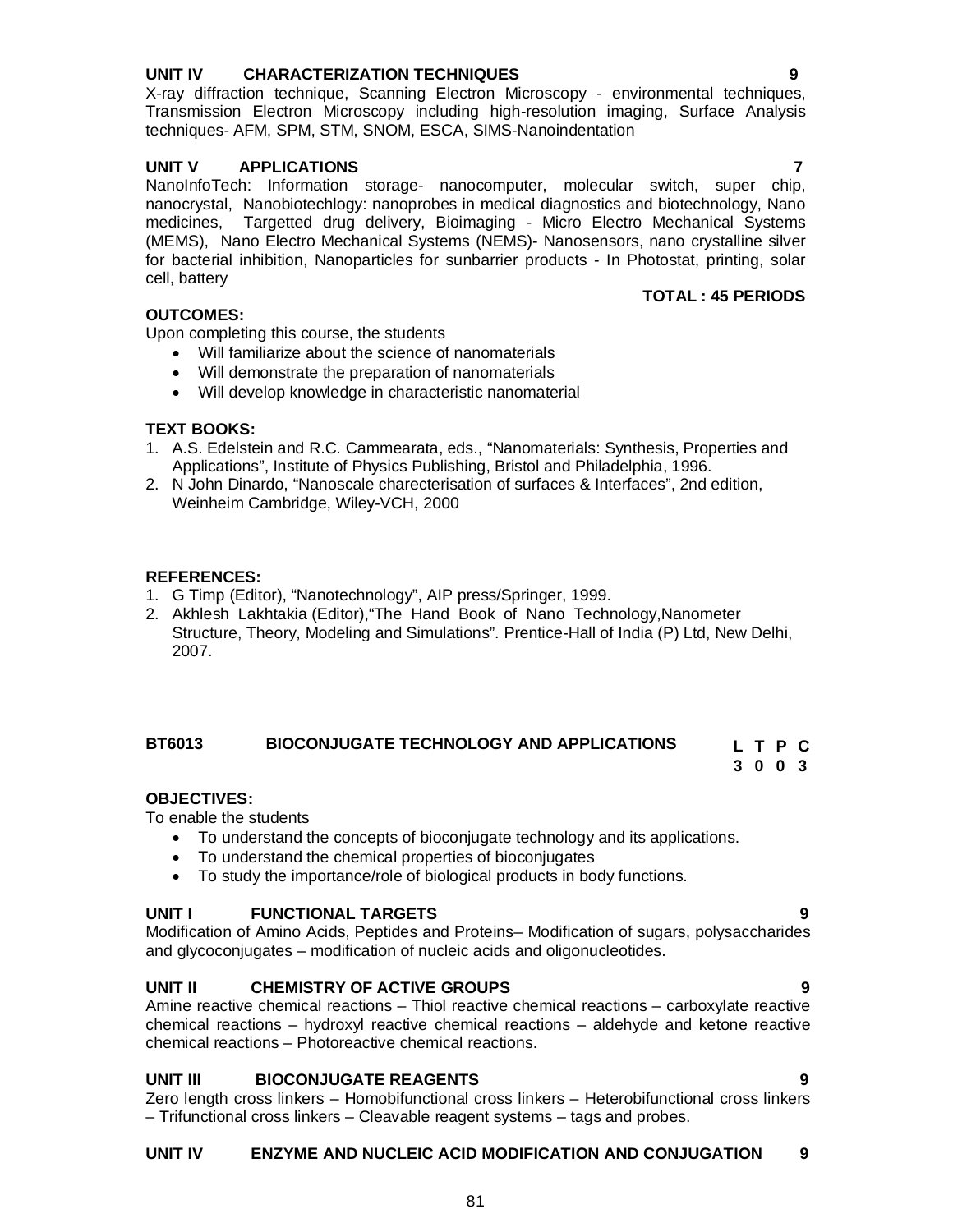Properties of common enzymes – Activated enzymes for conjugation – biotinylated enzymes – chemical modification of nucleic acids – biotin labeling of DNA- enzyme conjugation to DNA – Fluorescent of DNA.

### **UNIT V BIOCONJUGATE APLICATIONS 9**

Preparation of Hapten-carrier Immunogen conjugates - antibody modification and conjugation – immunotoxin conjugation techniques – liposome conjugated and derivatives- Colloidal – gold-labeled proteins – modification with synthetic polymers.

#### **TOTAL : 45 PERIODS**

#### **OUTCOMES:**

The student will be able to

- Understand the characters and functions of bioconjugate materials.
- Understand the various chemical reactions involved in the modifications of bioconiugates.
- Understand the major applications of bioconjugates.

#### **TEXT BOOK:**

1. Bioconjugate Techniques, G.T. Hermanson, Academic Press, 1999.

#### **PY6013 TECHNOLOGY OF FINE CHEMICALS AND BULK DRUGS L T P C 3 0 0 3**

#### **OBJECTIVE:**

To enable the students about the plant design, Production technique and process Chemistry involved in the Fine chemicals and Bulk drug industry.

#### **UNIT I INTRODUCTION OF FINE CHEMICALS AND BULK DRUGS 9**

Concept of fine and Bulk drugs and their salient features – Evolution o f process – Process chemistry – Research and development strategies in pharmaceutical industries.

#### **UNIT II PRODUCTION, PLANNING AND CONTROL 9**

Flow sheets – Types of flow sheets – Flow symbols – Line symbols – Concept of all purpose and multipurpose plants  $-$  Plant design  $-$  Layout  $-$  Process economics  $-$  Materials of construction – Effluent treatment *–* Solvent recovery for fine chemicals – Bulk drugs.

#### **UNIT III BASE CHEMICAL PRODUCTION 9**

Industrial Production of following base chemicals – Mineral acids (sulpuric acid, nitric acid, phosphoric acid) – Naphthalene – Ammonia – Caustic soda – Industrial alcohol – Butyl alcohol – Benzene – Phenol.

#### **UNIT IV DRUG INTERMEDIATES AND FINE CHEMICAL PRODUCTION 9**

Manufacture of following chemicals and their applications – Urea – Acrylonitrile – Ethylacetate – Butadiene – Quinoline – Aniline – Tetrahydrofuran – Titaniumdioxide – Vanillin.

#### **UNIT V BULK DRUGS 9**

Raw Materials – Production Techniques – Reaction Flow Sheet – Equipments – Utilities for the production of drugs below – Paracetamol – Aspirin – Ibuprofen – Diazepam – Darvon – Niacinamide – Chloramphenicol, Erythromycin.

#### **TOTAL : 45 PERIODS**

#### **OUTCOMES:**

The student will be able to

- Understand the principle of plant design in bulk drug industry.
- Understand the knowledge of base chemicals, drug intermediates and bulk drugs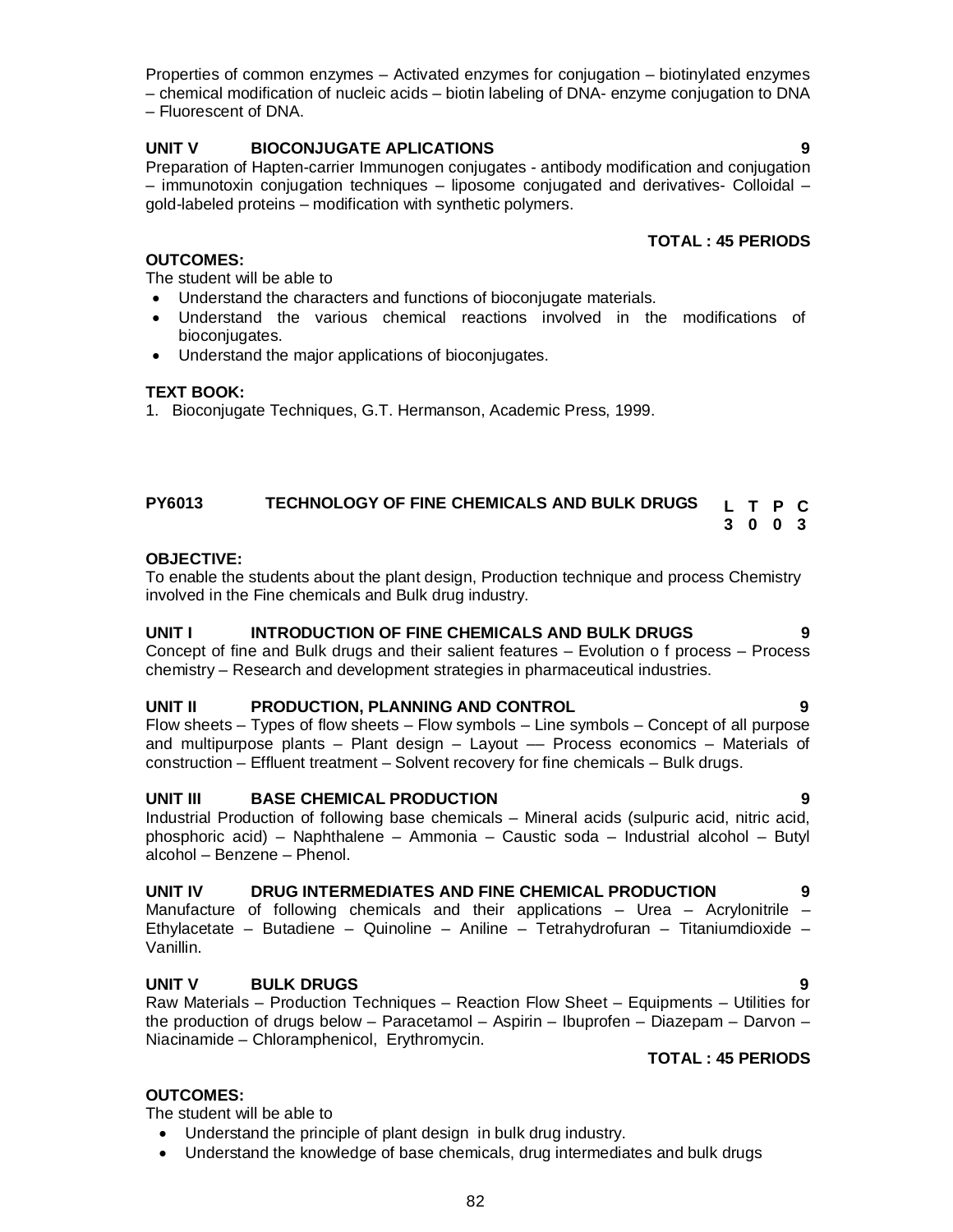- Understand the various Indian systems of medicine
- Understand the screening and characterization of herbal products.

 Understand kinetics, thermodynamics and plant construction material for the production of bulk drugs and fine chemicals.

### **TEXT BOOKS:**

- 1. Gopal Rao, M. and Sittig, M., "Dryden's Outlines of Chemical Technology",  $3<sup>rd</sup>$ Edition, Affiliated East West Press Pvt. Ltd., 2001.
- 2. Austin, G.T., "Shreve's Chemical Process Industries", 5th Edition, McGraw Hill Book Company, 1984.

### **REFERENCES:**

- 1. Coulson and Richadson, "Chemical Engineering"Vol 6,3<sup>rd</sup> edition, Butterworth Heinemann, 2000.
- 2. Shah, K.M., "Hand Book of Industrial Chemistry", Vol. I and II, Multi-Tech Publishing Co, 1999.
- 3. Pandey, G.N., "A Text Book of Chemical Technology", Vol. II, Vikas Publishing House (P) Ltd., 2000.

# **PY6014 HERBAL TECHNOLOGY**

### **OBJECTIVES:**

- To enable to students to know about the various technologies used in herbal preparations.
- To teach the fundamental of various systems of herbal medicines, screening and its standardization.

### **UNIT I INDIAN SYSTEMS OF MEDICINE 9**

Ayurveda – Unani – Homeopathy – Siddha – Yoga and naturopathy – Classification of herbs – Taxonomy – Harvesting – Post harvesting – Conditions of storage.

### **UNIT II IN-VITRO CULTURE OF MEDICINAL PLANTS 9**

Requirements – Setting up a tissue culture lab – Basic laboratory procedure – Processing of plat tissue culture – Growth profile – Growth measurement – Plant tissue culture methods – Callus culture – Types of tissue culture – Tissue culture of medicinal plants – Applications of plant tissue culture.

#### **UNIT III EXTRACTION, ISOLATION AND ANALYSIS OF PHYTO PHARMACEUTICALS 9**

Infusion – Decoction – Digestion – Maceration – Percolation – Successive solvent extraction – Super critical fluid extraction – Steam distillation – Head space techniques – Sepbox – Selection of a suitable extraction process – Carbohydrates – Proteins – Alkaloids – Glycosides.

### **UNIT IV SCREENING METHODS FOR HERBAL DRUGS 9**

Screening methods for anti-fertility agents – Antidiabetic drugs – Anti anginal drugs – Cardiac glycosides – Analgesic activity – Antipyretic activity – Anti cancer activity – Evaluation of hepatoprotective agents – Anti ulcer drugs.

### **UNIT V STANDARDIZATION AND CONSERVATION OF HERBAL DRUGS 9**

Importance of standardization – Problems involved in the standardization of herbs – Standardization of single drugs and compound formulations – WHO guidelines for quality standardized herbal formulations – Estimation of parameter limits used for standardization – Conversation strategies of medicinal plants – Conservation types – Government policies for protecting the traditional knowledge.

### **TOTAL : 45 PERIODS**

**L T P C 3 0 0 3**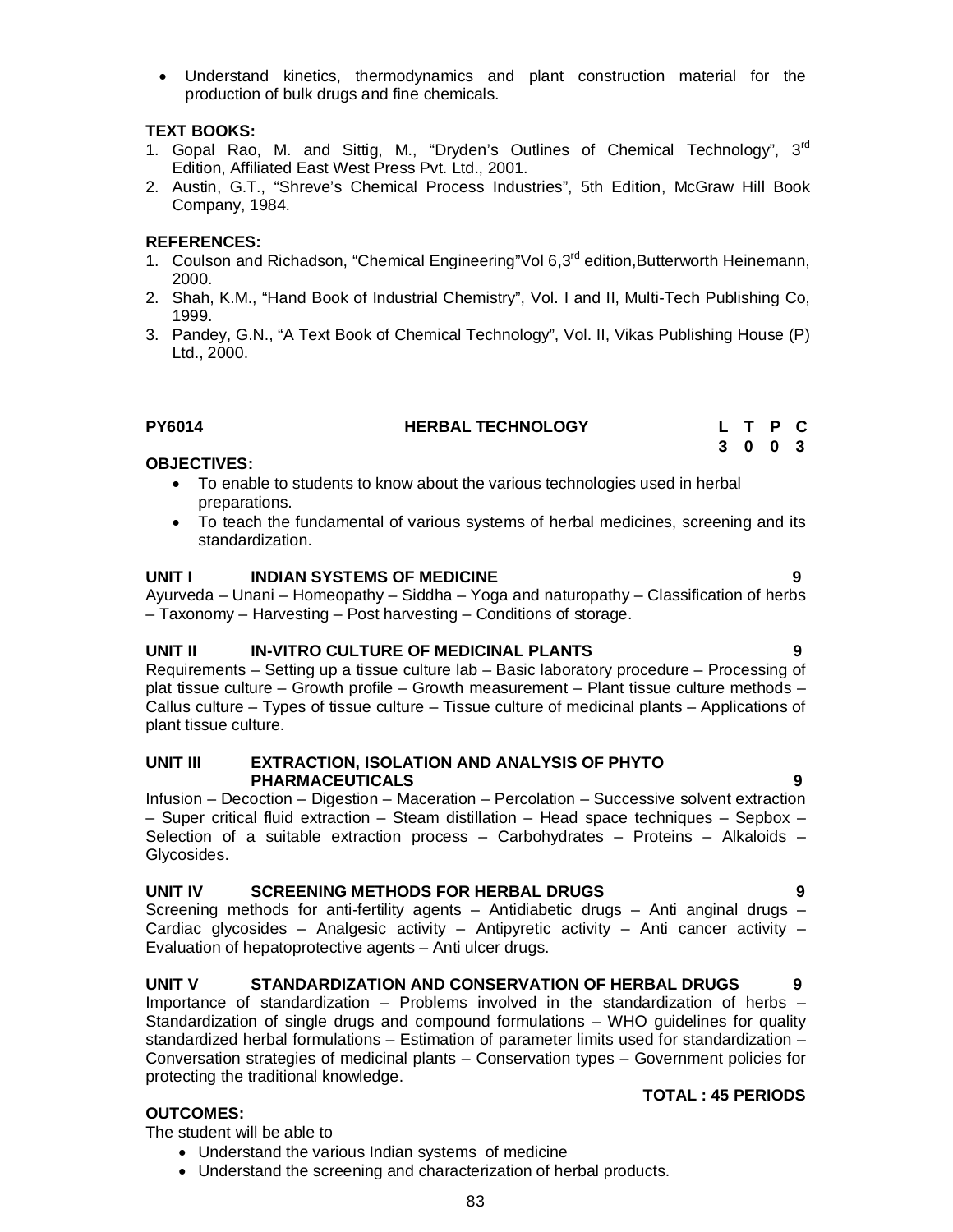#### 2. Lanza, R.P. and Atala, A., "Methods of Tissue Engineering" Elsevier Publications, 2006.

Sciences, 2001.

Private Limited, 2007.

3. Daniel, M., "Herbal Technology: Concepts and Advances" Satish Serial Publishing House, 2008.

1. Agarwal, S.S. and Paridhavi, M., "Herbal Drug Technology" Universities Press (India)

2. Wallis, T.E., "Textbook of Pharmacognosy" 5th Edition, CBS Publishers and Distributors,

1. Evans, W.C., "Trease and Evans Pharmacognosy" 15th Edition, Elsevier Health

#### **PM6603 WATER TREATMENT AND MANAGEMENT L T P C**

# **3 0 0 3**

#### **OBJECTIVE:**

**TEXT BOOKS:**

1985.

**REFERENCES:**

To focus on the wastewater transport system and the theory and design technique for the wastewater treatment process

#### **UNIT I INTERNAL TREATMENT PROCESS 9**

Character and properties – Water problem and solution – Water Sedimentation - Coagulation – Filtration – Disinfection – Theory, necessity, process, equipment, application, location, limitation.

#### **UNIT II EXTERNAL TREATMENT PROCESS 9**

Softening by Ion – exchange process, Demineralization – Cation exchange materials – Removal of ion, Manganese, odour, colour taste – Deaeration – Oxidation – Fluoridation – Dealkalisation – Desalination by Reverse osmosis.

#### **UNIT III BOILER WATER AND COOLING WATER 9**

Concept – Importance – Location – Commonly used desalination process – Distillation – Electrodialysis – Reverse osmosis – Freezing – Solar distillation- Purpose – Problem associated with water quality and equipment – Steam system fundamentals – Hot water closed system – Measurement and control of  $pH$ , corrosion, fouling – Microbial analysis – Ozone control – Study of microorganism – Energy efficient operations and maintenance.

#### **UNIT IV WASTE WATER TREATMENT 9**

Waste water in Industry- Home and Agriculture – Various waste water treatment processes – Optimization – Benefits and costs – Microbial and sanitation water treatment – Biofilm formation and removal – Microbial trend analysis – Pretreatment system and equipment.

#### **UNIT V WATER MANAGEMENT IN INDIA 9**

Water resources and planning – Water policy – Indian scene – Main aspects of water management – Hydrological cycle – Hydrosphere – Water transport – Water exchange – Causes and problems in irrigation, rural water, urban water – Water conservation resource management – Rain Harvesting.

#### **TOTAL : 45 PERIODS**

#### **OUTCOMES:**

The student will be able to

- Understand the relationship between the natural water cycle and human water use, principles of water resources planning and total water management;
- Understand the physical, chemical, and biological processes necessary for designing and managing drinking water treatment processes and water conveyance and distribution systems.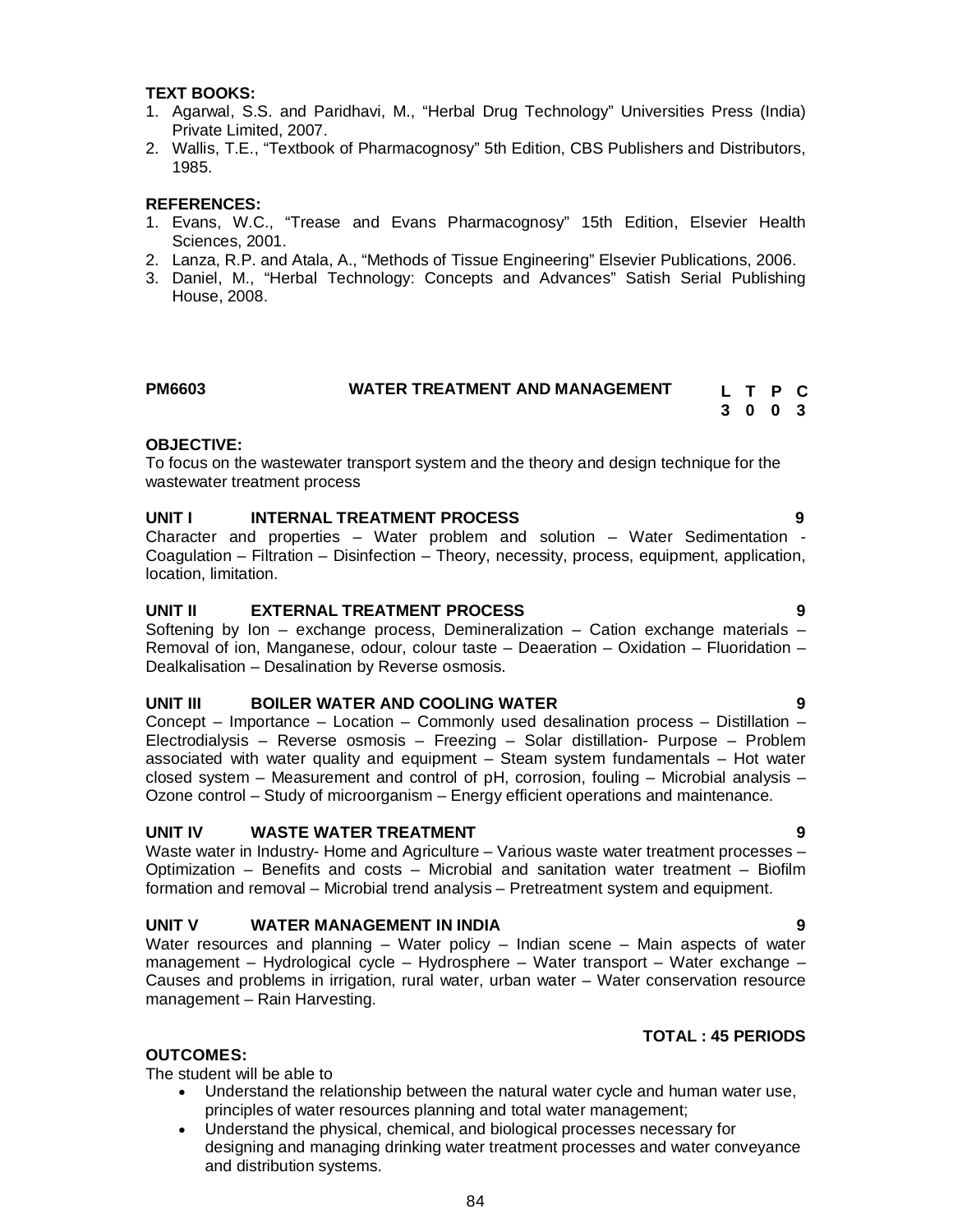Understand the physical, chemical, and biological processes necessary for designing and managing primary, secondary, tertiary and advanced wastewater treatment processes and solids handling systems.

#### **TEXT BOOKS:**

- 1. P.C.Bansil "Water Management in India", Concept Publishing company, New Delhi, First Edition, 2004.
- 2. G.S.Bridie and J.S.Bridie "Water Supply and Sanitary Engineering", Dhanpat Raj Publishing company (P) Ltd., New Delhi, 7th Edition, 2003.

#### **REFERENCES:**

- 1. Austin G.T., "Shreve's Chemical Process Industries", Fifth Edition, McGraw Hill, 1998.
- 2. S.C. Rangwala, "Water supply and Sanitary Engineering", Eighteenth Edition, Charotar Publishing House, 2003.
- 3. Pandey G.N., "Text Book of Chemical Technology", Vikas Publishing House Pvt. Ltd., New Delhi, 1992.

#### **PY6016 BIOINFORMATICS AND COMPUTATIONAL BIOLOGY L T P C**

#### **OBJECTIVE:**

To provide an advanced learning of the core principles and basics of Bioinformatics and enable students to acquire a specialized knowledge and perceptive of the selected aspects.

#### **UNIT I 9**

Introduction to Operating systems, Linux commands, File transfer protocols ftp and telnet, Introduction to Bioinformatics and Computational Biology, Biological sequences, Biological databases, Genome specific databases, Data file formats, Data life cycle, Database management system models, Basics of Structured Query Language (SQL).

**UNIT II 9** Sequence Analysis, Pairwise alignment, Dynamic programming algorithms for computing edit distance, string similarity, shotgun DNA sequencing, end space free alignment. Multiple sequence alignment, Algorithms for Multiple sequence alignment, Generating motifs and profiles, Local and Global alignment, Needleman and Wunsch algorithm, Smith Waterman algorithm, BLAST, PSIBLAST and PHIBLAST algorithms.

**UNIT III 8** Introduction to phylogenetics, Distance based trees UPGMA trees, Molecular clock theory, Ultrametric trees, Parsimonious trees, Neighbour joining trees, trees based on morphological traits, Bootstrapping. Protein Secondary structure and tertiary structure prediction methods, Homology modeling, *abinitio* approaches, Threading, Critical Assessment of Structure Prediction, Structural genomics.

**UNIT IV** 11 Machine learning techniques: Artificial Neural Networks in protein secondary structure prediction, Hidden Markov Models for gene finding, Decision trees, Support Vector Machines. Introduction to Systems Biology and Synthetic Biology, Microarray analysis, DNA computing, Bioinformatics approaches for drug discovery, Applications of informatics techniques in genomics and proteomics: Assembling the genome, STS content mapping for clone contigs, Functional annotation, Peptide mass fingerprinting.

#### **UNIT V 8**

Basics of PERL programming for Bioinformatics: Datatypes: scalars and collections, operators, Program control flow constructs, Library Functions: String specific functions, User

**3 0 0 3**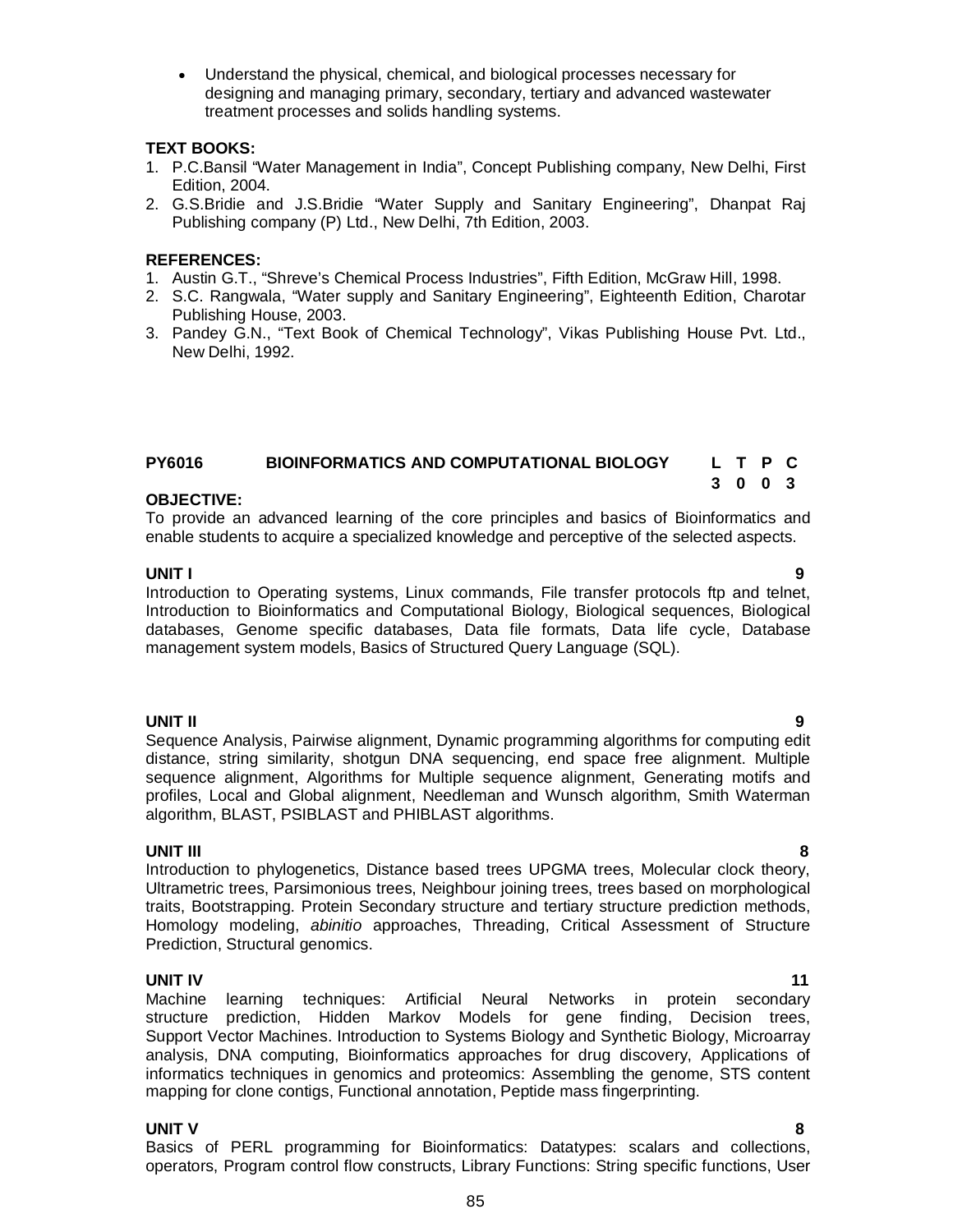defined functions, File handling.

#### **OUTCOME:**

The student will be able to understand the principles and limitations of bioinformatics and Computational Biology.

#### **TOTAL : 45 PERIODS**

**L T P C 3 0 0 3**

#### **TEXT BOOKS:**

- 1. Introduction to Bioinformatics by Arthur K. Lesk, Oxford University Press.
- 2. Algorithms on Strings, Trees and Sequences by Dan Gusfield, Cambridge University Press.
- 3. Biological Sequence Analysis Probabilistic Models of proteins and nucleic acids by R.Durbin, S.Eddy, A.Krogh, G.Mitchison.

#### **REFERENCES:**

- 1. Bioinformatics The Machine Learning Approach by Pierre Baldi and Soren Brunak, MIT Press.
- 2. Bioinformatics Sequence and Genome Analysis by David W.Mount, Cold Spring Harbor Laboratory Press.
- 3. Beginning Perl for Bioinformatics: An introduction to Perl for Biologists by James Tindall, O'Reilley Media

### **PC6601 PROCESS INSTRUMENTATION, DYNAMICS AND CONTROL**

#### **OBJECTIVE:**

To introduce of open and closed loop systems and its responses, control loop components and stability of control systems along with instrumentation.

#### **UNIT I INSTRUMENTATION 9**

Principles of measurements and classification of process instruments, measurement of temperature, pressure, fluid flow, liquid weight and weight flow rate, viscosity, pH, concentration, electrical and thermal conductivity, humidity of gases.

#### **UNIT II OPEN LOOP SYSTEMS 9**

Laplace transformation and its application in process control. First order systems and their transient response for standard input functions, first order systems in series, linearization and its application in process control, second order systems and their dynamics; transportation lag.

#### **UNIT III CLOSED LOOP SYSTEMS 10**

Closed loop control systems, development of block diagram for feed-back control systems, servo and regulatory problems, transfer function for controllers and final control element, principles of pneumatic and electronic controllers, transient response of closed-loop control systems and their stability.

#### **UNIT IV FREQUENCY RESPONSE 9**

Introduction to frequency response of closed-loop systems, control system design by frequency response techniques, Bode diagram, stability criterion, tuning of controllers Z-N tuning rules, C-C tuning rules.

### **UNIT V ADVANCED CONTROL SYSTEMS 8**

Introduction to advanced control systems, cascade control, feed forward control, Smith predictor, control of distillation towers and heat exchangers, introduction to computer control of chemical processes.

#### **TOTAL : 45 PERIODS**

#### 86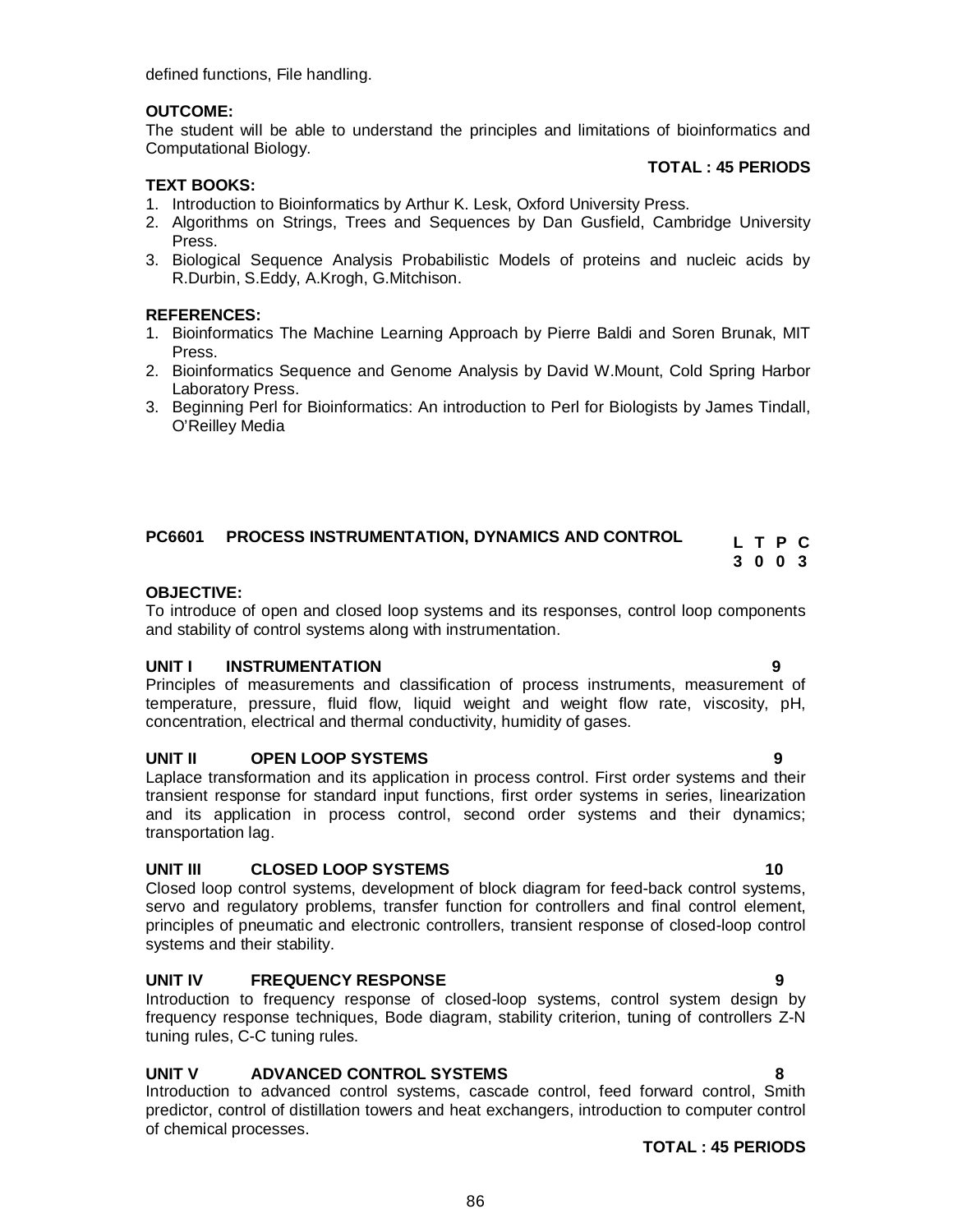#### **OUTCOME:**

Students will Understand and discuss the importance of process control in process operation and the role of process control engineers They know the design of modern hardware and instrumentation needed to implement process control.

#### **TEXT BOOKS:**

- 1. Stephanopoulos, G., "Chemical Process Control", Prentice Hall of India, 2003.
- 2. Coughnowr, D., " Process Systems Analysis and Control ", 3rd Edn., McGraw Hill, New York, 2008.

#### **REFERENCES:**

- 1. Marlin, T. E., " Process Control ", 2nd Edn, McGraw Hill, New York, 2000.
- 2. Smith, C. A. and Corripio, A. B., "Principles and Practice of Automatic Process Control", 2nd Edn., John Wiley, New York, 1997.
- 3. Jason L.Speyer,Walter H.Chung,"Stochastic Processes,Estimation, and Control", PHI Ltd (2013).

#### **PY6017 PROCESS CALCULATIONS**

#### **OBJECTIVE:**

To introduce the basic calculation techniques, both computerized and by hand, for analyzing and designing chemical processing equipment with the help of Data sources containing relevant physical and chemical properties.

#### **UNIT I STOICHIOMETRY 9**

Introduction – Units and dimensions – Stoichiometric principles – Composition relations – Density and specific gravity.

#### **UNIT II IDEAL GASES AND VAPOR PRESSURE 9**

Behavior of ideal gases – Application of ideal gas law – Gaseous mixtures – Volume changes with change in composition - Vapor pressure - Effect of temperature on vapour pressure -Vapor pressure plots – Vapor pressure of immiscible liquids – Solutions.

#### **UNIT III HUMIDITY AND SOLUBILITY 9**

Humidity – Saturation – Vaporization – Condensation – Wet and dry bulb thermometry – Solubility and crystallization – Dissolution – Solubility of gases.

#### **UNIT IV MATERIAL BALANCE 9**

Material balance – Processes involving chemical reaction – Combustion of coal, fuel gases and sulphur – Recycling operations – Bypassing streams – Degree of conversion – Excess reactant – Limiting reactant.

#### **UNIT V ENERGY BALANCE 9**

Thermo chemistry – Calculation of heat of reaction at other temperatures – Hess's law of summation – Heat of formation, reaction, mixing, combustion – Mean specific heat – Theoretical flame temperature.

#### **TOTAL : 45 PERIODS**

#### **OUTCOMES:**

The student will be able to

- Carry out design calculations for processes involving separation operations.
- Carry out material and energy balance calculations for reaction and separation processes by hand or using a computer package as appropriate.
- Analyze the behavior of recycle processes, performing approximate material balances by hand, and setting up calculations for rigorous solution by computer.

**TEXT BOOKS:**

#### 87

**L T P C 3 0 0 3**